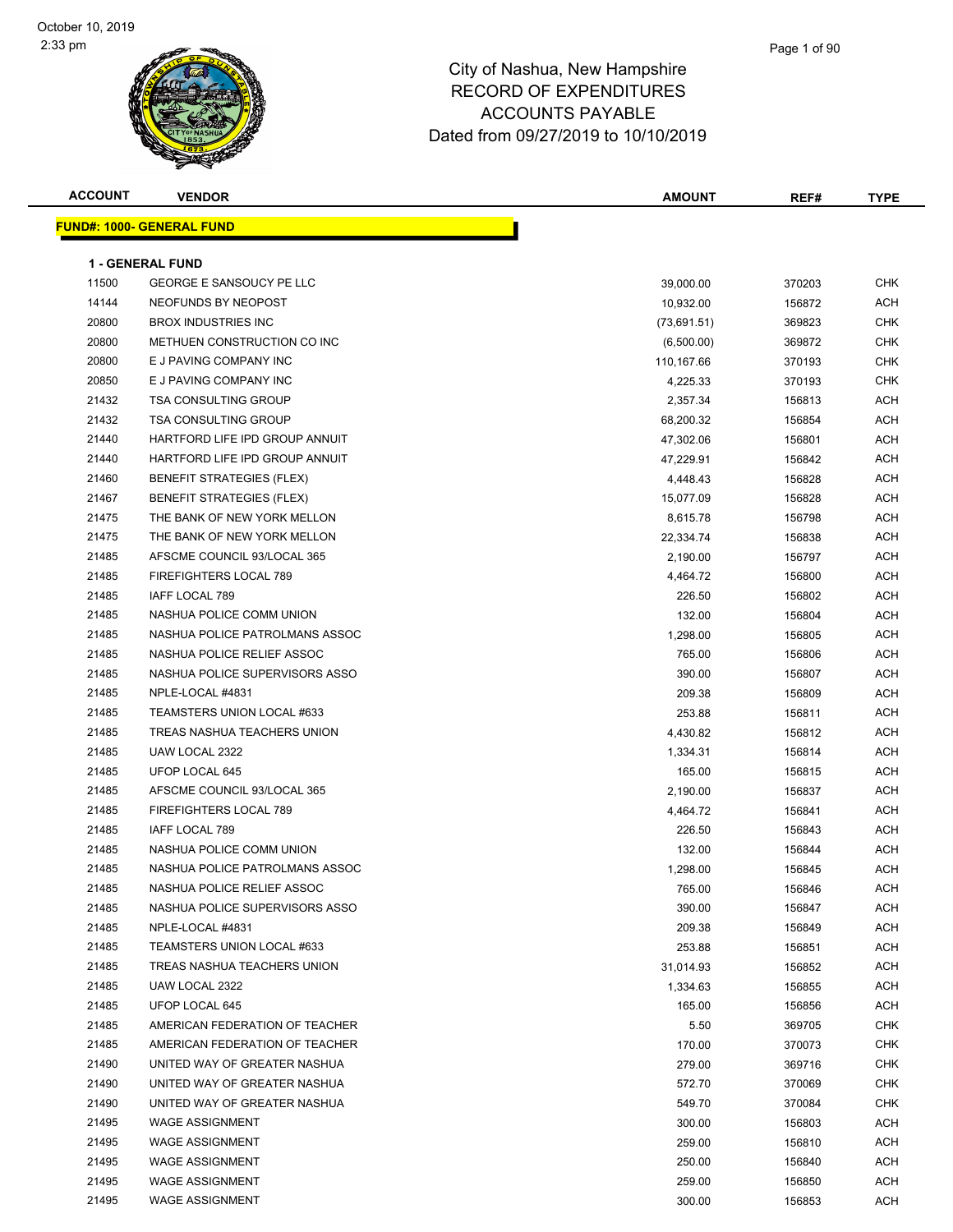| <b>ACCOUNT</b> | <b>VENDOR</b>                    | <b>AMOUNT</b> | REF#   | <b>TYPE</b> |
|----------------|----------------------------------|---------------|--------|-------------|
|                | <b>FUND#: 1000- GENERAL FUND</b> |               |        |             |
|                |                                  |               |        |             |
|                | <b>1 - GENERAL FUND</b>          |               |        |             |
| 21495          | <b>WAGE ASSIGNMENT</b>           | 809.66        | 369706 | <b>CHK</b>  |
| 21495          | <b>WAGE ASSIGNMENT</b>           | 100.00        | 369707 | <b>CHK</b>  |
| 21495          | <b>WAGE ASSIGNMENT</b>           | 155.00        | 369708 | <b>CHK</b>  |
| 21495          | <b>WAGE ASSIGNMENT</b>           | 104.00        | 369709 | <b>CHK</b>  |
| 21495          | <b>WAGE ASSIGNMENT</b>           | 25.00         | 369710 | <b>CHK</b>  |
| 21495          | <b>WAGE ASSIGNMENT</b>           | 25.00         | 369711 | <b>CHK</b>  |
| 21495          | <b>WAGE ASSIGNMENT</b>           | 1,322.15      | 369712 | <b>CHK</b>  |
| 21495          | <b>WAGE ASSIGNMENT</b>           | 11.54         | 369713 | <b>CHK</b>  |
| 21495          | <b>WAGE ASSIGNMENT</b>           | 311.88        | 369714 | <b>CHK</b>  |
| 21495          | <b>WAGE ASSIGNMENT</b>           | 98.34         | 369715 | <b>CHK</b>  |
| 21495          | <b>WAGE ASSIGNMENT</b>           | 94.83         | 369717 | <b>CHK</b>  |
| 21495          | <b>WAGE ASSIGNMENT</b>           | 382.98        | 369718 | <b>CHK</b>  |
| 21495          | <b>WAGE ASSIGNMENT</b>           | 1,322.15      | 369719 | <b>CHK</b>  |
| 21495          | <b>WAGE ASSIGNMENT</b>           | 809.65        | 370064 | <b>CHK</b>  |
| 21495          | <b>WAGE ASSIGNMENT</b>           | 155.00        | 370065 | <b>CHK</b>  |
| 21495          | <b>WAGE ASSIGNMENT</b>           | 75.00         | 370066 | <b>CHK</b>  |
| 21495          | <b>WAGE ASSIGNMENT</b>           | 11.54         | 370067 | <b>CHK</b>  |
| 21495          | <b>WAGE ASSIGNMENT</b>           | 311.88        | 370068 | <b>CHK</b>  |
| 21495          | <b>WAGE ASSIGNMENT</b>           | 94.83         | 370070 | <b>CHK</b>  |
| 21495          | <b>WAGE ASSIGNMENT</b>           | 199.12        | 370071 | <b>CHK</b>  |
| 21495          | <b>WAGE ASSIGNMENT</b>           | 809.66        | 370074 | <b>CHK</b>  |
| 21495          | <b>WAGE ASSIGNMENT</b>           | 100.00        | 370075 | <b>CHK</b>  |
| 21495          | <b>WAGE ASSIGNMENT</b>           | 149.76        | 370076 | <b>CHK</b>  |
| 21495          | <b>WAGE ASSIGNMENT</b>           | 155.00        | 370077 | <b>CHK</b>  |
| 21495          | <b>WAGE ASSIGNMENT</b>           | 104.00        | 370078 | <b>CHK</b>  |
| 21495          | <b>WAGE ASSIGNMENT</b>           | 75.00         | 370079 | <b>CHK</b>  |
| 21495          | <b>WAGE ASSIGNMENT</b>           | 1,322.15      | 370080 | <b>CHK</b>  |
| 21495          | <b>WAGE ASSIGNMENT</b>           | 11.54         | 370081 | <b>CHK</b>  |
| 21495          | <b>WAGE ASSIGNMENT</b>           | 311.88        | 370082 | <b>CHK</b>  |
| 21495          | <b>WAGE ASSIGNMENT</b>           | 98.34         | 370083 | <b>CHK</b>  |
| 21495          | <b>WAGE ASSIGNMENT</b>           | 94.83         | 370085 | <b>CHK</b>  |
| 21495          | WAGE ASSIGNMENT                  | 916.49        | 370086 | <b>CHK</b>  |
| 21495          | <b>WAGE ASSIGNMENT</b>           | 199.12        | 370087 | CHK         |
| 21538          | NASHUA TEACHERS UNION            | 73.62         | 156808 | ACH         |
| 21538          | NASHUA TEACHERS UNION            | 2,870.83      | 156848 | ACH         |
| 21780          | NASHUA WASTEWATER SYSTEM         | 507.14        | 370027 | <b>CHK</b>  |
| 21780          | DALE MATTHEW AUBIN               | 32.88         | 370504 | <b>CHK</b>  |
| 21780          | <b>ENVOY MORTGAGE</b>            | 2,802.90      | 370505 | <b>CHK</b>  |
| 21780          | <b>HUDKINS LAW</b>               | 2,153.88      | 370506 | <b>CHK</b>  |
| 21780          | KINNEEN, ROBERT E                | 106.05        | 370507 | <b>CHK</b>  |
| 21780          | MAC AIR BLDG 113                 | 3,367.48      | 370508 | <b>CHK</b>  |
| 21780          | NASHUA WASTEWATER SYSTEMS        | 85.00         | 370509 | CHK         |
| 21780          | PITARYS HOMES, INC               | 375.42        | 370510 | CHK         |
| 21780          | RYAN, CHERYL A                   | 478.62        | 370511 | <b>CHK</b>  |
| 21780          | SANFORD, HELEN D                 | 260.10        | 370512 | <b>CHK</b>  |
| 21780          | ST MARY'S TITLE SERVICES         | 2,938.65      | 370513 | <b>CHK</b>  |
| 21780          | <b>VIDEN SENG</b>                | 367.83        | 370514 | <b>CHK</b>  |
| 21921          | STATE OF NH -MV                  | 19,509.13     | 156790 | ACH         |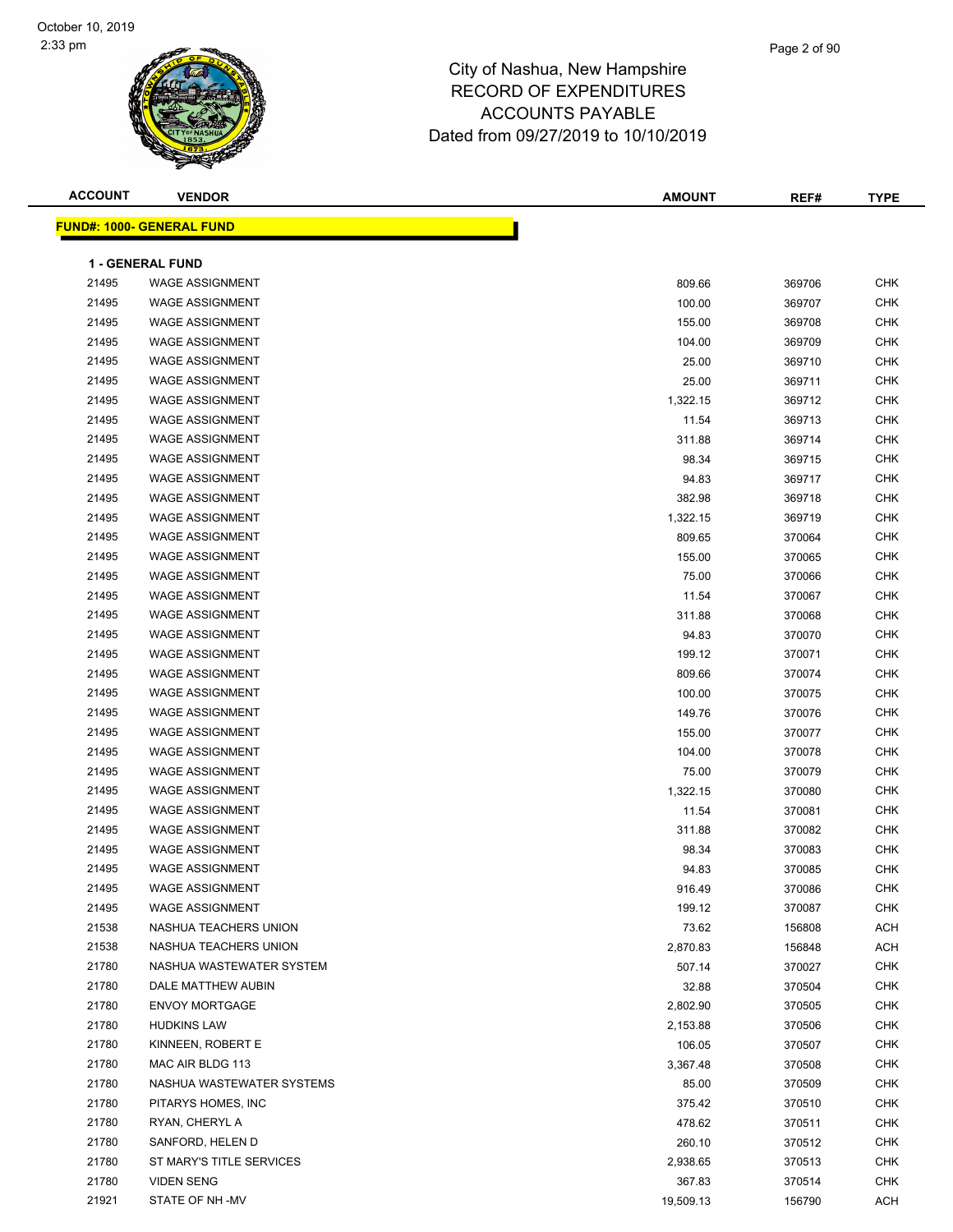| <b>ACCOUNT</b>     | <b>VENDOR</b>                    |                                | <b>AMOUNT</b> | REF#    | <b>TYPE</b> |
|--------------------|----------------------------------|--------------------------------|---------------|---------|-------------|
|                    | <b>FUND#: 1000- GENERAL FUND</b> |                                |               |         |             |
|                    | 1 - GENERAL FUND                 |                                |               |         |             |
| 21921              | STATE OF NH-MV                   |                                | 17,394.28     | 156791  | <b>ACH</b>  |
| 21921              | STATE OF NH-MV                   |                                | 28,660.27     | 156795  | ACH         |
| 21921              | STATE OF NH-MV                   |                                | 19,117.93     | 156796  | <b>ACH</b>  |
| 21921              | STATE OF NH -MV                  |                                | 14,137.37     | 156816  | <b>ACH</b>  |
| 21921              | STATE OF NH -MV                  |                                | 12,819.48     | 156830  | ACH         |
| 21921              | STATE OF NH -MV                  |                                | 16,684.63     | 156832  | <b>ACH</b>  |
| 21921              | STATE OF NH-MV                   |                                | 16,403.22     | 156833  | <b>ACH</b>  |
| 21921              | STATE OF NH -MV                  |                                | 13,749.32     | 156834  | <b>ACH</b>  |
| 21921              | STATE OF NH -MV                  |                                | 8,456.55      | 156859  | <b>ACH</b>  |
| 21942              | LAURA KELLY                      |                                | 178.97        | 369721  | <b>CHK</b>  |
|                    | <b>TOTAL 1 - GENERAL FUND</b>    |                                | \$555,246.57  |         |             |
|                    |                                  |                                |               |         |             |
| <b>101 - MAYOR</b> |                                  |                                |               |         | <b>ACH</b>  |
| 55400              | CITIZENS BANK CREDIT CARD        | Silver Legacy Hotel            | 76.61         | 9202003 |             |
| 55400              | CITIZENS BANK CREDIT CARD        | Government Center Boston       | 39.00         | 9202003 | <b>ACH</b>  |
| 55400              | CITIZENS BANK CREDIT CARD        | Liberty Food & Wine            | 44.89         | 9202003 | ACH         |
| 55400              | CITIZENS BANK CREDIT CARD        | SL Café                        | 23.81         | 9202003 | <b>ACH</b>  |
| 55400              | CITIZENS BANK CREDIT CARD        | <b>Two Chicks</b>              | 22.90         | 9202003 | <b>ACH</b>  |
| 55400              | CITIZENS BANK CREDIT CARD        | <b>American Airlines</b>       | 30.00         | 9202003 | ACH         |
| 55400              | CITIZENS BANK CREDIT CARD        | Silver Legacy Hotel            | 254.16        | 9202003 | ACH         |
| 68350              | <b>CHERYL LINDNER</b>            |                                | 50.00         | 370091  | CHK         |
|                    | <b>TOTAL 101 - MAYOR</b>         |                                | \$541.37      |         |             |
| <b>103 - LEGAL</b> |                                  |                                |               |         |             |
| 55200              | CITIZENS BANK CREDIT CARD        | Massachusetts Board of Bar Ove | 361.79        | 9202003 | ACH         |
| 55300              | <b>STEVEN A BOLTON</b>           |                                | 173.71        | 370088  | CHK         |
| 55300              | <b>CELIA LEONARD</b>             |                                | 38.96         | 370090  | <b>CHK</b>  |
| 55300              | <b>DOROTHY CLARKE</b>            |                                | 50.40         | 370093  | <b>CHK</b>  |
| 55421              | CITIZENS BANK CREDIT CARD        | New Hampshire Bar Association  | 219.00        | 9202003 | ACH         |
| 55421              | CITIZENS BANK CREDIT CARD        | New Hampshire Municipal Associ | 130.00        | 9202003 | ACH         |
| 55614              | PETTY CASH                       |                                | 11.00         | 369754  | CHK         |
| 61807              | LAWYERS DIARY AND MANUAL LLC     |                                | 168.00        | 369780  | <b>CHK</b>  |
|                    | TOTAL 103 - LEGAL                |                                | \$1,152.86    |         |             |

61100 KIMBERLY KLEINER CHK CHARAGE CHARAGE CHARAGE CHARAGE CHARAGE CHARAGE CHARAGE CHARAGE CHARAGE CHARAGE CHA **TOTAL 106 - ADMINISTRATIVE SERVICES \$123.91**

#### **107 - CITY CLERK**

| 42508 | TREASURER STATE OF NH | 2.236.00 | 370152 | CHK        |
|-------|-----------------------|----------|--------|------------|
| 44149 | TREASURER STATE OF NH | 7.616.00 | 370152 | <b>CHK</b> |
| 55307 | SUSAN LOVERING        | 205.40   | 369750 | CHK        |
| 55307 | <b>HEATHER CATHEY</b> | 48.04    | 370089 | CHK        |
| 55307 | <b>WENDY DROUIN</b>   | 56.68    | 370102 | <b>CHK</b> |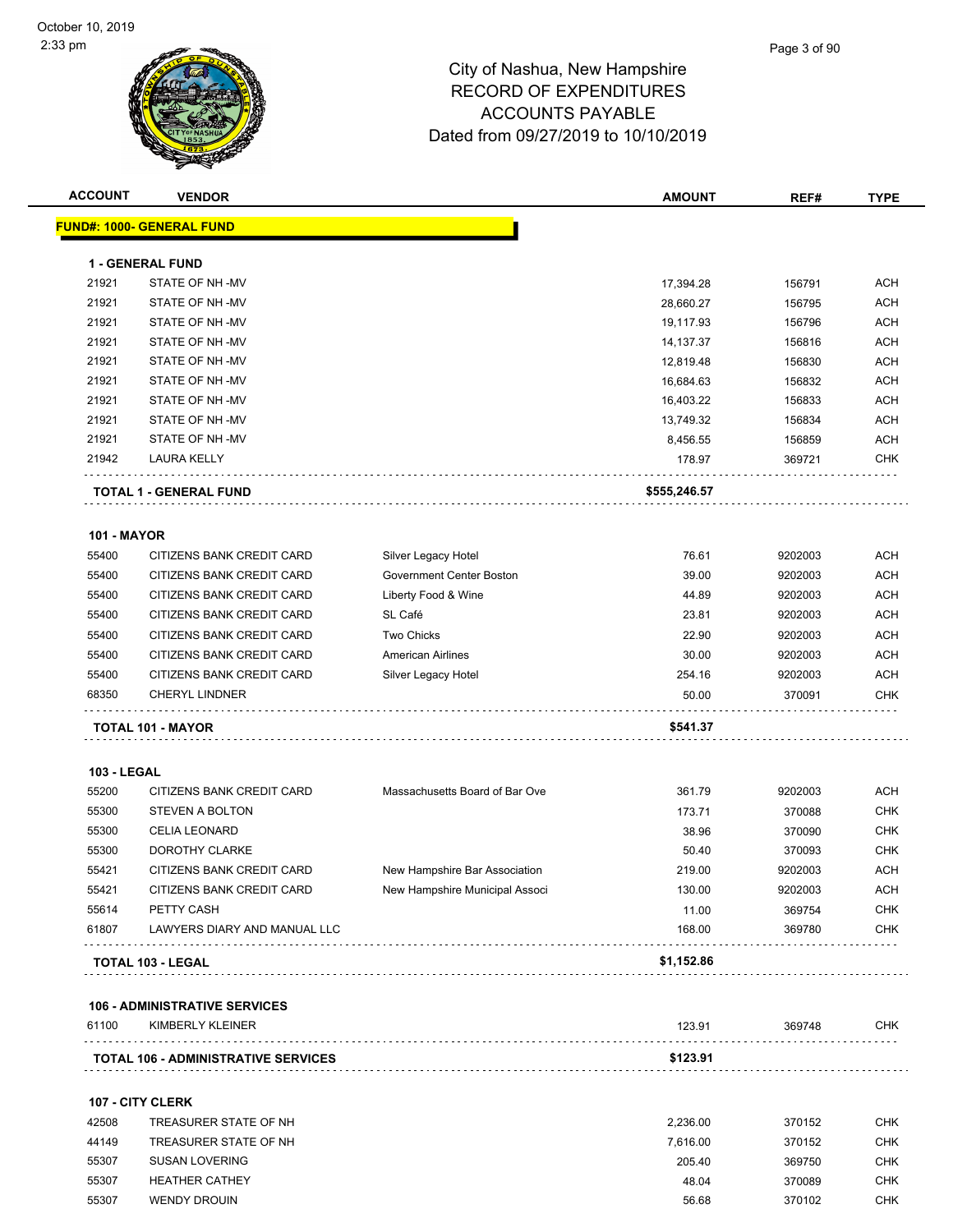# Page 4 of 90

| <b>ACCOUNT</b> | <b>VENDOR</b>                                                  |                                       | <b>AMOUNT</b>    | REF#             | <b>TYPE</b>       |
|----------------|----------------------------------------------------------------|---------------------------------------|------------------|------------------|-------------------|
|                | <u> FUND#: 1000- GENERAL FUND</u>                              |                                       |                  |                  |                   |
|                |                                                                |                                       |                  |                  |                   |
| 55307          | 107 - CITY CLERK<br>ANDREA INFANTE                             |                                       | 43.86            | 370108           | <b>CHK</b>        |
| 55307          |                                                                |                                       |                  |                  |                   |
| 55307          | <b>SUSAN LOVERING</b><br>SHERI MACPHERSON                      |                                       | 41.08            | 370110           | CHK               |
|                |                                                                |                                       | 42.82            | 370112           | <b>CHK</b>        |
| 55307<br>55421 | NICOLE REYES<br>TREASURER STATE OF NH                          |                                       | 44.08            | 370124           | CHK               |
|                |                                                                |                                       | 225.00           | 369725           | CHK               |
| 55421<br>55421 | <b>SUSAN LOVERING</b><br>CITIZENS BANK CREDIT CARD             | <b>Red Jacket Mountain View Resor</b> | 495.68<br>488.00 | 369750           | <b>CHK</b><br>ACH |
|                | ANCO SIGNS & STAMPS INC                                        |                                       |                  | 9202003          |                   |
| 61100          |                                                                |                                       | 110.00           | 370162           | <b>CHK</b>        |
| 61299          | <b>NHCTCA</b>                                                  |                                       | 30.00            | 370146           | <b>CHK</b>        |
|                | <b>TOTAL 107 - CITY CLERK</b>                                  |                                       | \$11,682.64      |                  |                   |
|                | <b>109 - CIVIC &amp; COMMUNITY ACTIVITIES</b>                  |                                       |                  |                  |                   |
| 56214          | HUMANE SOCIETY FOR GREATER                                     |                                       | 8,256.75         | 369858           | CHK               |
|                | <b>TOTAL 109 - CIVIC &amp; COMMUNITY ACTIVITIES</b>            |                                       | \$8,256.75       |                  |                   |
|                | <b>111 - HUMAN RESOURCES</b>                                   |                                       |                  |                  |                   |
| 55421          | LAWRENCE BUDREAU                                               |                                       | 260.00           | 369732           | <b>CHK</b>        |
| 55421          | MICHELLE CUMMINGS                                              |                                       | 140.64           | 370095           | <b>CHK</b>        |
| 55421          | TREASURER STATE OF NH                                          |                                       | 420.00           | 370154           | <b>CHK</b>        |
|                | <b>TOTAL 111 - HUMAN RESOURCES</b>                             |                                       | \$820.64         |                  |                   |
|                |                                                                |                                       |                  |                  |                   |
| 55109          | <b>120 - TELECOMMUNICATIONS</b><br>CONSOLIDATED COMMUNICATIONS |                                       |                  |                  |                   |
|                |                                                                |                                       | 437.20           | 369770           | CHK               |
| 55109          | <b>WINDSTREAM</b>                                              |                                       | 667.52           | 369807           | <b>CHK</b>        |
| 55109          | <b>WINDSTREAM</b>                                              |                                       | 2.288.79         | 369808           | CHK               |
| 55109          | PACIFIC TELEMANAGEMENT SERVICE                                 |                                       | 75.00            | 369889           | <b>CHK</b>        |
| 55109<br>55118 | CONSOLIDATED COMMUNICATIONS                                    |                                       | 876.86           | 370134           | CHK               |
|                | AT & T MOBILITY<br><b>COMCAST</b>                              |                                       | 129.69           | 369768           | <b>CHK</b>        |
| 55118<br>55118 | VERIZON WIRELESS 342053899-001                                 |                                       | 184.70<br>760.19 | 369769<br>370157 | <b>CHK</b><br>CHK |
|                | <b>TOTAL 120 - TELECOMMUNICATIONS</b>                          |                                       | \$5,419.95       |                  |                   |
|                |                                                                |                                       |                  |                  |                   |
|                | <b>122 - INFORMATION TECHNOLOGY</b>                            |                                       |                  |                  |                   |
| 53142          | <b>KEN BRITTON</b>                                             |                                       | 402.50           | 369866           | <b>CHK</b>        |
| 53142          | <b>CLEARSKY CONSULTING</b>                                     |                                       | 7,410.00         | 370181           | CHK               |
| 54407          | HARRIS COMPUTER SYSTEMS                                        |                                       | 9,150.00         | 369852           | CHK               |
| 54407          | <b>COMPUTER SCIENCES CORP</b>                                  |                                       | 31,365.92        | 370183           | CHK               |
| 54407          | CITIZENS BANK CREDIT CARD                                      | NLI*SHAREFILE                         | (139.80)         | 9202003          | ACH               |
| 54407          | CITIZENS BANK CREDIT CARD                                      | LOGMEIN*GOTOMEETING                   | 55.00            | 9202003          | ACH               |
| 54421          | CONWAY TECHNOLOGY GROUP                                        |                                       | 37.80            | 369833           | CHK               |
| 54428          | ALPINE SOFTWARE CORP                                           |                                       | 2,160.00         | 156861           | ACH               |
| 54428          | <b>CLEARSKY CONSULTING</b>                                     |                                       | 7,500.00         | 370181           | CHK               |
|                | VERIZON WIRELESS-985557535                                     |                                       | 40.01            | 369801           | <b>CHK</b>        |
| 55118          |                                                                |                                       |                  |                  |                   |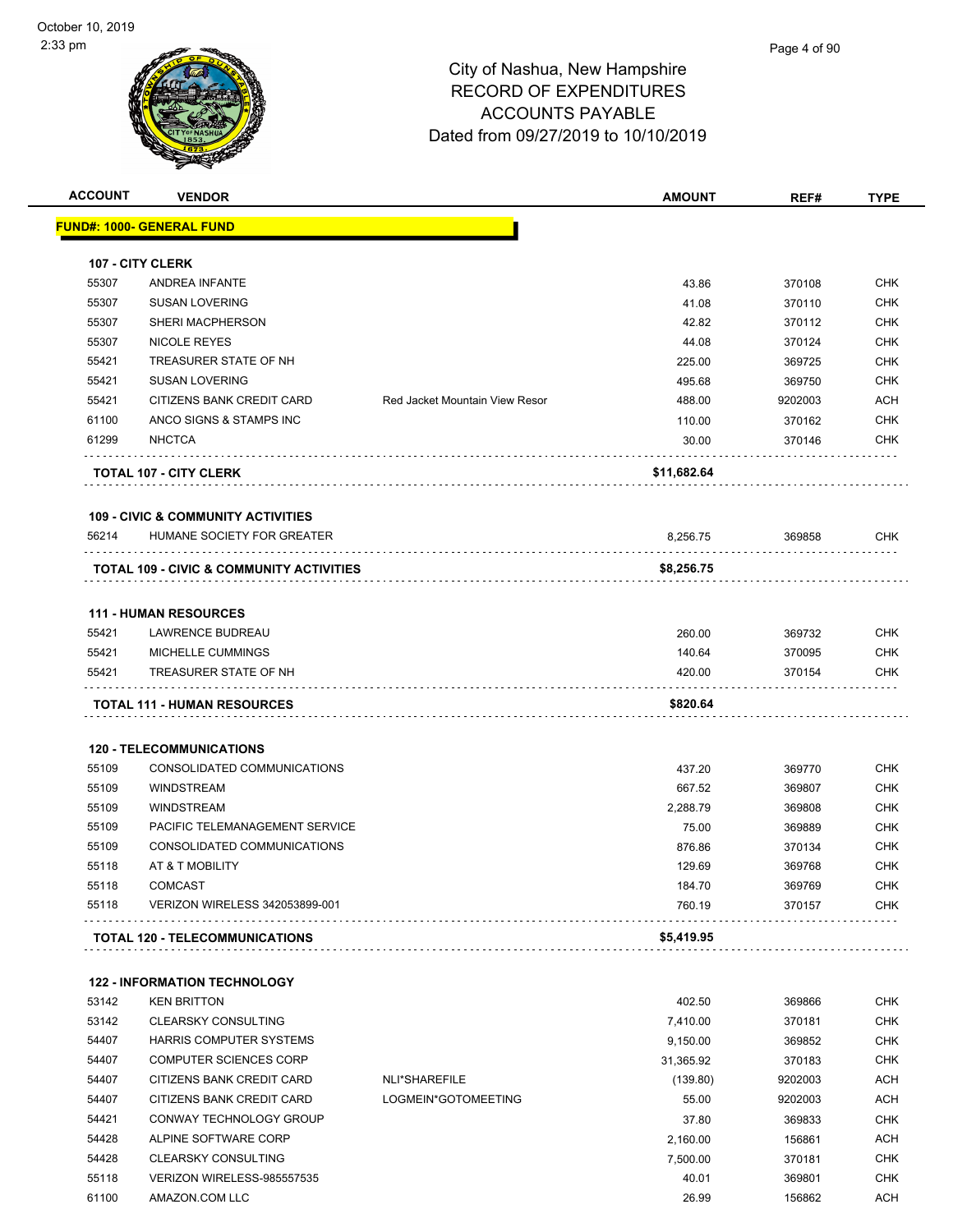|                | <b>VENDOR</b>                                                    |                          | <b>AMOUNT</b>    | REF#             | <b>TYPE</b>                                                                                                                                                   |
|----------------|------------------------------------------------------------------|--------------------------|------------------|------------------|---------------------------------------------------------------------------------------------------------------------------------------------------------------|
|                | <u> FUND#: 1000- GENERAL FUND</u>                                |                          |                  |                  |                                                                                                                                                               |
|                | <b>122 - INFORMATION TECHNOLOGY</b>                              |                          |                  |                  |                                                                                                                                                               |
| 61799          | CITIZENS BANK CREDIT CARD                                        | <b>COMPLIANCE SIGNS</b>  | 16.00            | 9202003          | ACH                                                                                                                                                           |
| 61799          | CITIZENS BANK CREDIT CARD                                        | <b>NASHUACARWASH</b>     | 50.00            | 9202003          | <b>ACH</b>                                                                                                                                                    |
| 71221          | AMAZON.COM LLC                                                   |                          | 1,960.20         | 156862           | ACH                                                                                                                                                           |
| 71221          | DELL MARKETING LP                                                |                          | 83.99            | 370188           | <b>CHK</b>                                                                                                                                                    |
| 71221          | COMPUTER HUT dba IT INSIDERS                                     |                          | 557.70           | 370224           | <b>CHK</b>                                                                                                                                                    |
| 71221          | CITIZENS BANK CREDIT CARD                                        | PAYPAL *PROTEKRECYC      | 2,214.21         | 9202003          | <b>ACH</b>                                                                                                                                                    |
| 71221          | CITIZENS BANK CREDIT CARD                                        | APL*APPLE ONLINE STORE   | 159.00           | 9202003          | <b>ACH</b>                                                                                                                                                    |
| 71221          | CITIZENS BANK CREDIT CARD                                        | <b>WALMART.COM</b>       | 149.99           | 9202003          | <b>ACH</b>                                                                                                                                                    |
| 71221          | CITIZENS BANK CREDIT CARD                                        | <b>WALMART.COM</b>       | 299.98           | 9202003          | ACH                                                                                                                                                           |
| 71221          | CITIZENS BANK CREDIT CARD                                        | <b>BESTBUYCOM</b>        | 749.99           | 9202003          | <b>ACH</b>                                                                                                                                                    |
| 71221          | CITIZENS BANK CREDIT CARD                                        | <b>WALMART.COM</b>       | 179.99           | 9202003          | <b>ACH</b>                                                                                                                                                    |
| 71221          | CITIZENS BANK CREDIT CARD                                        | <b>B&amp;H PHOTO</b>     | 1,278.99         | 9202003          | <b>ACH</b>                                                                                                                                                    |
| 71221          | <b>CITIZENS BANK CREDIT CARD</b>                                 | PAYPAL *GNAWNAYR         | 44.99            | 9202003          | <b>ACH</b>                                                                                                                                                    |
| 71221          | CITIZENS BANK CREDIT CARD                                        | <b>BESTBUYCOM</b>        | 179.99           | 9202003          | ACH                                                                                                                                                           |
| 71221          | CITIZENS BANK CREDIT CARD                                        | <b>BESTBUYCOM</b>        | 199.99           | 9202003          | <b>ACH</b>                                                                                                                                                    |
| 71221          | CITIZENS BANK CREDIT CARD                                        | <b>WALMART.COM</b>       | (179.99)         | 9202003          | <b>ACH</b>                                                                                                                                                    |
|                | TOTAL 122 - INFORMATION TECHNOLOGY                               |                          | \$65,953.44      |                  |                                                                                                                                                               |
|                |                                                                  |                          |                  |                  |                                                                                                                                                               |
|                | <b>126 - FINANCIAL SERVICES</b>                                  |                          |                  |                  |                                                                                                                                                               |
| 42200          | LUX CARS CHICAGO INC                                             |                          | 48.24            | 369722           | <b>CHK</b>                                                                                                                                                    |
| 42200          | <b>JENNA L TESTA</b>                                             |                          | 56.60            | 369724           | <b>CHK</b>                                                                                                                                                    |
|                |                                                                  |                          |                  |                  |                                                                                                                                                               |
| 42200          | <b>JENNIFER BURNETTE</b>                                         |                          | 10.00            | 369826           |                                                                                                                                                               |
| 42200          | <b>MICHAEL T MURPHY</b>                                          |                          | 182.00           | 369879           |                                                                                                                                                               |
| 42200          | <b>MARIANNE R THEMELIS</b>                                       |                          | 68.00            | 369909           |                                                                                                                                                               |
| 55421          | <b>JOHN GRIFFIN</b>                                              |                          | 212.80           | 369742           |                                                                                                                                                               |
| 55421          | CITIZENS BANK CREDIT CARD                                        | The Lodge at Spruce Peak | (287.49)         | 9202003          |                                                                                                                                                               |
| 55607          | MAILINGS UNLIMITED - MVR                                         |                          | 2,120.00         | 156831           |                                                                                                                                                               |
| 61100          | WB MASON CO INC                                                  |                          | 475.97           | 370284           |                                                                                                                                                               |
|                | <b>TOTAL 126 - FINANCIAL SERVICES</b>                            |                          | \$2,886.12       |                  |                                                                                                                                                               |
|                |                                                                  |                          |                  |                  |                                                                                                                                                               |
| 54114          | <b>129 - CITY BUILDINGS</b><br>LIBERTY UTILITIES - NH            |                          | 202.95           |                  |                                                                                                                                                               |
| 54280          | AMAZON.COM LLC                                                   |                          |                  | 369781           |                                                                                                                                                               |
|                |                                                                  |                          | 56.89            | 156862           |                                                                                                                                                               |
| 54280<br>54280 | <b>REXEL USA INC</b><br><b>BATTERIES PLUS</b>                    |                          | 1,134.34         | 156874           |                                                                                                                                                               |
|                |                                                                  |                          | 161.68           | 369816           |                                                                                                                                                               |
| 54280<br>54280 | M & M ELECTRICAL SUPPLY CO INC<br>PROTECTION ONE ALARM MONTORING |                          | 325.36           | 369868           |                                                                                                                                                               |
| 54280          |                                                                  |                          | 111.60           | 369894<br>370166 |                                                                                                                                                               |
| 54280          | BAIN PEST CONTROL SERVICE INC                                    |                          | 75.00            |                  |                                                                                                                                                               |
|                | F W WEBB COMPANY                                                 |                          | 3.53             | 370196           |                                                                                                                                                               |
| 54280          | M & M ELECTRICAL SUPPLY CO INC                                   |                          | 327.16           | 370231           |                                                                                                                                                               |
| 61107<br>61428 | <b>M &amp; N SPORTS LLC</b><br>NEW ENGLAND PAPER & SUPPLY        |                          | 146.70<br>341.56 | 369751<br>369882 | <b>CHK</b><br><b>CHK</b><br><b>CHK</b><br><b>CHK</b><br>ACH<br>ACH<br>CHK<br><b>CHK</b><br>ACH<br>ACH<br>CHK<br>CHK<br>CHK<br>CHK<br>CHK<br>CHK<br>CHK<br>CHK |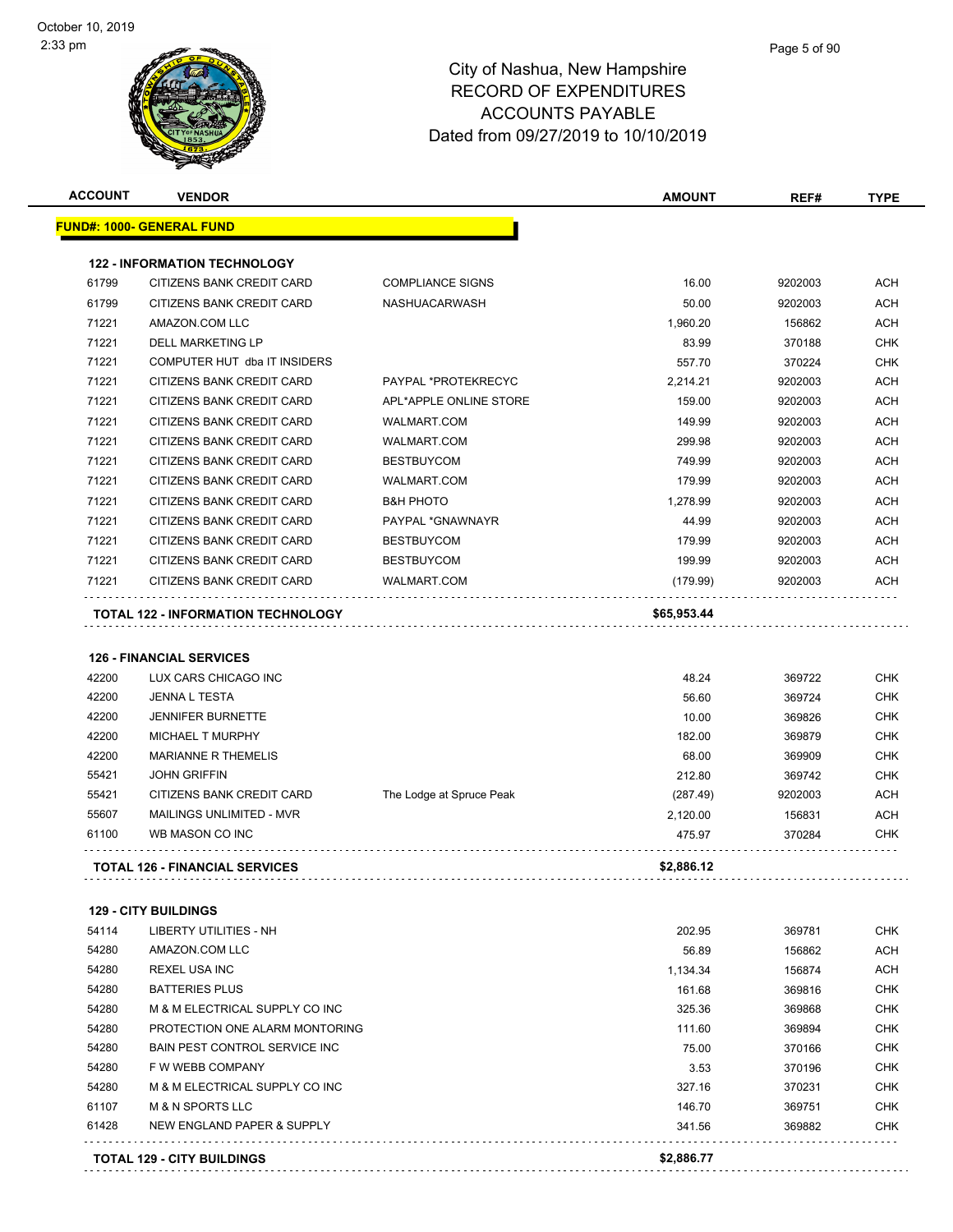| <b>ACCOUNT</b> | <b>VENDOR</b>                                         |            | <b>AMOUNT</b> | REF#    | <b>TYPE</b> |
|----------------|-------------------------------------------------------|------------|---------------|---------|-------------|
|                | <u> FUND#: 1000- GENERAL FUND</u>                     |            |               |         |             |
|                | <b>130 - PURCHASING</b>                               |            |               |         |             |
| 55500          | UNION LEADER CORPORATION                              |            | 390.00        | 369799  | <b>CHK</b>  |
| 55607          | NEOFUNDS BY NEOPOST                                   |            | 99.62         | 156872  | <b>ACH</b>  |
| 61242          | PRINT FACTORY                                         |            | 195.00        | 369893  | CHK         |
|                | <b>TOTAL 130 - PURCHASING</b>                         |            | \$684.62      |         |             |
|                | <b>132 - ASSESSING</b>                                |            |               |         |             |
| 55307          | <b>GREG TURGISS</b>                                   |            | 37.12         | 156858  | <b>ACH</b>  |
| 55307          | <b>GARY TURGISS</b>                                   |            | 128.18        | 369763  | <b>CHK</b>  |
| 55307          | DOUGLAS DAME                                          |            | 23.78         | 370100  | <b>CHK</b>  |
| 55307          | <b>MICHAEL MANDILE</b>                                |            | 187.92        | 370113  | <b>CHK</b>  |
| 61830          | COSTAR REALTY INFORMATION                             |            | 797.18        | 370185  | CHK         |
|                |                                                       |            |               |         |             |
|                | <b>TOTAL 132 - ASSESSING</b>                          |            | \$1,174.18    |         |             |
|                | <b>142 - WOODLAWN CEMETERY</b>                        |            |               |         |             |
| 54107          | MCLAUGHLIN OIL CO                                     |            | 12.88         | 369871  | <b>CHK</b>  |
| 54280          | AMAZON.COM LLC                                        |            | 38.26         | 156862  | <b>ACH</b>  |
| 54280          | HOME DEPOT CREDIT SERVICE 3065                        |            | 65.81         | 370216  | CHK         |
| 54280          | NASHUA WALLPAPER & PAINT CO                           |            | 813.29        | 370249  | CHK         |
| 54399          | <b>CINTAS</b>                                         |            | 99.00         | 370178  | <b>CHK</b>  |
| 61142          | <b>CINTAS</b>                                         |            | 67.15         | 370178  | CHK         |
| 61499          | <b>GRAINGER</b>                                       |            | 81.72         | 369846  | CHK         |
|                | TOTAL 142 - WOODLAWN CEMETERY                         |            | \$1,178.11    |         |             |
|                | <b>144 - EDGEWOOD &amp; SUBURBAN CEMETERIES</b>       |            |               |         |             |
| 54141          | PENNICHUCK WATER WORKS INC                            |            | 126.07        | 370147  | <b>CHK</b>  |
| 54280          | HOME DEPOT CREDIT SERVICE 3065                        |            | 25.91         | 369854  | CHK         |
| 54280          | NASHUA WALLPAPER & PAINT CO                           |            | 98.97         | 370249  | <b>CHK</b>  |
| 54600          | MAFFEES GARAGE INC                                    |            | 102.70        | 369870  | <b>CHK</b>  |
| 55400          | TREASURER STATE OF NH                                 |            | 10.00         | 370153  | <b>CHK</b>  |
| 55400          | CITIZENS BANK CREDIT CARD                             | <b>UNH</b> | 300.00        | 9202003 | <b>ACH</b>  |
| 61300          | DENNIS K BURKE INC                                    |            | 506.36        | 370189  | <b>CHK</b>  |
| 61538          | TIMS TURF & LANDSCAPING MATERI                        |            | 670.00        | 369910  | <b>CHK</b>  |
|                | <b>TOTAL 144 - EDGEWOOD &amp; SUBURBAN CEMETERIES</b> |            | \$1,840.01    |         |             |
|                |                                                       |            |               |         |             |
| 150 - POLICE   |                                                       |            |               |         |             |
| 44184          | NASHUA POLICE DEPARTMENT                              |            | 9.99          | 370117  | <b>CHK</b>  |
| 45999          | <b>WILLIAM POWERS JR</b>                              |            | 326.00        | 369892  | <b>CHK</b>  |
| 54100          | EVERSOUCE-POWER SUPPLY                                |            | 17,154.03     | 369773  | <b>CHK</b>  |
| 54141          | PENNICHUCK WATER WORKS INC                            |            | 1,049.36      | 369793  | <b>CHK</b>  |
| 54141          | PENNICHUCK WATER WORKS INC                            |            | 53.36         | 370147  | <b>CHK</b>  |
| 54280          | F W WEBB COMPANY                                      |            | 163.48        | 370196  | <b>CHK</b>  |
| 54280          | HOME DEPOT CREDIT SERVICE 3073                        |            | 41.64         | 370217  | <b>CHK</b>  |

 54280 LOWE'S - 3502 12.06 370230 CHK 54407 MIMECAST NORTH AMERICA INC **11,080.00** 370243 CHK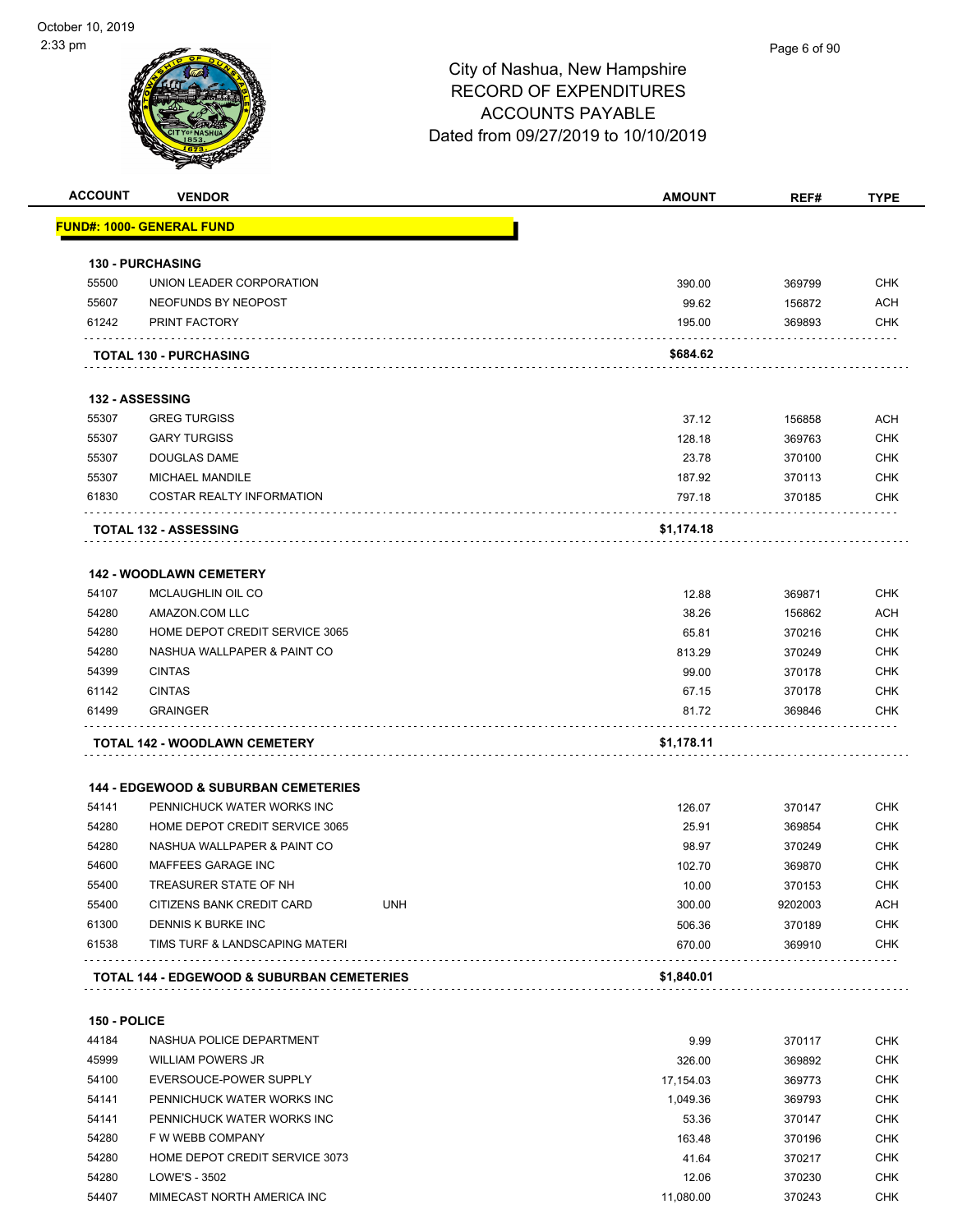| <b>ACCOUNT</b> | <b>VENDOR</b>                     |                           | <b>AMOUNT</b> | REF#    | <b>TYPE</b> |
|----------------|-----------------------------------|---------------------------|---------------|---------|-------------|
|                | <u> FUND#: 1000- GENERAL FUND</u> |                           |               |         |             |
|                |                                   |                           |               |         |             |
| 150 - POLICE   |                                   |                           |               |         |             |
| 54407          | PC MALL GOV                       |                           | 2,737.50      | 370255  | <b>CHK</b>  |
| 54407          | RELX INC DBA LEXISNEXIS           |                           | 165.00        | 370264  | <b>CHK</b>  |
| 54414          | ELECTRONIC ENVIRONMENTS CORP      |                           | 4,825.00      | 370194  | <b>CHK</b>  |
| 54600          | CARPARTS DISTRIBUTION CENTER,     |                           | 30.00         | 369827  | <b>CHK</b>  |
| 54600          | SULLIVAN TIRE COMPANY             |                           | 42.00         | 369905  | <b>CHK</b>  |
| 54600          | <b>BEST FORD</b>                  |                           | 42.00         | 370171  | CHK         |
| 54849          | <b>CAITLIN BOUCHER</b>            |                           | 45.96         | 369731  | <b>CHK</b>  |
| 54849          | PETER CINFO                       |                           | 45.96         | 369734  | <b>CHK</b>  |
| 54849          | <b>JOSHUA ST ONGE</b>             |                           | 45.96         | 369759  | <b>CHK</b>  |
| 54849          | CONSOLIDATED COMMUNICATIONS       |                           | 327.44        | 370134  | <b>CHK</b>  |
| 54849          | VERIZON WIRELESS-286546928        |                           | 1,094.88      | 370156  | <b>CHK</b>  |
| 55109          | <b>WINDSTREAM</b>                 |                           | 179.92        | 369807  | <b>CHK</b>  |
| 55200          | TREASURER STATE OF NH             |                           | 225.00        | 370152  | <b>CHK</b>  |
| 55200          | <b>CITY OF BOSTON</b>             |                           | 1,000.00      | 370180  | <b>CHK</b>  |
| 55307          | CITIZENS BANK CREDIT CARD         | NH Turnpike EZ Pass       | 720.00        | 9202003 | ACH         |
| 55400          | MICHAEL DEBISZ                    |                           | 70.00         | 369736  | CHK         |
| 55400          | NICOLE HANNIGAN                   |                           | 70.00         | 369743  | CHK         |
| 55400          | <b>JORDAN KELLY</b>               |                           | 70.00         | 369746  | <b>CHK</b>  |
| 55400          | <b>BRIAN PINSONNEAULT</b>         |                           | 70.00         | 369756  | CHK         |
| 55400          | <b>KEVIN PUCILLO</b>              |                           | 70.00         | 369757  | <b>CHK</b>  |
| 55400          | <b>BENNETT STUSSE</b>             |                           | 70.00         | 369761  | <b>CHK</b>  |
| 55400          | PETTY CASH                        |                           | 2.50          | 370122  | <b>CHK</b>  |
| 55400          | CITIZENS BANK CREDIT CARD         | <b>Forensic Education</b> | 750.00        | 9202003 | ACH         |
| 55400          | CITIZENS BANK CREDIT CARD         | APCO International        | 379.00        | 9202003 | ACH         |
| 55400          | CITIZENS BANK CREDIT CARD         | Wav Mello Consulting      | 1,100.00      | 9202003 | ACH         |
| 55400          | CITIZENS BANK CREDIT CARD         | Law Enforcement Seminar   | 700.00        | 9202003 | ACH         |
| 55400          | <b>CITIZENS BANK CREDIT CARD</b>  | Forensic Education        | 250.00        | 9202003 | <b>ACH</b>  |
| 55699          | <b>ERIC WALKER</b>                |                           | 384.00        | 370129  | CHK         |
| 55699          | NASHUA MILLYARD ASSOC INC         |                           | 388.46        | 370247  | <b>CHK</b>  |
| 61100          | WB MASON CO INC                   |                           | 660.16        | 369914  | <b>CHK</b>  |
| 61100          | WB MASON CO INC                   |                           | 78.93         | 370284  | <b>CHK</b>  |
| 61100          | CITIZENS BANK CREDIT CARD         | Amazon.com                | 21.94         | 9202003 | ACH         |
| 61107          | <b>BEN'S UNIFORMS</b>             |                           | 1,158.00      | 369817  | CHK         |
| 61107          | <b>BEN'S UNIFORMS</b>             |                           | 194.00        | 370170  | <b>CHK</b>  |
| 61110          | <b>BEN'S UNIFORMS</b>             |                           | 135.00        | 369817  | CHK         |
| 61110          | <b>BEN'S UNIFORMS</b>             |                           | 120.00        | 370170  | CHK         |
| 61110          | CITIZENS BANK CREDIT CARD         | Galls                     | 12.20         | 9202003 | ACH         |
| 61110          | CITIZENS BANK CREDIT CARD         | Galls                     | 36.67         | 9202003 | ACH         |
| 61121          | ATLANTIC TACTICAL INC             |                           | 1,754.16      | 370163  | CHK         |
| 61121          | <b>MAVERICK ARMS INC</b>          |                           | 488.84        | 370234  | CHK         |
| 61121          | CITIZENS BANK CREDIT CARD         | Amazon.com                | 178.94        | 9202003 | ACH         |
| 61142          | BOUND TREE MEDICAL, LLC           |                           | 556.32        | 369822  | CHK         |
| 61185          | TRITECH FORENSICS INC             |                           | 31.40         | 369911  | CHK         |
| 61299          | DME FORENSICS INC                 |                           | 2,995.00      | 156866  | ACH         |
| 61299          | CITIZENS BANK CREDIT CARD         | Amazon.com                | 67.98         | 9202003 | ACH         |
| 61428          | NEVERETTS SEW & VAC INC           |                           | 120.75        | 369880  | CHK         |
| 61428          | HOME DEPOT CREDIT SERVICE 3073    |                           | 204.49        | 370217  | <b>CHK</b>  |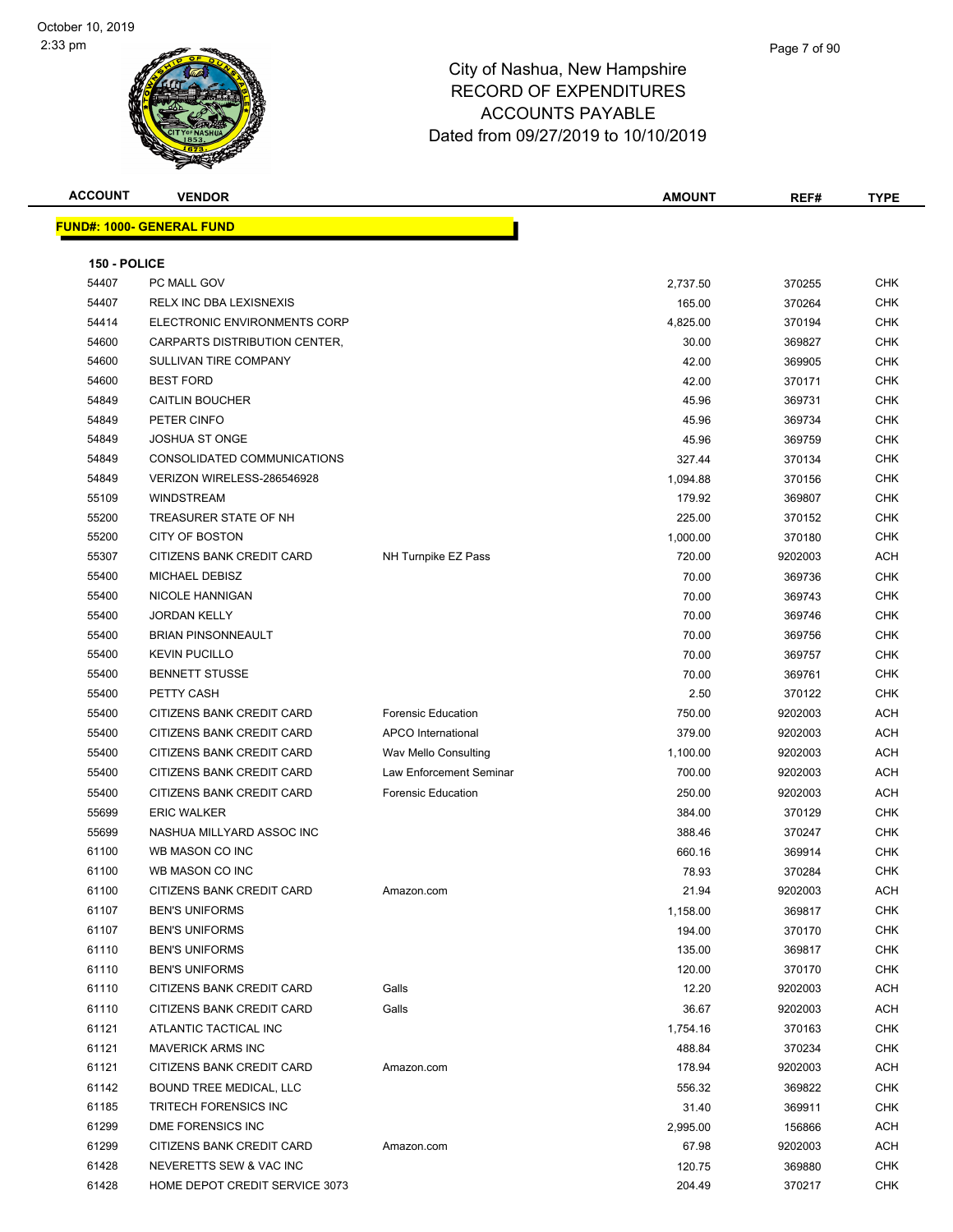| <b>ACCOUNT</b> | <b>VENDOR</b>                    |         | <b>AMOUNT</b> | REF#    | <b>TYPE</b> |
|----------------|----------------------------------|---------|---------------|---------|-------------|
|                | <b>FUND#: 1000- GENERAL FUND</b> |         |               |         |             |
| 150 - POLICE   |                                  |         |               |         |             |
| 61428          | LOWE'S - 3502                    |         | 71.60         | 370230  | <b>CHK</b>  |
| 61650          | WB MASON CO INC                  |         | 315.50        | 369914  | <b>CHK</b>  |
| 61650          | WB MASON CO INC                  |         | 94.65         | 370284  | <b>CHK</b>  |
| 61705          | <b>TIREHUB LLC</b>               |         | 2,508.00      | 370279  | <b>CHK</b>  |
| 61799          | <b>FACTORY MOTOR PARTS</b>       |         | 606.36        | 156869  | ACH         |
| 61799          | <b>BEST FORD</b>                 |         | 845.25        | 369819  | <b>CHK</b>  |
| 61799          | CARPARTS DISTRIBUTION CENTER,    |         | 236.84        | 369827  | <b>CHK</b>  |
| 61799          | <b>FISHER AUTO PARTS INC</b>     |         | 1,172.93      | 369842  | <b>CHK</b>  |
| 61799          | <b>GRAPPONE AUTOMOTIVE GROUP</b> |         | 535.45        | 369848  | <b>CHK</b>  |
| 61799          | MACMULKIN CHEVROLET INC          |         | 202.51        | 369869  | <b>CHK</b>  |
| 61799          | NORTHERN FOREIGN CAR PARTS INC   |         | 279.30        | 369884  | <b>CHK</b>  |
| 61799          | O'REILLY AUTO PARTS              |         | 5.49          | 369885  | <b>CHK</b>  |
| 61799          | <b>QUIRK GM PARTS DEPOT</b>      |         | 957.81        | 369895  | CHK         |
| 61799          | CARPARTS DISTRIBUTION CENTER,    |         | 508.50        | 370176  | <b>CHK</b>  |
| 61799          | <b>FISHER AUTO PARTS INC</b>     |         | 229.59        | 370199  | <b>CHK</b>  |
| 61799          | <b>GRAPPONE AUTOMOTIVE GROUP</b> |         | 1,009.84      | 370210  | <b>CHK</b>  |
| 61910          | PETTY CASH                       |         | 14.75         | 370122  | <b>CHK</b>  |
| 71025          | SNAP ON TOOLS                    |         | 330.95        | 370273  | CHK         |
| 71221          | <b>DELL MARKETING LP</b>         |         | 9,748.80      | 369834  | <b>CHK</b>  |
| 71221          | ADVANCED ELECTRONIC DESIGN INC   |         | 455.00        | 370159  | <b>CHK</b>  |
| 71221          | AXIS BUSINESS SOLUTIONS          |         | 10,016.00     | 370164  | CHK         |
| 71221          | <b>DELL MARKETING LP</b>         |         | 1,788.61      | 370188  | <b>CHK</b>  |
| 71221          | <b>GOVCONNECTION INC</b>         |         | 640.00        | 370205  | CHK         |
| 71400          | <b>MODERN ICON LLC</b>           |         | 415.94        | 369874  | <b>CHK</b>  |
| 71400          | CITIZENS BANK CREDIT CARD        | Walmart | 382.50        | 9202003 | ACH         |
|                | <b>TOTAL 150 - POLICE</b>        |         | \$87,977.45   |         |             |

**152 - FIRE**

| 53142 | YEATON ASSOCIATES INC          | 847.00   | 370287 | CHK        |
|-------|--------------------------------|----------|--------|------------|
| 53455 | FIRE SERVICE TESTING CO INC    | 1,035.00 | 369840 | <b>CHK</b> |
| 54100 | <b>EVERSOURCE</b>              | 1,191.09 | 370136 | <b>CHK</b> |
| 54114 | <b>DIRECT ENERGY BUSINESS</b>  | 106.44   | 156865 | ACH        |
| 54114 | <b>LIBERTY UTILITIES - NH</b>  | 133.85   | 369786 | <b>CHK</b> |
| 54114 | <b>DIRECT ENERGY BUSINESS</b>  | 378.52   | 369836 | CHK        |
| 54141 | PENNICHUCK WATER WORKS INC     | 270.14   | 369793 | <b>CHK</b> |
| 54141 | PENNICHUCK WATER WORKS INC     | 745.62   | 370147 | <b>CHK</b> |
| 54228 | JP PEST SERVICES INC           | 89.00    | 156870 | ACH        |
| 54280 | AMAZON.COM LLC                 | 272.36   | 156818 | ACH        |
| 54280 | AIR CLEANING SPECIALISTS OF NE | 2,870.00 | 369810 | <b>CHK</b> |
| 54280 | HOME DEPOT CREDIT SERVICE 3065 | 22.95    | 370216 | <b>CHK</b> |
| 54280 | NASH CONSTRUCTION LLC          | 8,105.11 | 370246 | <b>CHK</b> |
| 54414 | AMAZON.COM LLC                 | 215.92   | 156818 | ACH        |
| 54487 | <b>SANEL NAPA</b>              | 11.48    | 370270 | <b>CHK</b> |
| 54600 | <b>FACTORY MOTOR PARTS</b>     | 1,051.13 | 156869 | ACH        |
| 54600 | LIBERTY INTNL TRUCKS OF NH LLC | 846.90   | 370228 | <b>CHK</b> |
| 54600 | <b>SANEL NAPA</b>              | 553.05   | 370271 | <b>CHK</b> |
| 55699 | <b>TRUE BLUE CLEANERS</b>      | 95.40    | 369912 | <b>CHK</b> |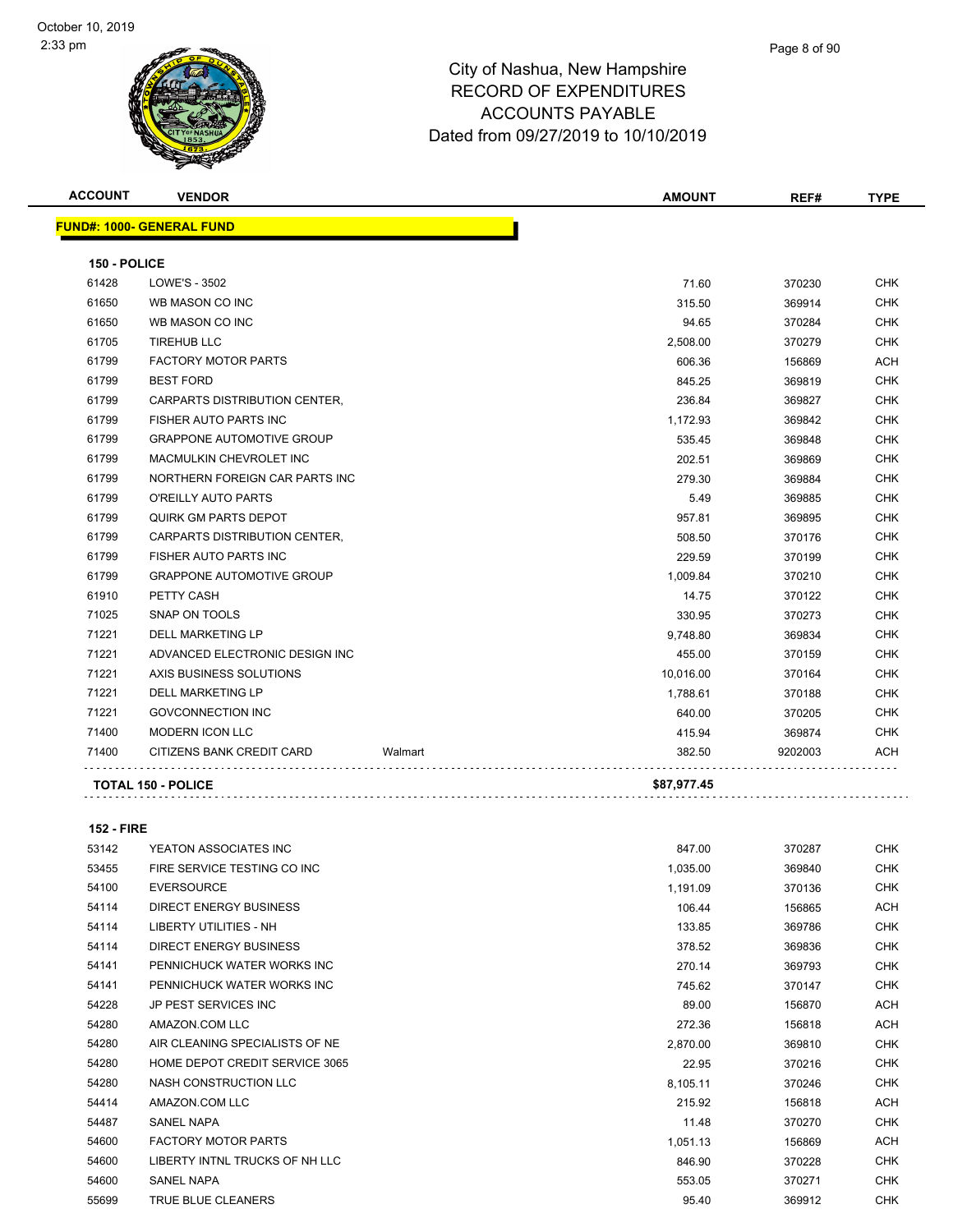| <b>ACCOUNT</b>    | <b>VENDOR</b>                         |                             | <b>AMOUNT</b> | REF#    | <b>TYPE</b> |
|-------------------|---------------------------------------|-----------------------------|---------------|---------|-------------|
|                   | <b>FUND#: 1000- GENERAL FUND</b>      |                             |               |         |             |
| <b>152 - FIRE</b> |                                       |                             |               |         |             |
| 55699             | <b>TRUE BLUE CLEANERS</b>             |                             | 55.20         | 370281  | <b>CHK</b>  |
| 61100             | AMAZON.COM LLC                        |                             | 195.83        | 156818  | <b>ACH</b>  |
| 61107             | <b>J B SIMONS INC</b>                 |                             | 1,514.00      | 369862  | <b>CHK</b>  |
| 61110             | BERGERON PROTECTIVE CLOTHING          |                             | 1,772.88      | 369818  | <b>CHK</b>  |
| 61299             | <b>GRAINGER</b>                       |                             | 304.46        | 370206  | <b>CHK</b>  |
| 61299             | CITIZENS BANK CREDIT CARD             | <b>Greg Smith Equipment</b> | 197.96        | 9202003 | <b>ACH</b>  |
| 61299             | <b>CITIZENS BANK CREDIT CARD</b>      | All About Challenge Coins   | 1,143.00      | 9202003 | <b>ACH</b>  |
| 61428             | AMAZON.COM LLC                        |                             | 29.46         | 156818  | <b>ACH</b>  |
| 61428             | <b>NEW ENGLAND PAPER &amp; SUPPLY</b> |                             | 533.55        | 369882  | <b>CHK</b>  |
| 61428             | <b>NEW ENGLAND PAPER &amp; SUPPLY</b> |                             | 88.27         | 370251  | <b>CHK</b>  |
| 61428             | WB MASON CO INC                       |                             | 114.25        | 370284  | <b>CHK</b>  |
| 61699             | AMAZON.COM LLC                        |                             | 17.99         | 156818  | <b>ACH</b>  |
| 61699             | OCEAN STATE SIGNAL CO                 |                             | 980.00        | 369887  | <b>CHK</b>  |
| 61699             | R B ALLEN CO INC                      |                             | 1,611.00      | 369896  | <b>CHK</b>  |
| 61705             | MAYNARD & LESIEUR INC                 |                             | 180.00        | 370237  | <b>CHK</b>  |
| 61709             | <b>FACTORY MOTOR PARTS</b>            |                             | 552.61        | 156869  | <b>ACH</b>  |
| 61709             | <b>SANEL NAPA</b>                     |                             | 744.60        | 370271  | <b>CHK</b>  |
| 61799             | <b>FASTENAL CO</b>                    |                             | 226.63        | 369839  | <b>CHK</b>  |
| 61799             | <b>GREENFIELD INDUSTRIES INC</b>      |                             | 445.00        | 369849  | <b>CHK</b>  |
| 61799             | <b>BATTERIES PLUS</b>                 |                             | 84.99         | 370168  | <b>CHK</b>  |
| 61799             | <b>FLEETPRIDE INC</b>                 |                             | 288.24        | 370200  | <b>CHK</b>  |
| 61799             | LIBERTY INTNL TRUCKS OF NH LLC        |                             | 236.85        | 370228  | <b>CHK</b>  |
| 61799             | <b>MINUTEMAN TRUCKS INC</b>           |                             | 603.67        | 370244  | <b>CHK</b>  |
| 61799             | NEW ENGLAND KENWORTH                  |                             | 343.19        | 370250  | <b>CHK</b>  |
| 61799             | WD PERKINS FIRE PUMP SPECIALIS        |                             | 159.81        | 370285  | <b>CHK</b>  |
| 61830             | CITIZENS BANK CREDIT CARD             | SOI*SBS ROCHESTER HILL      | 299.00        | 9202003 | <b>ACH</b>  |
| 71400             | FIRE TECH & SAFETY OF NEW ENGL        |                             | 302.00        | 369841  | <b>CHK</b>  |
| 71432             | FIRE TECH & SAFETY OF NEW ENGL        |                             | 380.00        | 370198  | <b>CHK</b>  |
| 71999             | FIRE TECH & SAFETY OF NEW ENGL        |                             | 4,300.00      | 369841  | <b>CHK</b>  |
|                   | <b>TOTAL 152 - FIRE</b>               |                             | \$36,545.40   |         |             |
|                   |                                       |                             |               |         |             |

#### **153 - BUILDING INSPECTION**

|       | <b>TOTAL 153 - BUILDING INSPECTION</b> | \$3,066.83 |        |            |
|-------|----------------------------------------|------------|--------|------------|
| 61299 | WB MASON CO INC                        | 22.99      | 370284 | <b>CHK</b> |
| 55421 | <b>WILLIAM MCKINNEY</b>                | 220.90     | 370130 | <b>CHK</b> |
| 55421 | <b>NHBOA</b>                           | 1,164.00   | 369792 | <b>CHK</b> |
| 55307 | <b>WILLIAM MCKINNEY</b>                | 138.62     | 370130 | <b>CHK</b> |
| 55307 | <b>RUSS MARCUM</b>                     | 452.16     | 370114 | <b>CHK</b> |
| 55307 | <b>MARK COLLINS</b>                    | 74.24      | 370094 | <b>CHK</b> |
| 55307 | JEFFREY RICHARD                        | 284.78     | 369758 | <b>CHK</b> |
| 55307 | <b>DAWN MICHAUD</b>                    | 350.90     | 369752 | <b>CHK</b> |
| 55307 | <b>TIMOTHY DUPONT</b>                  | 358.24     | 369738 | <b>CHK</b> |

#### **155 - CODE ENFORCEMENT**

| 55307 | <b>NELSON ORTEGA</b>         | 208.51 | 370118 | CHK        |
|-------|------------------------------|--------|--------|------------|
| 55421 | NH MUNICIPAL ASSOCIATION INC | 160.00 | 370145 | <b>CHK</b> |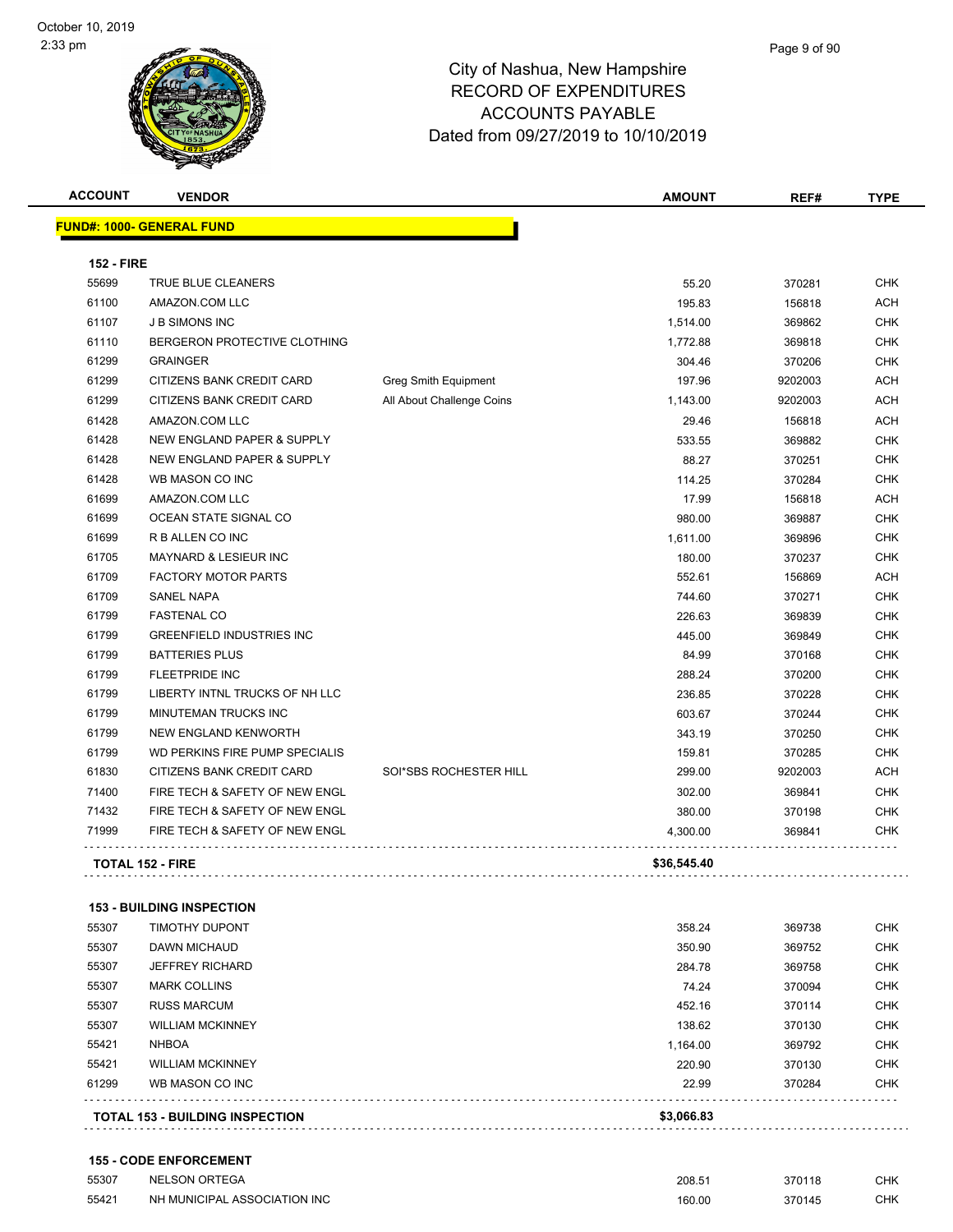

| <b>ACCOUNT</b>         | <b>VENDOR</b>                                                         |                 | <b>AMOUNT</b> | REF#    | <b>TYPE</b> |
|------------------------|-----------------------------------------------------------------------|-----------------|---------------|---------|-------------|
|                        | <b>FUND#: 1000- GENERAL FUND</b>                                      |                 |               |         |             |
|                        | <b>TOTAL 155 - CODE ENFORCEMENT</b>                                   |                 | \$368.51      |         |             |
|                        | <b>156 - EMERGENCY MANAGEMENT</b>                                     |                 |               |         |             |
| 55118                  | <b>JUSTIN KATES</b>                                                   |                 | 120.00        | 156857  | <b>ACH</b>  |
| 55300                  | <b>JUSTIN KATES</b>                                                   |                 | 2,451.36      | 156857  | <b>ACH</b>  |
| 55421                  | <b>JUSTIN KATES</b>                                                   |                 | 227.72        | 156857  | <b>ACH</b>  |
|                        | <b>TOTAL 156 - EMERGENCY MANAGEMENT</b>                               |                 | \$2,799.08    |         |             |
|                        | <b>157 - CITYWIDE COMMUNICATIONS</b>                                  |                 |               |         |             |
| 54100                  | <b>EVERSOURCE</b>                                                     |                 | 382.53        | 369774  | <b>CHK</b>  |
| 54487                  | MOTOROLA SOLUTIONS INC                                                |                 | 1,560.70      | 370141  | <b>CHK</b>  |
| 61299                  | PETTY CASH                                                            |                 | 5.94          | 370122  | <b>CHK</b>  |
|                        | TOTAL 157 - CITYWIDE COMMUNICATIONS                                   |                 | \$1,949.17    |         |             |
|                        |                                                                       |                 |               |         |             |
|                        | <b>159 - HYDRANT FEES-FIRE PROTECTION</b>                             |                 |               |         |             |
| 54835                  | PENNICHUCK WATER WORKS INC                                            |                 | 246,040.46    | 369793  | CHK         |
|                        | <b>TOTAL 159 - HYDRANT FEES-FIRE PROTECTION</b>                       |                 | \$246,040.46  |         |             |
|                        |                                                                       |                 |               |         |             |
| 54141                  | <b>160 - PW-ADMIN &amp; ENGINEERING</b><br>PENNICHUCK WATER WORKS INC |                 | 84.74         | 369793  | <b>CHK</b>  |
| 54280                  | PETTY CASH                                                            |                 | 13.94         | 369753  | <b>CHK</b>  |
| 55118                  | VERIZON WIRELESS-542088278                                            |                 | (18.06)       | 369804  | <b>CHK</b>  |
| 55118                  | VERIZON WIRELESS-542274983                                            |                 | 140.73        | 369805  | <b>CHK</b>  |
| 55307                  | <b>MARY WOODS</b>                                                     |                 | 56.84         | 369766  | <b>CHK</b>  |
| 55400                  | <b>LISA FAUTEUX</b>                                                   |                 | 455.14        | 369739  | <b>CHK</b>  |
| 55400                  | NH PUBLIC WORKS ASSOCIATION                                           |                 | 300.00        | 369791  | <b>CHK</b>  |
| 55400                  | CITIZENS BANK CREDIT CARD                                             | <b>APWA</b>     | (492.80)      | 9202003 | <b>ACH</b>  |
| 55699                  | LFRT CLEANING SERVICES INC                                            |                 | 665.00        | 370227  | <b>CHK</b>  |
| 61100                  | PETTY CASH                                                            |                 | 33.81         | 369753  | <b>CHK</b>  |
| 61100                  | DIANE THIBODEAU                                                       |                 | 95.12         | 369762  | CHK         |
| 61100                  | WB MASON CO INC                                                       |                 | 334.90        | 369914  | <b>CHK</b>  |
| 71228                  | CITIZENS BANK CREDIT CARD                                             | MSFT*MSBILLINFO | 15.00         | 9202003 | <b>ACH</b>  |
|                        | <b>TOTAL 160 - PW-ADMIN &amp; ENGINEERING</b>                         |                 | \$1,684.36    |         |             |
|                        |                                                                       |                 |               |         |             |
| 161 - STREETS<br>54100 | <b>EVERSOURCE</b>                                                     |                 | 1,145.52      | 369774  | <b>CHK</b>  |
| 54100                  | <b>EVERSOURCE</b>                                                     |                 | 529.31        | 370136  | <b>CHK</b>  |
| 54141                  | PENNICHUCK WATER WORKS INC                                            |                 | 642.78        | 369793  | <b>CHK</b>  |
| 54200                  | LFRT CLEANING SERVICES INC                                            |                 | 855.00        | 370227  | <b>CHK</b>  |
| 54600                  | <b>CUSTOM TRUCK &amp; EQUIPMENT LLC</b>                               |                 | 575.00        | 156863  | <b>ACH</b>  |
| 54600                  | <b>FACTORY MOTOR PARTS</b>                                            |                 | 622.05        | 156869  | <b>ACH</b>  |
| 54600                  | ATLANTIC BROOM SERVICE, INC.                                          |                 | 1,070.00      | 369814  | <b>CHK</b>  |
| 54600                  | <b>BEST FORD</b>                                                      |                 | 636.68        | 369819  | <b>CHK</b>  |
|                        |                                                                       |                 |               |         |             |

54600 CARPARTS DISTRIBUTION CENTER, 657.97 369827 CHK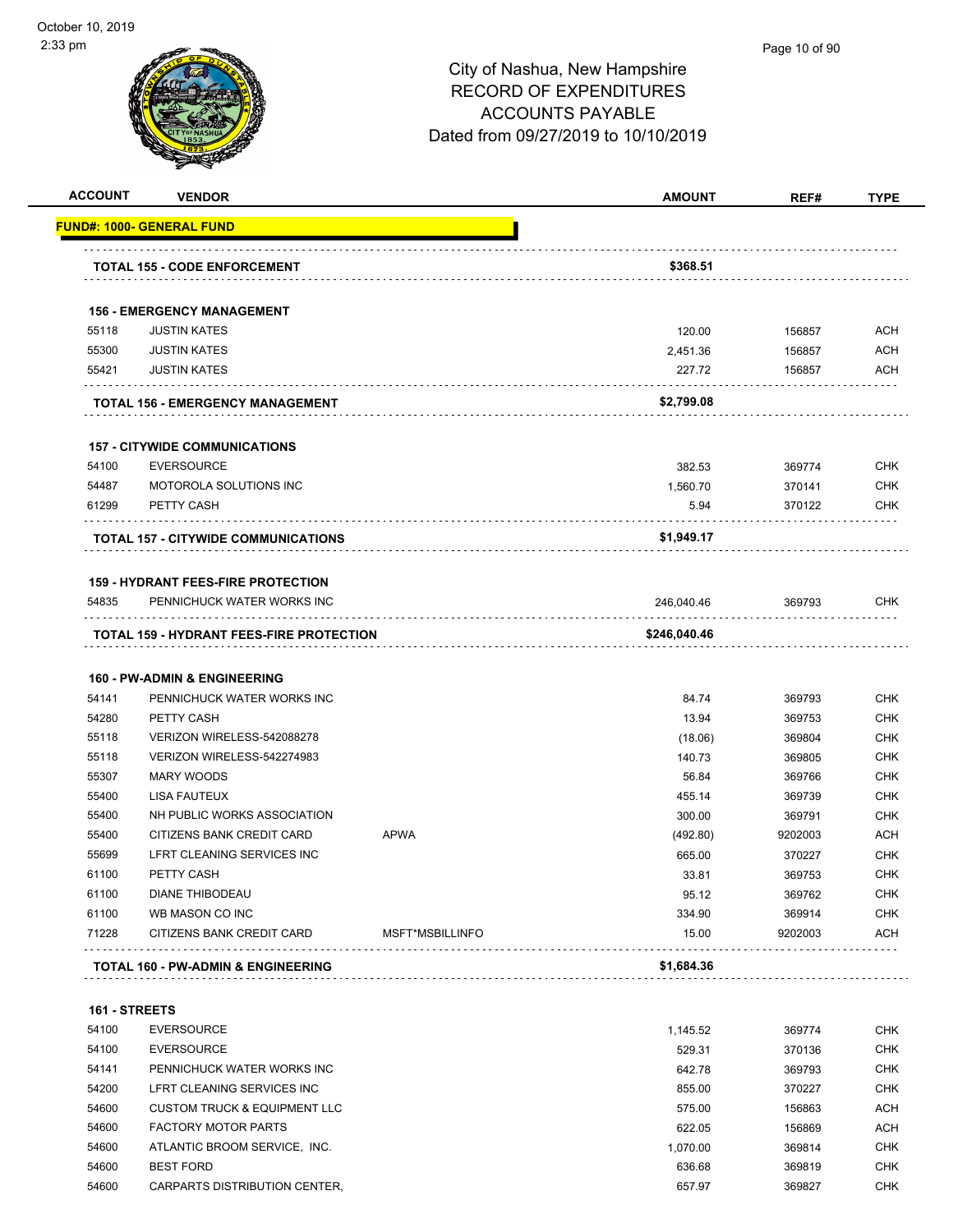#### Page 11 of 90

| <b>ACCOUNT</b> | <b>VENDOR</b>                    | <b>AMOUNT</b> | REF#   | TYPE       |
|----------------|----------------------------------|---------------|--------|------------|
|                | <b>FUND#: 1000- GENERAL FUND</b> |               |        |            |
|                |                                  |               |        |            |
| 161 - STREETS  |                                  |               |        |            |
| 54600          | DONOVAN EQUIPMENT CO INC         | 465.50        | 369837 | <b>CHK</b> |
| 54600          | DONOVAN SPRING CO INC            | 2,130.70      | 369838 | <b>CHK</b> |
| 54600          | <b>FASTENAL CO</b>               | 182.98        | 369839 | CHK        |
| 54600          | SANITARY EQUIPMENT CO INC        | 310.03        | 369901 | CHK        |
| 54600          | TENNANT SALES & SERVICE CO       | 415.22        | 369907 | <b>CHK</b> |
| 54600          | <b>MILTON CAT</b>                | 1,530.48      | 370140 | <b>CHK</b> |
| 54600          | CARPARTS DISTRIBUTION CENTER,    | 859.97        | 370176 | <b>CHK</b> |
| 54600          | DONOVAN EQUIPMENT CO INC         | 354.95        | 370190 | <b>CHK</b> |
| 54600          | FREIGHTLINER OF NH INC           | 327.60        | 370201 | CHK        |
| 54600          | <b>GRANITE STATE GLASS</b>       | 286.00        | 370207 | <b>CHK</b> |
| 54600          | LIBERTY INTNL TRUCKS OF NH LLC   | 6,752.67      | 370228 | <b>CHK</b> |
| 54600          | MACMULKIN CHEVROLET INC          | 577.37        | 370232 | CHK        |
| 54600          | PINE MOTOR PARTS                 | 69.65         | 370259 | <b>CHK</b> |
| 54600          | SANEL NAPA                       | 1,014.68      | 370270 | CHK        |
| 54600          | <b>TW DIESEL INC</b>             | 1,497.14      | 370277 | CHK        |
| 55118          | VERIZON WIRELESS-542088278       | 480.12        | 369804 | <b>CHK</b> |
| 55400          | NH PUBLIC WORKS ASSOCIATION      | 120.00        | 369791 | <b>CHK</b> |
| 55421          | NEW ENGLAND CHAPTER APWA         | 75.00         | 370142 | <b>CHK</b> |
| 61100          | <b>JACK THE LIQUIDATOR</b>       | 333.77        | 369863 | <b>CHK</b> |
| 61107          | UNIFIRST CORPORATION             | 380.20        | 369913 | <b>CHK</b> |
| 61107          | ALECS SHOE STORE INC             | 330.00        | 370160 | <b>CHK</b> |
| 61107          | PHOENIX SCREEN PRINTING          | 967.90        | 370258 | CHK        |
| 61107          | UNIFIRST CORPORATION             | 377.00        | 370283 | CHK        |
| 61299          | AMAZON.COM LLC                   | 291.50        | 156862 | ACH        |
| 61299          | <b>FASTENAL CO</b>               | 668.53        | 369839 | <b>CHK</b> |
| 61299          | <b>FASTENAL CO</b>               | 0.69          | 370197 | CHK        |
| 61299          | NASHUA WALLPAPER & PAINT CO      | 47.34         | 370249 | <b>CHK</b> |
| 61299          | <b>WILDCO-PES</b>                | 137.06        | 370286 | <b>CHK</b> |
| 61300          | DENNIS K BURKE INC               | 12,570.00     | 369835 | <b>CHK</b> |
| 61300          | DENNIS K BURKE INC               | 10,472.91     | 370189 | <b>CHK</b> |
| 61307          | SHATTUCK MALONE OIL CO           | 15,393.52     | 369795 | <b>CHK</b> |
| 61428          | NEW ENGLAND PAPER & SUPPLY       | 79.99         | 369882 | <b>CHK</b> |
| 61507          | <b>BROX INDUSTRIES INC</b>       | 137.36        | 369824 | CHK        |
| 61507          | CONTINENTAL PAVING INC           | 255.00        | 369832 | <b>CHK</b> |
| 61507          | <b>BROX INDUSTRIES INC</b>       | 102.00        | 370175 | <b>CHK</b> |
| 61507          | CONTINENTAL PAVING INC           | 605.63        | 370184 | CHK        |
| 61535          | <b>BROX INDUSTRIES INC</b>       | 637.20        | 369824 | <b>CHK</b> |
| 61535          | <b>BROX INDUSTRIES INC</b>       | 402.04        | 370175 | CHK        |
| 61542          | PERMA LINE CORP OF NEW ENGLAND   | 39.95         | 370256 | <b>CHK</b> |
| 61556          | AMAZON.COM LLC                   | 47.12         | 156818 | <b>ACH</b> |
| 61556          | M & M ELECTRICAL SUPPLY CO INC   | 43.56         | 369868 | CHK        |
| 61556          | M & M ELECTRICAL SUPPLY CO INC   | 108.80        | 370231 | CHK        |
| 61556          | NASHUA WALLPAPER & PAINT CO      | 15.98         | 370249 | CHK        |
| 61560          | AMAZON.COM LLC                   | 33.99         | 156818 | ACH        |
| 61560          | HUDSON QUARRY CORP               | 253.44        | 369856 | CHK        |
| 61562          | NASHUA WALLPAPER & PAINT CO      | 342.70        | 370249 | CHK        |
| 61705          | MAYNARD & LESIEUR INC            | 255.84        | 370239 | CHK        |
| 61799          | <b>FASTENAL CO</b>               | 48.65         | 369839 | <b>CHK</b> |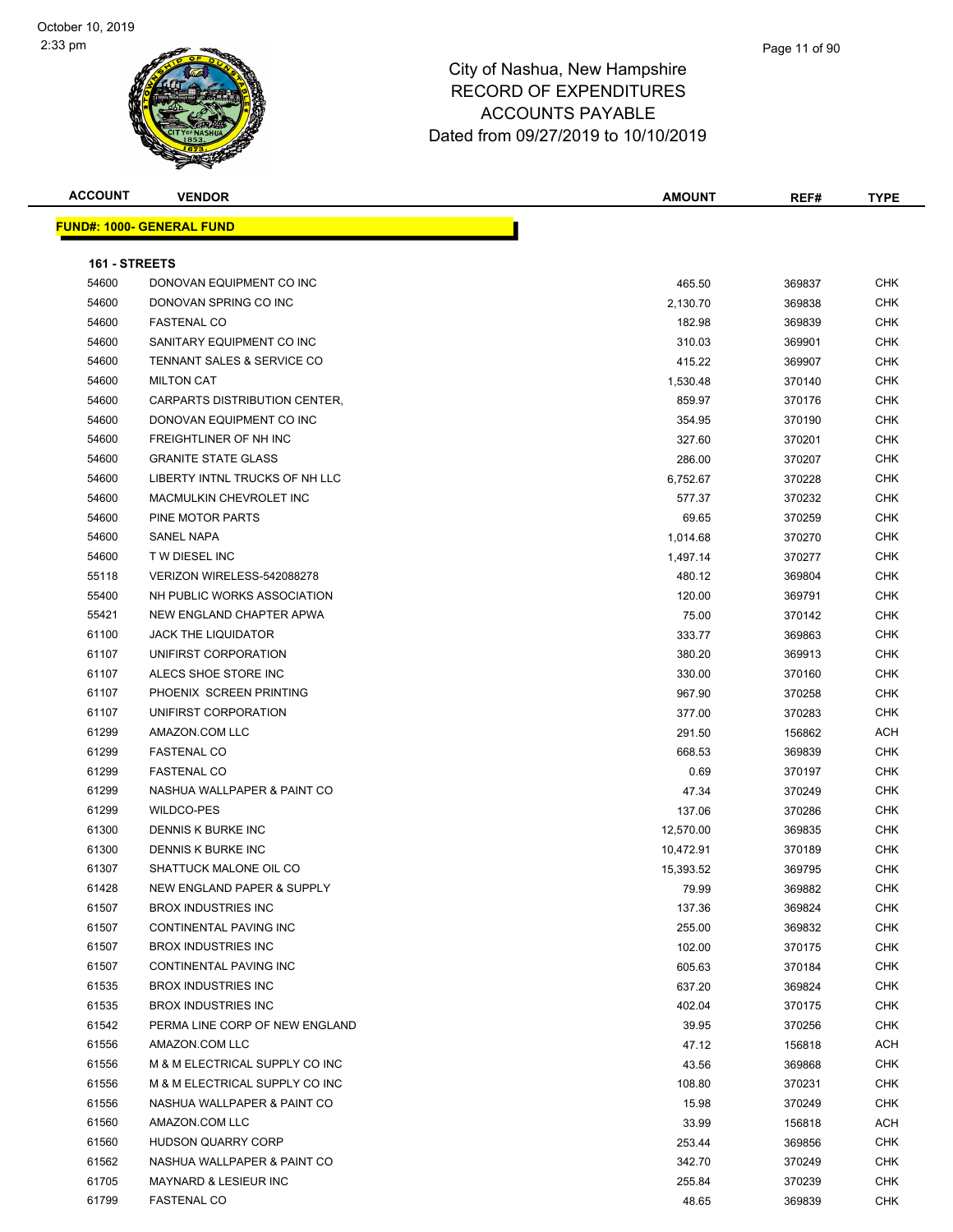| <b>ACCOUNT</b> | <b>VENDOR</b>                                                                                   |            | <b>AMOUNT</b>        | REF#              | <b>TYPE</b>                                                                                                                                                          |
|----------------|-------------------------------------------------------------------------------------------------|------------|----------------------|-------------------|----------------------------------------------------------------------------------------------------------------------------------------------------------------------|
|                | FUND#: 1000- GENERAL FUND                                                                       |            |                      |                   |                                                                                                                                                                      |
| 161 - STREETS  |                                                                                                 |            |                      |                   |                                                                                                                                                                      |
| 61799          | <b>SANEL NAPA</b>                                                                               |            | (11.99)              | 370269            | <b>CHK</b>                                                                                                                                                           |
| 71025          | <b>FASTENAL CO</b>                                                                              |            | 172.12               | 369839            | <b>CHK</b>                                                                                                                                                           |
|                | TOTAL 161 - STREETS                                                                             |            | \$69,724.17          |                   |                                                                                                                                                                      |
|                |                                                                                                 |            |                      |                   |                                                                                                                                                                      |
|                | <b>162 - STREET LIGHTING</b>                                                                    |            |                      |                   |                                                                                                                                                                      |
| 54100          | EVERSOUCE-POWER SUPPLY                                                                          |            | 38,762.77            | 370135            | <b>CHK</b>                                                                                                                                                           |
| 54100          | <b>EVERSOURCE</b>                                                                               |            | 78.78                | 370136            | <b>CHK</b>                                                                                                                                                           |
| 54100          | ETCHSTONE PROPERTIES INC                                                                        |            | 514.82               | 370195            | <b>CHK</b>                                                                                                                                                           |
|                | <b>TOTAL 162 - STREET LIGHTING</b>                                                              |            | \$39,356.37          |                   |                                                                                                                                                                      |
|                |                                                                                                 |            |                      |                   |                                                                                                                                                                      |
| 45321          | <b>166 - PARKING OPERATIONS</b><br>SABRINA DOBSON                                               |            | 45.00                | 369720            | <b>CHK</b>                                                                                                                                                           |
| 54280          | COMMERCIAL BOILER SYSTEMS INC                                                                   |            | 1,800.00             | 370182            | <b>CHK</b>                                                                                                                                                           |
| 54280          | <b>GAGNONS ELECTRICAL SERVICE INC</b>                                                           |            | 979.41               | 370202            | <b>CHK</b>                                                                                                                                                           |
| 55607          | UNITED PARCEL SERVICE                                                                           |            | 10.26                | 369800            | <b>CHK</b>                                                                                                                                                           |
| 61107          | <b>M &amp; N SPORTS LLC</b>                                                                     |            | 304.80               | 369751            | <b>CHK</b>                                                                                                                                                           |
|                | NASHUA WALLPAPER & PAINT CO                                                                     |            | 383.54               | 370249            | <b>CHK</b>                                                                                                                                                           |
|                |                                                                                                 |            | 56.14                | 369851            | <b>CHK</b>                                                                                                                                                           |
| 61299          |                                                                                                 |            |                      |                   |                                                                                                                                                                      |
| 71600<br>71600 | <b>HAJOCA CORPORATION</b><br>MUNICIPAL SUPPLY SALES CO<br><b>TOTAL 166 - PARKING OPERATIONS</b> |            | 403.00<br>\$3,982.15 | 369878            |                                                                                                                                                                      |
|                | <b>170 - HYDROELECTRIC OPERATIONS</b>                                                           |            |                      |                   |                                                                                                                                                                      |
| 54100          | EVERSOUCE-POWER SUPPLY                                                                          |            | 1,743.34             | 369773            |                                                                                                                                                                      |
| 54221          | WASTE MANAGMENT OF                                                                              |            | 277.71               | 370158            |                                                                                                                                                                      |
| 54221          | CHARLES GEORGE COMPANIES INC                                                                    |            | 130.39               | 370177            |                                                                                                                                                                      |
| 55109          | CONSOLIDATED COMMUNICATIONS                                                                     |            | 258.49               | 370134            |                                                                                                                                                                      |
| 55200          | <b>GRANITE STATE HYDROPOWER ASSOC</b>                                                           |            | 3,310.00             | 370208            |                                                                                                                                                                      |
|                | <b>TOTAL 170 - HYDROELECTRIC OPERATIONS</b>                                                     |            | \$5,719.93           |                   |                                                                                                                                                                      |
|                |                                                                                                 |            |                      |                   |                                                                                                                                                                      |
| 55307          | <b>171 - COMMUNITY SERVICES</b><br><b>BOBBIE BAGLEY</b>                                         |            |                      |                   |                                                                                                                                                                      |
| 61100          | WB MASON CO INC                                                                                 |            | 206.83               | 370165            |                                                                                                                                                                      |
| 61250          | PETTY CASH                                                                                      |            | 592.09               | 370284            |                                                                                                                                                                      |
| 61250          |                                                                                                 |            | 28.00                | 370120            |                                                                                                                                                                      |
| 61250          | PETROCELLI MARKETING GROUP<br>CITIZENS BANK CREDIT CARD                                         | Party City | 370.38<br>39.95      | 370257<br>9202003 |                                                                                                                                                                      |
|                | <b>TOTAL 171 - COMMUNITY SERVICES</b>                                                           |            | \$1,237.25           |                   |                                                                                                                                                                      |
|                |                                                                                                 |            |                      |                   |                                                                                                                                                                      |
|                | <b>172 - COMMUNITY HEALTH</b>                                                                   |            |                      |                   |                                                                                                                                                                      |
| 55200          | KIMBERLY BERNARD                                                                                |            | 128.00               | 369747            |                                                                                                                                                                      |
| 55307          | <b>JESSICA AYALA</b>                                                                            |            | 40.60                | 369729            | CHK<br><b>CHK</b><br><b>CHK</b><br><b>CHK</b><br><b>CHK</b><br><b>CHK</b><br>CHK<br><b>CHK</b><br><b>CHK</b><br><b>CHK</b><br><b>ACH</b><br><b>CHK</b><br><b>CHK</b> |
| 55307          | PATRICIA GLASTETTER                                                                             |            | 49.71                | 370106            | <b>CHK</b>                                                                                                                                                           |
| 55400<br>55421 | <b>JSI RESEARCH &amp; TRAINING</b><br><b>GREATER NASHUA CHAMBER OF</b>                          |            | 60.00<br>625.00      | 369779<br>369776  | <b>CHK</b><br><b>CHK</b>                                                                                                                                             |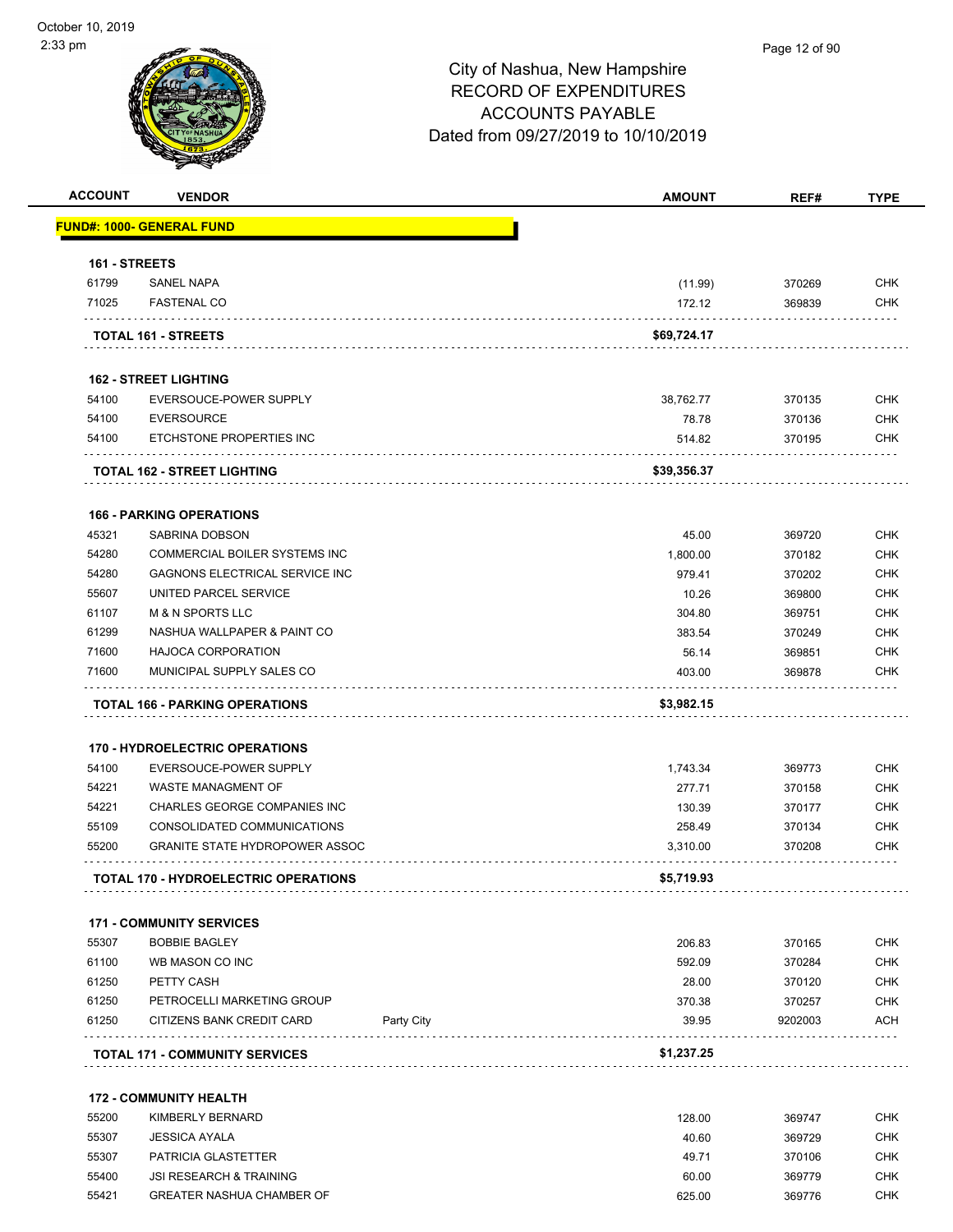| <b>ACCOUNT</b> | <b>VENDOR</b>                                                 |                                | <b>AMOUNT</b>    | REF#              | <b>TYPE</b> |
|----------------|---------------------------------------------------------------|--------------------------------|------------------|-------------------|-------------|
|                | <u> FUND#: 1000- GENERAL FUND</u>                             |                                |                  |                   |             |
|                |                                                               |                                |                  |                   |             |
|                | <b>172 - COMMUNITY HEALTH</b>                                 |                                |                  |                   |             |
| 55421          | SAINT ANSELM COLLEGE                                          |                                | 189.00           | 370148            | <b>CHK</b>  |
| 61144          | <b>GLAXOSMITHKLINE PHARMACEUTICAL</b>                         |                                | 3,205.25         | 369845            | <b>CHK</b>  |
|                | TOTAL 172 - COMMUNITY HEALTH                                  |                                | \$4,297.56       |                   |             |
|                |                                                               |                                |                  |                   |             |
|                | <b>173 - ENVIRONMENTAL HEALTH</b>                             |                                |                  |                   |             |
| 53142          | DRAGON MOSQUITO CONTROL INC                                   |                                | 2,100.00         | 370192            | <b>CHK</b>  |
| 55400          | <b>JSI RESEARCH &amp; TRAINING /</b>                          |                                | 60.00            | 369777            | <b>CHK</b>  |
| 55400<br>55421 | SAINT ANSELM COLLEGE<br>CITIZENS BANK CREDIT CARD             | Saraniecki Institute for Nutri | 189.00<br>212.00 | 369794<br>9202003 | CHK<br>ACH  |
|                |                                                               |                                |                  |                   |             |
|                | TOTAL 173 - ENVIRONMENTAL HEALTH                              |                                | \$2,561.00       |                   |             |
|                | <b>174 - WELFARE ADMINISTRATION</b>                           |                                |                  |                   |             |
| 55307          | ROBERT MACK                                                   |                                | 46.88            | 370111            | <b>CHK</b>  |
| 55307          | <b>JOANNE PEREZ</b>                                           |                                | 26.10            | 370119            | <b>CHK</b>  |
| 55400          | NH HOUSING FINANCE AUTHORITY                                  |                                | 60.00            | 370144            | CHK         |
| 55400          | CITIZENS BANK CREDIT CARD                                     | NH Coalition to End Homelessne | 297.00           | 9202003           | <b>ACH</b>  |
|                |                                                               |                                |                  |                   |             |
|                | TOTAL 174 - WELFARE ADMINISTRATION                            |                                | \$429.98         |                   |             |
|                |                                                               |                                |                  |                   |             |
| 55810          | <b>175 - WELFARE ASSISTANCE</b><br>23-25 TEMPLE ST REALTY LLC |                                | 1,450.00         | 370030            | <b>CHK</b>  |
| 55810          | 28-34 RAILROAD SQUARE LLC                                     |                                | 600.00           | 370031            | CHK         |
| 55810          | 35-37 CROWN ST REALTY LLC                                     |                                | 680.00           | 370032            | <b>CHK</b>  |
| 55810          | 43 ORANGE LLC                                                 |                                | 935.00           | 370033            | <b>CHK</b>  |
| 55810          | 75-77 PINE STREET LLC                                         |                                | 500.00           | 370034            | <b>CHK</b>  |
| 55810          | 82 WEST HOLLIS ST LLC                                         |                                | 850.00           | 370035            | <b>CHK</b>  |
| 55810          | ARLINGTON ARMS LLC                                            |                                | 1,175.00         | 370036            | <b>CHK</b>  |
| 55810          | <b>B36 REAL ESTATE LLC</b>                                    |                                | 600.00           | 370037            | CHK         |
| 55810          | <b>BISHOP REAL ESTATE MGMT INC</b>                            |                                | 2,575.00         | 370038            | <b>CHK</b>  |
| 55810          | E G CLARK                                                     |                                | 720.00           | 370039            | <b>CHK</b>  |
| 55810          | <b>CLOCKTOWER PLACE</b>                                       |                                | 1,448.72         | 370040            | <b>CHK</b>  |
| 55810          | <b>WILLIAM DEIBERT</b>                                        |                                | 900.00           | 370041            | <b>CHK</b>  |
| 55810          | <b>DOUGLAS DICHARD</b>                                        |                                | 750.00           | 370042            | <b>CHK</b>  |
| 55810          | RAYMOND E LORDEN                                              |                                | 800.00           | 370043            | <b>CHK</b>  |
| 55810          | MWH HOLDINGS LLC                                              |                                | 1,025.00         | 370044            | <b>CHK</b>  |
| 55810          | PINE HILL GARDENS ASSOC                                       |                                | 556.00           | 370045            | <b>CHK</b>  |
| 55810          | <b>ROBERT L CARGNEL</b>                                       |                                | 1,000.00         | 370047            | <b>CHK</b>  |
| 55810          | RODGERS MOBILE HOME PARK INC                                  |                                | 428.00           | 370048            | <b>CHK</b>  |
| 55810          | 58 KINSLEY STREET REALTY LLC                                  |                                | 450.00           | 370072            | <b>CHK</b>  |
| 55810          | 188 CONCORD ST LLC                                            |                                | 1,270.66         | 370517            | <b>CHK</b>  |
| 55810          | 58 KINSLEY STREET REALTY LLC                                  |                                | 450.00           | 370518            | <b>CHK</b>  |
| 55810          | 75-77 PINE STREET LLC                                         |                                | 800.00           | 370519            | <b>CHK</b>  |
| 55810          | AIMCO ROYCAL CREST NASHUA LLC                                 |                                | 1,300.00         | 370520            | <b>CHK</b>  |
| 55810          | <b>ANDREW FERGUSON</b>                                        |                                | 850.00           | 370521            | <b>CHK</b>  |
| 55810          | <b>ARMREST LLC</b>                                            |                                | 650.00           | 370522            | <b>CHK</b>  |
| 55810          | <b>B36 REAL ESTATE LLC</b>                                    |                                | 900.00           | 370523            | <b>CHK</b>  |
|                |                                                               |                                |                  |                   |             |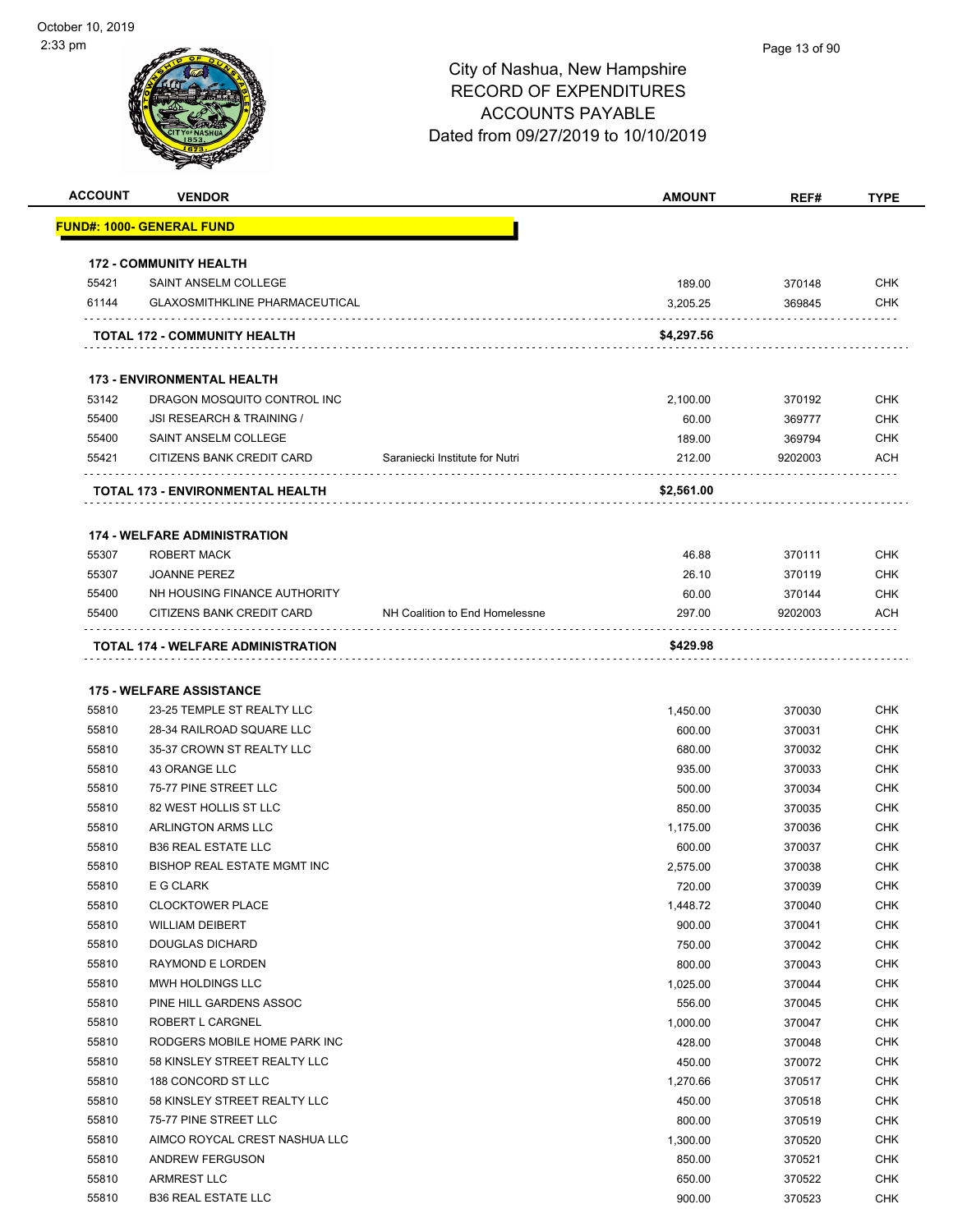#### Page 14 of 90

| <b>ACCOUNT</b> | <b>VENDOR</b>                    |         | <b>AMOUNT</b> | REF#    | <b>TYPE</b> |
|----------------|----------------------------------|---------|---------------|---------|-------------|
|                | <b>FUND#: 1000- GENERAL FUND</b> |         |               |         |             |
|                | <b>175 - WELFARE ASSISTANCE</b>  |         |               |         |             |
| 55810          | <b>ABIGAIL A BYRD</b>            |         | 795.00        | 370524  | <b>CHK</b>  |
| 55810          | SANDRA L CLARK                   |         | 880.00        | 370525  | <b>CHK</b>  |
| 55810          | <b>COTTON MILL SQUARE</b>        |         | 1,166.00      | 370526  | <b>CHK</b>  |
| 55810          | <b>COUNTRY BARN MOTEL</b>        |         | 372.48        | 370527  | <b>CHK</b>  |
| 55810          | <b>WILLIAM FAY</b>               |         | 1,350.00      | 370529  | <b>CHK</b>  |
| 55810          | J2RP LLC                         |         | 900.00        | 370530  | <b>CHK</b>  |
| 55810          | <b>JIMMIE LUMPKIN</b>            |         | 1,200.00      | 370531  | <b>CHK</b>  |
| 55810          | <b>GEORGIOS LIAKAKOS</b>         |         | 950.00        | 370532  | <b>CHK</b>  |
| 55810          | MWH HOLDINGS LLC                 |         | 975.00        | 370533  | <b>CHK</b>  |
| 55810          | NASHUA HOUSING AND               |         | 200.00        | 370534  | <b>CHK</b>  |
| 55810          | <b>ERIC PARENT</b>               |         | 1,400.00      | 370535  | <b>CHK</b>  |
| 55810          | CITIZENS BANK CREDIT CARD        | Motel 6 | 489.37        | 9202003 | <b>ACH</b>  |
| 55810          | CITIZENS BANK CREDIT CARD        | Motel 6 | 749.84        | 9202003 | ACH         |
| 55810          | CITIZENS BANK CREDIT CARD        | Motel 6 | 505.75        | 9202003 | ACH         |
| 55810          | <b>CITIZENS BANK CREDIT CARD</b> | Motel 6 | 564.55        | 9202003 | <b>ACH</b>  |
| 55810          | CITIZENS BANK CREDIT CARD        | Motel 6 | 664.83        | 9202003 | <b>ACH</b>  |
| 55810          | CITIZENS BANK CREDIT CARD        | Motel 6 | 528.64        | 9202003 | ACH         |
| 55810          | CITIZENS BANK CREDIT CARD        | Motel 6 | 467.60        | 9202003 | ACH         |
| 55812          | RITE AID ACCT#1009804            |         | 934.21        | 370046  | <b>CHK</b>  |
| 55812          | RITE AID ACCT#1009804            |         | 39.76         | 370536  | <b>CHK</b>  |
| 55814          | <b>EVERSOURCE</b>                |         | 799.21        | 370028  | <b>CHK</b>  |
| 55814          | <b>LIBERTY UTILITIES</b>         |         | 102.47        | 370029  | <b>CHK</b>  |
| 55814          | <b>EVERSOURCE</b>                |         | 986.72        | 370515  | <b>CHK</b>  |
| 55814          | <b>LIBERTY UTILITIES</b>         |         | 599.36        | 370516  | <b>CHK</b>  |
| 55820          | DAVIS FUNERAL HOME               |         | 750.00        | 370528  | <b>CHK</b>  |
| 55822          | PETTY CASH                       |         | 18.00         | 370121  | <b>CHK</b>  |
|                | TOTAL 175 - WELFARE ASSISTANCE   |         | \$42,052.17   |         |             |

| <b>177 - PARKS &amp; RECREATION</b> |  |  |  |
|-------------------------------------|--|--|--|
|-------------------------------------|--|--|--|

| 54100 | EVERSOUCE-POWER SUPPLY                | 4,195.71  | 369772 | <b>CHK</b> |
|-------|---------------------------------------|-----------|--------|------------|
| 54100 | <b>EVERSOURCE</b>                     | 8,934.13  | 370136 | <b>CHK</b> |
| 54114 | DIRECT ENERGY BUSINESS                | 56.50     | 156865 | <b>ACH</b> |
| 54114 | LIBERTY UTILITIES - NH                | 54.48     | 369783 | <b>CHK</b> |
| 54114 | LIBERTY UTILITIES - NH                | 97.95     | 369787 | <b>CHK</b> |
| 54141 | PENNICHUCK WATER WORKS INC            | 10,209.29 | 369793 | <b>CHK</b> |
| 54141 | PENNICHUCK WATER WORKS INC            | 4,513.83  | 370147 | <b>CHK</b> |
| 54253 | PIONEER TREE SERVICE                  | 950.00    | 370260 | <b>CHK</b> |
| 54280 | ASAP SPRINKLER LLC                    | 600.00    | 369813 | <b>CHK</b> |
| 54280 | <b>FASTENAL CO</b>                    | 31.72     | 369839 | <b>CHK</b> |
| 54280 | <b>GRANITE STATE CONCRETE CO INC.</b> | 1,136.00  | 369847 | <b>CHK</b> |
| 54280 | <b>HUDSON TROPHY COMPANY</b>          | 100.00    | 369857 | <b>CHK</b> |
| 54280 | JOHNSONS ELECTRIC INC                 | 3,383.14  | 369864 | <b>CHK</b> |
| 54280 | JP PEST SERVICES INC                  | 68.60     | 369865 | <b>CHK</b> |
| 54280 | <b>RAD SPORTS</b>                     | 2,300.00  | 369897 | <b>CHK</b> |
| 54280 | <b>FASTENAL CO</b>                    | 48.68     | 370197 | <b>CHK</b> |
| 54280 | <b>GRAINGER</b>                       | 313.50    | 370206 | <b>CHK</b> |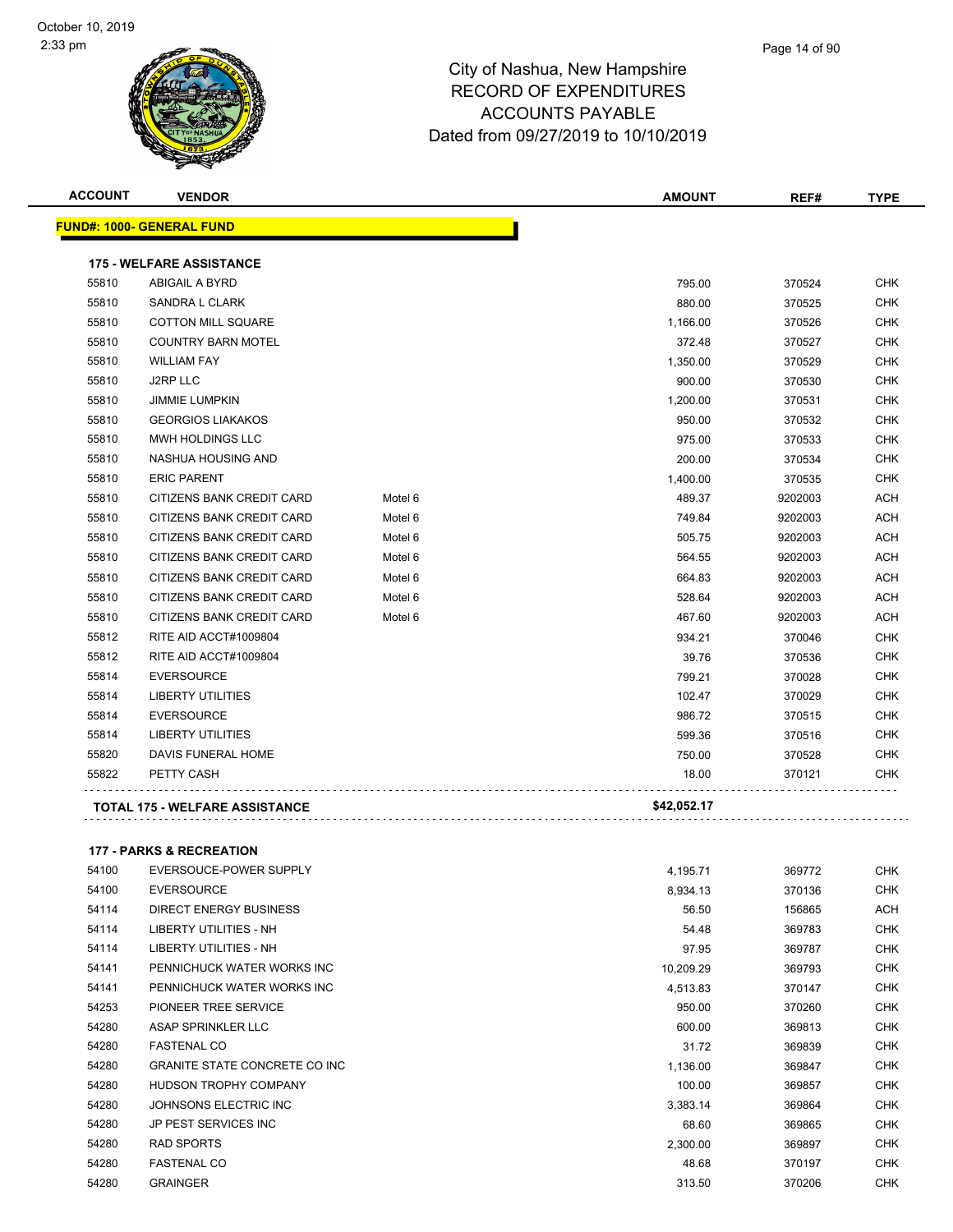#### Page 15 of 90

## City of Nashua, New Hampshire RECORD OF EXPENDITURES ACCOUNTS PAYABLE Dated from 09/27/2019 to 10/10/2019

| <b>ACCOUNT</b> | <b>VENDOR</b>                             | <b>AMOUNT</b> | REF#   | <b>TYPE</b> |
|----------------|-------------------------------------------|---------------|--------|-------------|
|                | <b>FUND#: 1000- GENERAL FUND</b>          |               |        |             |
|                | <b>177 - PARKS &amp; RECREATION</b>       |               |        |             |
| 54280          | HOME DEPOT CREDIT SERVICE 3065            | 732.83        | 370216 | <b>CHK</b>  |
| 54280          | LFRT CLEANING SERVICES INC                | 300.00        | 370227 | <b>CHK</b>  |
| 54280          | SITEONE LANDSCAPE SUPPLY LLC              | 1,907.98      | 370272 | <b>CHK</b>  |
| 54280          | <b>STATELINE IRRIGATION</b>               | 13.50         | 370275 | <b>CHK</b>  |
| 54280          | TIMS TURF & LANDSCAPING MATERI            | 195.00        | 370278 | <b>CHK</b>  |
| 54600          | <b>SANEL NAPA</b>                         | 80.34         | 370267 | <b>CHK</b>  |
| 55200          | NAT'L RECREATION & PARK ASSOC             | 175.00        | 369789 | <b>CHK</b>  |
| 55307          | <b>MICHAEL ALLEN</b>                      | 555.93        | 369811 | <b>CHK</b>  |
| 55400          | <b>NICK CAGGIANO</b>                      | 450.20        | 369733 | <b>CHK</b>  |
| 55400          | NH PUBLIC WORKS ASSOCIATION               | 120.00        | 369791 | <b>CHK</b>  |
| 61107          | <b>RED BRICK CLOTHING</b>                 | 612.00        | 369899 | <b>CHK</b>  |
| 61107          | <b>KIEFER AQUATICS</b>                    | 1.027.40      | 370229 | <b>CHK</b>  |
| 61114          | SEASONAL SPECIALTY STORES                 | 71.94         | 369902 | <b>CHK</b>  |
| 61300          | <b>DENNIS K BURKE INC</b>                 | 1,174.88      | 369835 | <b>CHK</b>  |
| 61705          | MAYNARD & LESIEUR INC                     | 1,308.08      | 370238 | <b>CHK</b>  |
| 61799          | <b>FACTORY MOTOR PARTS</b>                | 240.02        | 156869 | <b>ACH</b>  |
| 61799          | <b>BEST FORD</b>                          | 1,597.43      | 369819 | <b>CHK</b>  |
| 61799          | CARPARTS DISTRIBUTION CENTER,             | 16.98         | 369827 | <b>CHK</b>  |
| 61799          | <b>TEXTRAIL TRAILER PARTS</b>             | 174.62        | 369908 | <b>CHK</b>  |
| 61799          | <b>MILTON CAT</b>                         | 82.29         | 370140 | <b>CHK</b>  |
| 61799          | <b>BEST FORD</b>                          | 244.62        | 370171 | <b>CHK</b>  |
| 61799          | CARPARTS DISTRIBUTION CENTER,             | 600.53        | 370176 | <b>CHK</b>  |
| 61799          | LIBERTY INTNL TRUCKS OF NH LLC            | 146.67        | 370228 | <b>CHK</b>  |
| 61799          | SANEL NAPA                                | 196.17        | 370267 | <b>CHK</b>  |
| 61799          | <b>SANEL NAPA</b>                         | 681.45        | 370270 | <b>CHK</b>  |
| 71999          | AMAZON.COM LLC                            | 183.41        | 156862 | <b>ACH</b>  |
| 71999          | MTE INC                                   | 20.00         | 369876 | <b>CHK</b>  |
|                | <b>TOTAL 177 - PARKS &amp; RECREATION</b> | \$49,902.80   |        |             |

#### **179 - LIBRARY**

| 54100 | EVERSOUCE-POWER SUPPLY                |                      | 7,865.69 | 370135  | CHK        |
|-------|---------------------------------------|----------------------|----------|---------|------------|
| 54280 | HARRY W WELLS & SONS INC              |                      | 453.98   | 370213  | <b>CHK</b> |
| 54280 | <b>JP PEST SERVICES INC</b>           |                      | 114.00   | 370226  | <b>CHK</b> |
| 54280 | M & M ELECTRICAL SUPPLY CO INC        |                      | 17.50    | 370231  | CHK        |
| 54428 | PACIFIC TELEMANAGEMENT SERVICE        |                      | 53.00    | 370253  | CHK        |
| 54428 | CITIZENS BANK CREDIT CARD             | ADOBE*STOCK          | 29.99    | 9202003 | ACH        |
| 54428 | CITIZENS BANK CREDIT CARD             | DREAMHOST DH-FEE.COM | 15.00    | 9202003 | ACH        |
| 55200 | <b>ISABELLA STEWART GARDNERMUSEUM</b> |                      | 195.00   | 370137  | CHK        |
| 55307 | <b>KRISTEN GURCIULLO</b>              |                      | 75.11    | 369749  | <b>CHK</b> |
| 61100 | WB MASON CO INC                       |                      | 5.88     | 369914  | CHK        |
| 61100 | WB MASON CO INC                       |                      | 97.61    | 370284  | <b>CHK</b> |
| 61299 | AMAZON.COM LLC                        |                      | 185.13   | 156862  | ACH        |
| 61299 | <b>JENNIFER MCCORMACK</b>             |                      | 45.36    | 370115  | CHK        |
| 61428 | <b>REXEL USA INC</b>                  |                      | 421.84   | 156874  | ACH        |
| 61428 | WB MASON CO INC                       |                      | 145.23   | 370284  | <b>CHK</b> |
| 61807 | AMAZON.COM LLC                        |                      | 19.99    | 156862  | ACH        |
| 61807 | <b>BAKER &amp; TAYLOR</b>             |                      | 292.30   | 369815  | CHK        |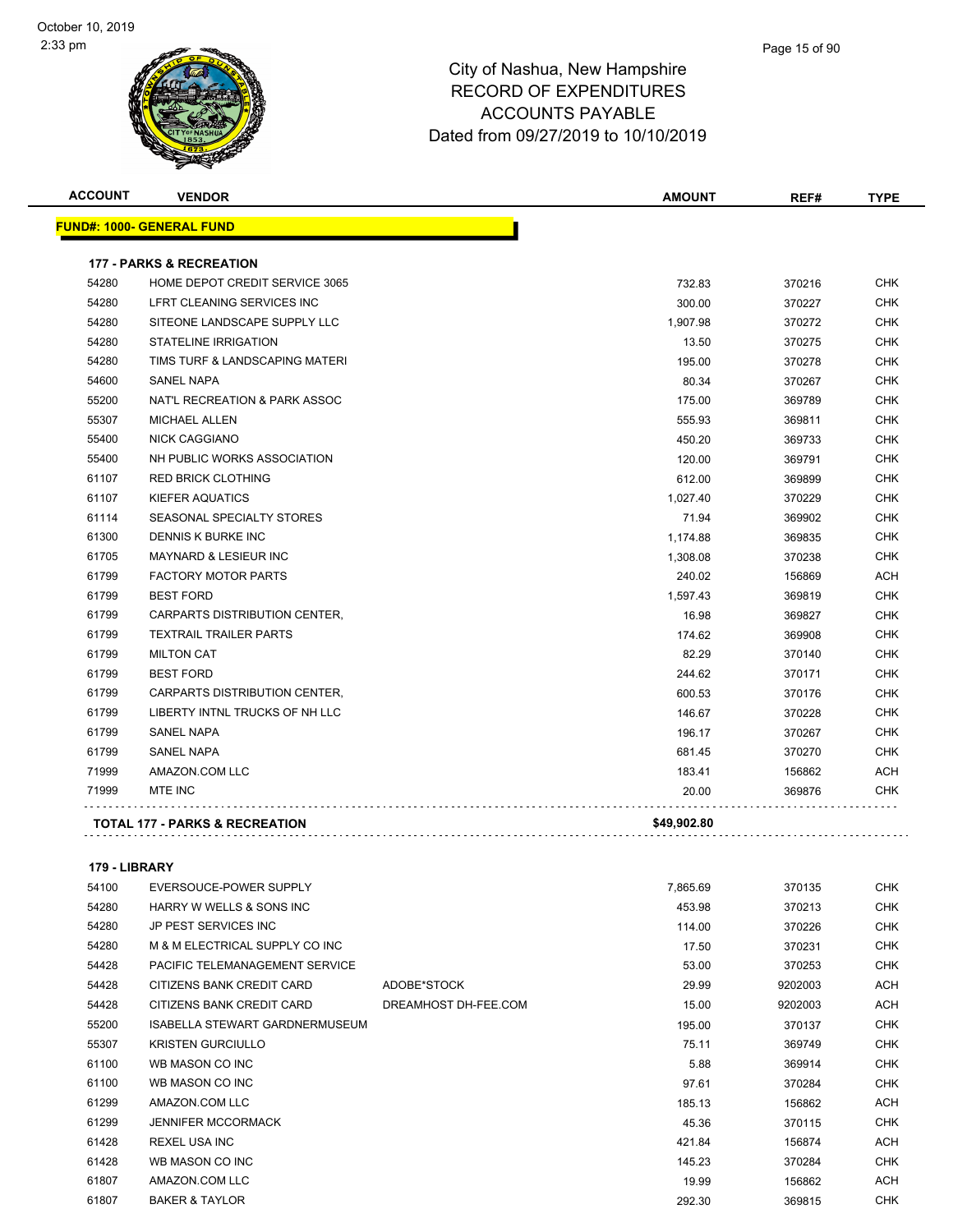| <b>ACCOUNT</b>      | <b>VENDOR</b>                          |                       | <b>AMOUNT</b> | REF#    | <b>TYPE</b> |
|---------------------|----------------------------------------|-----------------------|---------------|---------|-------------|
|                     | <b>FUND#: 1000- GENERAL FUND</b>       |                       |               |         |             |
|                     |                                        |                       |               |         |             |
| 179 - LIBRARY       |                                        |                       |               |         |             |
| 61807               | <b>INGRAM LIBRARY SERVICES</b>         |                       | 85.04         | 369859  | <b>CHK</b>  |
| 61807               | <b>BAKER &amp; TAYLOR</b>              |                       | 1,641.31      | 370167  | <b>CHK</b>  |
| 61807               | INFOUSA MARKETING INC A SUB OF         |                       | 295.00        | 370221  | <b>CHK</b>  |
| 61807               | <b>INGRAM LIBRARY SERVICES</b>         |                       | 64.18         | 370222  | <b>CHK</b>  |
| 61807               | MATTHEW BENDER & CO INC                |                       | 249.10        | 370233  | <b>CHK</b>  |
| 61814               | <b>MIDWEST TAPE</b>                    |                       | 226.16        | 369873  | <b>CHK</b>  |
| 61814               | MULTICULTURAL BOOKS & VIDEOS           |                       | 64.07         | 369877  | CHK         |
| 61814               | <b>BAKER &amp; TAYLOR</b>              |                       | 21.99         | 370167  | CHK         |
| 61814               | <b>MIDWEST TAPE</b>                    |                       | 154.69        | 370242  | <b>CHK</b>  |
| 61816               | <b>INGRAM LIBRARY SERVICES</b>         |                       | 19.24         | 370222  | CHK         |
| 61821               | THE BOSTON GLOBE                       |                       | 606.26        | 370150  | <b>CHK</b>  |
| 61830               | RECORDED BOOKS LLC                     |                       | 5,100.00      | 369898  | <b>CHK</b>  |
| 61830               | <b>WORLD ARCHIVES</b>                  |                       | 1,286.00      | 369916  | CHK         |
| 68322               | AMAZON.COM LLC                         |                       | 24.52         | 156862  | <b>ACH</b>  |
| 71221               | AMAZON.COM LLC                         |                       | 2,130.69      | 156818  | ACH         |
|                     |                                        |                       |               |         |             |
|                     | <b>TOTAL 179 - LIBRARY</b>             |                       | \$22,000.86   |         |             |
|                     |                                        |                       |               |         |             |
|                     | <b>181 - COMMUNITY DEVELOPMENT</b>     |                       |               |         |             |
| 55421               | CITIZENS BANK CREDIT CARD              | Neighborworks America | (845.00)      | 9202003 | ACH         |
| 61100               | WB MASON CO INC                        |                       | 106.15        | 369914  | CHK         |
| 61100               | WB MASON CO INC                        |                       | 49.47         | 370284  | CHK         |
| 61650               | WB MASON CO INC                        |                       | 29.03         | 370284  | CHK         |
|                     | TOTAL 181 - COMMUNITY DEVELOPMENT      |                       | -\$660.35     |         |             |
|                     |                                        |                       |               |         |             |
|                     | <b>182 - PLANNING AND ZONING</b>       |                       |               |         |             |
| 55307               | ROGER HOUSTON                          |                       | 179.80        | 369745  | <b>CHK</b>  |
| 55307               | <b>CARTER FALK</b>                     |                       | 104.98        | 370104  | CHK         |
| 55307               | DONALD SCOTT MCPHIE                    |                       | 33.06         | 370116  | CHK         |
|                     | <b>TOTAL 182 - PLANNING AND ZONING</b> |                       | \$317.84      |         |             |
|                     |                                        |                       |               |         |             |
|                     | <b>183 - ECONOMIC DEVELOPMENT</b>      |                       |               |         |             |
| 55200               | NASHUA MILLYARD ASSOC INC              |                       | 373.13        | 370247  | CHK.        |
|                     | TOTAL 183 - ECONOMIC DEVELOPMENT       |                       | \$373.13      |         |             |
|                     |                                        |                       |               |         |             |
| <b>191 - SCHOOL</b> |                                        |                       |               |         |             |
| 53600               | ADULT LEARNING CENTER                  |                       | 29,509.30     | 369927  | CHK         |
| 53614               | JANE F HECKER-CAIN                     |                       | 1,928.91      | 369976  | <b>CHK</b>  |
| 53614               | HEAVEN SENT HOME CARE LLC              |                       | 3,965.50      | 370355  | CHK         |
| 53628               | HERITAGE-CRYSTAL CLEAN INC             |                       | 971.96        | 369953  | <b>CHK</b>  |
| 53628               | CUSTOM COMPUTER SPECIALIST INC         |                       | 3,828.00      | 369954  | <b>CHK</b>  |
| 53628               | DTS COMMUNICATIONS LLC                 |                       | 851.89        | 369958  | CHK         |
| 53628               | <b>MAURA FAY</b>                       |                       | 392.02        | 370336  | CHK         |
| 53628               | MSB CONSULTING GROUP LLC               |                       | 489.97        | 370423  | CHK         |
| 53628               | PERFORMANCE REHAB INC                  |                       | 5,698.88      | 370445  | CHK         |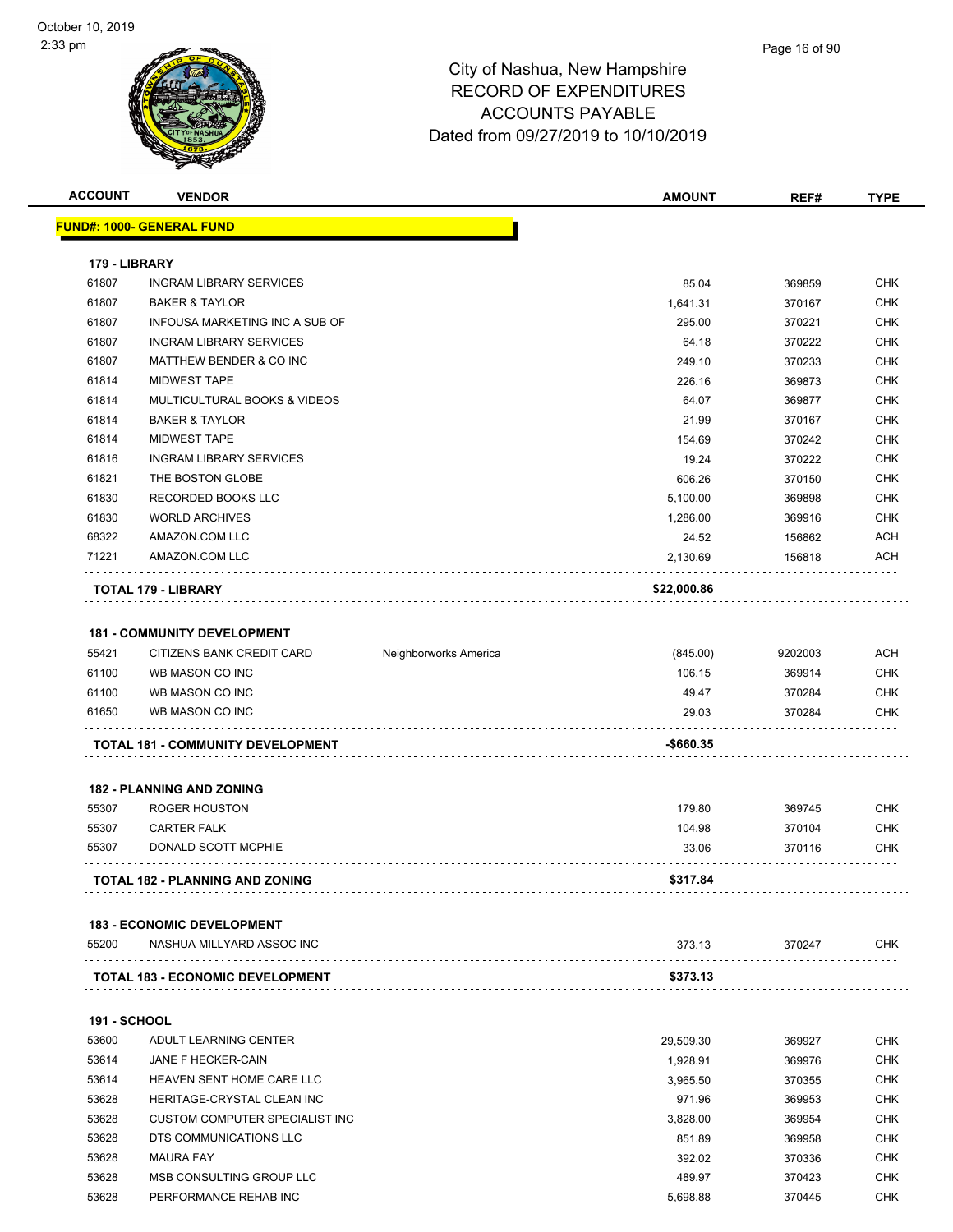#### Page 17 of 90

| <b>ACCOUNT</b>      | <b>VENDOR</b>                         | AMOUNT    | REF#   | <b>TYPE</b> |
|---------------------|---------------------------------------|-----------|--------|-------------|
|                     | <b>FUND#: 1000- GENERAL FUND</b>      |           |        |             |
|                     |                                       |           |        |             |
| <b>191 - SCHOOL</b> |                                       |           |        |             |
| 54100               | <b>EVERSOURCE</b>                     | 26,526.71 | 369921 | <b>CHK</b>  |
| 54114               | <b>LIBERTY UTILITIES</b>              | 2,005.93  | 369922 | <b>CHK</b>  |
| 54114               | <b>DIRECT ENERGY BUSINESS</b>         | 1,927.47  | 369957 | <b>CHK</b>  |
| 54141               | PENNICHUCK WATER WORKS INC            | 6,779.00  | 369923 | <b>CHK</b>  |
| 54280               | <b>BELLETETES INC</b>                 | 108.52    | 369932 | <b>CHK</b>  |
| 54280               | NASHUA WALLPAPER & PAINT CO           | 366.03    | 369999 | <b>CHK</b>  |
| 54280               | NASHUA WALLPAPER & PAINT CO           | 760.02    | 370429 | <b>CHK</b>  |
| 54280               | <b>PASEK CORP</b>                     | 1,250.88  | 370441 | <b>CHK</b>  |
| 54487               | CLEAN-O-RAMA                          | 704.05    | 369945 | <b>CHK</b>  |
| 54487               | CLEAN-O-RAMA                          | 1,597.99  | 370319 | <b>CHK</b>  |
| 54487               | <b>J SALLESE &amp; SONS LOCKSMITH</b> | 1,153.45  | 370366 | CHK         |
| 54487               | <b>LIFTWORKS CORP</b>                 | 570.00    | 370393 | <b>CHK</b>  |
| 54600               | <b>CARPARTS OF NASHUA</b>             | (51.47)   | 369941 | CHK         |
| 54600               | <b>MAYNARD &amp; LESIEUR INC</b>      | 234.60    | 369991 | <b>CHK</b>  |
| 54600               | <b>SANEL NAPA</b>                     | 95.66     | 370008 | <b>CHK</b>  |
| 55109               | <b>COMCAST</b>                        | 291.85    | 369920 | <b>CHK</b>  |
| 55109               | CONSOLIDATED COMMUNICATIONS           | 897.10    | 370134 | CHK         |
| 55109               | <b>COMCAST</b>                        | 4,740.16  | 370289 | <b>CHK</b>  |
| 55109               | CONSOLIDATED COMMUNICATIONS           | 37.71     | 370290 | <b>CHK</b>  |
| 55109               | <b>WINDSTREAM</b>                     | 1,019.36  | 370293 | <b>CHK</b>  |
| 55200               | <b>NH SMASH</b>                       | 125.00    | 370433 | CHK         |
| 55200               | <b>NHADA</b>                          | 510.00    | 370434 | <b>CHK</b>  |
| 55200               | <b>NHBCO</b>                          | 90.00     | 370435 | <b>CHK</b>  |
| 55300               | <b>WILLIAM MCINTOSH</b>               | 33.45     | 369918 | CHK         |
| 55300               | <b>GARTH MCKINNEY</b>                 | 114.97    | 370412 | <b>CHK</b>  |
| 55307               | <b>GARTH MCKINNEY</b>                 | 30.11     | 369919 | <b>CHK</b>  |
| 55307               | <b>MONICA TINO</b>                    | 77.00     | 370016 | <b>CHK</b>  |
| 55307               | <b>JESSICA WOJCIK</b>                 | 228.81    | 370025 | <b>CHK</b>  |
| 55307               | DANIEL ALEXANDER                      | 114.70    | 370295 | <b>CHK</b>  |
| 55307               | <b>MARCIA BAGLEY</b>                  | 139.72    | 370302 | <b>CHK</b>  |
| 55307               | <b>LYNNE BROWN</b>                    | 16.24     | 370314 | <b>CHK</b>  |
| 55307               | NATHAN BURNS                          | 68.32     | 370316 | <b>CHK</b>  |
| 55307               | <b>HANNAH DEPIETRO</b>                | 12.01     | 370325 | <b>CHK</b>  |
| 55307               | <b>MEGAN DUPRAT</b>                   | 59.89     | 370332 | <b>CHK</b>  |
| 55307               | <b>JENNIFER FITZGERALD</b>            | 24.36     | 370340 | <b>CHK</b>  |
| 55307               | <b>CHELSEY GILLIS</b>                 | 155.59    | 370346 | <b>CHK</b>  |
| 55307               | <b>LISA GINGRAS</b>                   | 225.72    | 370348 | CHK         |
| 55307               | <b>CARMEN KOSOW</b>                   | 9.13      | 370380 | CHK         |
| 55307               | <b>JOANNE LAKE</b>                    | 23.66     | 370384 | <b>CHK</b>  |
| 55307               | DONNA LATINA                          | 59.30     | 370387 | <b>CHK</b>  |
| 55307               | <b>KENNETH LEGER</b>                  | 44.08     | 370389 | <b>CHK</b>  |
| 55307               | RUTH LEVY-MEYER                       | 13.92     | 370392 | <b>CHK</b>  |
| 55307               | <b>JUDITH LOFTUS</b>                  | 43.21     | 370396 | <b>CHK</b>  |
| 55307               | NATHAN MAZEROLLE                      | 59.47     | 370405 | <b>CHK</b>  |
| 55307               | <b>GARTH MCKINNEY</b>                 | 17.69     | 370412 | <b>CHK</b>  |
| 55307               | MICHAEL MCQUILKIN                     | 87.87     | 370414 | CHK         |
| 55307               | <b>FELICIA NARO</b>                   | 41.87     | 370428 | <b>CHK</b>  |
| 55307               | <b>WILLIAM NELSON</b>                 | 13.05     | 370432 | <b>CHK</b>  |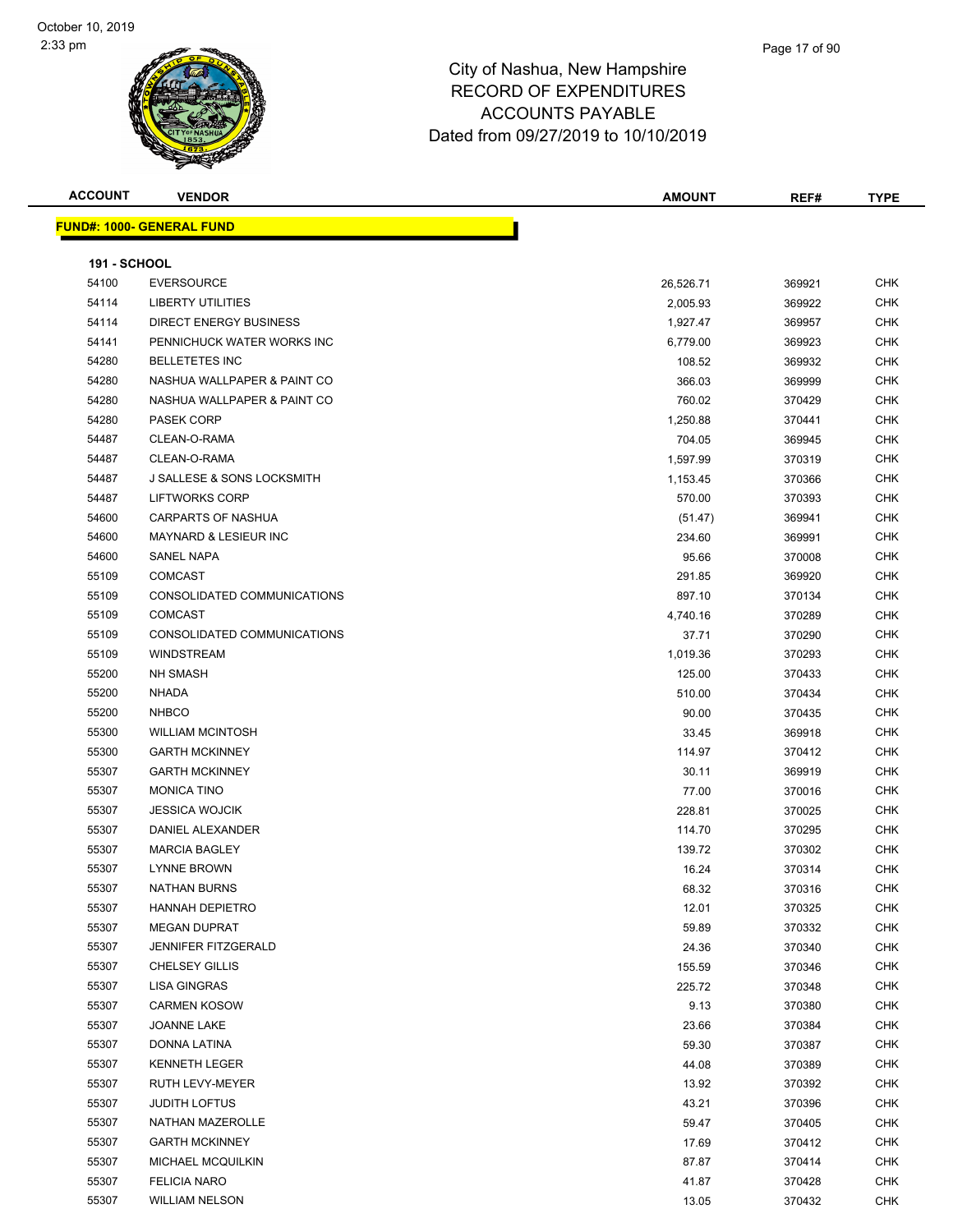#### Page 18 of 90

| <b>ACCOUNT</b>      | <b>VENDOR</b>                    |           | <b>AMOUNT</b> | REF#    | TYPE       |
|---------------------|----------------------------------|-----------|---------------|---------|------------|
|                     | <b>FUND#: 1000- GENERAL FUND</b> |           |               |         |            |
|                     |                                  |           |               |         |            |
| <b>191 - SCHOOL</b> |                                  |           |               |         |            |
| 55307               | <b>ASHLEY ODIERNO</b>            |           | 439.75        | 370437  | CHK        |
| 55307               | PAULA PAPANICOLAOU               |           | 91.06         | 370439  | <b>CHK</b> |
| 55307               | <b>JOSEPH PARZYCH</b>            |           | 31.08         | 370440  | <b>CHK</b> |
| 55307               | <b>DENISE PETZ</b>               |           | 35.67         | 370447  | <b>CHK</b> |
| 55307               | <b>DONALD TESSIER</b>            |           | 27.84         | 370484  | <b>CHK</b> |
| 55400               | <b>JAYNE WING</b>                |           | 172.75        | 370024  | <b>CHK</b> |
| 55400               | <b>DEBORAH BRITENRIKER</b>       |           | 867.00        | 370313  | <b>CHK</b> |
| 55400               | <b>BRITTANY LEIDINGER</b>        |           | 100.00        | 370390  | <b>CHK</b> |
| 55400               | <b>ANNE PRICE</b>                |           | 25.00         | 370454  | <b>CHK</b> |
| 55400               | <b>KRISTA PROVOST-TATE</b>       |           | 151.48        | 370459  | <b>CHK</b> |
| 55400               | <b>GREGORY RODRIGUEZ</b>         |           | 234.04        | 370466  | <b>CHK</b> |
| 55500               | CITIZENS BANK CREDIT CARD        | MailChimp | 49.50         | 9202003 | <b>ACH</b> |
| 55500               | CITIZENS BANK CREDIT CARD        | Indeed    | 502.77        | 9202003 | <b>ACH</b> |
| 55500               | CITIZENS BANK CREDIT CARD        | Indeed    | 497.23        | 9202003 | <b>ACH</b> |
| 55600               | MCINTIRE BUSINESS PRODUCTS INC   |           | 72.40         | 369992  | <b>CHK</b> |
| 55600               | <b>JOSTENS INC</b>               |           | 25.90         | 370373  | <b>CHK</b> |
| 55607               | ROBERT CIOPPA                    |           | 40.95         | 370318  | <b>CHK</b> |
| 55635               | NASHUA SCHOOL DISTRICT 42        |           | 1,725.00      | 156820  | <b>ACH</b> |
| 55642               | ROBERT DEBENEDETTO               |           | 68.00         | 370288  | CHK        |
| 55642               | <b>WILLIAM ANDERSON</b>          |           | 68.00         | 370297  | <b>CHK</b> |
| 55642               | <b>WILLIAM ATKINSON</b>          |           | 68.00         | 370299  | <b>CHK</b> |
| 55642               | <b>LAUREN BENSON</b>             |           | 526.00        | 370306  | <b>CHK</b> |
| 55642               | <b>MAURICE BILODEAU</b>          |           | 88.00         | 370307  | <b>CHK</b> |
| 55642               | DEE ANN BURNS                    |           | 176.00        | 370315  | <b>CHK</b> |
| 55642               | <b>FRANCIS DEPINTO</b>           |           | 68.00         | 370326  | <b>CHK</b> |
| 55642               | WILLIAM J DONOVAN                |           | 58.00         | 370327  | <b>CHK</b> |
| 55642               | <b>SUSAN DOUGLAS</b>             |           | 136.00        | 370328  | <b>CHK</b> |
| 55642               | DANA DRAPER                      |           | 438.00        | 370329  | <b>CHK</b> |
| 55642               | RICHARD DRISCOLL                 |           | 102.00        | 370331  | <b>CHK</b> |
| 55642               | ROBERT A EARL                    |           | 68.00         | 370333  | <b>CHK</b> |
| 55642               | PAUL FLEISNER                    |           | 68.00         | 370342  | <b>CHK</b> |
| 55642               | JOHN FULTON                      |           | 146.00        | 370344  | CHK        |
| 55642               | THOMAS M GILPATRICK              |           | 102.00        | 370347  | <b>CHK</b> |
| 55642               | <b>MARK GREGORAKOS</b>           |           | 102.00        | 370349  | <b>CHK</b> |
| 55642               | <b>MICHAEL HAMILTON</b>          |           | 88.00         | 370353  | <b>CHK</b> |
| 55642               | <b>WAYNE P HAMILTON</b>          |           | 146.00        | 370354  | <b>CHK</b> |
| 55642               | <b>LANCE HEDQUIST</b>            |           | 136.00        | 370356  | <b>CHK</b> |
| 55642               | DANIEL HURLEY JR                 |           | 88.00         | 370363  | <b>CHK</b> |
| 55642               | <b>MARY BETH HUSZAR</b>          |           | 282.00        | 370364  | <b>CHK</b> |
| 55642               | ROLLINS L JANETOS                |           | 102.00        | 370367  | <b>CHK</b> |
| 55642               | JOHN KEVIN O'LEARY               |           | 170.00        | 370369  | CHK        |
| 55642               | STEPHANIE JOHNSON                |           | 68.00         | 370370  | <b>CHK</b> |
| 55642               | EDWARD JONSON                    |           | 136.00        | 370372  | <b>CHK</b> |
| 55642               | JEFFREY W KATZ                   |           | 214.00        | 370376  | <b>CHK</b> |
| 55642               | <b>THEODORE KITSIS</b>           |           | 68.00         | 370377  | <b>CHK</b> |
| 55642               | ROGER KONSTANT                   |           | 146.00        | 370379  | <b>CHK</b> |
| 55642               | <b>JOSEPH KURTA</b>              |           | 68.00         | 370382  | <b>CHK</b> |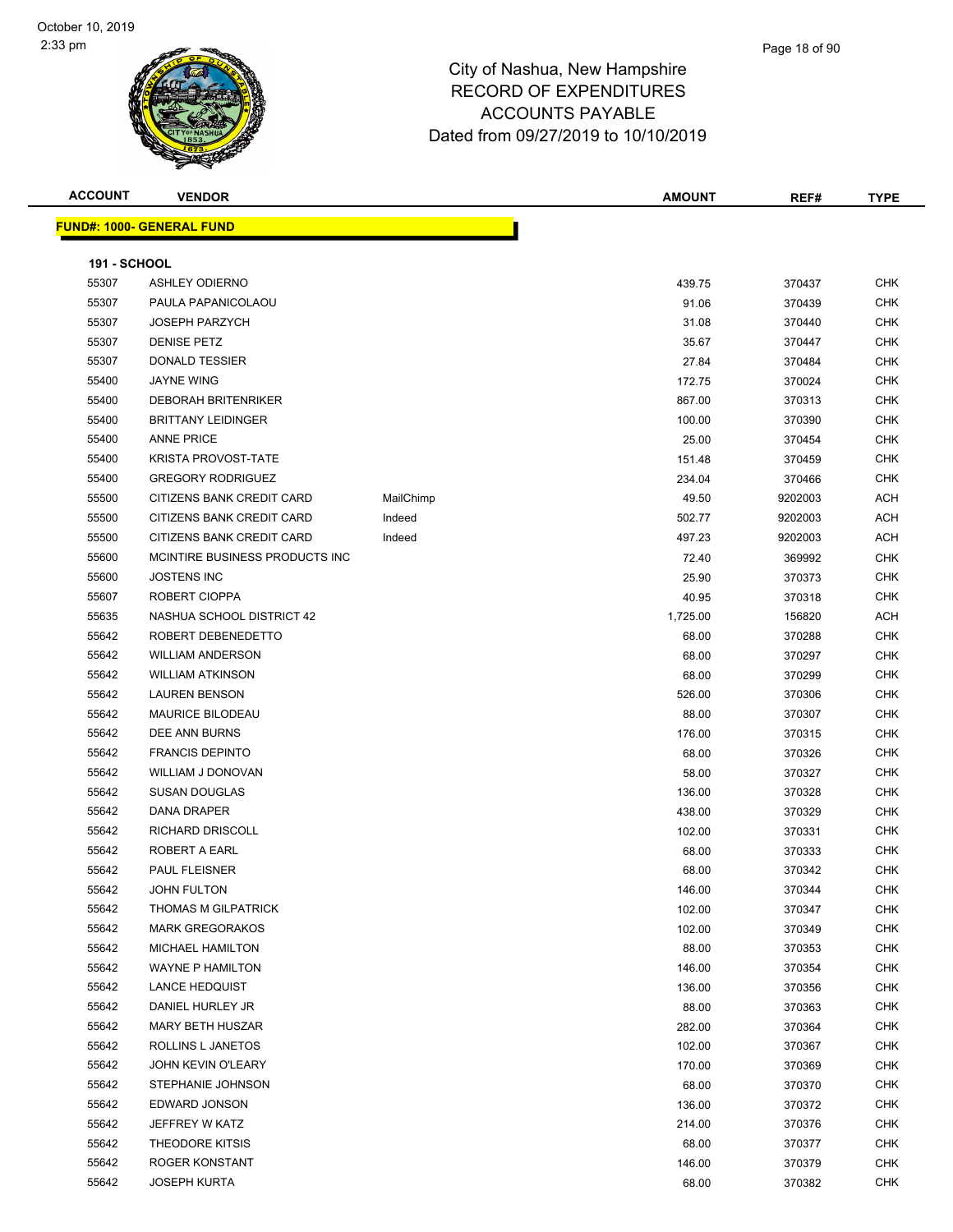| <b>ACCOUNT</b> | ыı |
|----------------|----|
|                |    |

| <b>FUND#: 1000- GENERAL FUND</b> |  |  |
|----------------------------------|--|--|

| <b>ACCOUNT</b>      | <b>VENDOR</b>                    | <b>AMOUNT</b> | REF#   | <b>TYPE</b> |
|---------------------|----------------------------------|---------------|--------|-------------|
|                     | <u> IND#: 1000- GENERAL FUND</u> |               |        |             |
| <b>191 - SCHOOL</b> |                                  |               |        |             |
| 55642               | <b>DAVID KUZMICK</b>             | 136.00        | 370383 | <b>CHK</b>  |
| 55642               | PAUL LANGILLE                    | 68.00         | 370385 | <b>CHK</b>  |
| 55642               | <b>CARL RICHARD LUTSK</b>        | 68.00         | 370397 | <b>CHK</b>  |
| 55642               | <b>JAMES MAJOR</b>               | 136.00        | 370401 | <b>CHK</b>  |
| 55642               | PAUL MARTINEAU                   | 204.00        | 370404 | <b>CHK</b>  |
| 55642               | PATRICK MCCARTHY                 | 88.00         | 370406 | <b>CHK</b>  |
| 55642               | PHIL MCCARTHY                    | 58.00         | 370407 | <b>CHK</b>  |
| 55642               | DONALD MCGUIGAN                  | 58.00         | 370409 | <b>CHK</b>  |
| 55642               | <b>CHANTAL MCGUIRE</b>           | 88.00         | 370410 | <b>CHK</b>  |
| 55642               | <b>WILLIAM J MELANSON</b>        | 58.00         | 370415 | <b>CHK</b>  |
| 55642               | RICHARD MILBURN                  | 360.00        | 370417 | <b>CHK</b>  |
| 55642               | MICHAEL MORGAN                   | 146.00        | 370421 | <b>CHK</b>  |
| 55642               | <b>GERIN MURPHY</b>              | 88.00         | 370424 | <b>CHK</b>  |
| 55642               | MICHAEL J MURPHY                 | 102.00        | 370425 | <b>CHK</b>  |
| 55642               | <b>JOACHIM S MUSEKIWA</b>        | 68.00         | 370426 | <b>CHK</b>  |
| 55642               | PAUL PAGE                        | 112.00        | 370438 | <b>CHK</b>  |
| 55642               | <b>MARIO PENA</b>                | 166.00        | 370443 | <b>CHK</b>  |
| 55642               | <b>MICHAEL PINA</b>              | 88.00         | 370449 | <b>CHK</b>  |
| 55642               | DONNA PLUMB                      | 146.00        | 370452 | <b>CHK</b>  |
| 55642               | DAVID PROULX                     | 88.00         | 370458 | <b>CHK</b>  |
| 55642               | <b>WALT PRYOR</b>                | 292.00        | 370460 | <b>CHK</b>  |
| 55642               | <b>KEVIN M RICHARD</b>           | 68.00         | 370464 | <b>CHK</b>  |
| 55642               | <b>GINA ROSINSKI</b>             | 176.00        | 370467 | <b>CHK</b>  |
| 55642               | <b>GEORGE RUPPEL</b>             | 88.00         | 370469 | <b>CHK</b>  |
| 55642               | <b>NICKY SANDERS</b>             | 58.00         | 370471 | <b>CHK</b>  |
| 55642               | DEBRA STOLL                      | 146.00        | 370481 | <b>CHK</b>  |
| 55642               | <b>HECTOR F URREA</b>            | 88.00         | 370488 | <b>CHK</b>  |
| 55642               | <b>FREDERICK WILHELMI</b>        | 88.00         | 370495 | <b>CHK</b>  |
| 55642               | <b>JAMES WILKINSON</b>           | 88.00         | 370496 | CHK         |
| 55642               | <b>ALISON WINER</b>              | 88.00         | 370498 | CHK         |
| 55642               | <b>GARY WONG</b>                 | 68.00         | 370500 | <b>CHK</b>  |
| 55642               | <b>KAREN ZIELINSKI</b>           | 68.00         | 370502 | <b>CHK</b>  |
| 55642               | <b>DAVE ZWICKER</b>              | 264.00        | 370503 | <b>CHK</b>  |
| 55649               | <b>CARLEEN PFLUGER</b>           | 130.00        | 370448 | <b>CHK</b>  |
| 55650               | <b>FALGUNI VASHI</b>             | 1,334.00      | 370489 | <b>CHK</b>  |
| 55690               | FIRST STUDENT INC                | 2,991.42      | 369961 | <b>CHK</b>  |
| 55690               | U-HAUL                           | 99.38         | 370017 | <b>CHK</b>  |
| 55690               | FIRST STUDENT INC                |               |        | <b>CHK</b>  |
| 55691               | <b>BRAD CANFIELD</b>             | 4,008.74      | 370339 | <b>CHK</b>  |
|                     |                                  | 1,160.00      | 370317 |             |
| 55691               | <b>JESSICA FLAGLER</b>           | 1,160.00      | 370341 | <b>CHK</b>  |
| 55691               | <b>SIRENA HILBERT</b>            | 339.30        | 370359 | <b>CHK</b>  |

 SARAH WINSLOW 420.50 370499 CHK CEDARCREST INC 12,279.78 369943 CHK COMPASS INNOVATIVE BEHAVIOR 4,850.00 369949 CHK 55694 CROTCHED MOUNTAIN REHAB CTR 11,445.44 369952 CHK DEVEREUX FOUNDATION 17,829.03 369956 CHK EASTER SEALS OF NEW HAMPSHIRE 1,650.00 369959 CHK GATEWAYS COMMUNITY SERVICES 2,372.50 369968 CHK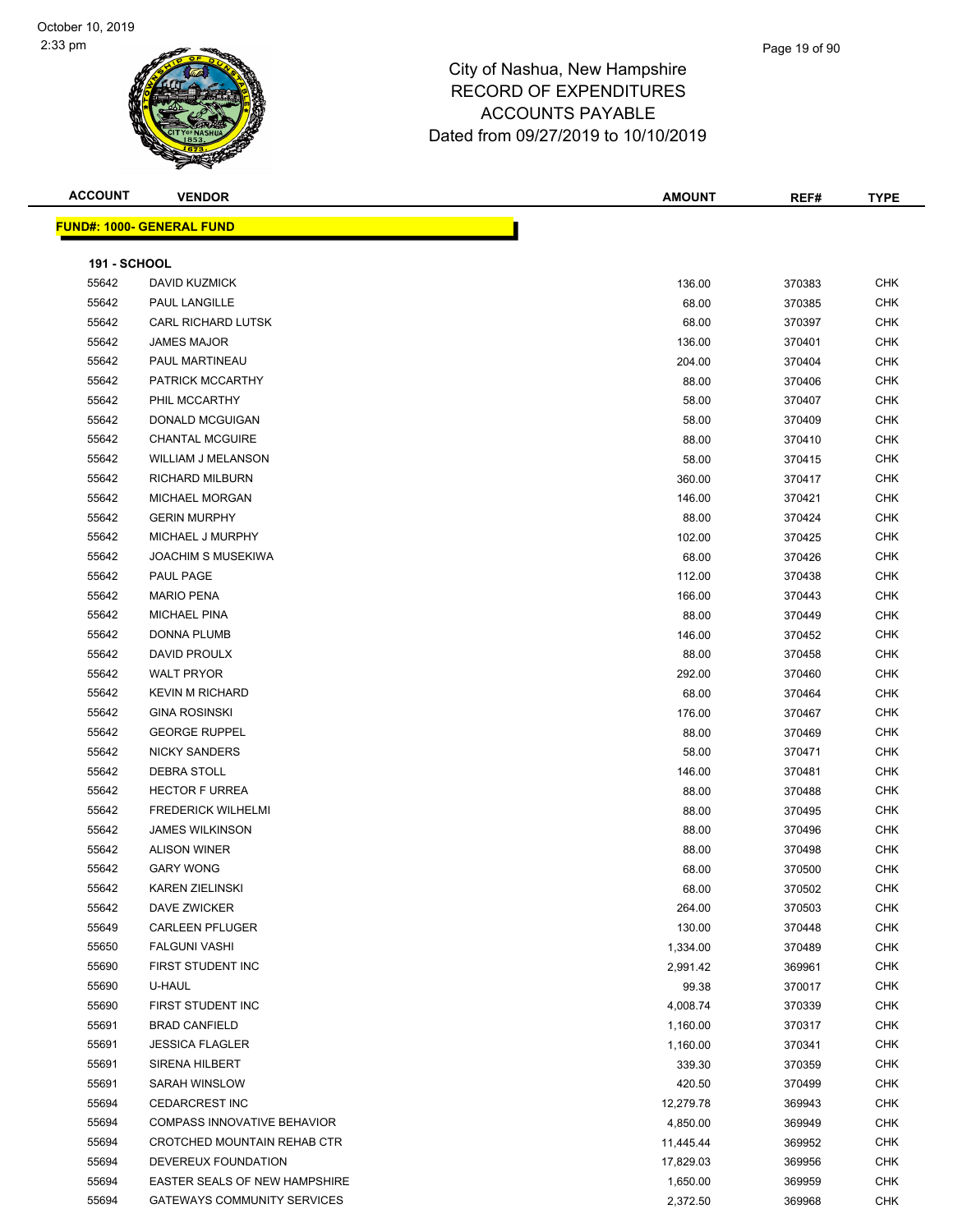| <b>ACCOUNT</b>      | <b>VENDOR</b>                            | <b>AMOUNT</b> | REF#   | <b>TYPE</b> |
|---------------------|------------------------------------------|---------------|--------|-------------|
|                     | <b>FUND#: 1000- GENERAL FUND</b>         |               |        |             |
|                     |                                          |               |        |             |
| <b>191 - SCHOOL</b> |                                          |               |        |             |
| 55694               | <b>MELMARK NEW ENGLAND</b>               | 1,056.00      | 369994 | CHK         |
| 55694               | NASHOBA LEARNING GROUP                   | 1,545.00      | 369998 | <b>CHK</b>  |
| 55694               | SPAULDING YOUTH CTR                      | 47,350.34     | 370012 | <b>CHK</b>  |
| 55694               | LEARNING PREP SCHOOL                     | 6,810.98      | 370388 | <b>CHK</b>  |
| 55694               | LIGHTHOUSE SCHOOL INC                    | 148,373.94    | 370394 | CHK         |
| 55694               | <b>MELMARK NEW ENGLAND</b>               | 47,880.00     | 370416 | <b>CHK</b>  |
| 55694               | <b>MARLENE S MORGAN</b>                  | 225.00        | 370420 | <b>CHK</b>  |
| 55694               | MOUNT PROSPECT ACADEMY INC               | 2,229.90      | 370422 | <b>CHK</b>  |
| 55694               | <b>REGIONAL SERVICES &amp; EDUCATION</b> | 32,538.40     | 370463 | <b>CHK</b>  |
| 55699               | ROBIN P MCMENIMAN                        | 542.50        | 370413 | CHK         |
| 61100               | AMAZON.COM LLC                           | 59.70         | 156824 | <b>ACH</b>  |
| 61100               | AMAZON.COM LLC                           | 92.12         | 156879 | ACH         |
| 61100               | PETTY CASH                               | 31.55         | 369924 | CHK         |
| 61100               | CEN-COM                                  | 267.00        | 369944 | <b>CHK</b>  |
| 61100               | CUSTOM COMPUTER SPECIALIST INC           | 242.89        | 369954 | <b>CHK</b>  |
| 61100               | WB MASON CO INC                          | 494.50        | 370021 | CHK         |
| 61100               | <b>DEBORAH RILEY</b>                     | 249.99        | 370465 | <b>CHK</b>  |
| 61100               | <b>SCHOOL SPECIALTY</b>                  | 44.40         | 370475 | <b>CHK</b>  |
| 61100               | WB MASON CO INC                          | 6,481.52      | 370492 | <b>CHK</b>  |
| 61135               | AMAZON.COM LLC                           | 2,681.94      | 156824 | <b>ACH</b>  |
| 61135               | AMAZON.COM LLC                           | 1,658.35      | 156879 | ACH         |
| 61135               | <b>ALISON EFSTATHIOU</b>                 | 22.00         | 369917 | <b>CHK</b>  |
| 61135               | PETTY CASH                               | 111.14        | 369924 | <b>CHK</b>  |
| 61135               | <b>BELLETETES INC</b>                    | 65.29         | 369932 | <b>CHK</b>  |
| 61135               | <b>BLICK ART MATERIALS</b>               | 162.93        | 369938 | <b>CHK</b>  |
| 61135               | <b>CARLEX INC</b>                        | 188.98        | 369940 | <b>CHK</b>  |
| 61135               | CARPARTS OF NASHUA                       | 113.64        | 369941 | CHK         |
| 61135               | <b>MARTINE CLOUTIER</b>                  | 120.00        | 369946 | <b>CHK</b>  |
| 61135               | <b>FISHER SCIENTIFIC</b>                 | 17.52         | 369962 | <b>CHK</b>  |
| 61135               | JENNIFER FITZGERALD                      | 45.74         | 369963 | <b>CHK</b>  |
| 61135               | <b>GOPHER</b>                            | 107.90        | 369970 | <b>CHK</b>  |
| 61135               | <b>GOPHER SPORT</b>                      | 1,494.60      | 369971 | <b>CHK</b>  |
| 61135               | <b>HANNAFORD</b>                         | 260.72        | 369974 | <b>CHK</b>  |
| 61135               | HAWTHORNE EDUCATIONAL SERVICES           | 140.00        | 369975 | <b>CHK</b>  |
| 61135               | <b>HEIDISONGS</b>                        | 82.55         | 369977 | <b>CHK</b>  |
| 61135               | <b>CAITLIN HIGGINS</b>                   | 168.38        | 369979 | <b>CHK</b>  |
| 61135               | HOME DEPOT CREDIT SERVICE                | 267.69        | 369980 | <b>CHK</b>  |
| 61135               | <b>IMPERIAL DADE</b>                     | 148.52        | 369982 | <b>CHK</b>  |
| 61135               | M & M ELECTRICAL SUPPLY CO INC           | 1,205.10      | 369988 | <b>CHK</b>  |
| 61135               | MARKET BASKET ACCT 2589096               | 5.98          | 369990 | <b>CHK</b>  |
| 61135               | N <sub>2</sub> Y LLC                     | 186.42        | 369995 | <b>CHK</b>  |
| 61135               | <b>NASCO</b>                             | 41.61         | 369997 | <b>CHK</b>  |
| 61135               | NIMCO INC                                | 32.80         | 370001 | <b>CHK</b>  |
| 61135               | PERIPOLE INC                             | 324.28        | 370004 | <b>CHK</b>  |
| 61135               | <b>SCHOOL SPECIALTY</b>                  | 4,935.55      | 370010 | CHK         |
| 61135               | <b>MEGHAN STAPLES</b>                    | 163.03        | 370013 | <b>CHK</b>  |
| 61135               | US FOODS INC                             | 566.11        | 370018 | CHK         |
| 61135               | <b>WAL-MART</b>                          | 141.18        | 370020 | <b>CHK</b>  |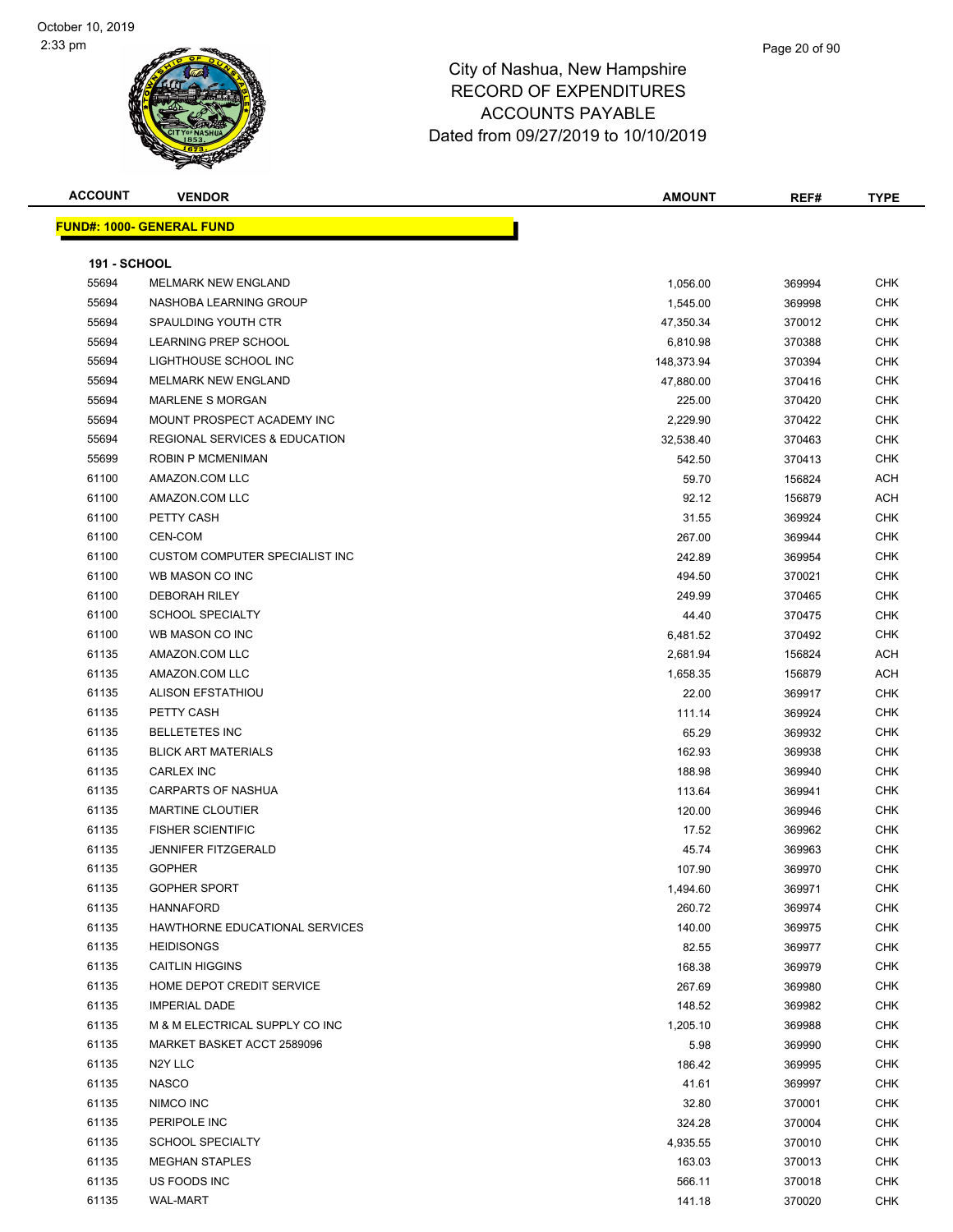#### Page 21 of 90

| <b>ACCOUNT</b>      | <b>VENDOR</b>                    | <b>AMOUNT</b> | REF#   | <b>TYPE</b> |
|---------------------|----------------------------------|---------------|--------|-------------|
|                     | <b>FUND#: 1000- GENERAL FUND</b> |               |        |             |
|                     |                                  |               |        |             |
| <b>191 - SCHOOL</b> |                                  |               |        |             |
| 61135               | WB MASON CO INC                  | 5,272.13      | 370021 | <b>CHK</b>  |
| 61135               | ALLIED 100                       | 165.00        | 370296 | <b>CHK</b>  |
| 61135               | <b>BAILEY POTTERY EQUIP CORP</b> | 2,789.26      | 370303 | <b>CHK</b>  |
| 61135               | <b>BLICK ART MATERIALS</b>       | 599.46        | 370309 | <b>CHK</b>  |
| 61135               | <b>NATASHA DREW</b>              | 91.27         | 370330 | <b>CHK</b>  |
| 61135               | JENNIFER FITZGERALD              | 64.22         | 370340 | <b>CHK</b>  |
| 61135               | HOME DEPOT CREDIT SERVICE        | 131.97        | 370360 | <b>CHK</b>  |
| 61135               | KONICA MINOLTA BUSINESS          | 309.89        | 370378 | <b>CHK</b>  |
| 61135               | <b>NANCY MAGUIRE</b>             | 81.80         | 370400 | <b>CHK</b>  |
| 61135               | MARKET BASKET ACCT 2589096       | 329.33        | 370402 | CHK         |
| 61135               | <b>MAURA MCINTYRE</b>            | 146.69        | 370411 | CHK         |
| 61135               | <b>PAXTON PATTERSON</b>          | 770.00        | 370442 | <b>CHK</b>  |
| 61135               | <b>KELLY PETERSON</b>            | 102.38        | 370446 | <b>CHK</b>  |
| 61135               | PITSCO INC                       | 225.17        | 370450 | CHK         |
| 61135               | <b>IRENE PITSILLIDES</b>         | 32.36         | 370451 | <b>CHK</b>  |
| 61135               | POCKET NURSE                     | 280.66        | 370453 | <b>CHK</b>  |
| 61135               | PRO AV SYSTEMS INC               | 578.00        | 370455 | <b>CHK</b>  |
| 61135               | PROJECTOR LAMP SOURCE DIRECT     | 156.76        | 370456 | <b>CHK</b>  |
| 61135               | <b>JAMES PUGLIANO</b>            | 36.98         | 370461 | <b>CHK</b>  |
| 61135               | SANE                             | 88.90         | 370472 | CHK         |
| 61135               | <b>SARGENT WELCH</b>             | 662.23        | 370473 | <b>CHK</b>  |
| 61135               | <b>SCHOOL SPECIALTY</b>          | 3,007.26      | 370475 | <b>CHK</b>  |
| 61135               | <b>JULIE SLATTERY</b>            | 188.15        | 370476 | <b>CHK</b>  |
| 61135               | TIME FOR KIDS                    | 49.50         | 370486 | CHK         |
| 61135               | WB MASON CO INC                  | 2,680.20      | 370492 | <b>CHK</b>  |
| 61135               | <b>WEST MUSIC</b>                | 136.91        | 370493 | <b>CHK</b>  |
| 61135               | <b>LISA YATES</b>                | 92.14         | 370501 | <b>CHK</b>  |
| 61142               | MEDCO SUPPLY INC                 | 1,078.76      | 156826 | <b>ACH</b>  |
| 61142               | AMAZON.COM LLC                   | 87.61         | 156879 | ACH         |
| 61142               | WB MASON CO INC                  | 95.42         | 370021 | CHK         |
| 61142               | <b>SCHOOL HEALTH CORP</b>        | 982.24        | 370474 | <b>CHK</b>  |
| 61142               | WB MASON CO INC                  | 11.70         | 370492 | CHK         |
| 61249               | NORTHERN SPEECH SERVICES         | 683.88        | 370003 | <b>CHK</b>  |
| 61249               | MCGRAW HILL SCHOOL EDUCATION     | 213.63        | 370408 | CHK         |
| 61299               | AMAZON.COM LLC                   | 197.02        | 156879 | ACH         |
| 61299               | <b>UPS FREIGHT</b>               | 682.97        | 369926 | <b>CHK</b>  |
| 61299               | ARCSOURCE INC                    | 280.81        | 369929 | <b>CHK</b>  |
| 61299               | CEN-COM                          | 516.00        | 369944 | <b>CHK</b>  |
| 61299               | <b>FASTENAL CO</b>               | 365.33        | 369960 | <b>CHK</b>  |
| 61299               | HOME DEPOT CREDIT SERVICE        | 48.00         | 369980 | CHK         |
| 61299               | HOME DEPOT CREDIT SERVICES       | 202.93        | 369981 | <b>CHK</b>  |
| 61299               | <b>WAL-MART</b>                  | 19.14         | 370020 | CHK         |
| 61299               | <b>B &amp; S LOCKSMITHS INC</b>  | 75.41         | 370301 | CHK         |
| 61299               | <b>FASTENAL CO</b>               | 26.80         | 370335 | <b>CHK</b>  |
| 61299               | HOME DEPOT CREDIT SERVICES       | 535.48        | 370361 | CHK         |
| 61299               | <b>WAL-MART</b>                  | 159.54        | 370491 | CHK         |
| 61407               | CED                              | 1,862.37      | 369942 | <b>CHK</b>  |
| 61407               | M & M ELECTRICAL SUPPLY CO INC   | 176.35        | 369988 | CHK         |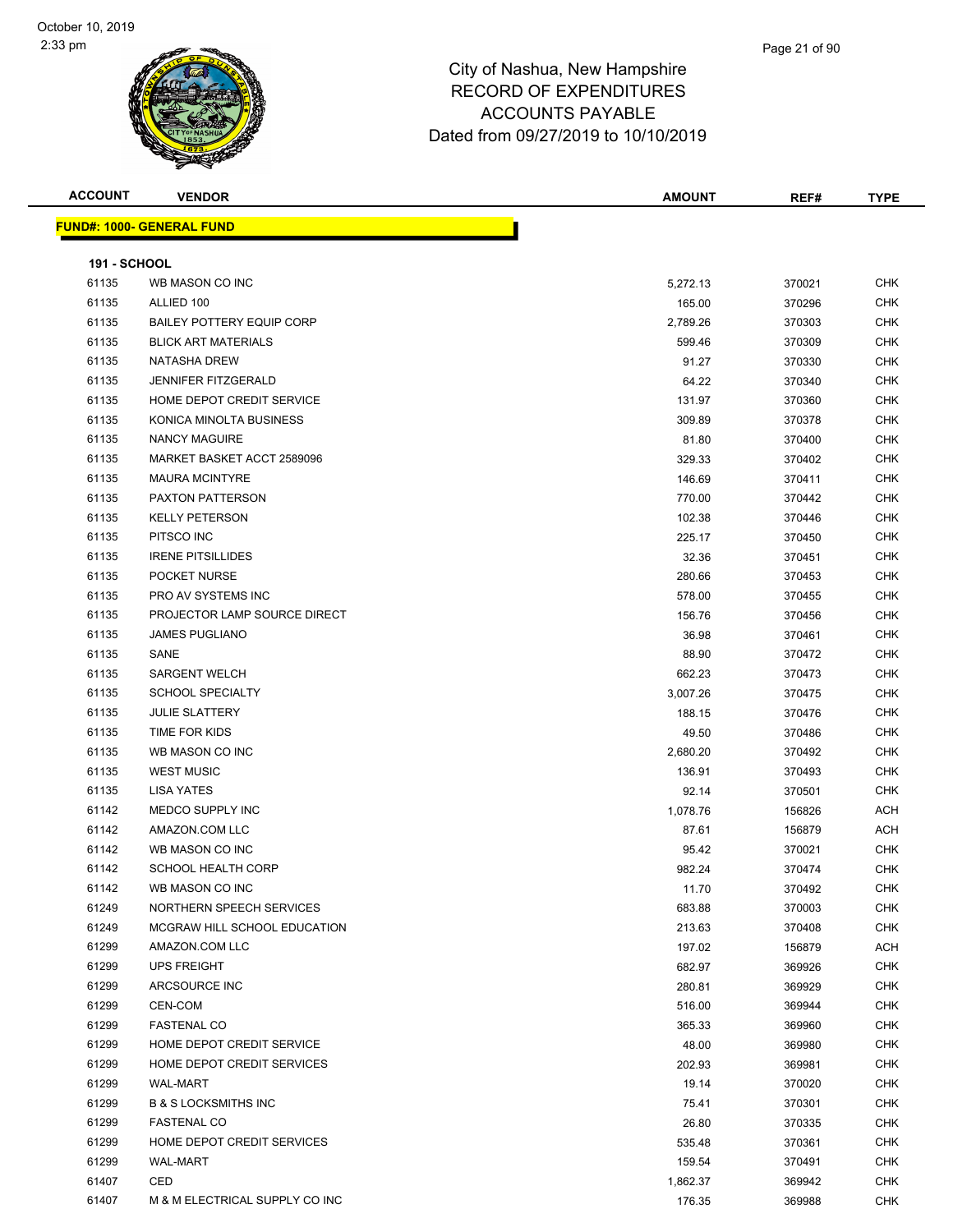| <b>ACCOUNT</b>      | <b>VENDOR</b>                                | <b>AMOUNT</b>  | REF#   | <b>TYPE</b> |
|---------------------|----------------------------------------------|----------------|--------|-------------|
|                     | <b>FUND#: 1000- GENERAL FUND</b>             |                |        |             |
| <b>191 - SCHOOL</b> |                                              |                |        |             |
| 61407               | WILLIAMS COMMUNICATIONS SERVIC               | 374.27         | 370022 | <b>CHK</b>  |
| 61407               | M & M ELECTRICAL SUPPLY CO INC               | 687.00         | 370398 | <b>CHK</b>  |
| 61414               | <b>HAJOCA CORPORATION</b>                    | 186.94         | 369973 | <b>CHK</b>  |
| 61414               | <b>HAJOCA CORPORATION</b>                    | 30.07          | 370352 | <b>CHK</b>  |
| 61421               | CONTROL TECHNOLOGIES INC                     | 647.50         | 369950 | <b>CHK</b>  |
| 61421               | FILTER SALES & SERVICE INC                   | 247.28         | 370337 | <b>CHK</b>  |
| 61421               | JOMAR DISTRIBUTORS INC                       | 16.87          | 370371 | <b>CHK</b>  |
| 61421               | TOTAL AIR SUPPLY INC                         | 34.32          | 370487 | <b>CHK</b>  |
| 61428               | <b>IMPERIAL DADE</b>                         | 3,380.60       | 369982 | <b>CHK</b>  |
| 61599               | AMAZON.COM LLC                               | 843.45         | 156879 | ACH         |
| 61607               | PETTY CASH                                   | 39.19          | 369924 | <b>CHK</b>  |
| 61814               | FOLLETT SCHOOL SOLUTIONS INC                 | 50.83          | 369965 | <b>CHK</b>  |
| 61814               | PERMA-BOUND                                  | 49.92          | 370005 | <b>CHK</b>  |
| 61814               | <b>JUNIOR LIBRARY GUILD</b>                  | 228.20         | 370374 | <b>CHK</b>  |
| 61875               | AMAZON.COM LLC                               | 58.03          | 156879 | <b>ACH</b>  |
| 61875               | PERFECTION LEARNING CORP                     | 1,273.44       | 370444 | <b>CHK</b>  |
| 61875               | KATHLEEN VERSPRILLE                          | 29.99          | 370490 | <b>CHK</b>  |
| 71221               | COMPUTER HUT dba IT INSIDERS                 | 9,677.85       | 369984 | <b>CHK</b>  |
| 71221               | <b>CUSTOM COMPUTER SPECIALIST INC</b>        | 252,517.46     | 370324 | <b>CHK</b>  |
| 71228               | <b>BLACKBOARD INC</b>                        | 14,115.00      | 369937 | <b>CHK</b>  |
| 71228               | <b>GREAT MINDS</b>                           | 190.00         | 369972 | <b>CHK</b>  |
| 71228               | COMPUTER HUT dba IT INSIDERS                 | 1,440.00       | 369984 | <b>CHK</b>  |
| 71800               | AMAZON.COM LLC                               | 39.23          | 156879 | ACH         |
| 71800               | <b>SCHOOL SPECIALTY</b>                      | 1,209.73       | 370010 | <b>CHK</b>  |
| 71999               | ELITE HYDRAULICS LLC                         | 2,351.03       | 156825 | <b>ACH</b>  |
| 71999               | MCINTIRE BUSINESS PRODUCTS INC               | 1,995.00       | 369992 | <b>CHK</b>  |
| 71999               | PRO AV SYSTEMS INC                           | 622.00         | 370006 | CHK         |
| 71999               | <b>MUSIC &amp; ART CENTERS</b>               | 43.54          | 370427 | <b>CHK</b>  |
|                     |                                              |                |        |             |
|                     | <b>TOTAL 191 - SCHOOL</b>                    | \$807,874.53   |        |             |
|                     | <b>193 - DEBT SERVICE</b>                    |                |        |             |
| 75100               | US BANK N.A. (091000022)                     | 590,000.00     | 156877 | ACH         |
| 75200               | US BANK N.A. (091000022)                     | 106,187.51     | 156877 | <b>ACH</b>  |
|                     |                                              |                |        |             |
|                     | <b>TOTAL 193 - DEBT SERVICE</b>              | \$696,187.51   |        |             |
|                     | <b>TOTAL FUND 1000 - GENERAL FUND</b>        | \$2,785,636.10 |        |             |
|                     |                                              |                |        |             |
|                     | <u> FUND#: 1001- GF-CAPITAL IMPROVEMENTS</u> |                |        |             |
| 161 - STREETS       |                                              |                |        |             |
| 81100               | <b>BROX INDUSTRIES INC</b>                   | 203.42         | 369824 | <b>CHK</b>  |
|                     | TOTAL 161 - STREETS                          | \$203.42       |        |             |
|                     |                                              |                |        |             |

**181 - COMMUNITY DEVELOPMENT**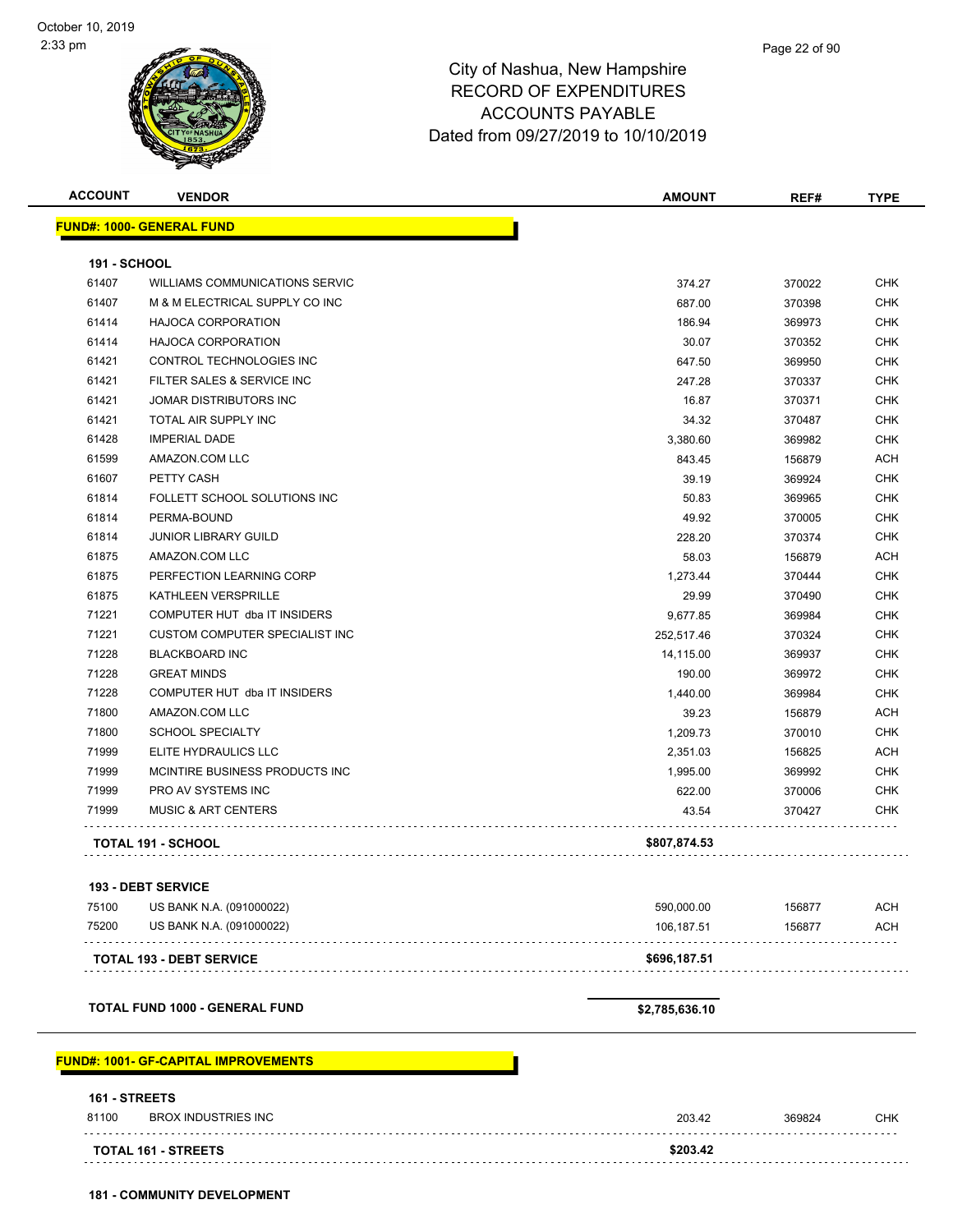| $2:33$ pm      |                                                          |         | City of Nashua, New Hampshire       | Page 23 of 90 |             |
|----------------|----------------------------------------------------------|---------|-------------------------------------|---------------|-------------|
|                |                                                          |         | <b>RECORD OF EXPENDITURES</b>       |               |             |
|                |                                                          |         |                                     |               |             |
|                |                                                          |         | <b>ACCOUNTS PAYABLE</b>             |               |             |
|                |                                                          |         | Dated from 09/27/2019 to 10/10/2019 |               |             |
|                |                                                          |         |                                     |               |             |
| <b>ACCOUNT</b> | <b>VENDOR</b>                                            |         | <b>AMOUNT</b>                       | REF#          | <b>TYPE</b> |
|                | <b>FUND#: 1001- GF-CAPITAL IMPROVEMENTS</b>              |         |                                     |               |             |
|                | <b>181 - COMMUNITY DEVELOPMENT</b>                       |         |                                     |               |             |
| 81100          | KIM LUNDGREN ASSOCIATES INC                              |         | 9,500.00                            | 156829<br>.   | ACH         |
|                | <b>TOTAL 181 - COMMUNITY DEVELOPMENT</b>                 |         | \$9,500.00                          |               |             |
|                | <b>TOTAL FUND 1001 - GF-CAPITAL IMPROVEMENTS</b>         |         | \$9,703.42                          |               |             |
|                | <b>FUND#: 1010- GF-PRIOR YEAR ENC &amp; ESCROWS</b>      |         |                                     |               |             |
|                | <b>110 - ARLINGTON ST COMMUNITY CENTER</b>               |         |                                     |               |             |
| 61299          | CITIZENS BANK CREDIT CARD                                | Wix.com | 47.88                               | 9202003       | <b>ACH</b>  |
|                | <b>TOTAL 110 - ARLINGTON ST COMMUNITY CENTER</b>         |         | \$47.88                             |               |             |
|                | <b>160 - PW-ADMIN &amp; ENGINEERING</b>                  |         |                                     |               |             |
| 54230          | <b>BURKE STREET NASHUA LLC</b>                           |         | 265.00                              | 369825        | <b>CHK</b>  |
|                | TOTAL 160 - PW-ADMIN & ENGINEERING                       |         | \$265.00                            |               |             |
|                | <b>162 - STREET LIGHTING</b>                             |         |                                     |               |             |
| 54276          | <b>EXCELLENCE OPTO INC</b>                               |         | 286.00                              | 156867        | ACH         |
|                | <b>TOTAL 162 - STREET LIGHTING</b>                       |         | \$286.00                            |               |             |
|                | 177 - PARKS & RECREATION                                 |         |                                     |               |             |
| 54280          | JOHNSONS ELECTRIC INC                                    |         | 1,745.00                            | 369864        | <b>CHK</b>  |
|                | <b>TOTAL 177 - PARKS &amp; RECREATION</b>                |         | \$1,745.00                          |               |             |
|                | <b>181 - COMMUNITY DEVELOPMENT</b>                       |         |                                     |               |             |
| 55699          | LUMEN STUDIO INC                                         |         | 3,266.91                            | 156822        | <b>ACH</b>  |
| 81100          | <b>IBI GROUP NEW YORK</b>                                |         | 4,048.00                            | 370220        | <b>CHK</b>  |
| 81300          | LUMEN STUDIO INC                                         |         | 5,438.59                            | 156822        | <b>ACH</b>  |
|                | <b>TOTAL 181 - COMMUNITY DEVELOPMENT</b>                 |         | \$12,753.50                         |               |             |
|                | <b>TOTAL FUND 1010 - GF-PRIOR YEAR ENC &amp; ESCROWS</b> |         | \$15,097.38                         |               |             |

| 54487 | <b>GURNEY'S AUTOMOTIVE</b> | 1.347.52 | 370350 | <b>CHK</b> |
|-------|----------------------------|----------|--------|------------|
| 55307 | LISA BORDELEAU             | 54.52    | 370310 | <b>CHK</b> |
| 55307 | PAMELA CORREA              | 69.46    | 370323 | <b>CHK</b> |
| 55307 | <b>KAREN GUSTIN</b>        | 80.85    | 370351 | <b>CHK</b> |
| 55307 | PAULE RALPH                | 133.25   | 370462 | <b>CHK</b> |
| 55307 | <b>ODETTE SLOSEK</b>       | 121.95   | 370477 | <b>CHK</b> |
| 55600 | THE COPY SHOP              | 549.00   | 370322 | <b>CHK</b> |
| 61214 | BELLAVANCE BEVERAGE CO INC | 1.809.15 | 369931 | CHK        |
|       |                            |          |        |            |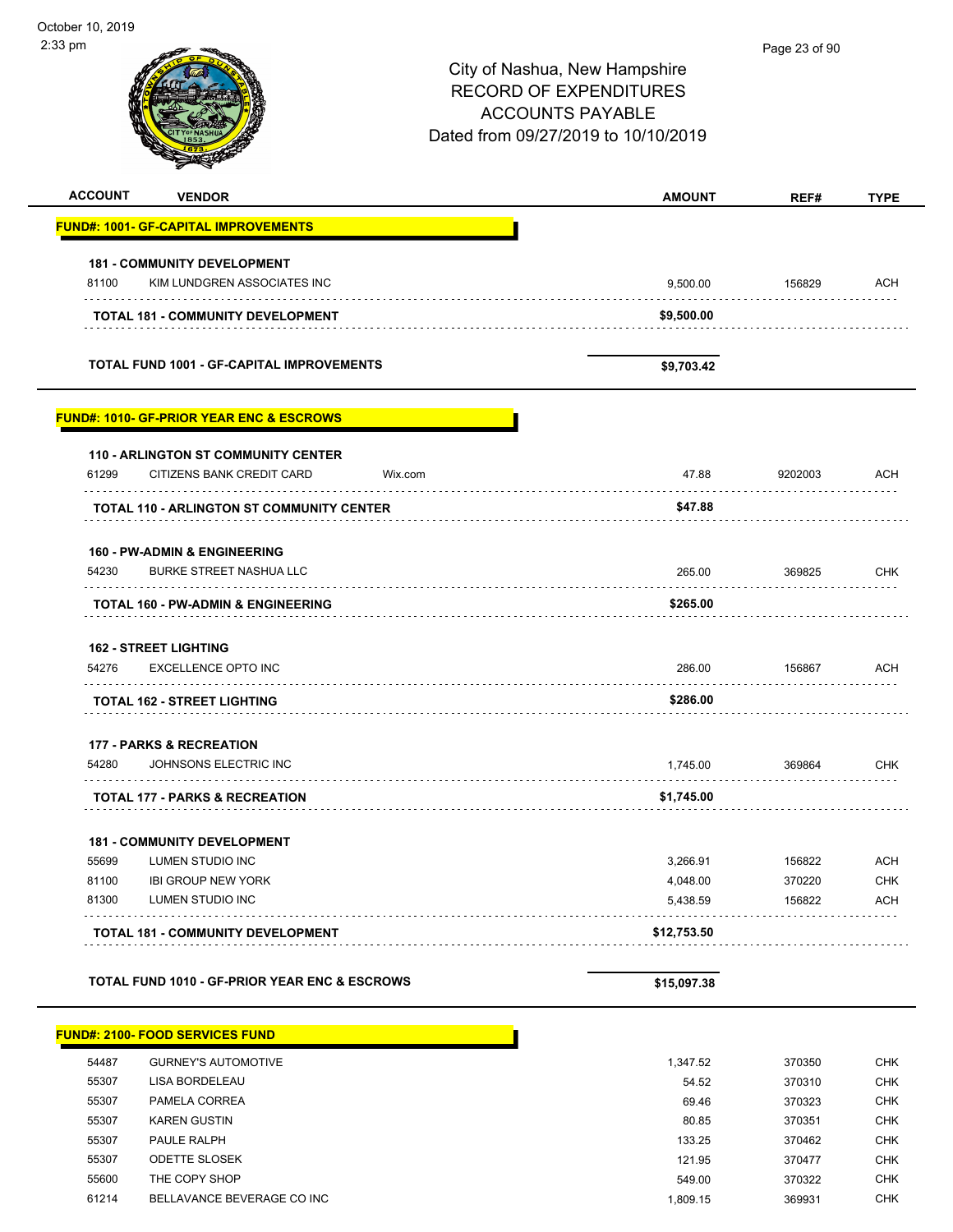

| <b>ACCOUNT</b> | <b>VENDOR</b>                                   | <b>AMOUNT</b>    | REF#             | <b>TYPE</b>       |
|----------------|-------------------------------------------------|------------------|------------------|-------------------|
|                | <b>FUND#: 2100- FOOD SERVICES FUND</b>          |                  |                  |                   |
| 61214          | <b>BIMBO FOODS BAKERIES INC</b>                 | 1,935.08         | 369936           | <b>CHK</b>        |
| 61214          | COCA COLA BOTTLING CO                           | 1,244.45         | 369947           | CHK               |
| 61214          | <b>GARELICK FARMS OF FRANKLIN</b>               | 144.24           | 369967           | <b>CHK</b>        |
| 61214          | <b>GILLS PIZZA CO</b>                           | 5,681.00         | 369969           | <b>CHK</b>        |
| 61214          | HERSHEY'S ICE CREAM                             | 3,819.84         | 369978           | <b>CHK</b>        |
| 61214          | <b>M SAUNDERS INC</b>                           | 931.92           | 369989           | <b>CHK</b>        |
| 61214          | NATIVE MAINE PRODUCE & SPEC                     | 1,705.76         | 370000           | <b>CHK</b>        |
| 61214          | NORTHCENTER FOODS                               | 43,392.33        | 370002           | <b>CHK</b>        |
| 61214          | BELLAVANCE BEVERAGE CO INC                      | 2,525.35         | 370305           | <b>CHK</b>        |
| 61214          | <b>BIMBO FOODS BAKERIES INC</b>                 | 628.28           | 370308           | <b>CHK</b>        |
| 61214          | COCA COLA BOTTLING CO                           | 873.30           | 370321           | <b>CHK</b>        |
| 61214          | <b>GARELICK FARMS OF FRANKLIN</b>               | 8,772.28         | 370345           | <b>CHK</b>        |
| 61214          | HERSHEY'S ICE CREAM                             | 656.16           | 370358           | <b>CHK</b>        |
| 61214          | M SAUNDERS INC                                  | 1,352.44         | 370399           | <b>CHK</b>        |
| 61214          | NATIVE MAINE PRODUCE & SPEC                     | 705.31           | 370430           | <b>CHK</b>        |
| 61214          | NORTHCENTER FOODS                               | 12,786.11        | 370436           | <b>CHK</b>        |
| 61299          | <b>IMPERIAL DADE</b>                            | 11,599.00        | 369982           | <b>CHK</b>        |
| 61299          | PAULE RALPH                                     | 17.89            | 370462           | <b>CHK</b>        |
|                | <b>TOTAL FUND 2100 - FOOD SERVICES FUND</b>     | \$102,936.44     |                  |                   |
|                |                                                 |                  |                  |                   |
|                | <b>FUND#: 2201- DRIVERS EDUCATION FUND</b>      |                  |                  |                   |
| 61799          | <b>BEST FORD</b>                                | 72.19            | 369934           | <b>CHK</b>        |
|                | <b>TOTAL FUND 2201 - DRIVERS EDUCATION FUND</b> | \$72.19          |                  |                   |
|                |                                                 |                  |                  |                   |
|                | <b>FUND#: 2207- ADULT ED/CONTINUING ED</b>      |                  |                  |                   |
|                |                                                 |                  |                  |                   |
| 44600          | <b>WILLIAM BARRAR</b>                           | 65.00            | 370304           | <b>CHK</b>        |
| 44600          | <b>HOWARD KRASNER</b>                           | 175.00           | 370381           | <b>CHK</b>        |
| 44600          | <b>EVELINE MARTIN</b>                           | 65.00            | 370403           | <b>CHK</b>        |
| 44600          | <b>ROBERT PROSSER</b>                           | 123.50           | 370457           | <b>CHK</b>        |
| 55300          | LAURIE ROTHHAUS                                 | 217.79<br>139.74 | 370468           | CHK               |
| 61299<br>61299 | <b>WAL-MART</b><br><b>JACALYN LESSER</b>        |                  | 370020           | <b>CHK</b><br>CHK |
| 61299          | <b>WAL-MART</b>                                 | 15.26<br>208.02  | 370391<br>370491 | <b>CHK</b>        |
|                |                                                 |                  |                  |                   |
|                | <b>TOTAL FUND 2207 - ADULT ED/CONTINUING ED</b> | \$1,009.31       |                  |                   |
|                |                                                 |                  |                  |                   |
|                | <b>FUND#: 2222- AFTER SCHOOL PROGRAM</b>        |                  |                  |                   |
| 61299          | WB MASON CO INC                                 | 602.07           | 370021           | <b>CHK</b>        |
| 61299          | STATE OF NH CRIMINAL RECORDS                    | 386.00           | 370291           | <b>CHK</b>        |
| 61299          | AC MOORE INC                                    | 105.80           | 370294           | <b>CHK</b>        |
| 61299          | <b>GARELICK FARMS OF FRANKLIN</b>               | 609.11           | 370345           | <b>CHK</b>        |
| 61299          | YURI JAYNES                                     | 36.40            | 370368           | <b>CHK</b>        |
| 61299          | MARKET BASKET ACCT 2589096                      | 66.84            | 370402           | <b>CHK</b>        |
|                |                                                 |                  |                  |                   |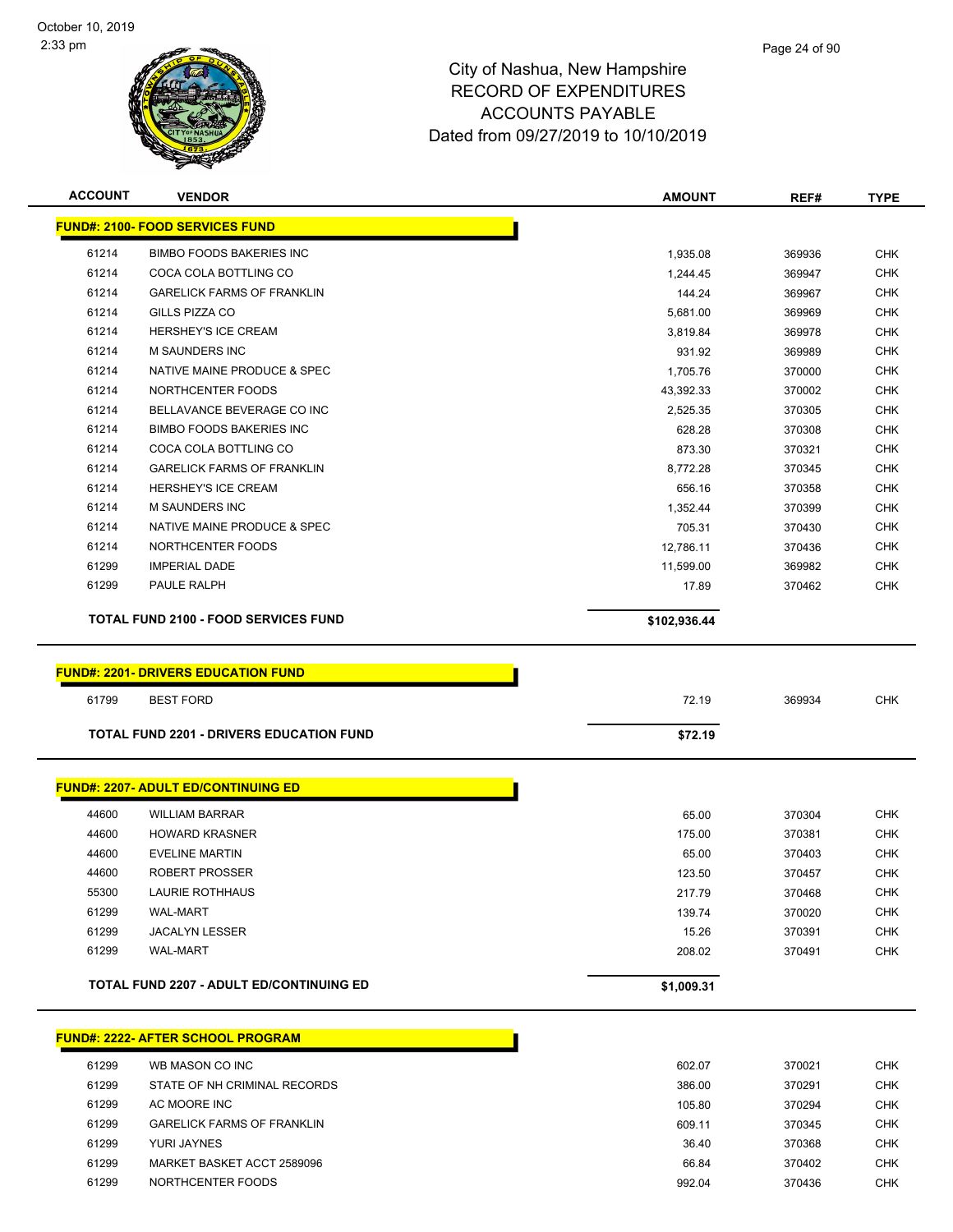October 10, 2019 2:33 pm



| <b>ACCOUNT</b> | <b>VENDOR</b>                                        | <b>AMOUNT</b> | REF#   | <b>TYPE</b> |
|----------------|------------------------------------------------------|---------------|--------|-------------|
|                | <b>FUND#: 2222- AFTER SCHOOL PROGRAM</b>             |               |        |             |
| 61299          | SAMS CLUB/SYNCHRONY BANK                             | 114.20        | 370470 | <b>CHK</b>  |
| 61299          | WB MASON CO INC                                      | 75.98         | 370492 | <b>CHK</b>  |
|                |                                                      |               |        |             |
|                | <b>TOTAL FUND 2222 - AFTER SCHOOL PROGRAM</b>        | \$2,988.44    |        |             |
|                |                                                      |               |        |             |
|                | <b>FUND#: 2505- PEG ACCESS CHANNELS FUND</b>         |               |        |             |
| 54141          | PENNICHUCK WATER WORKS INC                           | 23.11         | 369793 | <b>CHK</b>  |
| 55300          | <b>JEFF POEHNERT</b>                                 | 290.00        | 370123 | <b>CHK</b>  |
| 55699          | <b>COMCAST</b>                                       | 10.34         | 369769 | <b>CHK</b>  |
| 55699          | AARDVARK THE DEAN OF CLEAN                           | 195.00        | 369809 | <b>CHK</b>  |
|                | <b>TOTAL FUND 2505 - PEG ACCESS CHANNELS FUND</b>    | \$518.45      |        |             |
|                |                                                      |               |        |             |
|                | <b>FUND#: 2506- HUNT BLDG FACILITY RENTAL FUND</b>   |               |        |             |
| 54114          | <b>LIBERTY UTILITIES - NH</b>                        | 54.48         | 369782 | <b>CHK</b>  |
| 54200          | HOMEPLUS CLEANING                                    | 125.00        | 369855 | <b>CHK</b>  |
| 54200          | HOMEPLUS CLEANING                                    | 625.00        | 370218 | <b>CHK</b>  |
| 54236          | PROTECTION ONE ALARM MONTORING                       | 64.30         | 369894 | <b>CHK</b>  |
| 54487          | J LAWRENCE HALL INC                                  | 305.00        | 370225 | <b>CHK</b>  |
| 61100          | AMAZON.COM LLC                                       | 21.85         | 156862 | <b>ACH</b>  |
| 61100          | AMY DEROCHE                                          | 48.75         | 369737 | <b>CHK</b>  |
| 61910          | AMY DEROCHE                                          | 334.55        | 369737 | <b>CHK</b>  |
| 71999          | AMAZON.COM LLC                                       | 408.99        | 156862 | <b>ACH</b>  |
|                | TOTAL FUND 2506 - HUNT BLDG FACILITY RENTAL FUND     | \$1,987.92    |        |             |
|                | <b>FUND#: 2511-201 MAIN STREET RENTAL FUND</b>       |               |        |             |
| 54114          | <b>LIBERTY UTILITIES - NH</b>                        | 461.73        | 369784 | <b>CHK</b>  |
|                |                                                      |               |        |             |
|                | <b>TOTAL FUND 2511 - 201 MAIN STREET RENTAL FUND</b> | \$461.73      |        |             |
|                | <b>FUND#: 3050- POLICE GRANTS FUND</b>               |               |        |             |
| 71000          | <b>ROGUE FITNESS</b>                                 | 2,960.80      | 156875 | <b>ACH</b>  |
|                | <b>TOTAL FUND 3050 - POLICE GRANTS FUND</b>          | \$2,960.80    |        |             |
|                |                                                      |               |        |             |
|                | <b>FUND#: 3068- COMMUNITY SERVICES GRANTS FUND</b>   |               |        |             |
| 53400          | THE TELEGRAPH                                        | 780.00        | 369797 | <b>CHK</b>  |
| 55300          | CHELSEA ST GEORGE                                    | 190.98        | 370126 | <b>CHK</b>  |
| 55300          | LISA VASQUEZ                                         | 224.28        | 370109 | <b>CHK</b>  |
| 55300          | PATRICIA GLASTETTER                                  | 24.53         | 369741 | <b>CHK</b>  |
| 55300          | <b>JESSICA HILLMAN</b>                               | 22.04         | 369744 | <b>CHK</b>  |
| 55300          | <b>NICOLE VIAU</b>                                   | 35.26         | 369764 | CHK         |
| 55421          | <b>JSI RESEARCH &amp; TRAINING</b>                   | 120.00        | 369779 | <b>CHK</b>  |
| 55421          | WEIL CONSULTING CONFERENCE                           | 150.00        | 369806 | <b>CHK</b>  |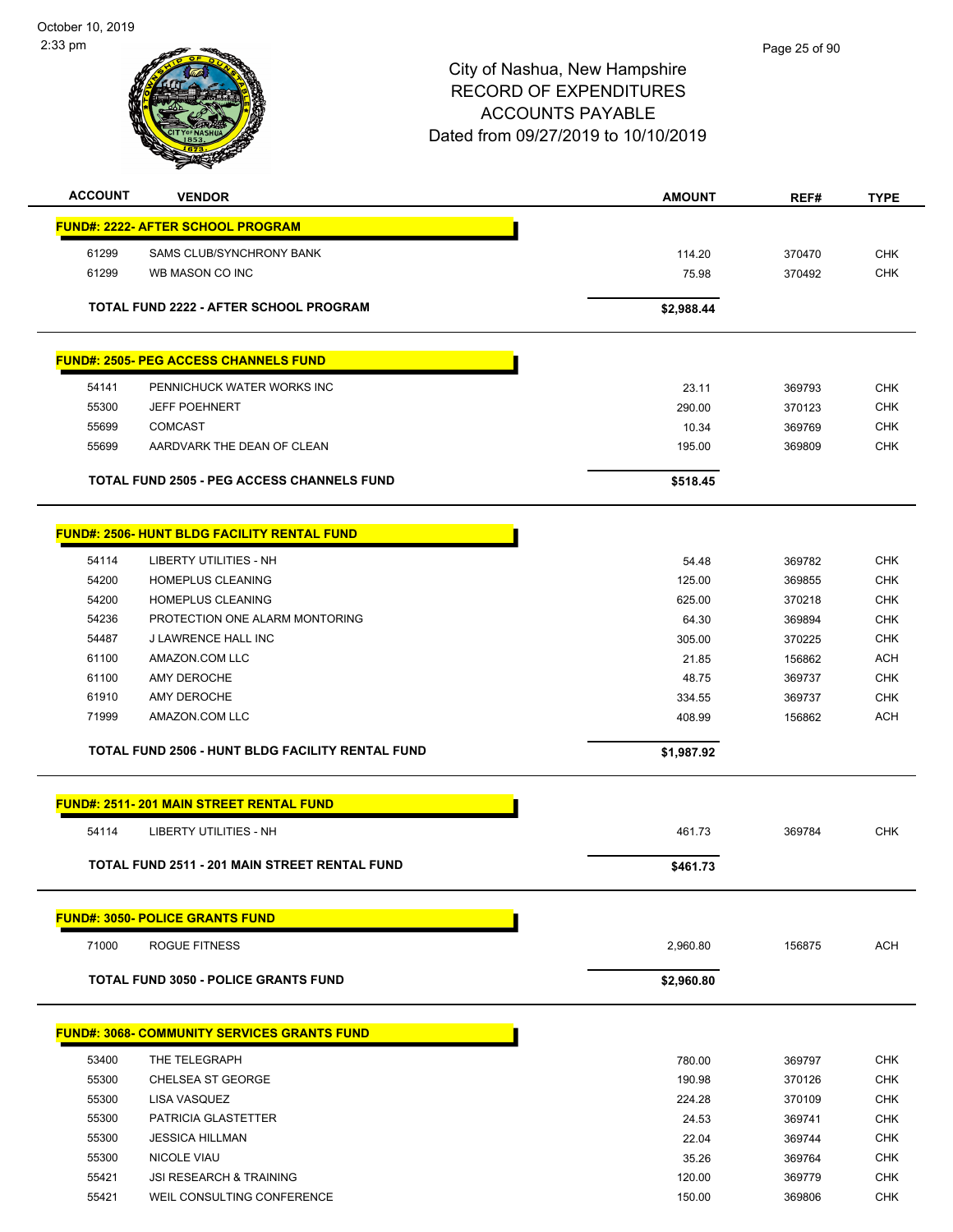

| <b>ACCOUNT</b> | <b>VENDOR</b>                                           | <b>AMOUNT</b> | REF#   | <b>TYPE</b> |
|----------------|---------------------------------------------------------|---------------|--------|-------------|
|                | <b>FUND#: 3068- COMMUNITY SERVICES GRANTS FUND</b>      |               |        |             |
| 61135          | WISCONSIN LEGAL BLANK INC                               | 308.00        | 369915 | <b>CHK</b>  |
| 68350          | AMAZON.COM LLC                                          | 34.78         | 156862 | ACH         |
| 68350          | <b>NICOLE VIAU</b>                                      | 21.74         | 369764 | <b>CHK</b>  |
|                |                                                         |               |        |             |
|                | <b>TOTAL FUND 3068 - COMMUNITY SERVICES GRANTS FUND</b> | \$1,911.61    |        |             |
|                | <b>FUND#: 3070- COMMUNITY HEALTH GRANTS FUND</b>        |               |        |             |
| 53628          | ALEXANDER GRANOK MD                                     | 900.00        | 370209 | <b>CHK</b>  |
| 55300          | PATRICIA GLASTETTER                                     | 9.51          | 370106 | <b>CHK</b>  |

|       | TOTAL FUND 3070 - COMMUNITY HEALTH GRANTS FUND | \$1,870.53 |        |            |
|-------|------------------------------------------------|------------|--------|------------|
| 61250 | JSI RESEARCH & TRAINING                        | 500.00     | 369779 | <b>CHK</b> |
| 61100 | AMAZON.COM LLC                                 | 29.99      | 156862 | <b>ACH</b> |
| 55600 | <b>ALPHAGRAPHICS</b>                           | 199.05     | 370161 | <b>CHK</b> |
| 55421 | JSI RESEARCH & TRAINING                        | 90.00      | 369778 | <b>CHK</b> |
| 55300 | OMAYRA GUTIERREZ                               | 61.22      | 370107 | <b>CHK</b> |
| 55300 | PATRICIA GLASTETTER                            | 58.72      | 370106 | <b>CHK</b> |
|       |                                                |            |        |            |

 $\mathbf{I}$ 

#### **FUND#: 3090- URBAN PROGRAM GRANTS FUND**

|       | <b>TOTAL FUND 3090 - URBAN PROGRAM GRANTS FUND</b> | \$138,007.48 |        |            |
|-------|----------------------------------------------------|--------------|--------|------------|
| 69025 | AJ WOOD CONSTRUCTION                               | 15,150.00    | 369726 | <b>CHK</b> |
| 68345 | <b>KELLY S STAMATATOS</b>                          | 350.00       | 370128 | <b>CHK</b> |
| 68345 | <b>JEREMY GARCIA SR</b>                            | 350.00       | 370105 | <b>CHK</b> |
| 68345 | RIGOBERTO GAUD                                     | 350.00       | 369740 | <b>CHK</b> |
| 68345 | <b>STEVEN M COLLINS JR</b>                         | 350.00       | 369735 | <b>CHK</b> |
| 68345 | <b>CRYSTAL AVERY</b>                               | 350.00       | 369728 | <b>CHK</b> |
| 55614 | HILLSBOROUGH COUNTY REGISTRY                       | 82.00        | 370215 | <b>CHK</b> |
| 55307 | <b>ROBERT RICE</b>                                 | 382.22       | 370125 | <b>CHK</b> |
| 55307 | <b>LAWRENCE PHILLIPS JR</b>                        | 143.26       | 369755 | <b>CHK</b> |
| 54210 | <b>DAD'S ABATEMENT LLC</b>                         | 2,500.00     | 370097 | <b>CHK</b> |
| 54210 | DAD'S ABATEMENT LLC                                | 6,000.00     | 370099 | <b>CHK</b> |
| 54210 | <b>DAD'S ABATEMENT LLC</b>                         | 10,000.00    | 370098 | <b>CHK</b> |
| 54210 | <b>DAD'S ABATEMENT LLC</b>                         | 6,000.00     | 370096 | <b>CHK</b> |
| 54210 | DAD'S ABATEMENT LLC                                | 8,000.00     | 370097 | <b>CHK</b> |
| 54210 | DAD'S ABATEMENT LLC                                | 18,000.00    | 370099 | <b>CHK</b> |
| 54210 | DAD'S ABATEMENT LLC                                | 50,000.00    | 370098 | <b>CHK</b> |
| 54210 | DAD'S ABATEMENT LLC                                | 20,000.00    | 370096 | <b>CHK</b> |

## **FUND#: 3120- TRANSIT GRANTS FUND**

| LIBERTY UTILITIES - NH         |
|--------------------------------|
| PENNICHUCK WATER WORKS INC     |
| PENNICHUCK WATER WORKS INC     |
| BILLS WORLD CLASS CLEANING SER |
| VERIZON WIRELESS-842008777     |
|                                |

h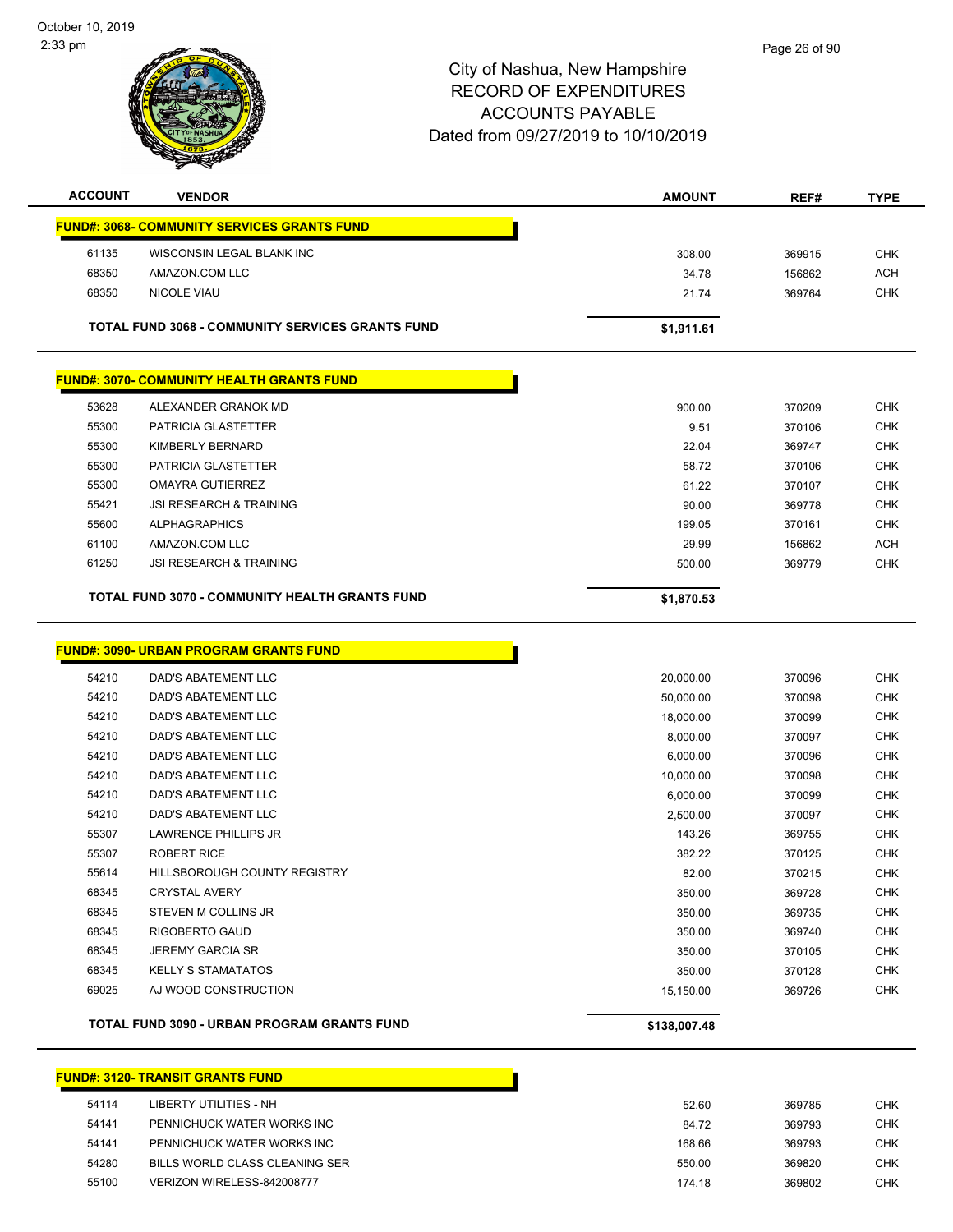

| <b>ACCOUNT</b> | <b>VENDOR</b>                                | <b>AMOUNT</b> | REF#   | <b>TYPE</b> |
|----------------|----------------------------------------------|---------------|--------|-------------|
|                | <b>FUND#: 3120- TRANSIT GRANTS FUND</b>      |               |        |             |
| 55100          | VERIZON WIRELESS-842008777                   | 159.52        | 369802 | <b>CHK</b>  |
| 55109          | CONSOLIDATED COMMUNICATIONS                  | 50.00         | 369770 | <b>CHK</b>  |
| 55607          | UNITED PARCEL SERVICE                        | 52.07         | 369800 | <b>CHK</b>  |
| 61100          | WB MASON CO INC                              | 23.98         | 369914 | <b>CHK</b>  |
| 61107          | CINTAS#016                                   | 224.98        | 370179 | <b>CHK</b>  |
| 61299          | <b>BLUE RESERVE WATER</b>                    | 63.00         | 370172 | <b>CHK</b>  |
| 61299          | HOME DEPOT CREDIT SERVICE 3065               | 35.88         | 369854 | <b>CHK</b>  |
| 61299          | <b>ALPHAGRAPHICS</b>                         | 126.25        | 370161 | <b>CHK</b>  |
| 61299          | NORTHEAST ELECTRICAL                         | 128.40        | 369883 | <b>CHK</b>  |
| 61299          | HOME DEPOT CREDIT SERVICE 3065               | 15.98         | 369854 | <b>CHK</b>  |
| 61299          | <b>FASTENAL CO</b>                           | 1.02          | 370197 | <b>CHK</b>  |
| 61299          | HOME DEPOT CREDIT SERVICE 3065               | 51.93         | 370216 | <b>CHK</b>  |
| 61299          | <b>SANEL NAPA</b>                            | 180.73        | 370269 | <b>CHK</b>  |
| 61300          | <b>CITY OF NASHUA</b>                        | 45.04         | 370092 | <b>CHK</b>  |
| 61300          | <b>CITY OF NASHUA</b>                        | 4,313.19      | 370092 | <b>CHK</b>  |
| 61705          | <b>STRATHAM TIRE</b>                         | 352.00        | 370276 | <b>CHK</b>  |
| 61709          | PETRO-CANANDA AMERICA                        | 1,947.38      | 369891 | <b>CHK</b>  |
| 61799          | <b>SANEL NAPA</b>                            | 135.10        | 370269 | <b>CHK</b>  |
| 61799          | <b>GILLIG LLC</b>                            | 1,370.34      | 369844 | <b>CHK</b>  |
| 61799          | NEW ENGLAND KENWORTH                         | 205.75        | 369881 | <b>CHK</b>  |
| 61799          | <b>GILLIG LLC</b>                            | 1,294.96      | 370204 | <b>CHK</b>  |
| 61799          | <b>SANEL NAPA</b>                            | 53.64         | 370269 | <b>CHK</b>  |
| 61799          | COHEN STEEL SUPPLY INC                       | 240.75        | 369831 | <b>CHK</b>  |
| 61799          | <b>QUIRK GM PARTS DEPOT</b>                  | 7.78          | 370263 | <b>CHK</b>  |
| 61799          | <b>SANEL NAPA</b>                            | 580.29        | 370269 | <b>CHK</b>  |
| 61799          | FREIGHTLINER OF NH INC                       | 23.99         | 369843 | <b>CHK</b>  |
| 61799          | <b>SANEL NAPA</b>                            | 159.00        | 370269 | <b>CHK</b>  |
| 61799          | <b>SANEL NAPA</b>                            | 140.40        | 370269 | <b>CHK</b>  |
| 61799          | <b>SANEL NAPA</b>                            | 33.74         | 370269 | <b>CHK</b>  |
| 68240          | <b>COMMONWEALTH OF MASS</b>                  | 2.30          | 369767 | <b>CHK</b>  |
| 68240          | COMMONWEALTH OF MASS                         | 4.00          | 370131 | <b>CHK</b>  |
|                | <b>TOTAL FUND 3120 - TRANSIT GRANTS FUND</b> | \$13,053.55   |        |             |
|                |                                              |               |        |             |

|       | <b>FUND#: 3200- PARKS &amp; RECREATION GRANTS FUND</b>      |             |        |            |
|-------|-------------------------------------------------------------|-------------|--------|------------|
| 61299 | AMAZON.COM LLC                                              | 124.36      | 156862 | <b>ACH</b> |
| 61299 | KELLIE DESIMONE                                             | 261.72      | 370101 | <b>CHK</b> |
| 71000 | SUPERIOR RECREATIONAL PRODUCTS                              | 42.043.60   | 156823 | ACH        |
|       | <b>TOTAL FUND 3200 - PARKS &amp; RECREATION GRANTS FUND</b> | \$42,429.68 |        |            |

|       | FUND#: 3800- SCHOOL GRANTS FUND_ |  |
|-------|----------------------------------|--|
| 53607 | BERC GROUP INC                   |  |
| 53607 | DAVID MOORE                      |  |
| 53607 | THERAPY TRAVELERS LLC            |  |
| 53614 | <b>BOYS &amp; GIRLS CLUB OF</b>  |  |
| 53628 | SUFFOLK UNIVERSITY BOSTON        |  |
|       |                                  |  |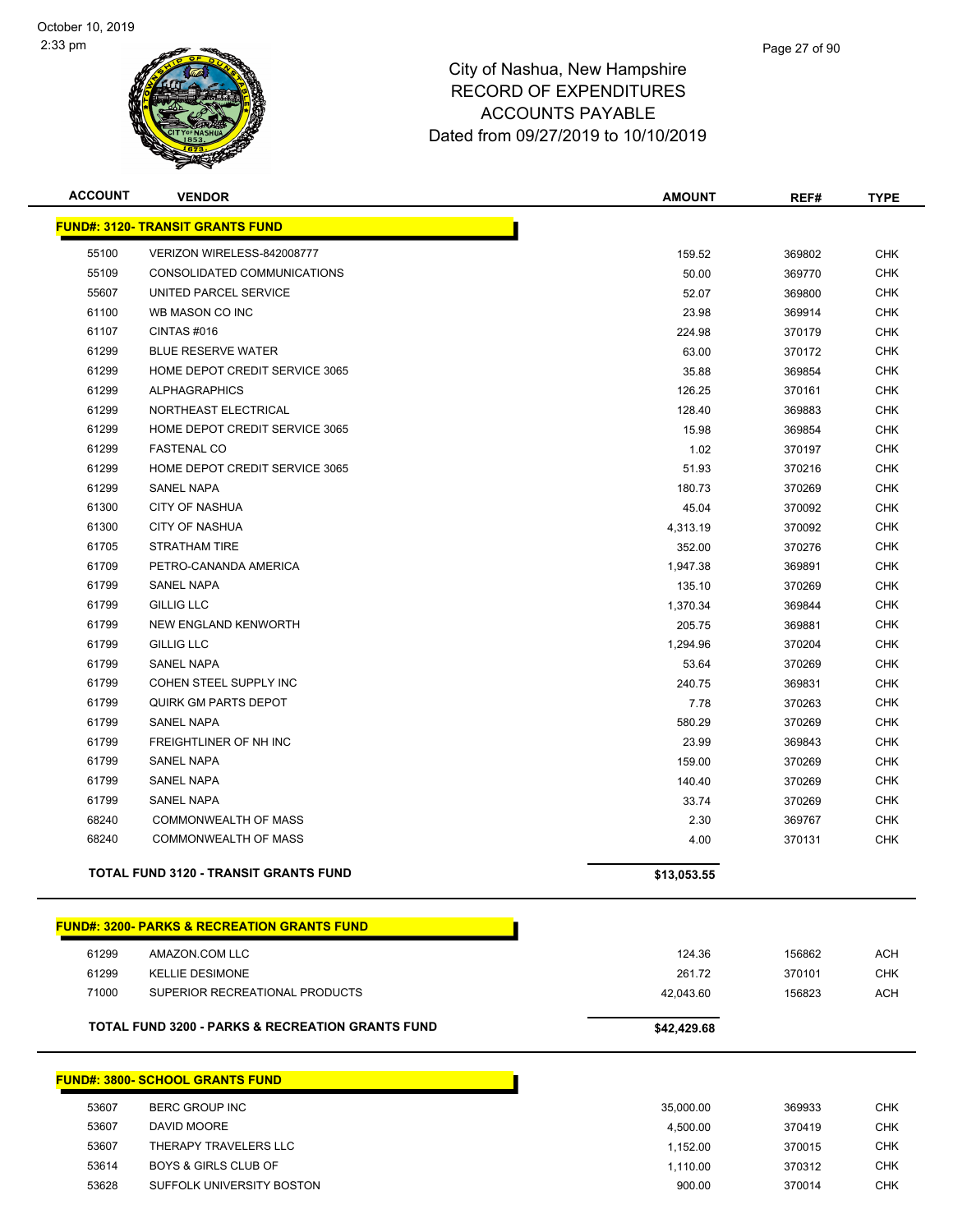

| <b>ACCOUNT</b> | <b>VENDOR</b>                          | <b>AMOUNT</b> | REF#   | <b>TYPE</b> |
|----------------|----------------------------------------|---------------|--------|-------------|
|                | <b>FUND#: 3800- SCHOOL GRANTS FUND</b> |               |        |             |
| 53628          | <b>GATEWAYS COMMUNITY SERVICES</b>     | 3,277.65      | 369968 | <b>CHK</b>  |
| 53628          | <b>INTERIM HEALTH CARE</b>             | 4,447.50      | 369983 | <b>CHK</b>  |
| 53628          | LITERACY LEARNING SOLUTIONS            | 3,525.03      | 369987 | <b>CHK</b>  |
| 53628          | LITERACY LEARNING SOLUTIONS            | 1,716.70      | 370395 | <b>CHK</b>  |
| 53628          | ADVANCED MEDICAL PERSONNEL             | 7,140.00      | 369928 | <b>CHK</b>  |
| 53628          | <b>BOOTHBY THERAPY SERVICES LLC</b>    | 798.40        | 369939 | <b>CHK</b>  |
| 53628          | SILVER TOUCH HHC                       | 6,091.50      | 370011 | <b>CHK</b>  |
| 54807          | <b>FIRST CHURCH</b>                    | 4,074.00      | 370338 | <b>CHK</b>  |
| 55109          | CONSOLIDATED COMMUNICATIONS            | 182.99        | 370134 | <b>CHK</b>  |
| 55400          | <b>NAEHCY</b>                          | 1,140.00      | 369996 | <b>CHK</b>  |
| 55690          | MILFORD SCHOOL DISTRICT                | 275.00        | 370418 | CHK         |
| 55690          | FIRST STUDENT INC                      | 322.72        | 370339 | <b>CHK</b>  |
| 61135          | POWER SYSTEMS LLC                      | 226.92        | 156827 | <b>ACH</b>  |
| 61135          | WB MASON CO INC                        | 610.66        | 370021 | <b>CHK</b>  |
| 61135          | ALLIED 100                             | 1,502.49      | 370296 | <b>CHK</b>  |
| 61135          | <b>B&amp;H PHOTO-VIDEO</b>             | 2,288.04      | 369930 | <b>CHK</b>  |
| 61135          | M & M ELECTRICAL SUPPLY CO INC         | 2,070.15      | 369988 | <b>CHK</b>  |
| 61135          | AC MOORE INC                           | 58.72         | 370294 | <b>CHK</b>  |
| 61135          | MARKET BASKET ACCT 2589096             | 61.38         | 370402 | <b>CHK</b>  |
| 61135          | NORTHCENTER FOODS                      | 1,049.09      | 370436 | <b>CHK</b>  |
| 61135          | SAMS CLUB/SYNCHRONY BANK               | 293.06        | 370470 | <b>CHK</b>  |
| 61135          | <b>WAL-MART</b>                        | 256.94        | 370491 | CHK         |
| 61299          | SANDRA SMITH                           | 50.90         | 370478 | <b>CHK</b>  |
| 61299          | <b>GRACE TAVARES</b>                   | 35.32         | 370482 | <b>CHK</b>  |
| 61299          | WB MASON CO INC                        | 50.33         | 370492 | <b>CHK</b>  |
| 61299          | WB MASON CO INC                        | 102.30        | 370492 | <b>CHK</b>  |
| 61299          | WB MASON CO INC                        | 115.64        | 370021 | <b>CHK</b>  |
| 61299          | <b>JENNIFER BOUDRIEAU</b>              | 21.48         | 370311 | <b>CHK</b>  |
| 61299          | LAKESHORE LEARNING MATERIALS           | 574.89        | 369985 | <b>CHK</b>  |
| 61299          | WB MASON CO INC                        | 8.67          | 370492 | <b>CHK</b>  |
| 61299          | AMAZON.COM LLC                         | 54.18         | 156879 | ACH         |
| 61299          | <b>COMMUNITY PLAYTHINGS</b>            | 459.00        | 369948 | <b>CHK</b>  |
| 61299          | <b>FLAGHOUSE INC</b>                   | 412.96        | 369964 | <b>CHK</b>  |
| 61299          | MEDICALESHOP                           | 274.50        | 369993 | <b>CHK</b>  |
| 61299          | REHABMART LLC                          | 251.22        | 370007 | <b>CHK</b>  |
| 61299          | WB MASON CO INC                        | 155.58        | 370021 | CHK         |
| 61299          | eSPECIAL NEEDS LLC                     | 176.70        | 370026 | <b>CHK</b>  |
| 61299          | ATTAINMENT COMPANY                     | 135.45        | 370300 | <b>CHK</b>  |
| 61299          | CMI EDUCATION INSTITUTE INC            | 206.94        | 370320 | <b>CHK</b>  |
| 61299          | <b>ENABLING DEVICES</b>                | 257.85        | 370334 | <b>CHK</b>  |
| 61299          | <b>DEBORAH RILEY</b>                   | 445.10        | 370465 | <b>CHK</b>  |
| 61299          | <b>SCHOOL SPECIALTY</b>                | 4,389.62      | 370475 | <b>CHK</b>  |
| 61299          | <b>SOCIAL THINKING</b>                 | 462.55        | 370479 | <b>CHK</b>  |
| 61299          | SOUTHPAW ENTERPRISES, INC              | 666.72        | 370480 | CHK         |
| 61299          | THERAPRO INC                           | 1,044.52      | 370485 | <b>CHK</b>  |
| 61299          | WB MASON CO INC                        | 21.22         | 370492 | <b>CHK</b>  |
| 61299          | <b>BIGRAPHICS INC</b>                  | 68.00         | 369935 | CHK         |
| 61875          | UNITED PARCEL SERVICE                  | 4.51          | 369925 | CHK         |
| 61875          | AMAZON.COM LLC                         | 35.24         | 156879 | <b>ACH</b>  |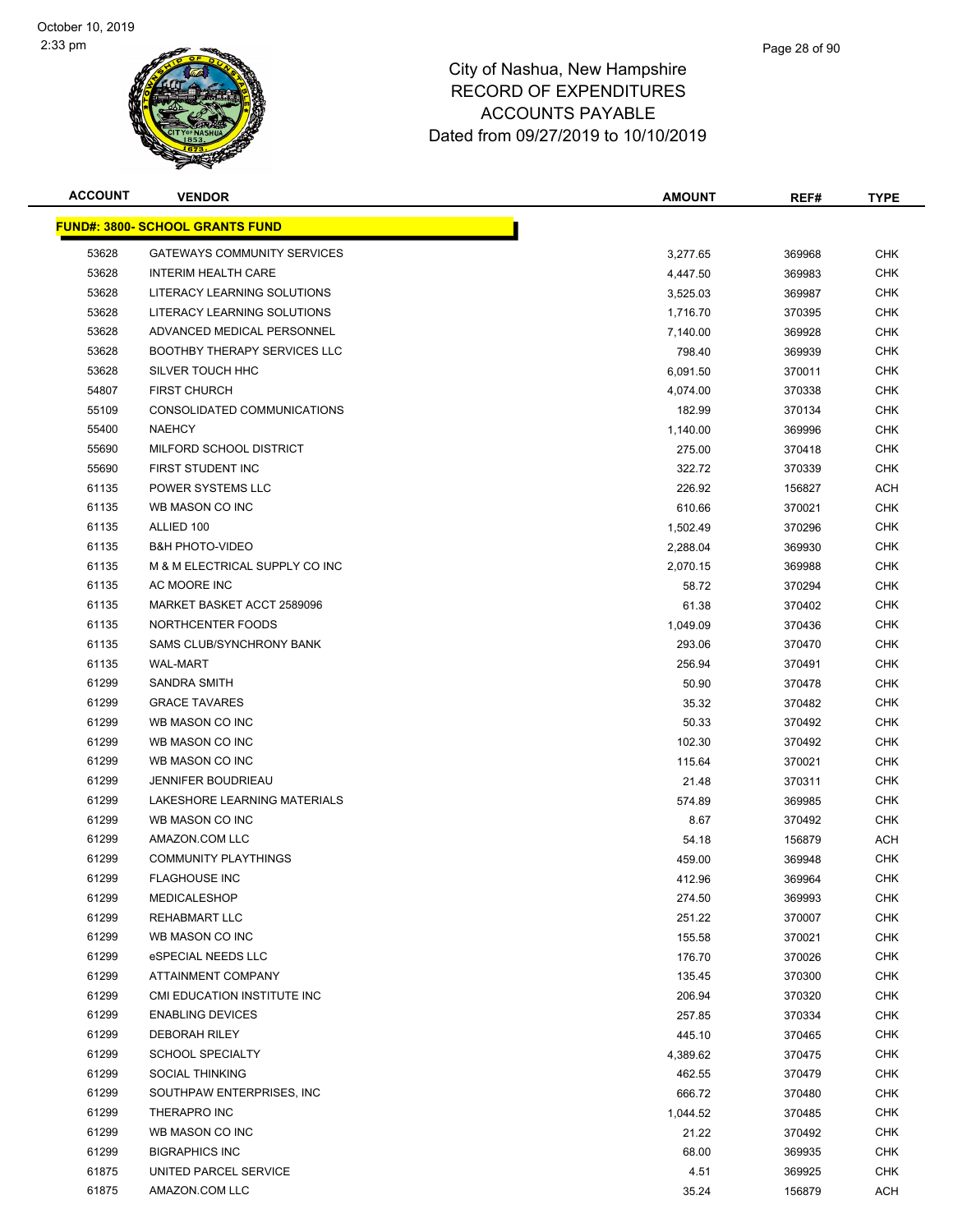

| <b>ACCOUNT</b> | <b>VENDOR</b>                                | <b>AMOUNT</b>    | REF#             | <b>TYPE</b> |
|----------------|----------------------------------------------|------------------|------------------|-------------|
|                | <b>FUND#: 3800- SCHOOL GRANTS FUND</b>       |                  |                  |             |
| 61875          | AMAZON.COM LLC                               |                  |                  | ACH         |
| 61875          | FOLLETT SCHOOL SOLUTIONS INC                 | 138.95           | 156879<br>370343 | <b>CHK</b>  |
| 61875          | <b>WILSON LANGUAGE</b>                       | 1,238.66         |                  | <b>CHK</b>  |
| 61875          | UNITED PARCEL SERVICE                        | 325.94<br>126.74 | 370023           | <b>CHK</b>  |
| 61875          | <b>CPI INC</b>                               |                  | 369925           | <b>CHK</b>  |
| 61875          | <b>GANDER PUBLISHING</b>                     | 1,895.00         | 369951           |             |
|                |                                              | 514.75           | 369966           | <b>CHK</b>  |
| 61875          | UNITED PARCEL SERVICE                        | 110.85           | 370292           | <b>CHK</b>  |
| 61875          | <b>HEINEMANN</b>                             | 8,741.50         | 370357           | <b>CHK</b>  |
| 61875          | KAPLAN EARLY LEARNING CO                     | 68.89            | 370375           | <b>CHK</b>  |
| 61875          | LANGUAGE CIRCLE ENTERPRISES                  | 643.50           | 370386           | <b>CHK</b>  |
| 61875          | MCGRAW HILL SCHOOL EDUCATION                 | 2,898.06         | 370408           | CHK         |
| 61875          | <b>NCS PEARSON</b>                           | 670.87           | 370431           | <b>CHK</b>  |
| 61875          | WESTERN PSYCHOLOGICAL SERVICES               | 369.60           | 370494           | <b>CHK</b>  |
| 61875          | <b>WILSON LANGUAGE</b>                       | 411.26           | 370497           | <b>CHK</b>  |
| 61875          | KAPLAN EARLY LEARNING CO                     | 241.10           | 370375           | <b>CHK</b>  |
| 71221          | COMPUTER HUT dba IT INSIDERS                 | 8,947.50         | 369984           | <b>CHK</b>  |
| 71221          | COMPUTER HUT dba IT INSIDERS                 | 1,154.75         | 370365           | <b>CHK</b>  |
| 71228          | <b>LEARNING A-Z</b>                          | 1,069.65         | 369986           | <b>CHK</b>  |
| 71228          | TECHNICAL EDUCATION SOLUTIONS                | 2,500.00         | 370483           | <b>CHK</b>  |
| 71228          | APPLE INC                                    | 745.00           | 370298           | <b>CHK</b>  |
| 71228          | <b>NCS PEARSON</b>                           | 3,880.00         | 370431           | <b>CHK</b>  |
| 71800          | WB MASON CO INC                              | 3,118.80         | 370492           | <b>CHK</b>  |
| 71999          | AMAZON.COM LLC                               | 3,497.95         | 156824           | <b>ACH</b>  |
| 71999          | AMAZON.COM LLC                               | 3,769.54         | 156879           | <b>ACH</b>  |
| 71999          | <b>SCHOOL SPECIALTY</b>                      | 1,994.03         | 370475           | <b>CHK</b>  |
| 71999          | <b>SCHOOL SPECIALTY</b>                      | 398.64           | 370475           | <b>CHK</b>  |
| 71999          | SCHOOL OUTFITTERS, LLC                       | 2,475.72         | 370009           | <b>CHK</b>  |
|                | <b>TOTAL FUND 3800 - SCHOOL GRANTS FUND</b>  | \$146,499.58     |                  |             |
|                | <b>FUND#: 3810- FOOD SERVICE GRANTS FUND</b> |                  |                  |             |
| 61214          | <b>M SAUNDERS INC</b>                        | 674.00           | 369989           | <b>CHK</b>  |
| 61214          | <b>M SAUNDERS INC</b>                        | 69.90            | 369989           | <b>CHK</b>  |
| 61214          | M SAUNDERS INC                               | 2,275.90         | 369989           | <b>CHK</b>  |
| 61214          | M SAUNDERS INC                               | 1,212.45         | 369989           | <b>CHK</b>  |
| 61214          | M SAUNDERS INC                               | 80.85            | 369989           | <b>CHK</b>  |
| 61214          | M SAUNDERS INC                               | 711.35           | 369989           | <b>CHK</b>  |
| 61299          | <b>IMPERIAL DADE</b>                         | 100.90           | 369982           | CHK         |
| 61299          | NORTHCENTER FOODS                            | 31.77            | 370002           | <b>CHK</b>  |
| 61299          | NORTHCENTER FOODS                            | 31.77            | 370436           | <b>CHK</b>  |
| 61299          | NORTHCENTER FOODS                            | 31.77            | 370002           | <b>CHK</b>  |
| 61299          | NORTHCENTER FOODS                            | 63.54            | 370002           | <b>CHK</b>  |

**TOTAL FUND 3810 - FOOD SERVICE GRANTS FUND \$5,284.20** 

**FUND#: 4005- TRAFFIC VIOLATIONS FUND**

D & R TOWING INC 240.00 370187 CHK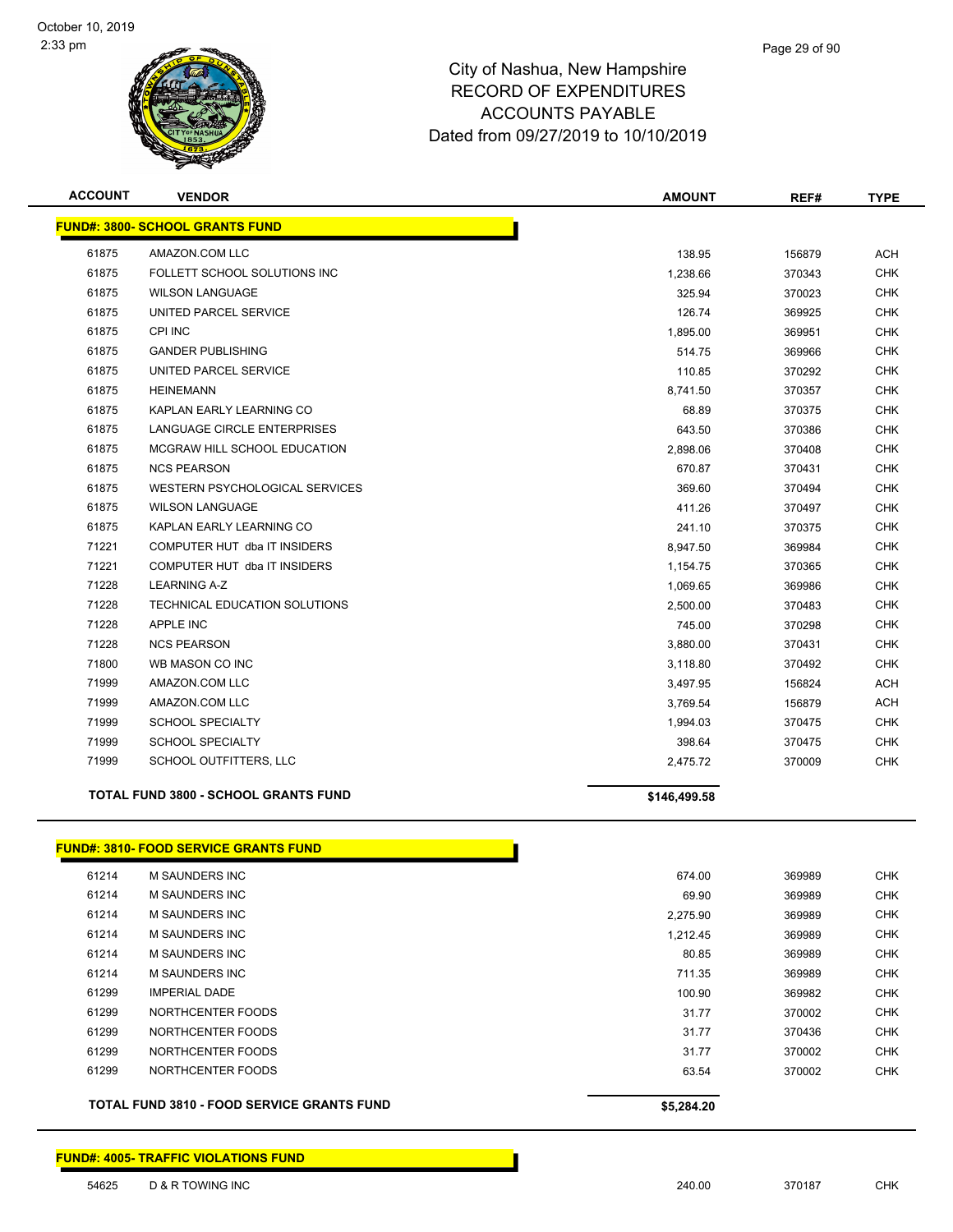| <b>ACCOUNT</b> | <b>VENDOR</b>                                        | <b>AMOUNT</b> | REF#    | <b>TYPE</b> |
|----------------|------------------------------------------------------|---------------|---------|-------------|
|                | <b>FUND#: 4005- TRAFFIC VIOLATIONS FUND</b>          |               |         |             |
| 61107          | <b>M &amp; N SPORTS LLC</b>                          | 102.85        | 369751  | <b>CHK</b>  |
|                | <b>TOTAL FUND 4005 - TRAFFIC VIOLATIONS FUND</b>     | \$342.85      |         |             |
|                | <b>FUND#: 4025- DOJ DRUG FORFEITURE FUND</b>         |               |         |             |
| 54100          | <b>EVERSOURCE</b>                                    | 197.37        | 370136  | <b>CHK</b>  |
| 55699          | <b>COMCAST</b>                                       | 313.17        | 370133  | <b>CHK</b>  |
| 55699          | TRANSUNION RISK & ALTERNATIVE                        | 110.00        | 370280  | <b>CHK</b>  |
| 55699          | CITIZENS BANK CREDIT CARD<br>Wheelabrator Technology | 171.60        | 9202003 | <b>ACH</b>  |
| 61799          | CARPARTS DISTRIBUTION CENTER,                        | 4.58          | 370176  | <b>CHK</b>  |
| 61799          | MAYNARD & LESIEUR INC                                | 347.12        | 370236  | CHK         |
| 71000          | CITIZENS BANK CREDIT CARD<br>Steiner-Optics          | 438.00        | 9202003 | <b>ACH</b>  |
|                | TOTAL FUND 4025 - DOJ DRUG FORFEITURE FUND           | \$1,581.84    |         |             |
|                | <b>FUND#: 4053- FIRE REGIONAL HAZMAT FUND</b>        |               |         |             |
| 71000          | <b>BOUND TREE MEDICAL, LLC</b>                       | 299.99        | 369822  | <b>CHK</b>  |
| 71000          | SOUHEGAN MUTUAL FIRE                                 | 125.00        | 370274  | <b>CHK</b>  |
|                | TOTAL FUND 4053 - FIRE REGIONAL HAZMAT FUND          | \$424.99      |         |             |
|                | <b>FUND#: 4075- TREE REPLACEMENT PROGRAM FUND</b>    |               |         |             |
| 61540          | SITEONE LANDSCAPE SUPPLY LLC                         | 565.50        | 370272  | <b>CHK</b>  |
|                | TOTAL FUND 4075 - TREE REPLACEMENT PROGRAM FUND      | \$565.50      |         |             |
|                | <b>FUND#: 4085- RIVERFRONT PROMENADE TIF FUND</b>    |               |         |             |
| 61299          | JOHNSONS ELECTRIC INC                                | 3,928.64      | 369864  | <b>CHK</b>  |
|                | TOTAL FUND 4085 - RIVERFRONT PROMENADE TIF FUND      | \$3,928.64    |         |             |
|                | <b>FUND#: 4090- LIB-LOST/DAMAGED BOOK FINES</b>      |               |         |             |
| 55200          | <b>BOSTON CHILDREN'S MUSEUM</b>                      | 700.00        | 370132  | <b>CHK</b>  |
| 61299          | AMAZON.COM LLC                                       | 13.13         | 156818  | <b>ACH</b>  |
| 61807          | <b>RYE PUBLIC LIBRARY</b>                            | 17.59         | 369900  | <b>CHK</b>  |
| 61814          | <b>MIDWEST TAPE</b>                                  | 61.97         | 369873  | <b>CHK</b>  |
| 61814          | <b>MIDWEST TAPE</b>                                  | 51.88         | 370242  | <b>CHK</b>  |
|                | <b>TOTAL FUND 4090 - LIB-LOST/DAMAGED BOOK FINES</b> | \$844.57      |         |             |
|                | <b>FUND#: 4600- ECON DEV-GREATER NASHUA RLF</b>      |               |         |             |
| 55421          | CITIZENS BANK CREDIT CARD<br>American Airlines       | 423.34        | 9202003 | <b>ACH</b>  |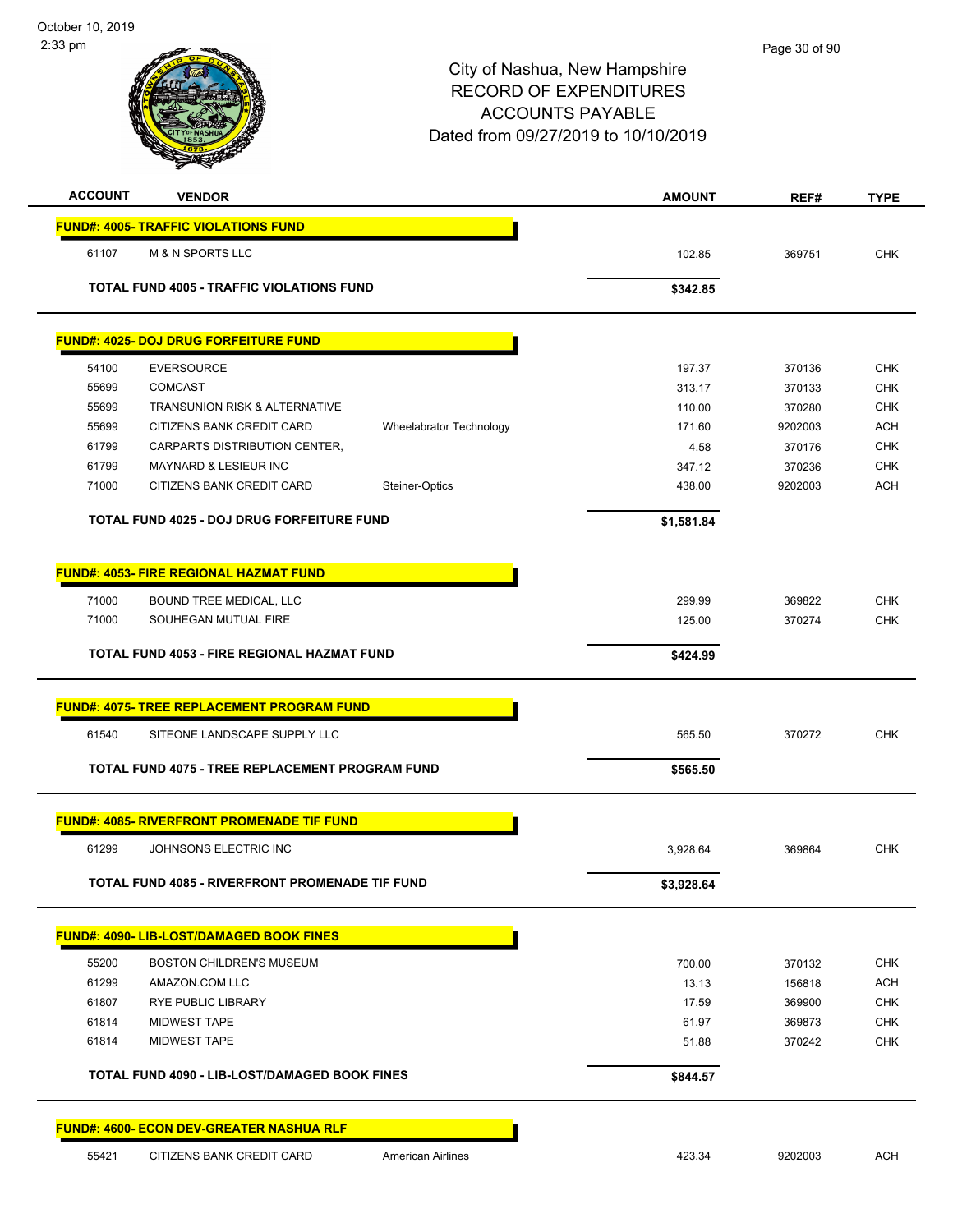| <b>ACCOUNT</b><br><b>VENDOR</b>                        | <b>AMOUNT</b> | REF#   | <b>TYPE</b> |
|--------------------------------------------------------|---------------|--------|-------------|
| TOTAL FUND 4600 - ECON DEV-GREATER NASHUA RLF          | \$423.34      |        |             |
| <b>FUND#: 5000- CAP PROJECTS-GEN GOVT BLDGS</b>        |               |        |             |
| STANLEY ELEVATOR CO INC<br>81200                       | 22,368.00     | 369903 | <b>CHK</b>  |
| <b>TOTAL FUND 5000 - CAP PROJECTS-GEN GOVT BLDGS</b>   | \$22,368.00   |        |             |
| <b>FUND#: 5060- CAPITAL PROJECTS-COMM HEALTH</b>       |               |        |             |
| 81200<br>HAYNER SWANSON INC                            | 6,414.55      | 369853 | <b>CHK</b>  |
| TOTAL FUND 5060 - CAPITAL PROJECTS-COMM HEALTH         | \$6,414.55    |        |             |
| <b>FUND#: 5100- CAP PROJECTS-ECONOMIC DEV</b>          |               |        |             |
| 53142<br>FULL CIRCLE CONSULTING LLC                    | 4,000.00      | 156819 | <b>ACH</b>  |
| TOTAL FUND 5100 - CAP PROJECTS-ECONOMIC DEV            | \$4,000.00    |        |             |
| <b>FUND#: 5200- CAPITAL PROJECTS-PUBLIC WORKS</b>      |               |        |             |
| 81704<br><b>BROX INDUSTRIES INC</b>                    | 736,915.12    | 369823 | <b>CHK</b>  |
| 81704<br><b>CONTINENTAL PAVING INC</b>                 | 8,296.20      | 369832 | <b>CHK</b>  |
| CONTINENTAL PAVING INC<br>81704                        | 7,056.18      | 370184 | <b>CHK</b>  |
| <b>TOTAL FUND 5200 - CAPITAL PROJECTS-PUBLIC WORKS</b> | \$752,267.50  |        |             |
| <b>FUND#: 5700- CAP PROJECTS-BROAD ST PARKWAY</b>      |               |        |             |
| 81700<br><b>LIBERTY UTILITIES - NH</b>                 | 58.06         | 369788 | <b>CHK</b>  |
| TOTAL FUND 5700 - CAP PROJECTS-BROAD ST PARKWAY        | \$58.06       |        |             |
| <b>FUND#: 5800- SCHOOL CAPITAL PROJECTS FUND</b>       |               |        |             |
| 81200<br>DESMARAIS ENVIRONMENTAL INC                   | 2,085.00      | 369955 | <b>CHK</b>  |
| 81200<br>VANASSE & ASSOCIATES                          | 5,715.00      | 370019 | <b>CHK</b>  |
| 81650<br>HUDSON PAVING & EXCAVATION INC                | 19,400.00     | 370362 | <b>CHK</b>  |
| <b>TOTAL FUND 5800 - SCHOOL CAPITAL PROJECTS FUND</b>  | \$27,200.00   |        |             |
| <b>FUND#: 6000- SOLID WASTE FUND</b>                   |               |        |             |
| 53114<br>MELANSON HEATH & CO PC                        | 6,250.00      | 370241 | <b>CHK</b>  |
| 53999<br>USDA APHIS WILDLIFE SERVICES                  | 4,241.92      | 156817 | <b>ACH</b>  |
| 54141<br>PENNICHUCK WATER WORKS INC                    | 351.13        | 369793 | <b>CHK</b>  |
| 54200<br>BILLS WORLD CLASS CLEANING SER                | 780.00        | 369820 | <b>CHK</b>  |
| 54280<br><b>FASTENAL CO</b>                            | 3.50          | 369839 | <b>CHK</b>  |
| 54280<br><b>ISCO INDUSTRIES</b>                        | 906.25        | 369861 | <b>CHK</b>  |
| 54280<br>HOME DEPOT CREDIT SERVICE 3065                | 40.85         | 370216 | <b>CHK</b>  |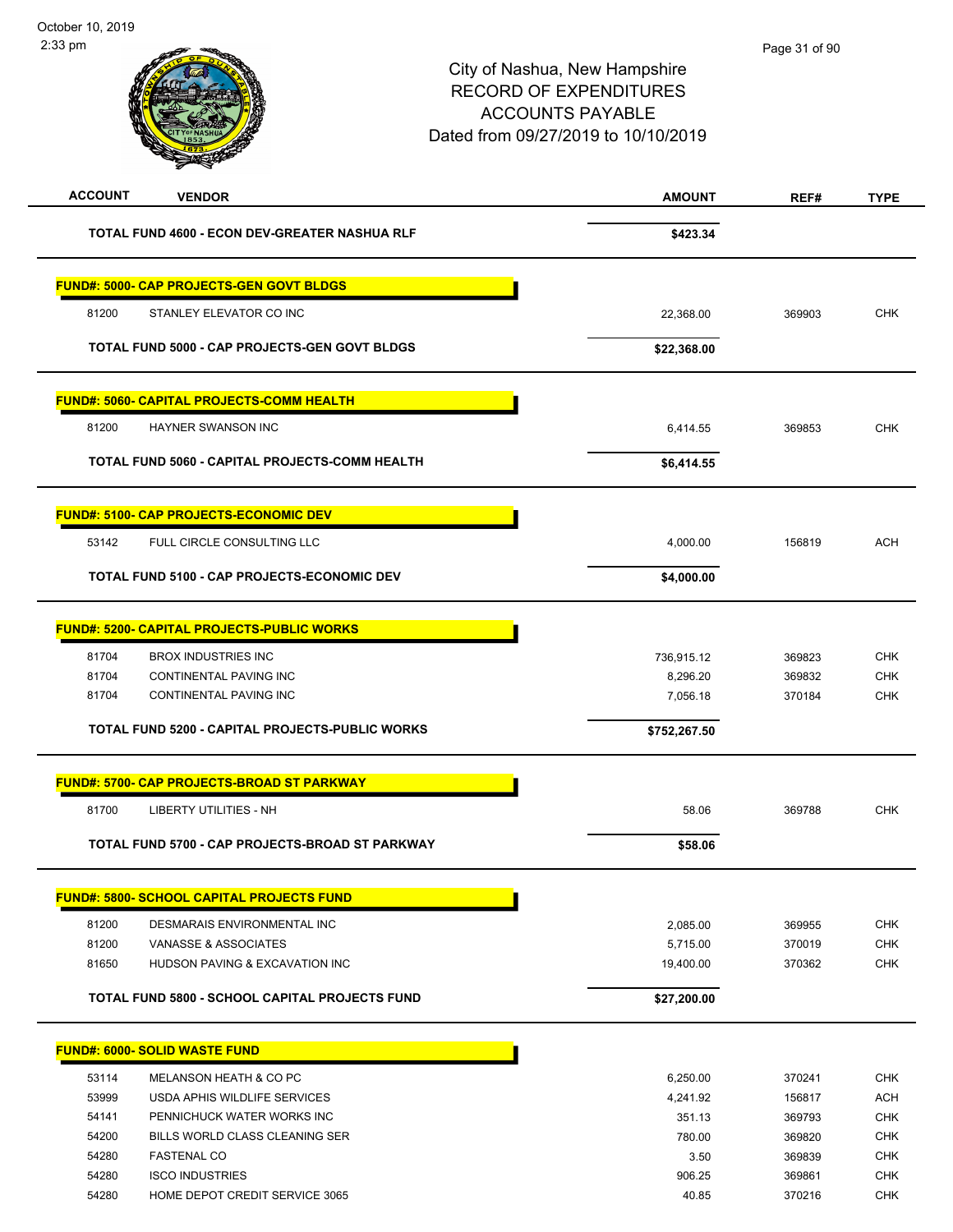

| <b>ACCOUNT</b> | <b>VENDOR</b>                             |             | <b>AMOUNT</b> | REF#    | <b>TYPE</b> |
|----------------|-------------------------------------------|-------------|---------------|---------|-------------|
|                | <b>FUND#: 6000- SOLID WASTE FUND</b>      |             |               |         |             |
| 54600          | CARPARTS DISTRIBUTION CENTER,             |             | 346.29        | 369827  | <b>CHK</b>  |
| 54600          | FREIGHTLINER OF NH INC                    |             | 783.46        | 369843  | <b>CHK</b>  |
| 54600          | <b>MILTON CAT</b>                         |             | 767.21        | 370139  | <b>CHK</b>  |
| 54600          | <b>MILTON CAT</b>                         |             | 312.30        | 370140  | <b>CHK</b>  |
| 54600          | CARPARTS DISTRIBUTION CENTER,             |             | 153.58        | 370176  | <b>CHK</b>  |
| 54600          | DONOVAN SPRING CO INC                     |             | 612.25        | 370191  | <b>CHK</b>  |
| 54600          | FREIGHTLINER OF NH INC                    |             | 103.07        | 370201  | <b>CHK</b>  |
| 54600          | LIBERTY INTNL TRUCKS OF NH LLC            |             | 31.40         | 370228  | <b>CHK</b>  |
| 54600          | <b>MCNEILUS TRUCK &amp; MANUFACTURING</b> |             | 221.79        | 370240  | <b>CHK</b>  |
| 54600          | NASHUA OUTDOOR POWER EQUIPMENT            |             | 352.33        | 370248  | <b>CHK</b>  |
| 54600          | <b>POWERPLAN</b>                          |             | 155.12        | 370262  | <b>CHK</b>  |
| 54600          | <b>SANEL NAPA</b>                         |             | 42.49         | 370270  | <b>CHK</b>  |
| 54600          | TST HYDRAULICS INC                        |             | 30.00         | 370282  | <b>CHK</b>  |
| 55109          | <b>WINDSTREAM</b>                         |             | 4.59          | 369808  | <b>CHK</b>  |
| 55118          | VERIZON WIRELESS-542088278                |             | 40.01         | 369804  | <b>CHK</b>  |
| 55118          | VERIZON WIRELESS-542274983                |             | 40.01         | 369805  | <b>CHK</b>  |
| 55400          | <b>LISA FAUTEUX</b>                       |             | 65.02         | 369739  | <b>CHK</b>  |
| 55400          | CITIZENS BANK CREDIT CARD                 | <b>APWA</b> | (70.40)       | 9202003 | ACH         |
| 55607          | UNITED PARCEL SERVICE                     |             | 254.41        | 369800  | <b>CHK</b>  |
| 55699          | CYN ENVIROMENTAL SERVICES                 |             | 235.00        | 156864  | <b>ACH</b>  |
| 55699          | CASELLA RECYCLING LLC                     |             | 14,143.48     | 369828  | <b>CHK</b>  |
| 55699          | CERTIFIED EROSION CONTROL-NH              |             | 2,600.00      | 369829  | <b>CHK</b>  |
| 55699          | CHEMSERVE ENVIRONMENTAL ANALYS            |             | 1,729.70      | 369830  | <b>CHK</b>  |
| 55699          | <b>INTERSTATE REFRIGERANT</b>             |             | 492.00        | 369860  | <b>CHK</b>  |
| 55699          | <b>MILTON CAT</b>                         |             | 8,495.25      | 370140  | <b>CHK</b>  |
| 55699          | <b>COUNTRYBROOK FARMS LLC</b>             |             | 886.00        | 370186  | <b>CHK</b>  |
| 55699          | <b>INTERSTATE REFRIGERANT</b>             |             | 462.00        | 370223  | <b>CHK</b>  |
| 55699          | <b>WILDCO-PES</b>                         |             | 505.82        | 370286  | <b>CHK</b>  |
| 61100          | AMAZON.COM LLC                            |             | 36.44         | 156818  | <b>ACH</b>  |
| 61100          | WB MASON CO INC                           |             | 269.48        | 370284  | <b>CHK</b>  |
| 61107          | UNIFIRST CORPORATION                      |             | 121.99        | 369913  | <b>CHK</b>  |
| 61107          | UNIFIRST CORPORATION                      |             | 124.54        | 370283  | <b>CHK</b>  |
| 61307          | SHATTUCK MALONE OIL CO                    |             | 1,864.90      | 369795  | <b>CHK</b>  |
| 61307          | SHATTUCK MALONE OIL CO                    |             | 703.40        | 370149  | <b>CHK</b>  |
| 61705          | <b>MAYNARD &amp; LESIEUR INC</b>          |             | 390.39        | 370235  | <b>CHK</b>  |
| 75200          | US BANK N.A. (091000022)                  |             | 37,628.13     | 156876  | <b>ACH</b>  |
|                | <b>TOTAL FUND 6000 - SOLID WASTE FUND</b> |             | \$87,507.10   |         |             |

**FUND#: 6200- WASTEWATER FUND** PAUL TALLO 102.89 369704 CHK MELANSON HEATH & CO PC 6,250.00 370241 CHK 54141 PENNICHUCK WATER WORKS INC **135.26** 370147 CHK BROX INDUSTRIES INC 254.00 369824 CHK CONTINENTAL PAVING INC 128.78 369832 CHK TEAM EJP CONCORD NH 4,929.62 369906 CHK BROX INDUSTRIES INC 219.04 370175 CHK CONTINENTAL PAVING INC 1,621.17 370184 CHK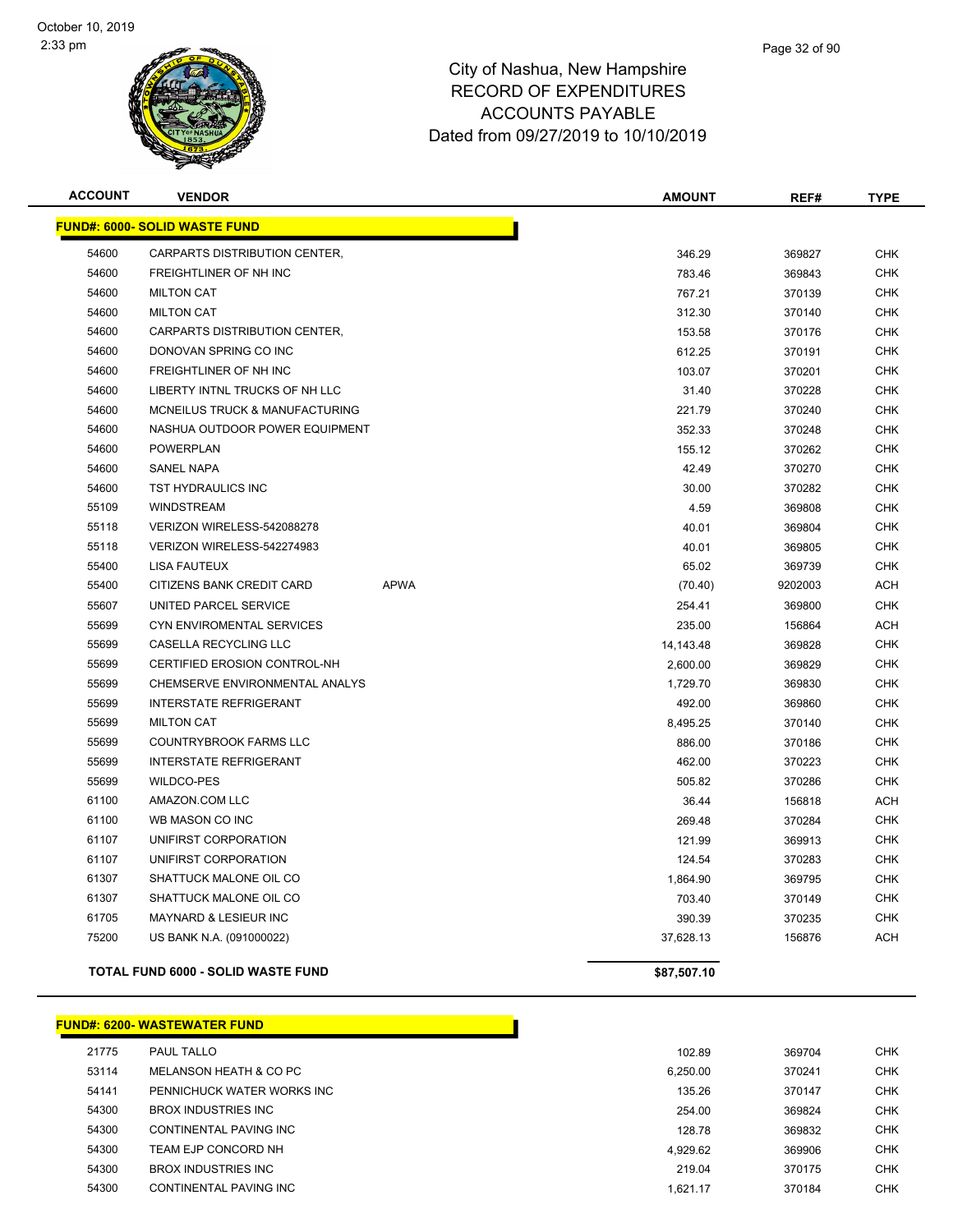

| <b>ACCOUNT</b> | <b>VENDOR</b>                        |                 | <b>AMOUNT</b> | REF#    | <b>TYPE</b> |
|----------------|--------------------------------------|-----------------|---------------|---------|-------------|
|                | <b>FUND#: 6200- WASTEWATER FUND</b>  |                 |               |         |             |
| 54421          | NEW HAMPSHIRE WATER POLLUTION        |                 | 40.00         | 370143  | <b>CHK</b>  |
| 54487          | AMAZON.COM LLC                       |                 | 23.98         | 156862  | <b>ACH</b>  |
| 54487          | AQUA SOLUTIONS INC                   |                 | 4,230.00      | 369812  | <b>CHK</b>  |
| 54487          | <b>FASTENAL CO</b>                   |                 | 38.71         | 369839  | <b>CHK</b>  |
| 54487          | M & M ELECTRICAL SUPPLY CO INC       |                 | 247.62        | 369868  | <b>CHK</b>  |
| 54487          | <b>MOTION INDUSTRIES INC</b>         |                 | 98.05         | 369875  | <b>CHK</b>  |
| 54487          | <b>SULLIVAN ASSOCIATES</b>           |                 | 618.97        | 369904  | <b>CHK</b>  |
| 54487          | F W WEBB COMPANY                     |                 | 551.37        | 370196  | <b>CHK</b>  |
| 54487          | <b>FASTENAL CO</b>                   |                 | 318.96        | 370197  | <b>CHK</b>  |
| 54487          | <b>GRAINGER</b>                      |                 | 481.39        | 370206  | <b>CHK</b>  |
| 54487          | H A DEHART & SON INC                 |                 | 3,252.42      | 370211  | <b>CHK</b>  |
| 54487          | <b>HAJOCA CORPORATION</b>            |                 | 2,203.58      | 370212  | <b>CHK</b>  |
| 54487          | <b>MOTION INDUSTRIES INC</b>         |                 | 553.11        | 370245  | <b>CHK</b>  |
| 54487          | <b>SANEL NAPA</b>                    |                 | 87.78         | 370268  | <b>CHK</b>  |
| 54600          | CARPARTS DISTRIBUTION CENTER,        |                 | 234.97        | 369827  | <b>CHK</b>  |
| 54600          | CARPARTS DISTRIBUTION CENTER,        |                 | 3.59          | 370176  | <b>CHK</b>  |
| 54600          | FREIGHTLINER OF NH INC               |                 | 392.67        | 370201  | <b>CHK</b>  |
| 55109          | <b>WINDSTREAM</b>                    |                 | 4.78          | 369808  | <b>CHK</b>  |
| 55109          | CONSOLIDATED COMMUNICATIONS          |                 | 533.08        | 370134  | <b>CHK</b>  |
| 55118          | VERIZON WIRELESS-342053899-003       |                 | 120.03        | 369803  | <b>CHK</b>  |
| 55118          | VERIZON WIRELESS-542274983           |                 | 100.05        | 369805  | <b>CHK</b>  |
| 55400          | LISA FAUTEUX                         |                 | 130.04        | 369739  | <b>CHK</b>  |
| 55400          | CITIZENS BANK CREDIT CARD            | <b>APWA</b>     | (140.80)      | 9202003 | ACH         |
| 55421          | <b>GRANITE STATE RURAL WATER</b>     |                 | 246.00        | 369775  | <b>CHK</b>  |
| 55421          | TREASURER STATE OF NH                |                 | 100.00        | 370151  | <b>CHK</b>  |
| 55699          | <b>BAU HOPKINS</b>                   |                 | 3,000.00      | 370169  | <b>CHK</b>  |
| 61100          | WB MASON CO INC                      |                 | 215.91        | 370284  | <b>CHK</b>  |
| 61107          | UNIFIRST CORPORATION                 |                 | 286.31        | 369913  | <b>CHK</b>  |
| 61107          | ALECS SHOE STORE INC                 |                 | 220.00        | 370160  | CHK         |
| 61107          | UNIFIRST CORPORATION                 |                 | 281.83        | 370283  | <b>CHK</b>  |
| 61149          | <b>HACH COMPANY</b>                  |                 | 149.10        | 369850  | <b>CHK</b>  |
| 61156          | PVS CHEMICAL SOLUTIONS INC           |                 | 3,959.60      | 156873  | ACH         |
| 61156          | <b>BORDEN &amp; REMINGTON CORP</b>   |                 | 3,375.54      | 369821  | <b>CHK</b>  |
| 61156          | <b>BORDEN &amp; REMINGTON CORP</b>   |                 | 3,332.79      | 370173  | <b>CHK</b>  |
| 61156          | POLYDYNE INC                         |                 | 52,164.00     | 370261  | <b>CHK</b>  |
| 61299          | AMAZON.COM LLC                       |                 | 6.88          | 156862  | <b>ACH</b>  |
| 61299          | MCKESSON MEDICAL-SURGICAL            |                 | 75.31         | 156871  | ACH         |
| 61299          | PETTY CASH                           |                 | 36.76         | 369753  | <b>CHK</b>  |
| 61299          | UNIVERSITY ENTERPRISES INC           |                 | 301.00        | 370155  | <b>CHK</b>  |
| 61299          | <b>BRENNTAG LUBRICANTS NORTHEAST</b> |                 | 2,187.19      | 370174  | <b>CHK</b>  |
| 61428          | <b>GRAINGER</b>                      |                 | 57.24         | 370206  | <b>CHK</b>  |
| 71228          | CITIZENS BANK CREDIT CARD            | MSFT*MSBILLINFO | 15.00         | 9202003 | ACH         |
| 81200          | PAXOR CONSTRUCTION LLC               |                 | 12,975.68     | 370254  | <b>CHK</b>  |
| 81300          | METHUEN CONSTRUCTION CO INC          |                 | 30,000.00     | 369872  | <b>CHK</b>  |
| 81700          | THE SANBORN MAP COMPANY INC          |                 | 10,000.00     | 370266  | <b>CHK</b>  |
| 81700          | THE SANBORN MAP COMPANY INC          |                 | 10,000.00     | 370266  | <b>CHK</b>  |
| 81700          | NORTHEAST EARTH MECHANICS INC        |                 | 78,264.25     | 156821  | ACH         |
| 81700          | <b>HAYNER SWANSON INC</b>            |                 | 29,985.12     | 369853  | <b>CHK</b>  |
| 81700          | <b>WRIGHT-PIERCE</b>                 |                 | 3,559.02      | 156878  | ACH         |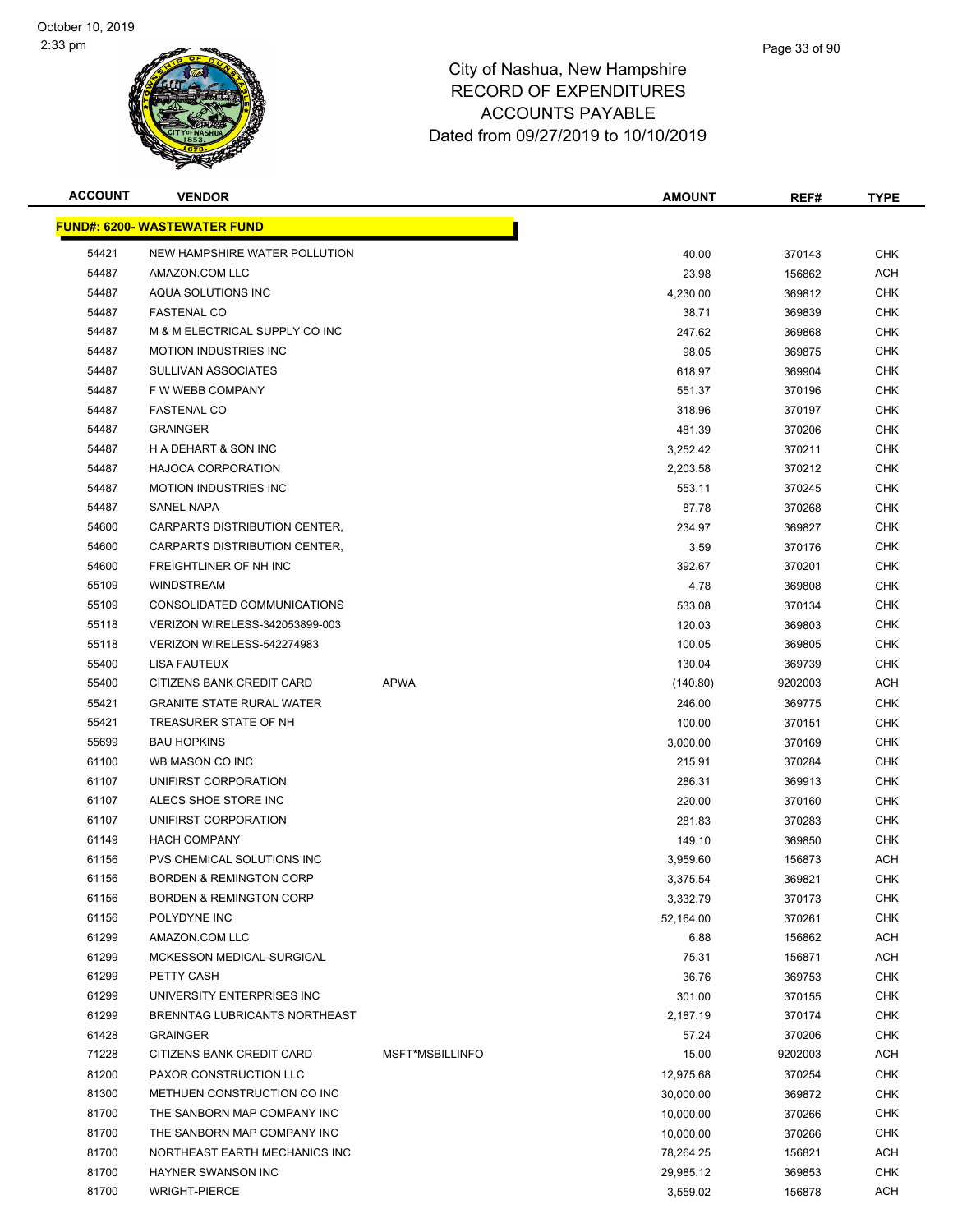

| <b>ACCOUNT</b>                      | <b>VENDOR</b>                                    | <b>AMOUNT</b> | REF#   | <b>TYPE</b> |  |  |  |
|-------------------------------------|--------------------------------------------------|---------------|--------|-------------|--|--|--|
| <b>FUND#: 6200- WASTEWATER FUND</b> |                                                  |               |        |             |  |  |  |
| 81700                               | <b>HAZEN &amp; SAWYER PC</b>                     | 265, 152.49   | 370214 | <b>CHK</b>  |  |  |  |
| 81700                               | METHUEN CONSTRUCTION CO INC                      | 35,000.00     | 369872 | CHK         |  |  |  |
| 81700                               | F W WEBB COMPANY                                 | 6,111.28      | 370196 | <b>CHK</b>  |  |  |  |
|                                     |                                                  |               |        |             |  |  |  |
|                                     | <b>TOTAL FUND 6200 - WASTEWATER FUND</b>         | \$578,823.41  |        |             |  |  |  |
|                                     | <b>FUND#: 6201-WERF-WASTEWATER EQUIP RESERVE</b> |               |        |             |  |  |  |
| 81500                               | HOWARD P FAIRFIELD LLC                           | 126,923.00    | 370219 | <b>CHK</b>  |  |  |  |
|                                     | TOTAL FUND 6201 - WERF-WASTEWATER EQUIP RESERVE  | \$126,923.00  |        |             |  |  |  |
|                                     |                                                  |               |        |             |  |  |  |
|                                     | <b>FUND#: 6500- PROPERTY &amp; CASUALTY FUND</b> |               |        |             |  |  |  |
| 53142                               | LISCORD WARD & ROY INC                           | 10,000.00     | 369867 | <b>CHK</b>  |  |  |  |
| 54267                               | TREASURER STATE OF NH                            | 850.00        | 369798 | <b>CHK</b>  |  |  |  |
| 55307                               | <b>ARLENE MALO</b>                               | 19.72         | 369727 | <b>CHK</b>  |  |  |  |
| 55307                               | <b>ROSS DUGAS</b>                                | 35.96         | 370103 | <b>CHK</b>  |  |  |  |
| 55421                               | <b>CHRISTINE BECOTTE</b>                         | 65.00         | 369730 | <b>CHK</b>  |  |  |  |
| 55421                               | STATE OF NEW HAMPSHIRE                           | 75.00         | 369760 | <b>CHK</b>  |  |  |  |
| 55421                               | NEW HAMPSHIRE ADJUSTERS ASSOC                    | 500.00        | 369790 | <b>CHK</b>  |  |  |  |
| 59207                               | APPLE THERAPY MANCHESTER                         | 999.36        | 370050 | <b>CHK</b>  |  |  |  |
| 59207                               | DARTMOUTH HITCHCOCK CLINIC                       | 1,799.00      | 370051 | <b>CHK</b>  |  |  |  |
| 59207                               | FOUNDATION MEDICAL PARTNERS                      | 208.00        | 370052 | <b>CHK</b>  |  |  |  |
| 59207                               | FOUR SEASONS ORTHOPEDIC CENTER                   | 322.50        | 370053 | <b>CHK</b>  |  |  |  |
| 59207                               | <b>HERNER CHIROPRACTIC</b>                       | 330.00        | 370055 | <b>CHK</b>  |  |  |  |
| 59207                               | AMIN F SABRA MD                                  | 2,000.00      | 370057 | <b>CHK</b>  |  |  |  |
| 59207                               | SANG-GIL LEE MD                                  | 609.50        | 370058 | <b>CHK</b>  |  |  |  |
| 59207                               | SO NH REGIONAL MEDICAL CENTER                    | 3,069.91      | 370059 | <b>CHK</b>  |  |  |  |
| 59207                               | SOUTHERN NH RADIOLOGY CONSULTA                   | 25.00         | 370060 | <b>CHK</b>  |  |  |  |
| 59207                               | ST JOSEPH HOSPITAL                               | 2,352.00      | 370061 | <b>CHK</b>  |  |  |  |
| 59207                               | STONERIVER PHARMACY SOLUTIONS                    | 288.66        | 370062 | <b>CHK</b>  |  |  |  |
| 59207                               | UNITY SURVEILLANCE &                             | 1,400.00      | 370063 | <b>CHK</b>  |  |  |  |
| 59207                               | ACCURATE TRANSCRIPTION MATTERS                   | 280.25        | 370537 | <b>CHK</b>  |  |  |  |
| 59207                               | APPLE THERAPY MANCHESTER                         | 333.12        | 370538 | <b>CHK</b>  |  |  |  |
| 59207                               | DARTMOUTH HITCHCOCK CLINIC                       | 505.00        | 370539 | <b>CHK</b>  |  |  |  |
| 59207                               | DEVINE MILLIMET & BRANCH PA                      | 3,418.80      | 370540 | <b>CHK</b>  |  |  |  |
| 59207                               | FOUNDATION MEDICAL PARTNERS                      | 1,043.00      | 370541 | <b>CHK</b>  |  |  |  |
| 59207                               | FOUR SEASONS ORTHOPEDIC CENTER                   | 289.50        | 370542 | <b>CHK</b>  |  |  |  |
| 59207                               | <b>INJURED WORKERS PHARMACY LLC</b>              | 443.02        | 370543 | <b>CHK</b>  |  |  |  |
| 59207                               | KING MEDICAL ASSOCIATES                          | 140.00        | 370544 | <b>CHK</b>  |  |  |  |
| 59207                               | ORTHOPEDIC SURGICAL ASSOCIATES                   | 4,692.00      | 370546 | <b>CHK</b>  |  |  |  |
| 59207                               | PERFORMANCE REHAB INC                            | 1,300.00      | 370547 | <b>CHK</b>  |  |  |  |
| 59207                               | ST JOSEPH HOSPITAL                               | 1,684.00      | 370548 | <b>CHK</b>  |  |  |  |
| 59207                               | SURGI-CARE INC                                   | 150.00        | 370549 | CHK         |  |  |  |
| 59250                               | NASHUA GLASS                                     | 539.00        | 370056 | <b>CHK</b>  |  |  |  |
| 59250                               | NASH CONSTRUCTION LLC                            | 1,849.00      | 370545 | <b>CHK</b>  |  |  |  |
| 59275                               | <b>MOLLY DOOKRAN</b>                             | 518.60        | 370049 | <b>CHK</b>  |  |  |  |
| 59275                               | <b>GILLIG LLC</b>                                | 436.39        | 370054 | <b>CHK</b>  |  |  |  |
|                                     |                                                  |               |        |             |  |  |  |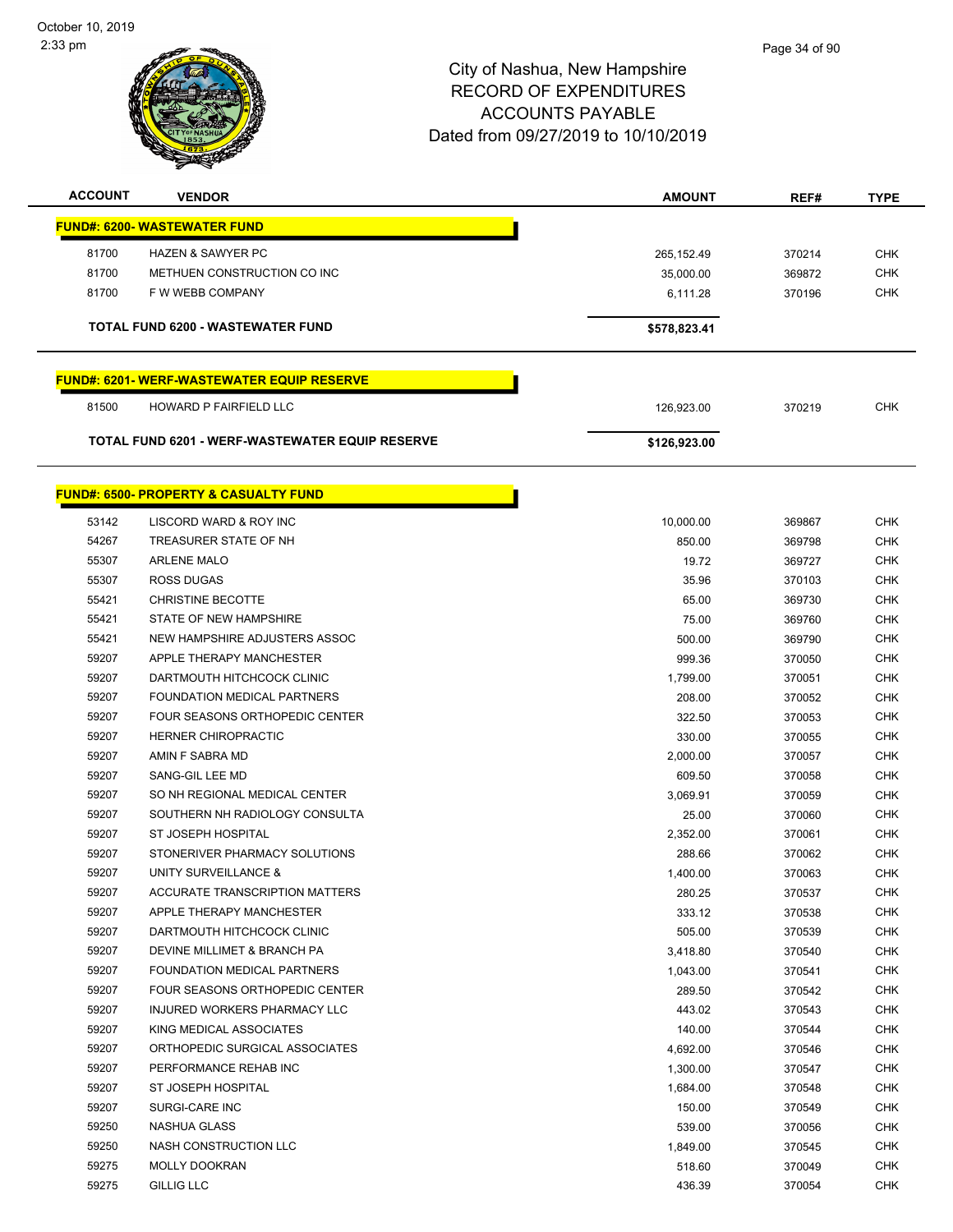| <b>ACCOUNT</b> | <b>VENDOR</b>                                      | <b>AMOUNT</b>  | REF#   | <b>TYPE</b> |
|----------------|----------------------------------------------------|----------------|--------|-------------|
|                | <b>FUND#: 6500- PROPERTY &amp; CASUALTY FUND</b>   |                |        |             |
| 68360          | DRUMMOND WOODSUM                                   | 5,517.20       | 369771 | <b>CHK</b>  |
| 68360          | ST JOSEPHS BUSINESS & HEALTH                       | 82.00          | 369796 | <b>CHK</b>  |
| 68360          | PASTORI KRANS PLLC                                 | 14,317.50      | 369890 | <b>CHK</b>  |
| 68365          | OCCUPATIONAL DRUG TESTING LLC                      | 130.00         | 369886 | CHK         |
|                |                                                    |                |        |             |
|                | TOTAL FUND 6500 - PROPERTY & CASUALTY FUND         | \$62,617.99    |        |             |
|                |                                                    |                |        |             |
|                | <b>FUND#: 6600- BENEFITS SELF INSURANCE FUND</b>   |                |        |             |
| 21516          | BOSTON MUTUAL LIFE INSURANCE                       | 4,795.78       | 156792 | <b>ACH</b>  |
| 21520          | COLONIAL LIFE AND ACCIDENT INS                     | 1,177.15       | 156799 | <b>ACH</b>  |
| 21520          | COLONIAL LIFE AND ACCIDENT INS                     | 1,952.61       | 156839 | <b>ACH</b>  |
| 21545          | <b>ALLEGIANT CARE</b>                              | 42,132.00      | 156860 | <b>ACH</b>  |
| 52809          | NH MEDICAL DENTAL SUPPLY LLC                       | 593.75         | 370252 | <b>CHK</b>  |
| 52815          | ANTHEM BCBS OF NE                                  | 4,872.00       | 156794 | <b>ACH</b>  |
| 59500          | NORTHEAST DELTA DENTAL                             | 24,517.95      | 156793 | <b>ACH</b>  |
| 59507          | ANTHEM BCBS OF NE                                  | 61,242.22      | 156794 | <b>ACH</b>  |
| 59507          | ANTHEM BCBS OF NE                                  | 23,016.71      | 156835 | <b>ACH</b>  |
| 59507          | ANTHEM BCBS OF NE                                  | 151,530.43     | 156794 | <b>ACH</b>  |
| 59507          | ANTHEM BCBS OF NE                                  | 115,029.27     | 156835 | <b>ACH</b>  |
| 59507          | ANTHEM BCBS OF NE                                  | 624,347.88     | 156794 | <b>ACH</b>  |
| 59507          | ANTHEM BCBS OF NE                                  | 425,248.51     | 156835 | <b>ACH</b>  |
| 59525          | NORTHEAST DELTA DENTAL                             | 80,091.41      | 156793 | <b>ACH</b>  |
| 59525          | NORTHEAST DELTA DENTAL                             | 75,447.88      | 156836 | <b>ACH</b>  |
| 61100          | <b>CAROL ST PIERRE</b>                             | 257.84         | 370127 | <b>CHK</b>  |
|                | TOTAL FUND 6600 - BENEFITS SELF INSURANCE FUND     | \$1,636,253.39 |        |             |
|                |                                                    |                |        |             |
|                | <b>FUND#: 7026- CAPITAL EQUIPMENT RESERVE FUND</b> |                |        |             |
|                | TOTAL FUND 7026 - CAPITAL EQUIPMENT RESERVE FUND   | \$0.00         |        |             |
|                | <b>FUND#: 7052- MINE FALLS PARK ETF</b>            |                |        |             |
| 54280          | PENNICHUCK WATER WORKS INC                         | 4,710.50       | 369793 | <b>CHK</b>  |
|                |                                                    |                |        |             |
|                | <b>TOTAL FUND 7052 - MINE FALLS PARK ETF</b>       | \$4,710.50     |        |             |
|                | <b>FUND#: 7506- ETF CONTRIB-WOODLAWN CEMETERY</b>  |                |        |             |
| 54280          | ROBERT W CHAMPAGNE                                 | 8,370.00       | 370265 | <b>CHK</b>  |
|                | TOTAL FUND 7506 - ETF CONTRIB-WOODLAWN CEMETERY    | \$8,370.00     |        |             |
|                |                                                    |                |        |             |
|                | <b>FUND#: 7511- POLICE-LAW ENF PROGRAMS ETF</b>    |                |        |             |
| 55200          | MARGUERITES PLACE INC                              | 1,000.00       | 370138 | <b>CHK</b>  |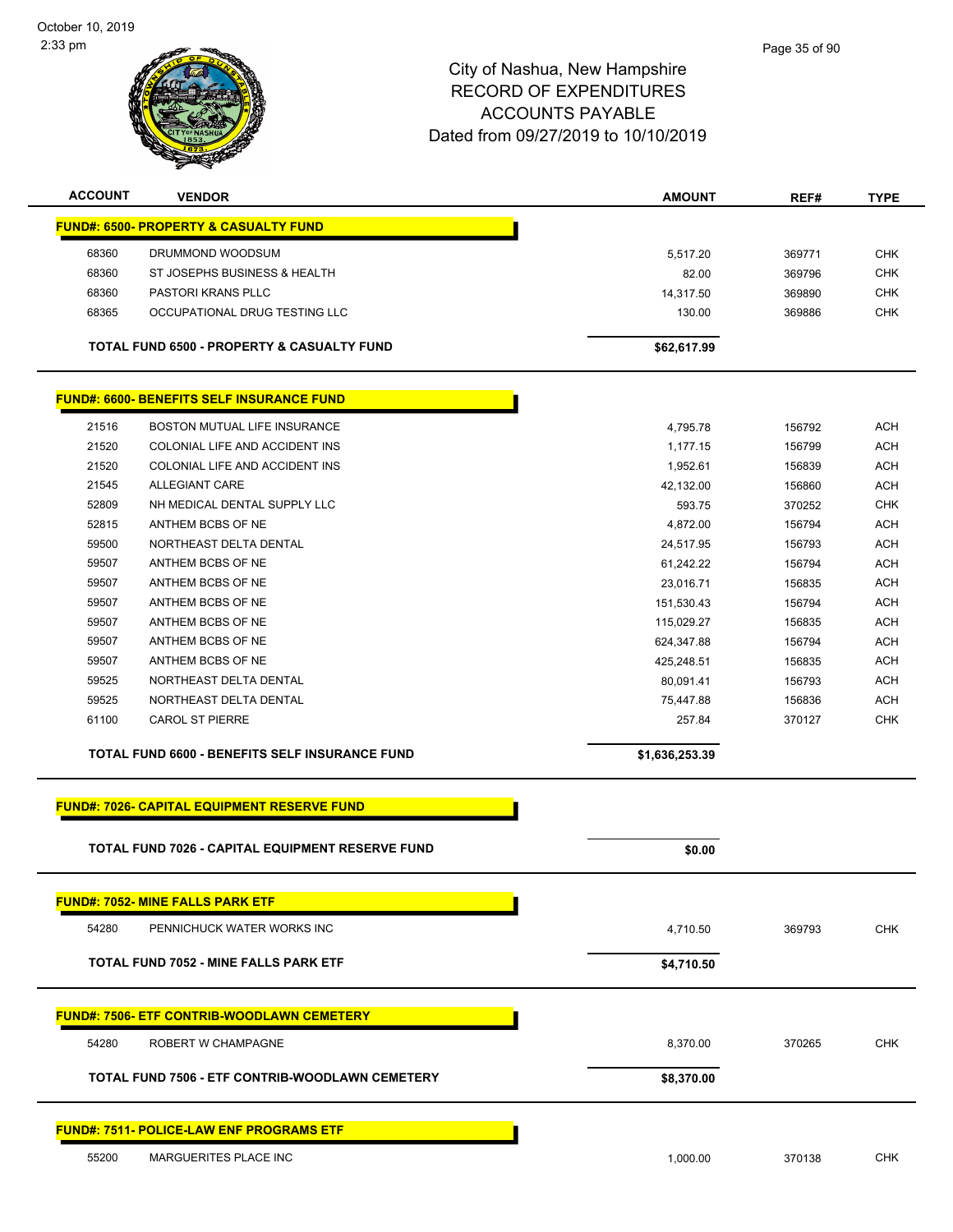| <b>ACCOUNT</b><br><b>VENDOR</b>                      | <b>AMOUNT</b> | REF#   | <b>TYPE</b> |
|------------------------------------------------------|---------------|--------|-------------|
| <b>TOTAL FUND 7511 - POLICE-LAW ENF PROGRAMS ETF</b> | \$1,000.00    |        |             |
| <b>FUND#: 7551- P&amp;R-SUMMERFUN</b>                |               |        |             |
| 68322<br><b>EXTRA DUTY SOLUTIONS</b>                 | 310.12        | 156868 | <b>ACH</b>  |
| <b>TOTAL FUND 7551 - P&amp;R-SUMMERFUN</b>           | \$310.12      |        |             |
| <b>FUND#: 8050- LIBRARY-CHARLES ZYLONIS</b>          |               |        |             |
| 55614<br>STATE OF NEW HAMPSHIRE                      | 75.00         | 369723 | <b>CHK</b>  |
| 55650<br><b>OONAGH WILLIAMS</b>                      | 300.00        | 369765 | <b>CHK</b>  |
| <b>TOTAL FUND 8050 - LIBRARY-CHARLES ZYLONIS</b>     | \$375.00      |        |             |
| <b>FUND#: 8063- LIBRARY-HENRY STEARNS FUND</b>       |               |        |             |
| 61807<br><b>BAKER &amp; TAYLOR</b>                   | 92.48         | 369815 | <b>CHK</b>  |
| 61807<br><b>BAKER &amp; TAYLOR</b>                   | 558.28        | 370167 | <b>CHK</b>  |
| <b>TOTAL FUND 8063 - LIBRARY-HENRY STEARNS FUND</b>  | \$650.76      |        |             |
| FUND#: 8613- WILLIAM H & EDITH E KEENAN              |               |        |             |
| 68370<br>RYLEE MARCHAND AND                          | 250.00        | 370550 | <b>CHK</b>  |
| TOTAL FUND 8613 - WILLIAM H & EDITH E KEENAN         | \$250.00      |        |             |
| <b>FUND#: 8675- WOODLAWN CEM-JENNIE N WALLACE</b>    |               |        |             |
| 61299<br><b>ONLINE STORES INC</b>                    | 1,145.42      | 369888 | <b>CHK</b>  |
| TOTAL FUND 8675 - WOODLAWN CEM-JENNIE N WALLACE      | \$1,145.42    |        |             |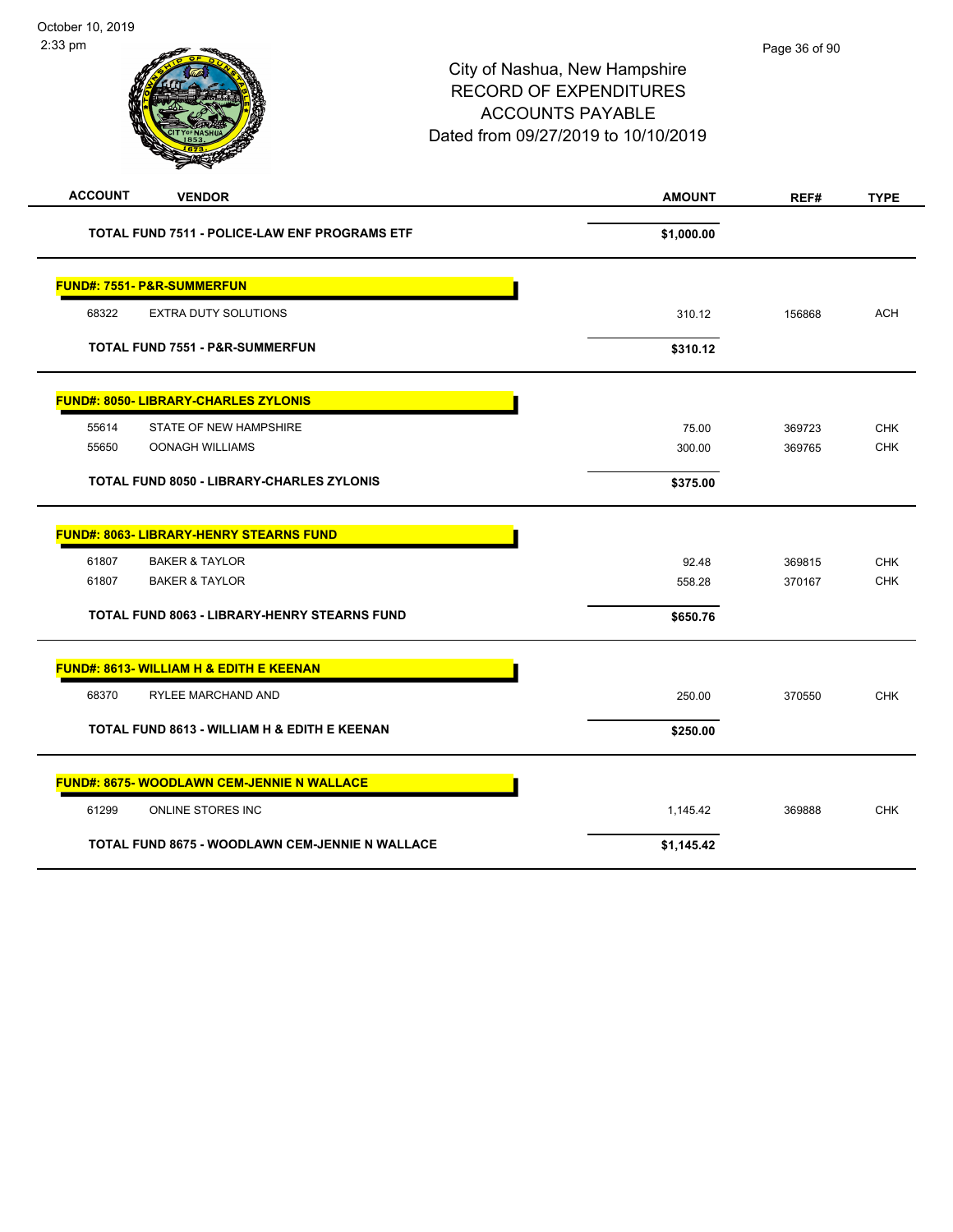

# City of Nashua, New Hampshire RECORD OF EXPENDITURES ACCOUNTS PAYABLE Dated from 09/27/2019 to 10/10/2019

| <b>ACCOUNT</b> | <b>VENDOR</b> |                                        | <b>AMOUNT</b><br>REF# | <b>TYPE</b> |
|----------------|---------------|----------------------------------------|-----------------------|-------------|
|                |               | <b>EXPENDITURE SUMMARY BY FUND</b>     | <b>AMOUNT</b>         |             |
|                | 1000          | <b>GENERAL FUND</b>                    | 2,785,636.10          |             |
|                | 1001          | <b>GF-CAPITAL IMPROVEMENTS</b>         | 9,703.42              |             |
|                | 1010          | <b>GF-PRIOR YEAR ENC &amp; ESCROWS</b> | 15,097.38             |             |
|                | 2100          | <b>FOOD SERVICES FUND</b>              | 102,936.44            |             |
|                | 2201          | DRIVERS EDUCATION FUND                 | 72.19                 |             |
|                | 2207          | ADULT ED/CONTINUING ED                 | 1,009.31              |             |
|                | 2222          | AFTER SCHOOL PROGRAM                   | 2,988.44              |             |
|                | 2505          | PEG ACCESS CHANNELS FUND               | 518.45                |             |
|                | 2506          | HUNT BLDG FACILITY RENTAL FUND         | 1,987.92              |             |
|                | 2511          | 201 MAIN STREET RENTAL FUND            | 461.73                |             |
|                | 3050          | POLICE GRANTS FUND                     | 2,960.80              |             |
|                | 3068          | <b>COMMUNITY SERVICES GRANTS FUND</b>  | 1,911.61              |             |
|                | 3070          | COMMUNITY HEALTH GRANTS FUND           | 1,870.53              |             |
|                | 3090          | URBAN PROGRAM GRANTS FUND              | 138,007.48            |             |
|                | 3120          | <b>TRANSIT GRANTS FUND</b>             | 13,053.55             |             |
|                | 3200          | PARKS & RECREATION GRANTS FUND         | 42,429.68             |             |
|                | 3800          | <b>SCHOOL GRANTS FUND</b>              | 146,499.58            |             |
|                | 3810          | <b>FOOD SERVICE GRANTS FUND</b>        | 5,284.20              |             |
|                | 4005          | <b>TRAFFIC VIOLATIONS FUND</b>         | 342.85                |             |
|                | 4025          | <b>DOJ DRUG FORFEITURE FUND</b>        | 1,581.84              |             |
|                | 4053          | FIRE REGIONAL HAZMAT FUND              | 424.99                |             |
|                | 4075          | TREE REPLACEMENT PROGRAM FUND          | 565.50                |             |
|                | 4085          | RIVERFRONT PROMENADE TIF FUND          | 3,928.64              |             |
|                | 4090          | LIB-LOST/DAMAGED BOOK FINES            | 844.57                |             |
|                | 4600          | ECON DEV-GREATER NASHUA RLF            | 423.34                |             |
|                | 5000          | CAP PROJECTS-GEN GOVT BLDGS            | 22,368.00             |             |
|                | 5060          | CAPITAL PROJECTS-COMM HEALTH           | 6,414.55              |             |
|                | 5100          | CAP PROJECTS-ECONOMIC DEV              | 4,000.00              |             |
|                | 5200          | CAPITAL PROJECTS-PUBLIC WORKS          | 752,267.50            |             |
|                | 5700          | CAP PROJECTS-BROAD ST PARKWAY          | 58.06                 |             |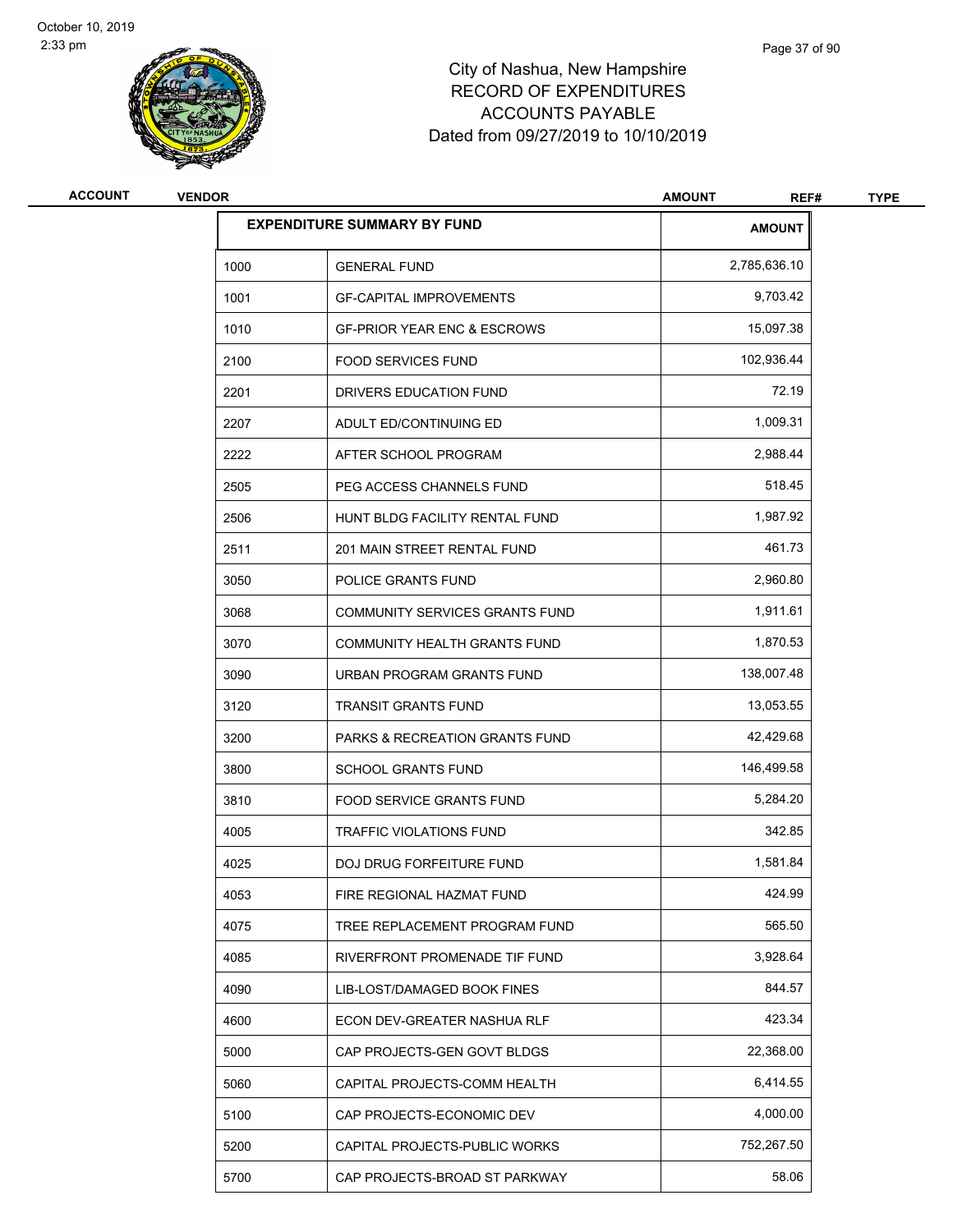

# City of Nashua, New Hampshire RECORD OF EXPENDITURES ACCOUNTS PAYABLE Dated from 09/27/2019 to 10/10/2019

| ACCOUNT | <b>VENDOR</b> |                                     | <b>AMOUNT</b><br>REF# | <b>TYPE</b> |
|---------|---------------|-------------------------------------|-----------------------|-------------|
|         |               |                                     | <b>AMOUNT</b>         |             |
|         | 5800          | <b>SCHOOL CAPITAL PROJECTS FUND</b> | 27,200.00             |             |
|         | 6000          | <b>SOLID WASTE FUND</b>             | 87,507.10             |             |
|         | 6200          | <b>WASTEWATER FUND</b>              | 578,823.41            |             |
|         | 6201          | WERF-WASTEWATER EQUIP RESERVE       | 126,923.00            |             |
|         | 6500          | PROPERTY & CASUALTY FUND            | 62,617.99             |             |
|         | 6600          | BENEFITS SELF INSURANCE FUND        | 1,636,253.39          |             |
|         | 7026          | CAPITAL EQUIPMENT RESERVE FUND      | 0.00                  |             |
|         | 7052          | MINE FALLS PARK ETF                 | 4,710.50              |             |
|         | 7506          | ETF CONTRIB-WOODLAWN CEMETERY       | 8,370.00              |             |
|         | 7511          | POLICE-LAW ENF PROGRAMS ETF         | 1,000.00              |             |
|         | 7551          | P&R-SUMMERFUN                       | 310.12                |             |
|         | 8050          | LIBRARY-CHARLES ZYLONIS             | 375.00                |             |
|         | 8063          | <b>LIBRARY-HENRY STEARNS FUND</b>   | 650.76                |             |
|         | 8613          | WILLIAM H & EDITH E KEENAN          | 250.00                |             |
|         | 8675          | WOODLAWN CEM-JENNIE N WALLACE       | 1,145.42              |             |
|         | <b>TOTAL:</b> |                                     | 6,601,785.34          |             |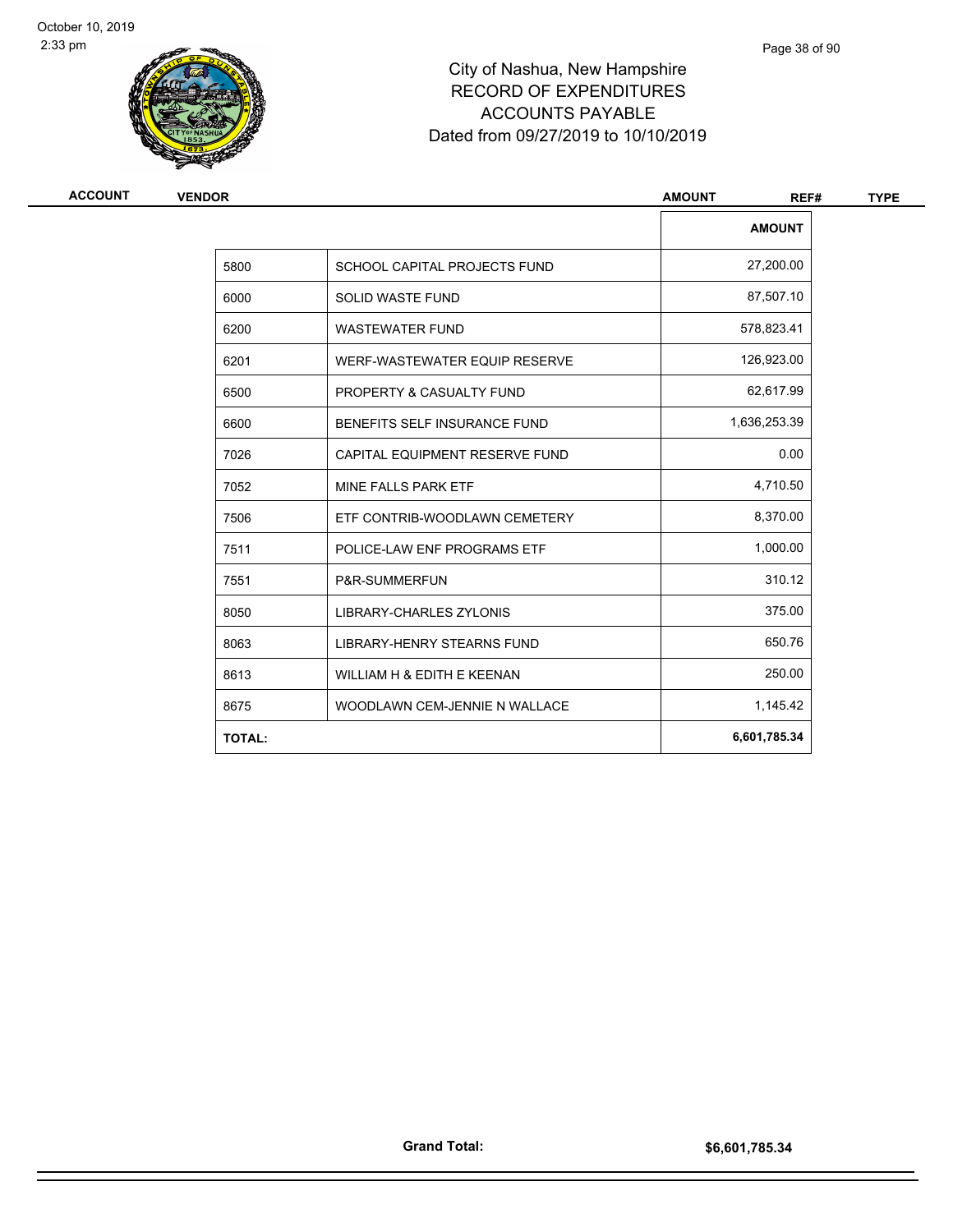

Page 39 of 90

|     | <b>PAY DATE</b>                      | <b>ACCOUNT</b>                             |                                          |             |
|-----|--------------------------------------|--------------------------------------------|------------------------------------------|-------------|
|     | <b>FUND#: 1000 - GENERAL FUND</b>    |                                            |                                          |             |
| 101 | <b>MAYOR</b>                         |                                            |                                          |             |
|     | 10/3/19                              | 51100                                      | ADMINISTRATIVE ASSISTANT II              | 679.36      |
|     | 10/10/19                             | 51100                                      | ADMINISTRATIVE ASSISTANT II              | 679.37      |
|     | 10/3/19                              | 51100                                      | CHIEF OF STAFF                           | 1,686.60    |
|     | 10/10/19                             | 51100                                      | <b>CHIEF OF STAFF</b>                    | 1,686.60    |
|     | 10/3/19                              | 51100                                      | COMMUNICATIONS & SPECIAL PRJ COORDINATOR | 851.95      |
|     | 10/10/19                             | 51100                                      | COMMUNICATIONS & SPECIAL PRJ COORDINATOR | 851.95      |
|     | 10/3/19                              | 51100                                      | CONSTITUENT SERVICES COORDINATOR         | 851.95      |
|     | 10/10/19                             | 51100                                      | CONSTITUENT SERVICES COORDINATOR         | 851.95      |
|     | 10/10/19                             | 51300                                      | <b>OVERTIME</b>                          | 6.37        |
|     | 10/3/19                              | 51500                                      | MAYOR                                    | 2,290.80    |
|     | 10/10/19                             | 51500                                      | <b>MAYOR</b>                             | 2,290.80    |
|     | <b>TOTAL 101 - MAYOR</b>             |                                            |                                          | \$12,727.70 |
| 102 | <b>BOARD OF ALDERMEN</b>             |                                            |                                          |             |
|     | 10/3/19                              | 51100                                      | <b>LEGISLATIVE AFFAIRS MANAGER</b>       | 1,578.70    |
|     | 10/10/19                             | 51100                                      | <b>LEGISLATIVE AFFAIRS MANAGER</b>       | 1,578.70    |
|     | 7/31/19                              | 51200                                      | LEGISLATIVE TRANSCRIPTION SPEC           | (397.80)    |
|     | 8/31/19                              | 51200                                      | LEGISLATIVE TRANSCRIPTION SPEC           | (1, 102.20) |
|     | 10/3/19                              | 51200                                      | LEGISLATIVE TRANSCRIPTION SPEC           | 349.18      |
|     | 10/10/19                             | 51200                                      | LEGISLATIVE TRANSCRIPTION SPEC           | 269.62      |
|     | <b>TOTAL 102 - BOARD OF ALDERMEN</b> |                                            |                                          | \$2,276.20  |
| 103 | <b>LEGAL</b>                         |                                            |                                          |             |
|     | 10/3/19                              | 51100                                      | CORPORATION COUNSEL                      | 2,561.50    |
|     | 10/10/19                             | 51100                                      | <b>CORPORATION COUNSEL</b>               | 2,561.50    |
|     | 10/3/19                              | 51100                                      | DEPUTY CORPORATION COUNSEL               | 4,444.50    |
|     | 10/10/19                             | 51100                                      | DEPUTY CORPORATION COUNSEL               | 4,444.49    |
|     | 10/3/19                              | 51100                                      | <b>LEGAL ASSISTANT</b>                   | 2,065.25    |
|     | 10/10/19                             | 51100                                      | <b>LEGAL ASSISTANT</b>                   | 2,065.26    |
|     | 10/10/19                             | 51300                                      | <b>OVERTIME</b>                          | 101.76      |
|     | <b>TOTAL 103 - LEGAL</b>             |                                            |                                          | \$18,244.26 |
| 106 | <b>ADMINISTRATIVE SERVICES</b>       |                                            |                                          |             |
|     | 10/3/19                              | 51100                                      | ADMINISTRATIVE ASSISTANT I               | 735.30      |
|     | 10/10/19                             | 51100                                      | ADMINISTRATIVE ASSISTANT I               | 735.30      |
|     | 10/3/19                              | 51100                                      | ADMINISTRATIVE SERVICES DIRECTOR         | 2,023.90    |
|     | 10/10/19                             | 51100                                      | ADMINISTRATIVE SERVICES DIRECTOR         | 2,023.90    |
|     |                                      | <b>TOTAL 106 - ADMINISTRATIVE SERVICES</b> |                                          | \$5,518.40  |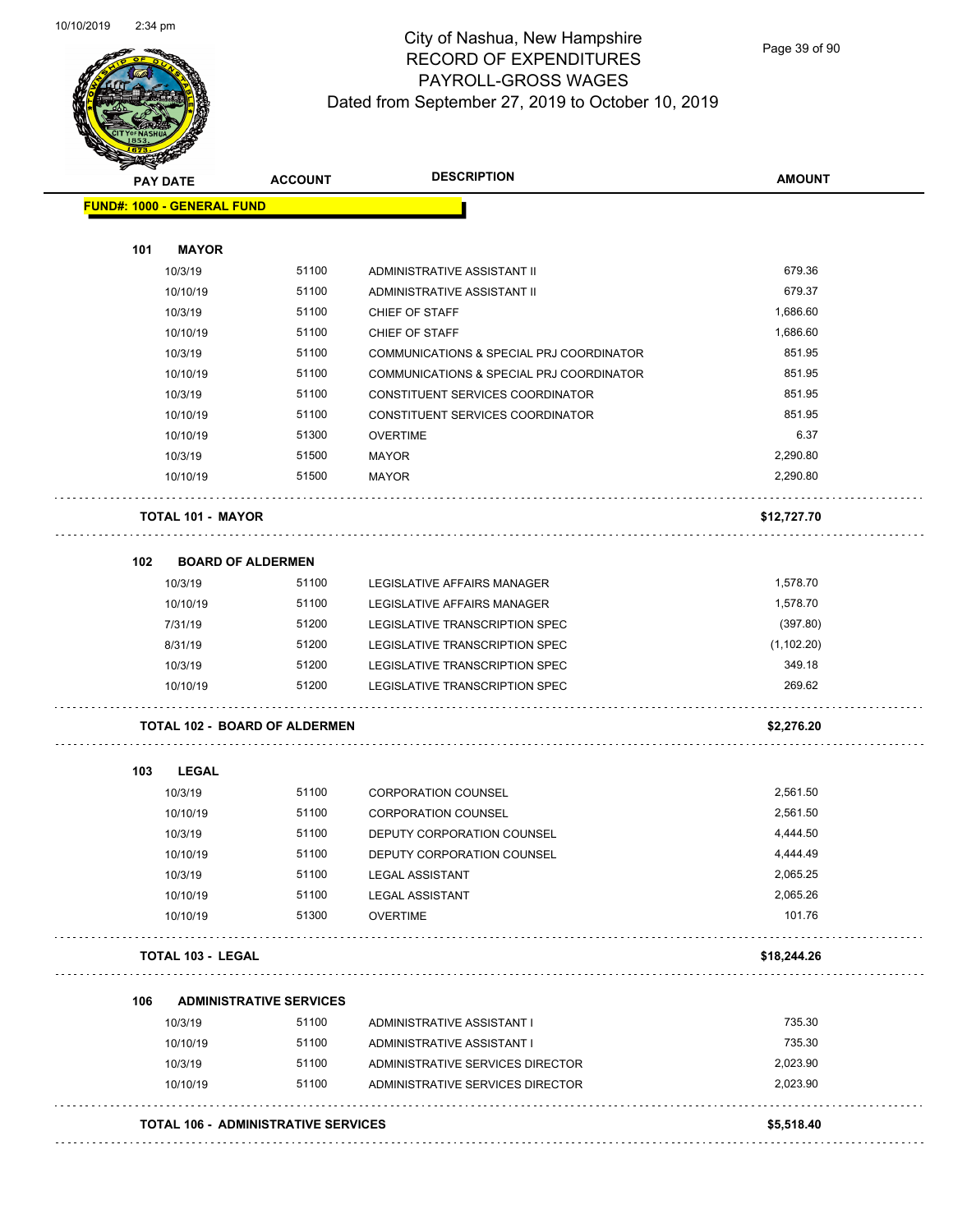

Page 40 of 90

|     | <b>PAY DATE</b>                                  | <b>ACCOUNT</b>                       | <b>DESCRIPTION</b>                     | <b>AMOUNT</b> |
|-----|--------------------------------------------------|--------------------------------------|----------------------------------------|---------------|
|     | <b>FUND#: 1000 - GENERAL FUND</b>                |                                      |                                        |               |
|     |                                                  |                                      |                                        |               |
| 107 | <b>CITY CLERK</b>                                |                                      |                                        |               |
|     | 10/3/19                                          | 51100                                | <b>CITY CLERK</b>                      | 1,897.40      |
|     | 10/10/19                                         | 51100                                | <b>CITY CLERK</b>                      | 1,897.40      |
|     | 10/3/19                                          | 51100                                | <b>CLERK VITAL RECORDS II</b>          | 1,839.74      |
|     | 10/10/19                                         | 51100                                | <b>CLERK VITAL RECORDS II</b>          | 1,855.30      |
|     | 10/3/19                                          | 51100                                | DEPARTMENT COORDINATOR, CC             | 730.70        |
|     | 10/10/19                                         | 51100                                | DEPARTMENT COORDINATOR, CC             | 730.70        |
|     | 10/3/19                                          | 51100                                | DEPUTY CITY CLERK                      | 1,264.95      |
|     | 10/10/19                                         | 51100                                | DEPUTY CITY CLERK                      | 1,264.95      |
|     | 10/10/19                                         | 51300                                | <b>OVERTIME</b>                        | 13.70         |
|     | 10/3/19                                          | 51400                                | WAGES TEMPORARY/SEASONAL               | 430.00        |
|     | 10/10/19                                         | 51400                                | <b>WAGES TEMPORARY/SEASONAL</b>        | 410.00        |
|     | <b>TOTAL 107 - CITY CLERK</b>                    |                                      |                                        | \$12,334.84   |
| 110 |                                                  | <b>ARLINGTON ST COMMUNITY CENTER</b> |                                        |               |
|     | 10/3/19                                          | 51100                                | ARLINGTON ST COMMUNITY CENTER DIRECTOR | 1,043.55      |
|     | 10/10/19                                         | 51100                                | ARLINGTON ST COMMUNITY CENTER DIRECTOR | 1,043.55      |
|     | <b>TOTAL 110 - ARLINGTON ST COMMUNITY CENTER</b> |                                      |                                        | \$2,087.10    |
|     |                                                  |                                      |                                        |               |
| 111 | <b>HUMAN RESOURCES</b>                           |                                      |                                        |               |
|     | 10/3/19                                          | 51100                                | HR SPEC                                | 979.91        |
|     | 10/10/19                                         | 51100                                | HR SPEC                                | 979.90        |
|     | 10/3/19                                          | 51100                                | HRIS & PAYROLL ANALYST                 | 1,239.00      |
|     | 10/10/19                                         | 51100                                | HRIS & PAYROLL ANALYST                 | 1,239.00      |
|     | 10/3/19                                          | 51100                                | HUMAN RESOURCES DIRECTOR               | 1,907.35      |
|     | 10/10/19                                         | 51100                                | HUMAN RESOURCES DIRECTOR               | 1,907.35      |
|     | 10/3/19                                          | 51100                                | <b>HUMAN RESOURCES MANAGER</b>         | 1,313.50      |
|     | 10/10/19                                         | 51100                                | HUMAN RESOURCES MANAGER                | 1,313.50      |
|     | 10/3/19                                          | 51100                                | PAYROLL ANALYST                        | 2,349.95      |
|     | 10/10/19                                         | 51100                                | PAYROLL ANALYST                        | 2,349.96      |
|     | 10/3/19                                          | 51100                                | PAYROLL MANAGER                        | 1,651.40      |
|     | 10/10/19                                         | 51100                                | PAYROLL MANAGER                        | 1,651.40      |
|     | 10/3/19                                          | 51300                                | <b>OVERTIME</b>                        | 55.12         |
|     | 10/10/19                                         | 51300                                | <b>OVERTIME</b>                        | 128.58        |
|     | <b>TOTAL 111 - HUMAN RESOURCES</b>               |                                      |                                        | \$19,065.92   |
| 122 |                                                  | <b>INFORMATION TECHNOLOGY</b>        |                                        |               |
|     | 10/3/19                                          | 51100                                | ADMIN ASSISTANT III                    | 824.10        |
|     | 10/10/19                                         | 51100                                | ADMIN ASSISTANT III                    | 824.10        |
|     | 10/3/19                                          | 51100                                | ENTERPRISE SYS ADMINISTRATOR           | 1,651.40      |
|     | 10/10/19                                         | 51100                                | ENTERPRISE SYS ADMINISTRATOR           | 1,651.40      |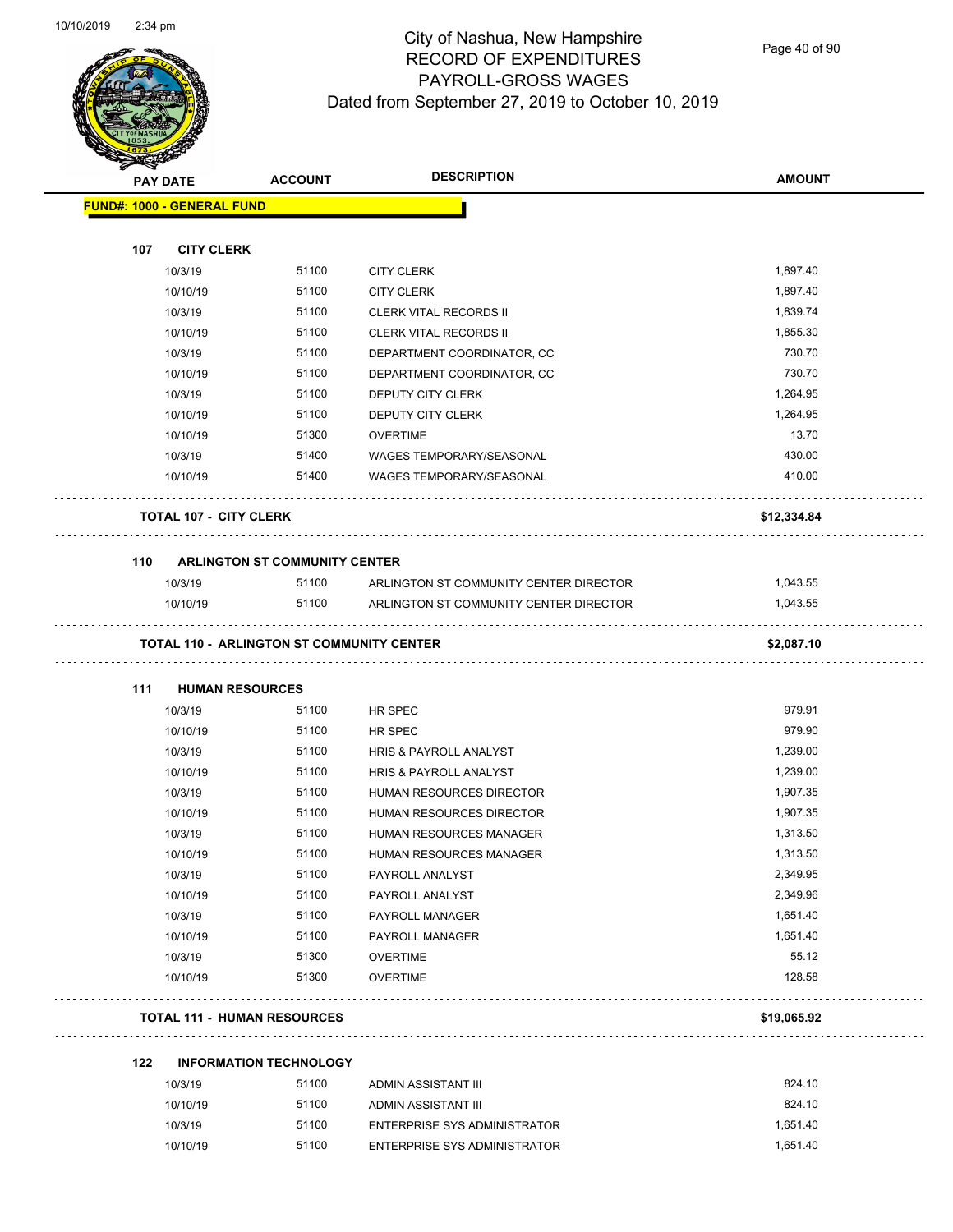$\ddot{\phantom{1}}$  .

 $\sim$ 



# City of Nashua, New Hampshire RECORD OF EXPENDITURES PAYROLL-GROSS WAGES Dated from September 27, 2019 to October 10, 2019

|     | <b>PAY DATE</b>                   | <b>ACCOUNT</b>                            | <b>DESCRIPTION</b>                       | <b>AMOUNT</b> |
|-----|-----------------------------------|-------------------------------------------|------------------------------------------|---------------|
|     | <b>FUND#: 1000 - GENERAL FUND</b> |                                           |                                          |               |
|     |                                   |                                           |                                          |               |
| 122 |                                   | <b>INFORMATION TECHNOLOGY</b>             |                                          |               |
|     | 10/3/19                           | 51100                                     | ERP SYSTEM ADMIN DBA                     | 1,973.35      |
|     | 10/10/19                          | 51100                                     | ERP SYSTEM ADMIN DBA                     | 1,973.35      |
|     | 10/3/19                           | 51100                                     | IT APPLICATIONS ANALYST                  | 1,445.40      |
|     | 10/10/19                          | 51100                                     | IT APPLICATIONS ANALYST                  | 1,445.40      |
|     | 10/3/19                           | 51100                                     | IT DIVISION DIRECTOR                     | 2,427.24      |
|     | 10/10/19                          | 51100                                     | IT DIVISION DIRECTOR                     | 2,427.25      |
|     | 10/3/19                           | 51100                                     | IT INFRASTRUCTURE ANALYST                | 1,334.10      |
|     | 10/10/19                          | 51100                                     | IT INFRASTRUCTURE ANALYST                | 1,334.10      |
|     | 10/3/19                           | 51100                                     | IT MANAGER, INFRASTRUCTURE               | 2,177.35      |
|     | 10/10/19                          | 51100                                     | IT MANAGER, INFRASTRUCTURE               | 2,177.35      |
|     | 10/3/19                           | 51100                                     | IT MANAGER, PROJECT/DEVELOPMENT SERVICES | 1,684.20      |
|     | 10/10/19                          | 51100                                     | IT MANAGER, PROJECT/DEVELOPMENT SERVICES | 1,684.20      |
|     | 10/3/19                           | 51100                                     | IT MANAGER, TECHNICAL SERVICES           | 1,620.45      |
|     | 10/10/19                          | 51100                                     | IT MANAGER, TECHNICAL SERVICES           | 1,620.44      |
|     | 10/3/19                           | 51100                                     | TECHNICAL SPEC II NET SUPPORT            | 1,273.15      |
|     | 10/10/19                          | 51100                                     | TECHNICAL SPEC II NET SUPPORT            | 1,273.15      |
|     | 10/3/19                           | 51100                                     | TECHNICAL SPECIALIST I                   | 888.90        |
|     | 10/10/19                          | 51100                                     | TECHNICAL SPECIALIST I                   | 888.90        |
|     | 10/3/19                           | 51100                                     | WEB ADMINISTRATOR/GRAPHIC DESINGER       | 983.40        |
|     | 10/10/19                          | 51100                                     | WEB ADMINISTRATOR/GRAPHIC DESINGER       | 983.40        |
|     | 10/3/19                           | 51300                                     | <b>OVERTIME</b>                          | 190.98        |
|     |                                   | <b>TOTAL 122 - INFORMATION TECHNOLOGY</b> |                                          | \$36,757.06   |
| 126 | <b>FINANCIAL SERVICES</b>         |                                           |                                          |               |
|     | 10/3/19                           | 51100                                     | <b>ACCOUNTANT</b>                        | 1,062.30      |
|     | 10/10/19                          | 51100                                     | <b>ACCOUNTANT</b>                        | 1,062.30      |
|     | 10/3/19                           | 51100                                     | ACCOUNTS PAYABLE COORDINATOR             | 2,362.35      |
|     | 10/10/19                          | 51100                                     | ACCOUNTS PAYABLE COORDINATOR             | 2,362.36      |
|     | 10/3/19                           | 51100                                     | ACCOUNTS PAYABLE SUPV                    | 1,158.35      |
|     | 10/10/19                          | 51100                                     | ACCOUNTS PAYABLE SUPV                    | 1,158.36      |
|     | 10/3/19                           | 51100                                     | <b>CFO COMPTROLLER</b>                   | 2,664.05      |
|     | 10/10/19                          | 51100                                     | <b>CFO COMPTROLLER</b>                   | 2,664.05      |

10/3/19 51100 DEP TREASURER TAX COLLECTOR 1,243.25 10/10/19 51100 DEP TREASURER TAX COLLECTOR 1,243.25 10/3/19 51100 FINANCE AND ADMIN MANAGER 888.05 10/10/19 51100 FINANCE AND ADMIN MANAGER 888.05 10/3/19 598.35 598.35 598.35 10/10/19 51100 MVR CLERK I 359.01 10/3/19 51100 MVR CLERK II 2,517.03 10/10/19 51100 MVR CLERK II 2,517.04 10/3/19 51100 MVR CLERK III 1,565.41 10/10/19 51100 MVR CLERK III 1,565.40 10/3/19 51100 ORDINANCE VIOLATIONS COORDINATOR 299.55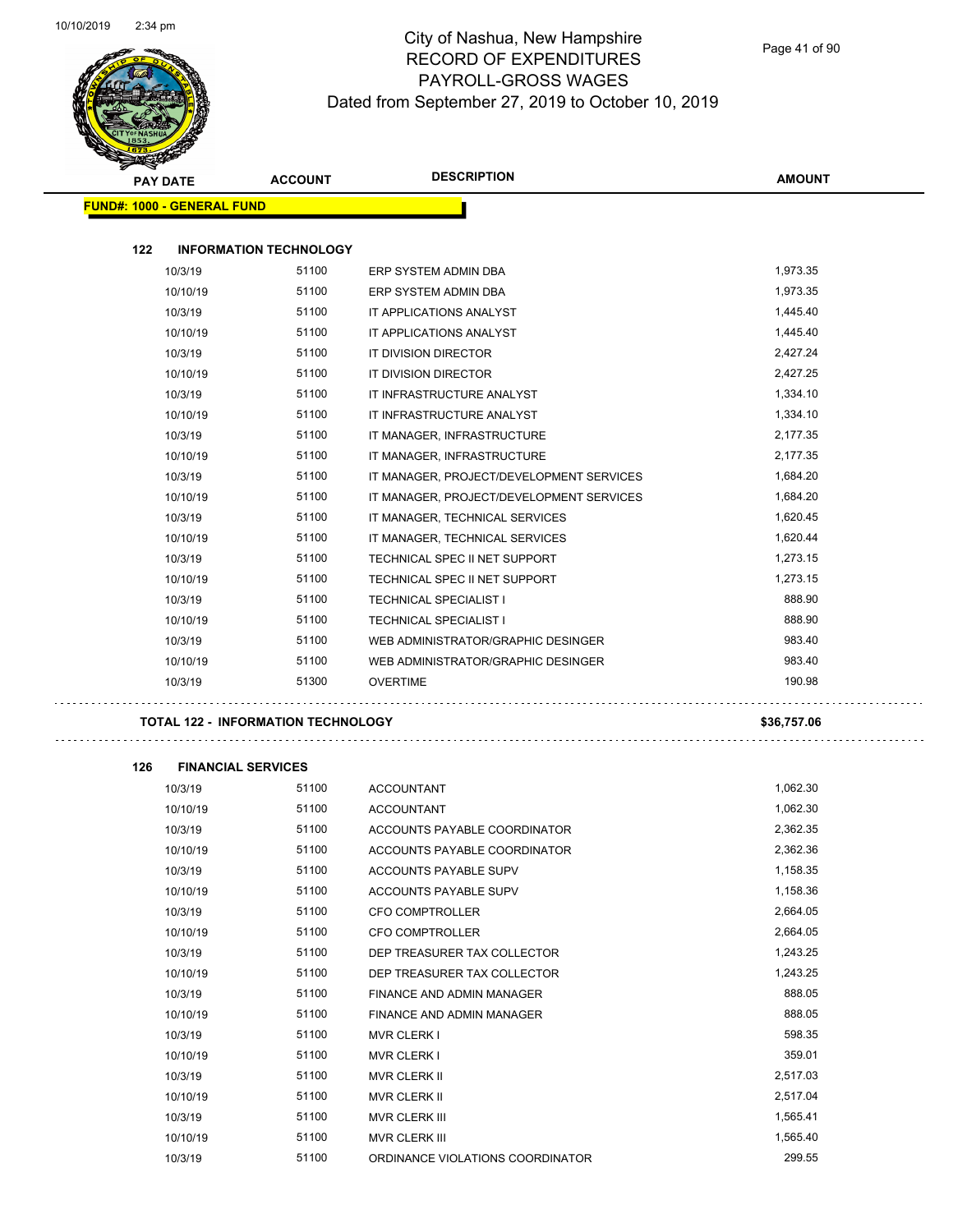$\overline{\phantom{0}}$ 



# City of Nashua, New Hampshire RECORD OF EXPENDITURES PAYROLL-GROSS WAGES Dated from September 27, 2019 to October 10, 2019

Page 42 of 90

| ææ.<br><b>PAY DATE</b>            | <b>ACCOUNT</b>                        | <b>DESCRIPTION</b>               | <b>AMOUNT</b> |
|-----------------------------------|---------------------------------------|----------------------------------|---------------|
| <b>FUND#: 1000 - GENERAL FUND</b> |                                       |                                  |               |
|                                   |                                       |                                  |               |
| 126                               | <b>FINANCIAL SERVICES</b>             |                                  |               |
| 10/10/19                          | 51100                                 | ORDINANCE VIOLATIONS COORDINATOR | 299.55        |
| 10/3/19                           | 51100                                 | REVENUE ACCOUNTS SPEC            | 898.05        |
| 10/10/19                          | 51100                                 | REVENUE ACCOUNTS SPEC            | 898.05        |
| 10/3/19                           | 51100                                 | REVENUE COORDINATOR              | 1,103.65      |
| 10/10/19                          | 51100                                 | <b>REVENUE COORDINATOR</b>       | 1,103.65      |
| 10/3/19                           | 51100                                 | <b>SENIOR FINANCE MANAGER</b>    | 1,776.05      |
| 10/10/19                          | 51100                                 | <b>SENIOR FINANCE MANAGER</b>    | 1,776.05      |
| 10/3/19                           | 51100                                 | SENIOR FINANCIAL ANALYST         | 1,268.05      |
| 10/10/19                          | 51100                                 | SENIOR FINANCIAL ANALYST         | 1,268.05      |
| 10/3/19                           | 51100                                 | SR MGR ACCT FIN REPORTING        | 1,381.35      |
| 10/10/19                          | 51100                                 | SR MGR ACCT FIN REPORTING        | 1,381.35      |
| 10/3/19                           | 51100                                 | SUPV VEHICLE REGISTRATION        | 1,282.70      |
| 10/10/19                          | 51100                                 | SUPV VEHICLE REGISTRATION        | 1,282.70      |
| 10/3/19                           | 51100                                 | TREASURER TAX COLLECTOR          | 2,177.35      |
| 10/10/19                          | 51100                                 | TREASURER TAX COLLECTOR          | 2,177.35      |
| 10/3/19                           | 51200                                 | TRUST ACCOUNTANT PT              | 773.00        |
| 10/10/19                          | 51200                                 | TRUST ACCOUNTANT PT              | 773.00        |
| 10/3/19                           | 51300                                 | <b>OVERTIME</b>                  | 139.74        |
| 10/10/19                          | 51300                                 | <b>OVERTIME</b>                  | 49.56         |
|                                   | <b>TOTAL 126 - FINANCIAL SERVICES</b> |                                  | \$49,987.76   |
| <b>CITY BUILDINGS</b><br>129      |                                       |                                  |               |
| 10/3/19                           | 51100                                 | <b>BUILDING MANAGER</b>          | 1,305.25      |
| 10/10/19                          | 51100                                 | <b>BUILDING MANAGER</b>          | 1,305.25      |
| 10/3/19                           | 51100                                 | <b>CUSTODIAN I</b>               | 1,282.70      |
| 10/10/19                          | 51100                                 | <b>CUSTODIAN I</b>               | 1,282.70      |
| 10/3/19                           | 51100                                 | <b>MAINTENANCE SPEC</b>          | 1,440.85      |
| 10/10/19                          | 51100                                 | <b>MAINTENANCE SPEC</b>          | 1,440.85      |
| 10/3/19                           | 51300                                 | <b>OVERTIME</b>                  | 573.88        |
| 10/10/19                          | 51300                                 | <b>OVERTIME</b>                  | 147.82        |
| TOTAL 129 - CITY BUILDINGS        |                                       |                                  | \$8,779.30    |
|                                   |                                       |                                  |               |
| 130<br><b>PURCHASING</b>          |                                       |                                  |               |
| 10/3/19                           | 51100                                 | PURCHASING AGENT I               | 774.95        |
| 10/10/19                          | 51100                                 | PURCHASING AGENT I               | 774.95        |
| 10/3/19                           | 51100                                 | PURCHASING AGENT II              | 962.15        |
| 10/10/19                          | 51100                                 | PURCHASING AGENT II              | 962.15        |
| 10/3/19                           | 51100                                 | PURCHASING MANAGER               | 1,776.05      |
| 10/10/19                          | 51100                                 | PURCHASING MANAGER               | 1,776.05      |
| 10/3/19                           | 51200                                 | MESSENGER MAIL DISTRIBUTION CL   | 326.80        |
| 10/10/19                          | 51200                                 | MESSENGER MAIL DISTRIBUTION CL   | 343.15        |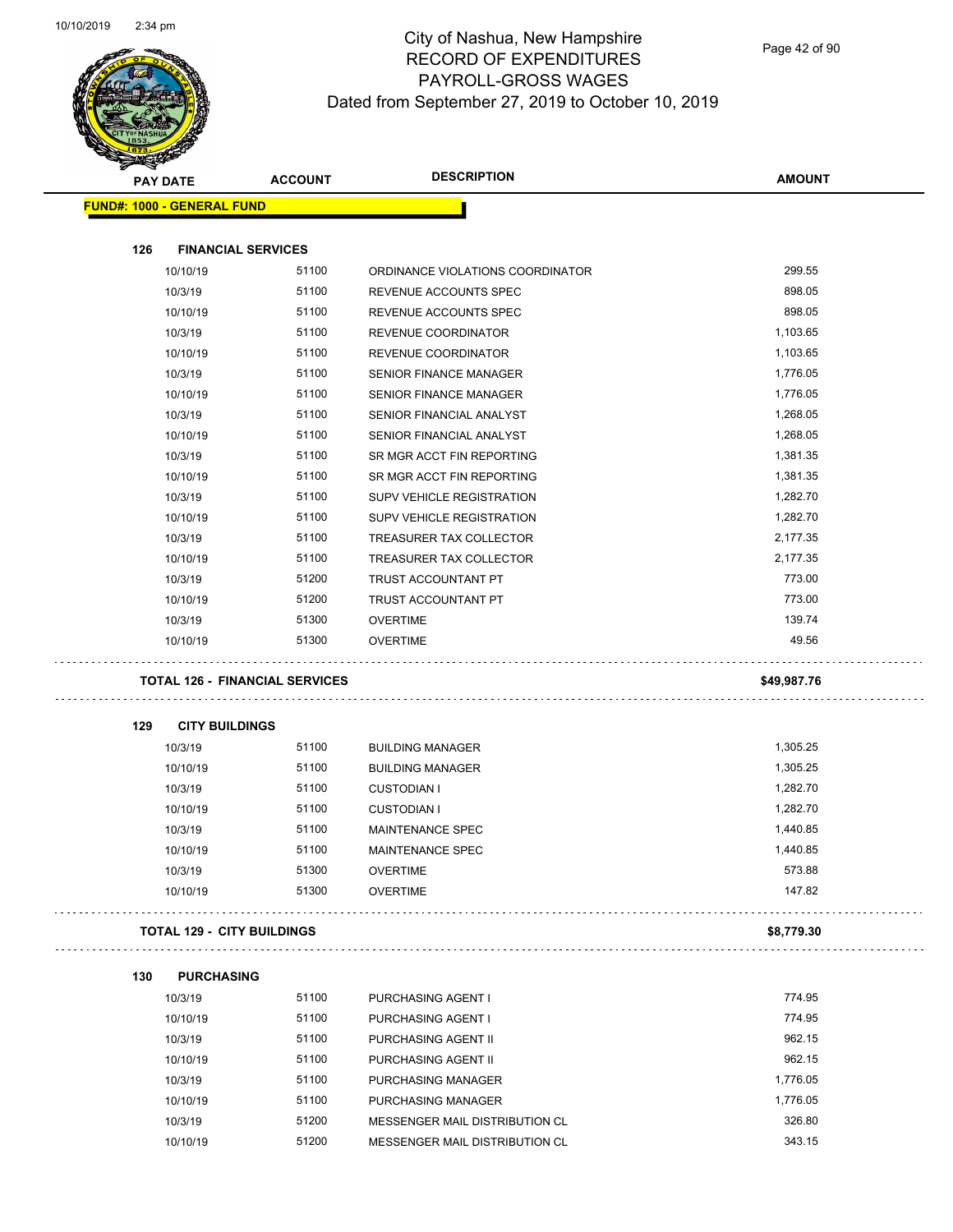

Page 43 of 90

| <b>PAY DATE</b> |                                      | <b>ACCOUNT</b> |                               | <b>AMOUNT</b>      |
|-----------------|--------------------------------------|----------------|-------------------------------|--------------------|
|                 | <b>FUND#: 1000 - GENERAL FUND</b>    |                |                               |                    |
| 130             | <b>PURCHASING</b>                    |                |                               |                    |
|                 | 10/3/19                              | 51300          | <b>OVERTIME</b>               | 23.54              |
|                 | <b>TOTAL 130 - PURCHASING</b>        |                |                               | \$7,719.79         |
| 131             | <b>HUNT BUILDING</b>                 |                |                               |                    |
|                 | 10/3/19                              | 51100          | HUNT MEMORIAL BLDG & ARTS ADM | 394.20             |
|                 | 10/10/19                             | 51100          | HUNT MEMORIAL BLDG & ARTS ADM | 394.19             |
|                 | <b>TOTAL 131 - HUNT BUILDING</b>     |                |                               | \$788.39           |
|                 |                                      |                |                               |                    |
| 132             | <b>ASSESSING</b>                     |                |                               |                    |
|                 | 10/3/19                              | 51100          | ASSESSING ADMIN SPEC I CSR    | 670.15             |
|                 | 10/10/19                             | 51100          | ASSESSING ADMIN SPEC I CSR    | 670.17             |
|                 | 10/3/19                              | 51100          | ASSESSING ADMIN SPEC II CSR   | 730.70             |
|                 | 10/10/19                             | 51100          | ASSESSING ADMIN SPEC II CSR   | 730.70             |
|                 | 10/3/19                              | 51100          | ASSESSING ADMIN SPEC III CSR  | 1,020.05           |
|                 | 10/10/19                             | 51100          | ASSESSING ADMIN SPEC III CSR  | 1,020.05           |
|                 | 10/3/19                              | 51100          | ASSESSOR I                    | 813.45             |
|                 | 10/10/19                             | 51100<br>51100 | ASSESSOR I                    | 813.44<br>1,171.15 |
|                 | 10/3/19<br>10/10/19                  | 51100          | ASSESSOR II                   | 1,171.15           |
|                 | 10/3/19                              | 51100          | ASSESSOR II<br>ASSESSOR III   | 2,518.80           |
|                 | 10/10/19                             | 51100          | ASSESSOR III                  | 2,518.80           |
|                 | 10/3/19                              | 51100          | DEPARTMENT COORDINATOR        | 968.65             |
|                 | 10/10/19                             | 51100          | DEPARTMENT COORDINATOR        | 968.65             |
|                 | 10/3/19                              | 51300          | <b>OVERTIME</b>               | 151.88             |
|                 | 10/10/19                             | 51300          | <b>OVERTIME</b>               | 291.89             |
|                 | <b>TOTAL 132 - ASSESSING</b>         |                |                               | \$16,229.68        |
| 134             | <b>GIS</b>                           |                |                               |                    |
|                 | 10/3/19                              | 51100          | <b>GIS TECHNICIAN II</b>      | 1,199.70           |
|                 | 10/10/19                             | 51100          | <b>GIS TECHNICIAN II</b>      | 1,199.70           |
|                 | <b>TOTAL 134 - GIS</b>               |                |                               | \$2,399.40         |
| 140             | <b>PINEWOOD CEMETERY</b>             |                |                               |                    |
|                 | 10/10/19                             | 51400          | WAGES TEMPORARY/SEASONAL      | 975.00             |
|                 | 9/30/19                              | 51700          | <b>STIPENDS</b>               | 1,000.00           |
|                 | <b>TOTAL 140 - PINEWOOD CEMETERY</b> |                |                               | \$1,975.00         |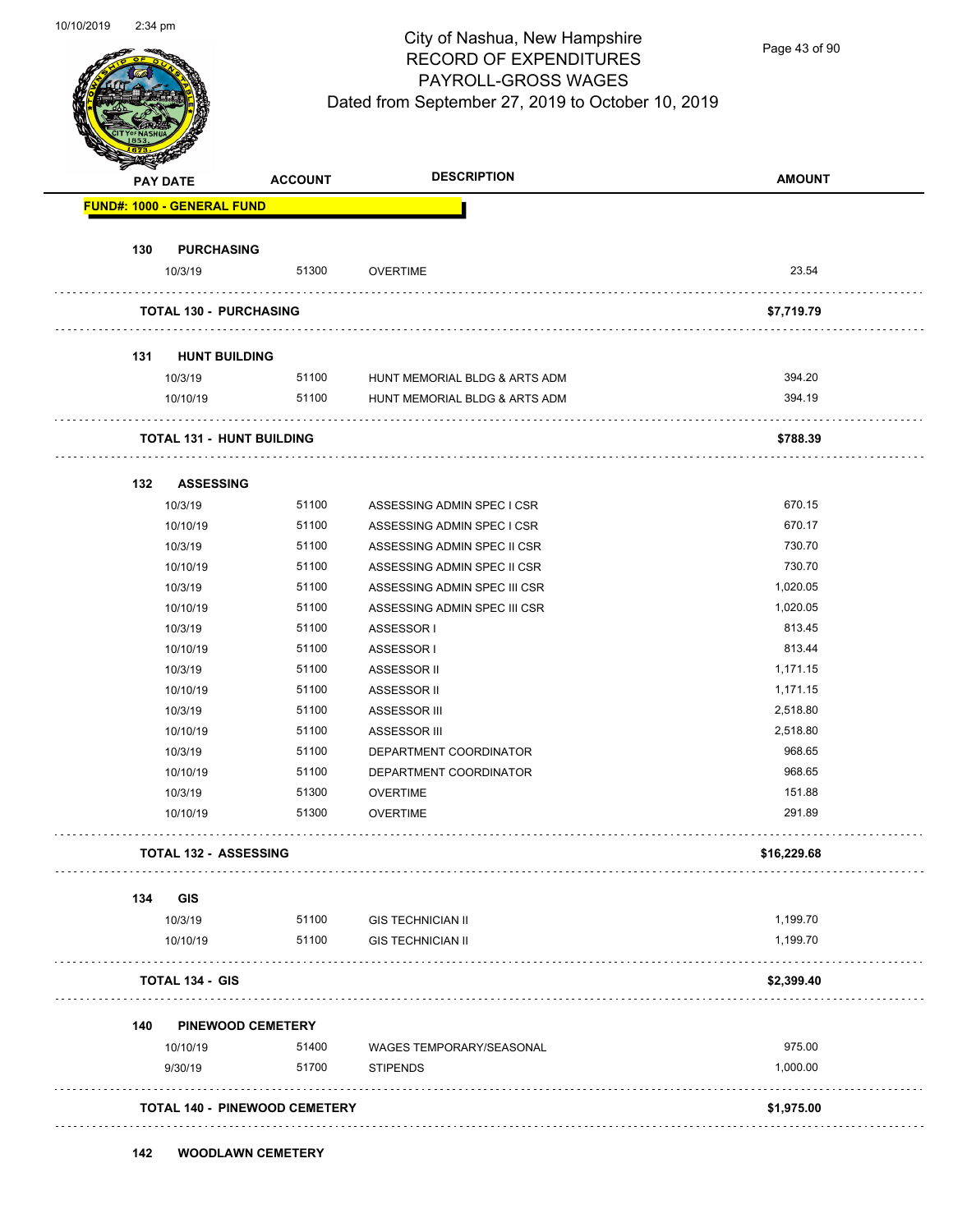and the contract of the contract of the contract of the contract of the contract of the contract of the contract of the contract of the contract of the contract of the contract of the contract of the contract of the contra



# City of Nashua, New Hampshire RECORD OF EXPENDITURES PAYROLL-GROSS WAGES Dated from September 27, 2019 to October 10, 2019

Page 44 of 90

| <b>PAY DATE</b>                   | <b>ACCOUNT</b>                                        | <b>DESCRIPTION</b>                  | <b>AMOUNT</b> |
|-----------------------------------|-------------------------------------------------------|-------------------------------------|---------------|
| <b>FUND#: 1000 - GENERAL FUND</b> |                                                       |                                     |               |
| 142                               | <b>WOODLAWN CEMETERY</b>                              |                                     |               |
| 10/3/19                           | 51100                                                 | <b>GROUNDSKEEPER CEMETERY</b>       | 1,480.00      |
| 10/10/19                          | 51100                                                 | <b>GROUNDSKEEPER CEMETERY</b>       | 1,480.00      |
| 10/3/19                           | 51100                                                 | SUBFOREMAN CEMETERY                 | 901.27        |
| 10/10/19                          | 51100                                                 | SUBFOREMAN CEMETERY                 | 901.25        |
| 10/3/19                           | 51100                                                 | SUPERINTENDENT CEMETERY I           | 1,263.75      |
| 10/10/19                          | 51100                                                 | SUPERINTENDENT CEMETERY I           | 1,263.75      |
| 10/3/19                           | 51400                                                 | <b>WAGES TEMPORARY/SEASONAL</b>     | 991.25        |
| 9/30/19                           | 51700                                                 | <b>STIPENDS</b>                     | (1,000.00)    |
|                                   | <b>TOTAL 142 - WOODLAWN CEMETERY</b>                  |                                     | \$7,281.27    |
|                                   |                                                       |                                     |               |
| 144                               | <b>EDGEWOOD &amp; SUBURBAN CEMETERIES</b>             |                                     |               |
| 10/3/19                           | 51100                                                 | <b>GROUNDSKEEPER CEMETERY</b>       | 1,286.25      |
| 10/10/19                          | 51100                                                 | <b>GROUNDSKEEPER CEMETERY</b>       | 1,286.25      |
| 10/3/19                           | 51100                                                 | SUBFOREMAN CEMETERY                 | 778.65        |
| 10/10/19                          | 51100                                                 | SUBFOREMAN CEMETERY                 | 778.65        |
| 10/3/19                           | 51100                                                 | SUPERINTENDENT CEMETERY II          | 1,282.70      |
| 10/10/19                          | 51100                                                 | SUPERINTENDENT CEMETERY II          | 1,282.70      |
| 10/3/19                           | 51300                                                 | <b>OVERTIME</b>                     | 14.60         |
| 10/3/19                           | 51400                                                 | <b>WAGES TEMPORARY/SEASONAL</b>     | 695.50        |
| 10/10/19                          | 51400                                                 | <b>WAGES TEMPORARY/SEASONAL</b>     | 624.00        |
|                                   | <b>TOTAL 144 - EDGEWOOD &amp; SUBURBAN CEMETERIES</b> |                                     | \$8,029.30    |
| 150<br><b>POLICE</b>              |                                                       |                                     |               |
| 10/3/19                           | 51100                                                 | <b>1ST YEAR OFFICERS</b>            | 2,832.33      |
| 10/10/19                          | 51100                                                 | <b>1ST YEAR OFFICERS</b>            | 3,157.20      |
| 10/3/19                           | 51100                                                 | 1ST YR OFFICERS CERTIFIED SPEC      | 2,199.80      |
| 10/10/19                          | 51100                                                 | 1ST YR OFFICERS CERTIFIED SPEC      | 2,199.80      |
| 10/3/19                           | 51100                                                 | 1st YR SPECIAL OFFICER CERTIFIED II | 2,860.00      |
| 10/10/19                          | 51100                                                 | 1st YR SPECIAL OFFICER CERTIFIED II | 2,860.00      |
| 10/3/19                           | 51100                                                 | <b>ACCOUNT CLERK III</b>            | 2,333.75      |
| 10/10/19                          | 51100                                                 | <b>ACCOUNT CLERK III</b>            | 2,333.75      |
| 10/3/19                           | 51100                                                 | ADMIN ASSISTANT I DETECTIVES        | 2,889.65      |
| 10/10/19                          | 51100                                                 | ADMIN ASSISTANT I DETECTIVES        | 2,889.65      |
| 10/3/19                           | 51100                                                 | ADMIN ASSISTANT I LEGAL             | 774.05        |
| 10/10/19                          | 51100                                                 | ADMIN ASSISTANT I LEGAL             | 774.05        |
| 10/3/19                           | 51100                                                 | ADMIN ASSISTANT II LEGAL            | 784.25        |
| 10/10/19                          | 51100                                                 | ADMIN ASSISTANT II LEGAL            | 784.25        |
| 10/3/19                           | 51100                                                 | ADMIN ASSISTANT III PROF STANDARDS  | 983.25        |
| 10/10/19                          | 51100                                                 | ADMIN ASSISTANT III PROF STANDARDS  | 983.25        |

10/3/19 51100 ADMIN ASSISTANT III SERVICES 810.55 10/10/19 51100 ADMIN ASSISTANT III SERVICES 810.55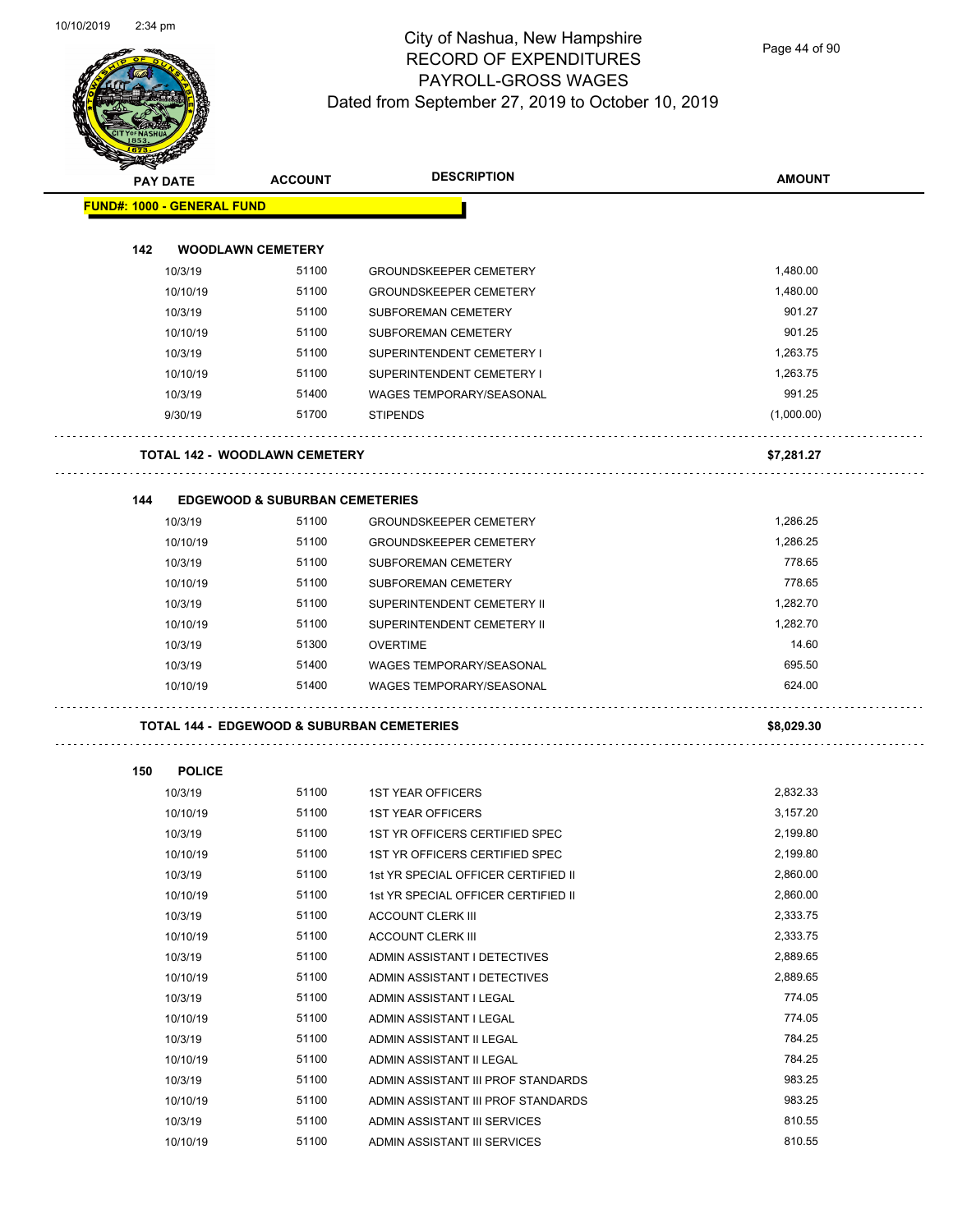

Page 45 of 90

|     | <b>PAY DATE</b>                   | <b>ACCOUNT</b> | <b>DESCRIPTION</b>                   | <b>AMOUNT</b> |
|-----|-----------------------------------|----------------|--------------------------------------|---------------|
|     | <b>FUND#: 1000 - GENERAL FUND</b> |                |                                      |               |
|     |                                   |                |                                      |               |
| 150 | <b>POLICE</b>                     |                |                                      |               |
|     | 10/3/19                           | 51100          | ADMIN ASSISTANT IV UNIFORM FIELD OPS | 853.00        |
|     | 10/10/19                          | 51100          | ADMIN ASSISTANT IV UNIFORM FIELD OPS | 853.00        |
|     | 10/3/19                           | 51100          | ADMIN SUPERVISOR DETECTIVES          | 943.95        |
|     | 10/10/19                          | 51100          | ADMIN SUPERVISOR DETECTIVES          | 943.95        |
|     | 10/3/19                           | 51100          | <b>ADMINISTRATIVE PROJECT SPEC</b>   | 1,480.05      |
|     | 10/10/19                          | 51100          | ADMINISTRATIVE PROJECT SPEC          | 1,480.05      |
|     | 10/3/19                           | 51100          | ANIMAL CONTROL OFFICER               | 1,028.90      |
|     | 10/10/19                          | 51100          | ANIMAL CONTROL OFFICER               | 1,028.90      |
|     | 10/3/19                           | 51100          | ASSISTANT RECORDS MANAGER            | 1,028.25      |
|     | 10/10/19                          | 51100          | ASSISTANT RECORDS MANAGER            | 1,028.25      |
|     | 10/3/19                           | 51100          | AUTO MECHANIC 1ST CLASS              | 1,755.19      |
|     | 10/10/19                          | 51100          | AUTO MECHANIC 1ST CLASS              | 1,755.20      |
|     | 10/3/19                           | 51100          | <b>BUILDING MAINTENANCE SUPV</b>     | 1,028.25      |
|     | 10/10/19                          | 51100          | <b>BUILDING MAINTENANCE SUPV</b>     | 1,028.25      |
|     | 10/3/19                           | 51100          | <b>CAPTAIN</b>                       | 14,261.39     |
|     | 10/10/19                          | 51100          | <b>CAPTAIN</b>                       | 14,261.39     |
|     | 10/3/19                           | 51100          | CHIEF OF POLICE                      | 2,928.65      |
|     | 10/10/19                          | 51100          | CHIEF OF POLICE                      | 2,928.65      |
|     | 10/3/19                           | 51100          | COMM TECH ALL DESIGNATIONS           | 7,376.57      |
|     | 10/10/19                          | 51100          | COMM TECH ALL DESIGNATIONS           | 7,376.56      |
|     | 10/3/19                           | 51100          | COMMUNITY POLICE COORD CEMD          | 1,354.20      |
|     | 10/10/19                          | 51100          | COMMUNITY POLICE COORD CEMD          | 1,354.20      |
|     | 10/3/19                           | 51100          | <b>CRIME ANALYST</b>                 | 1,096.70      |
|     | 10/10/19                          | 51100          | <b>CRIME ANALYST</b>                 | 1,096.70      |
|     | 10/3/19                           | 51100          | <b>CUSTODIAN III</b>                 | 2,384.55      |
|     | 10/10/19                          | 51100          | <b>CUSTODIAN III</b>                 | 2,384.55      |
|     | 10/3/19                           | 51100          | DEPUTY CHIEF OF POLICE               | 5,307.80      |
|     | 10/10/19                          | 51100          | DEPUTY CHIEF OF POLICE               | 5,307.80      |
|     | 10/3/19                           | 51100          | DETENTION SPEC                       | 2,719.30      |
|     | 10/10/19                          | 51100          | DETENTION SPEC                       | 2.719.30      |
|     | 10/3/19                           | 51100          | DISPATCHERS ALL DESIGNATIONS         | 3,831.81      |
|     | 10/10/19                          | 51100          | DISPATCHERS ALL DESIGNATIONS         | 3,831.80      |
|     | 10/3/19                           | 51100          | FLEET MAINTENANCE ASST SUPV          | 963.20        |
|     | 10/10/19                          | 51100          | FLEET MAINTENANCE ASST SUPV          | 963.20        |
|     | 10/3/19                           | 51100          | IT MANAGER/SOFTWARE SPECIALIST       | 1,728.00      |
|     | 10/10/19                          | 51100          | IT MANAGER/SOFTWARE SPECIALIST       | 1,728.00      |
|     | 10/3/19                           | 51100          | IT PROGRAMS ADMIN & INSTRUCTOR       | 1,081.50      |
|     | 10/10/19                          | 51100          | IT PROGRAMS ADMIN & INSTRUCTOR       | 1,081.50      |
|     | 10/3/19                           | 51100          | LIEUTENANT                           | 17,806.25     |
|     | 10/10/19                          | 51100          | LIEUTENANT                           | 17,784.15     |
|     | 10/3/19                           | 51100          | NPD BUSINESS COORDINATOR             | 1,080.60      |
|     | 10/10/19                          | 51100          | NPD BUSINESS COORDINATOR             | 1,080.60      |
|     | 10/3/19                           | 51100          | <b>NPD BUSINESS MANAGER</b>          | 1,802.00      |
|     | 10/10/19                          | 51100          | NPD BUSINESS MANAGER                 | 1,802.00      |
|     |                                   |                |                                      |               |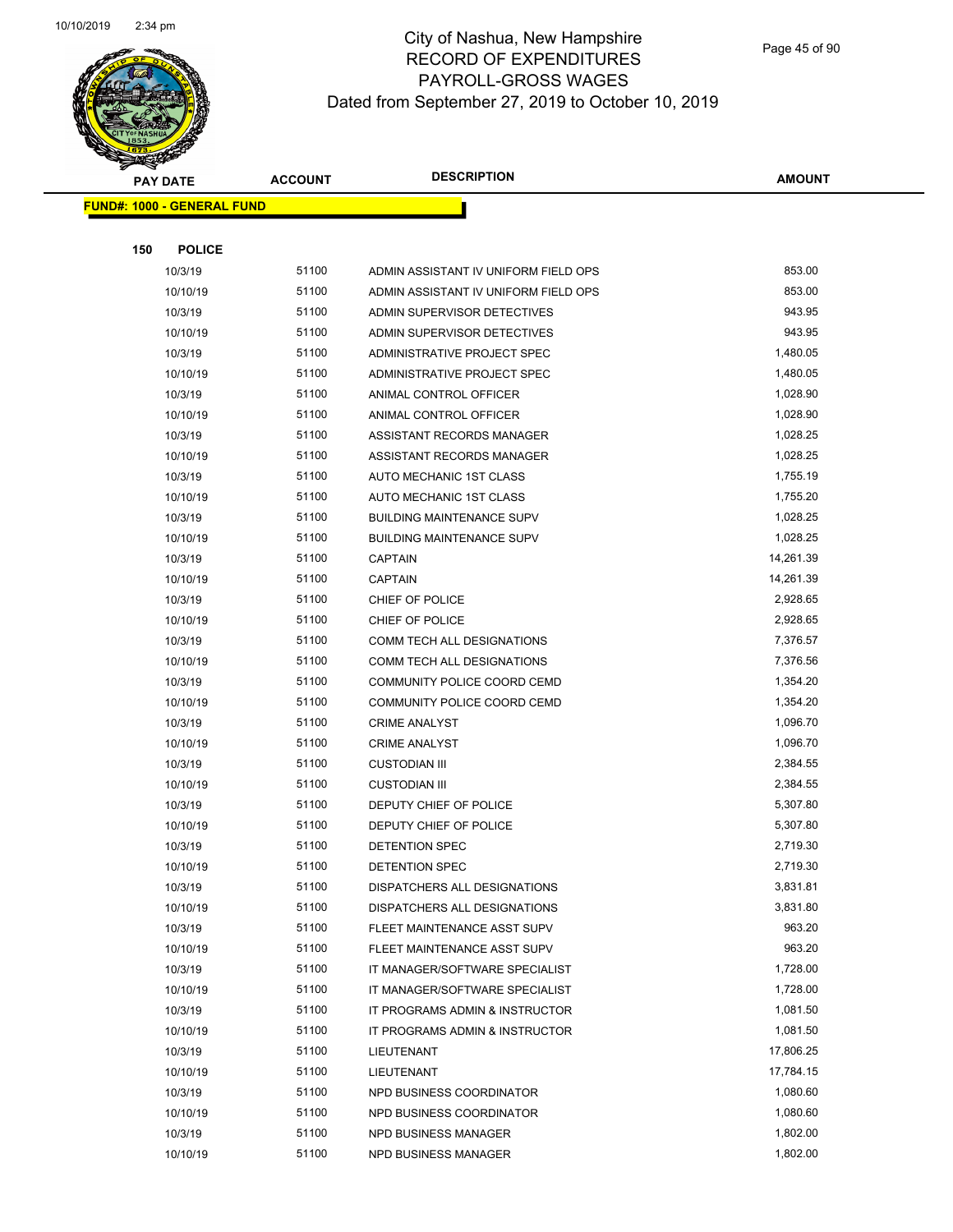

Page 46 of 90

| <b>PAY DATE</b>                   | <b>ACCOUNT</b> | <b>DESCRIPTION</b>             | <b>AMOUNT</b> |
|-----------------------------------|----------------|--------------------------------|---------------|
| <b>FUND#: 1000 - GENERAL FUND</b> |                |                                |               |
|                                   |                |                                |               |
| 150<br><b>POLICE</b>              |                |                                |               |
| 10/3/19                           | 51100          | NPD NETWORK ADMINISTRATOR      | 1,377.50      |
| 10/10/19                          | 51100          | NPD NETWORK ADMINISTRATOR      | 1,377.50      |
| 10/3/19                           | 51100          | PARALEGAL                      | 871.10        |
| 10/10/19                          | 51100          | PARALEGAL                      | 871.10        |
| 10/3/19                           | 51100          | PATROLMAN ALL RANKS            | 176,391.78    |
| 10/10/19                          | 51100          | PATROLMAN ALL RANKS            | 176,605.55    |
| 10/3/19                           | 51100          | POLICE ATTORNEY                | 2,942.33      |
| 10/10/19                          | 51100          | POLICE ATTORNEY                | 2,942.33      |
| 10/3/19                           | 51100          | RECORDS & COMMUNICATIONS MGR   | 1,589.40      |
| 10/10/19                          | 51100          | RECORDS & COMMUNICATIONS MGR   | 1,589.40      |
| 10/3/19                           | 51100          | <b>RECORDS TECHNICIAN I</b>    | 1,398.80      |
| 10/10/19                          | 51100          | <b>RECORDS TECHNICIAN I</b>    | 1,398.80      |
| 10/3/19                           | 51100          | RECORDS TECHNICIAN II          | 1,709.85      |
| 10/10/19                          | 51100          | <b>RECORDS TECHNICIAN II</b>   | 1,709.85      |
| 10/3/19                           | 51100          | <b>SERGEANT</b>                | 43,360.72     |
| 10/10/19                          | 51100          | <b>SERGEANT</b>                | 43,341.60     |
| 10/3/19                           | 51100          | SHIFT LEADER                   | 2,185.01      |
| 10/10/19                          | 51100          | SHIFT LEADER                   | 2,185.00      |
| 10/3/19                           | 51100          | SUPV POLICE FLEET              | 1,306.35      |
| 10/10/19                          | 51100          | SUPV POLICE FLEET              | 1,306.35      |
| 10/3/19                           | 51200          | <b>ACCREDITATION MANAGER</b>   | 1,151.84      |
| 10/10/19                          | 51200          | <b>ACCREDITATION MANAGER</b>   | 1,151.84      |
| 10/3/19                           | 51200          | SENIOR RELATIONS SPECIALIST    | 739.92        |
| 10/10/19                          | 51200          | SENIOR RELATIONS SPECIALIST    | 739.92        |
| 10/3/19                           | 51300          | <b>OVERTIME</b>                | 6,267.26      |
| 10/10/19                          | 51300          | <b>OVERTIME</b>                | 3,421.40      |
| 10/3/19                           | 51309          | OVERTIME-TRAINING              | 945.99        |
| 10/10/19                          | 51309          | <b>OVERTIME-TRAINING</b>       | 2,806.49      |
| 10/3/19                           | 51315          | <b>OVERTIME-WITNESS</b>        | 849.36        |
| 10/10/19                          | 51315          | <b>OVERTIME-WITNESS</b>        | 1,872.88      |
| 10/3/19                           | 51322          | OVERTIME-INVESTIGATIVE         | 9,226.66      |
| 10/10/19                          | 51322          | OVERTIME-INVESTIGATIVE         | 6,848.02      |
| 10/3/19                           | 51330          | OVERTIME-COVERAGE              | 30,935.19     |
| 10/10/19                          | 51330          | OVERTIME-COVERAGE              | 19,014.03     |
| 10/3/19                           | 51412          | WAGES PER DIEM                 | 199.74        |
| 10/3/19                           | 51600          | LONGEVITY                      | 4,000.00      |
| 10/10/19                          | 51600          | LONGEVITY                      | 1,000.00      |
| 10/3/19                           | 51700          | <b>STIPENDS</b>                | 478.56        |
| 10/10/19                          | 51700          | <b>STIPENDS</b>                | 316.48        |
| 10/10/19                          | 52809          | <b>WELLNESS PROGRAM</b>        | 900.00        |
| 10/3/19                           | 61107          | <b>CLOTHING &amp; UNIFORMS</b> | 74.00         |
| 10/10/19                          | 61107          | <b>CLOTHING &amp; UNIFORMS</b> | 511.99        |
|                                   |                |                                |               |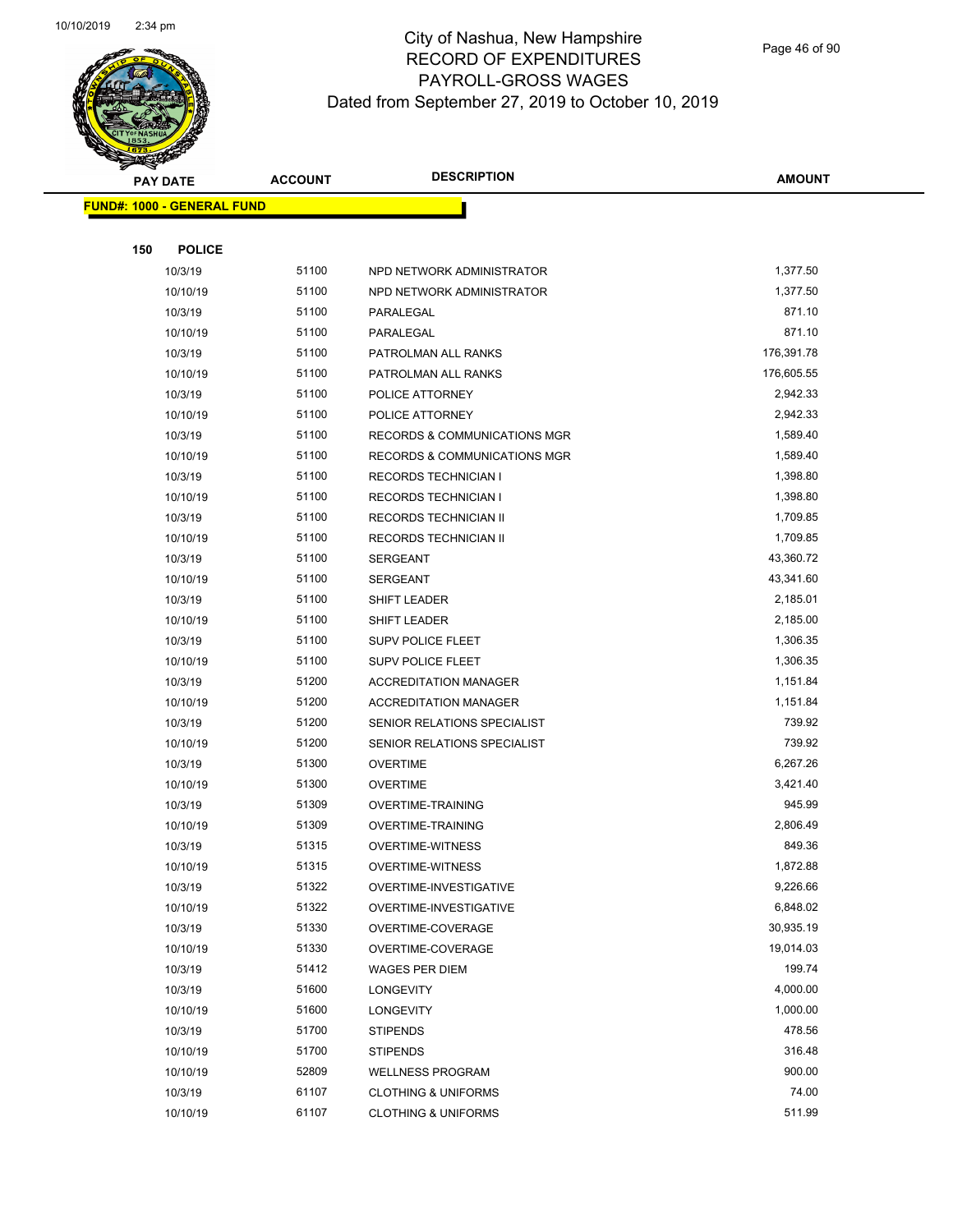

Page 47 of 90

| <b>PAY DATE</b>            | <b>ACCOUNT</b> | <b>DESCRIPTION</b>                  | <b>AMOUNT</b> |  |
|----------------------------|----------------|-------------------------------------|---------------|--|
| FUND#: 1000 - GENERAL FUND |                |                                     |               |  |
|                            |                |                                     |               |  |
| <b>TOTAL 150 - POLICE</b>  |                |                                     | \$740,830.13  |  |
| <b>FIRE</b><br>152         |                |                                     |               |  |
| 10/3/19                    | 51100          | ADMINISTRATIVE ASSISTANT II         | 2,378.65      |  |
| 10/10/19                   | 51100          | ADMINISTRATIVE ASSISTANT II         | 2,378.65      |  |
| 10/3/19                    | 51100          | <b>ASST FIRE CHIEF</b>              | 2,525.92      |  |
| 10/10/19                   | 51100          | <b>ASST FIRE CHIEF</b>              | 2,525.92      |  |
| 10/3/19                    | 51100          | ASST SUPERINTENDENT PREVENTION      | 3,291.72      |  |
| 10/10/19                   | 51100          | ASST SUPERINTENDENT PREVENTION      | 3,291.72      |  |
| 10/3/19                    | 51100          | <b>CAPTAIN</b>                      | 12,413.92     |  |
| 10/10/19                   | 51100          | <b>CAPTAIN</b>                      | 11,860.41     |  |
| 10/3/19                    | 51100          | CAPTAIN FIRE TRAINING SAFETY        | 1,799.56      |  |
| 10/10/19                   | 51100          | <b>CAPTAIN FIRE TRAINING SAFETY</b> | 1,799.56      |  |
| 10/3/19                    | 51100          | DEPUTY FIRE CHIEF                   | 8,903.65      |  |
| 10/10/19                   | 51100          | DEPUTY FIRE CHIEF                   | 8,903.64      |  |
| 10/3/19                    | 51100          | <b>EXEC ASST BUSINESS COORD</b>     | 888.00        |  |
| 10/10/19                   | 51100          | <b>EXEC ASST BUSINESS COORD</b>     | 888.00        |  |
| 10/3/19                    | 51100          | <b>FIRE CHIEF</b>                   | 2,762.72      |  |
| 10/10/19                   | 51100          | <b>FIRE CHIEF</b>                   | 2,762.72      |  |
| 10/3/19                    | 51100          | FIRE DISPATCH ALL RANKS             | 11,402.05     |  |
| 10/10/19                   | 51100          | FIRE DISPATCH ALL RANKS             | 11,821.19     |  |
| 10/3/19                    | 51100          | FIRE DISPATCHER CLERK TRAINER       | 1,682.42      |  |
| 10/10/19                   | 51100          | FIRE DISPATCHER CLERK TRAINER       | 1,191.71      |  |
| 10/3/19                    | 51100          | FIRE LIEUTENANT                     | 46,197.63     |  |
| 10/10/19                   | 51100          | <b>FIRE LIEUTENANT</b>              | 41,351.95     |  |
| 10/3/19                    | 51100          | <b>FIRE MECHANIC</b>                | 1,381.76      |  |
| 10/10/19                   | 51100          | <b>FIRE MECHANIC</b>                | 1,381.76      |  |
| 10/3/19                    | 51100          | FIRE TRAINING OFFICER               | 1,645.88      |  |
| 10/10/19                   | 51100          | <b>FIRE TRAINING OFFICER</b>        | 1,645.88      |  |
| 10/3/19                    | 51100          | FIREFIGHTERS ALL RANKS              | 140,452.86    |  |
| 10/10/19                   | 51100          | FIREFIGHTERS ALL RANKS              | 131,715.58    |  |
| 10/3/19                    | 51100          | SUPERINTENDENT FIRE ALARM           | 1,835.72      |  |
| 10/10/19                   | 51100          | SUPERINTENDENT FIRE ALARM           | 1,835.72      |  |
| 10/3/19                    | 51100          | SUPERINTENDENT FIRE FLEET           | 1,799.56      |  |
| 10/10/19                   | 51100          | SUPERINTENDENT FIRE FLEET           | 1,799.56      |  |
| 10/3/19                    | 51100          | SUPERINTENDENT FIRE PREVENTION      | 1,817.56      |  |
| 10/10/19                   | 51100          | SUPERINTENDENT FIRE PREVENTION      | 1,817.56      |  |
| 9/27/19                    | 51300          | <b>OVERTIME</b>                     | 696.26        |  |
| 10/3/19                    | 51300          | <b>OVERTIME</b>                     | 19,235.61     |  |
| 10/10/19                   | 51300          | <b>OVERTIME</b>                     | 1,834.01      |  |
| 10/3/19                    | 51330          | OVERTIME-COVERAGE                   | 16,535.83     |  |
| 10/10/19                   | 51330          | OVERTIME-COVERAGE                   | 16,199.24     |  |
| 10/3/19                    | 51650          | ADDITIONAL HOURS                    | 30,089.58     |  |
| 10/10/19                   | 51650          | ADDITIONAL HOURS                    | 33,621.59     |  |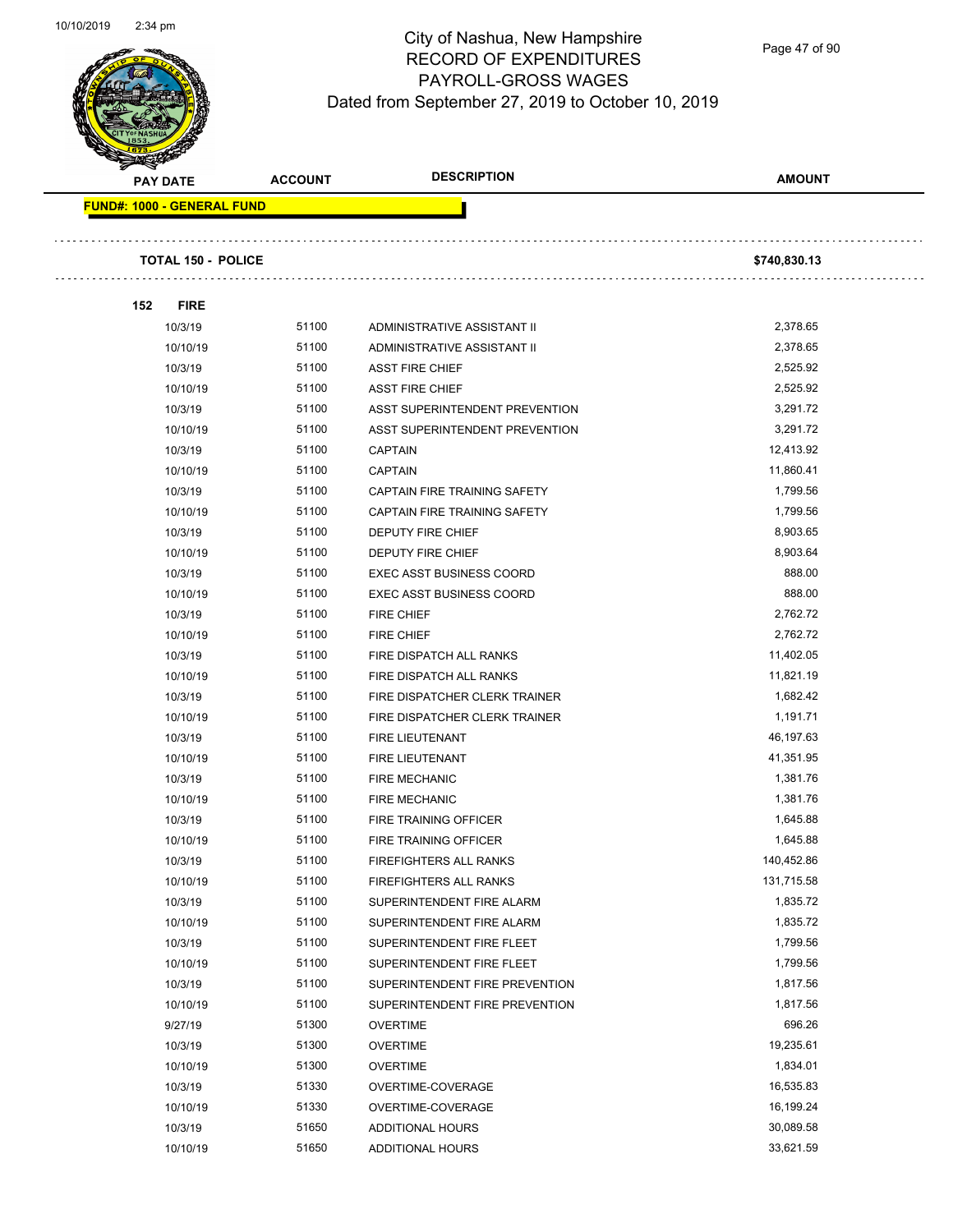

Page 48 of 90

|     | <b>PAY DATE</b>                   | <b>ACCOUNT</b>                          | <b>DESCRIPTION</b>                    | <b>AMOUNT</b> |
|-----|-----------------------------------|-----------------------------------------|---------------------------------------|---------------|
|     | <b>FUND#: 1000 - GENERAL FUND</b> |                                         |                                       |               |
| 152 | <b>FIRE</b>                       |                                         |                                       |               |
|     | 10/3/19                           | 51700                                   | <b>STIPENDS</b>                       | 4,755.58      |
|     | 10/10/19                          | 51700                                   | <b>STIPENDS</b>                       | 4,755.58      |
|     | 10/10/19                          | 61107                                   | <b>CLOTHING &amp; UNIFORMS</b>        | 290.00        |
|     | <b>TOTAL 152 - FIRE</b>           |                                         |                                       | \$600,164.39  |
| 153 | <b>BUILDING INSPECTION</b>        |                                         |                                       |               |
|     | 10/3/19                           | 51100                                   | BLD INSP ASST PLANS EXAMINER          | 1,069.30      |
|     | 10/10/19                          | 51100                                   | BLD INSP ASST PLANS EXAMINER          | 1,069.28      |
|     | 10/3/19                           | 51100                                   | <b>BUILDING AND UTILITIES INSPCTR</b> | 3,713.45      |
|     | 10/10/19                          | 51100                                   | <b>BUILDING AND UTILITIES INSPCTR</b> | 3,713.45      |
|     | 10/3/19                           | 51100                                   | <b>BUILDING DEPARTMENT MANAGER</b>    | 1,677.35      |
|     | 10/10/19                          | 51100                                   | <b>BUILDING DEPARTMENT MANAGER</b>    | 1,677.36      |
|     | 10/3/19                           | 51100                                   | PERMIT TECHNICIAN I                   | 1,315.65      |
|     | 10/10/19                          | 51100                                   | PERMIT TECHNICIAN I                   | 1,315.65      |
|     | 10/3/19                           | 51100                                   | <b>PLANS EXAMINER</b>                 | 1,298.65      |
|     | 10/10/19                          | 51100                                   | <b>PLANS EXAMINER</b>                 | 1,298.65      |
|     |                                   | <b>TOTAL 153 - BUILDING INSPECTION</b>  |                                       | \$18,148.79   |
| 155 | <b>CODE ENFORCEMENT</b>           |                                         |                                       |               |
|     | 10/3/19                           | 51100                                   | CODE ENFORCEMENT OFFICER II           | 2,822.41      |
|     | 10/10/19                          | 51100                                   | <b>CODE ENFORCEMENT OFFICER II</b>    | 2,822.40      |
|     | 10/3/19                           | 51100                                   | MGR CODE ENFORCEMENT DEPT             | 1,607.74      |
|     | 10/10/19                          | 51100                                   | MGR CODE ENFORCEMENT DEPT             | 1,607.75      |
|     |                                   | <b>TOTAL 155 - CODE ENFORCEMENT</b>     |                                       | \$8,860.30    |
| 156 |                                   | <b>EMERGENCY MANAGEMENT</b>             |                                       |               |
|     | 10/3/19                           | 51100                                   | <b>EMERGENCY MANAGEMENT DIRECTOR</b>  | 1,776.05      |
|     | 10/10/19                          | 51100                                   | <b>EMERGENCY MANAGEMENT DIRECTOR</b>  | 1,776.05      |
|     | 10/3/19                           | 51200                                   | EMERGENCY MANAGEMENT COORDINAT        | 764.69        |
|     | 10/10/19                          | 51200                                   | EMERGENCY MANAGEMENT COORDINAT<br>.   | 753.54        |
|     |                                   | <b>TOTAL 156 - EMERGENCY MANAGEMENT</b> |                                       | \$5,070.33    |
| 157 |                                   | <b>CITYWIDE COMMUNICATIONS</b>          |                                       |               |
|     | 10/3/19                           | 51100                                   | <b>COMM SYS ENGR TECH</b>             | 1,616.80      |
|     | 10/10/19                          | 51100                                   | <b>COMM SYS ENGR TECH</b>             | 1,616.80      |
|     | 10/3/19                           | 51200                                   | RADIO SYSTEMS MANAGER                 | 1,371.96      |
|     | 10/10/19                          | 51200                                   | RADIO SYSTEMS MANAGER                 | 1,371.96      |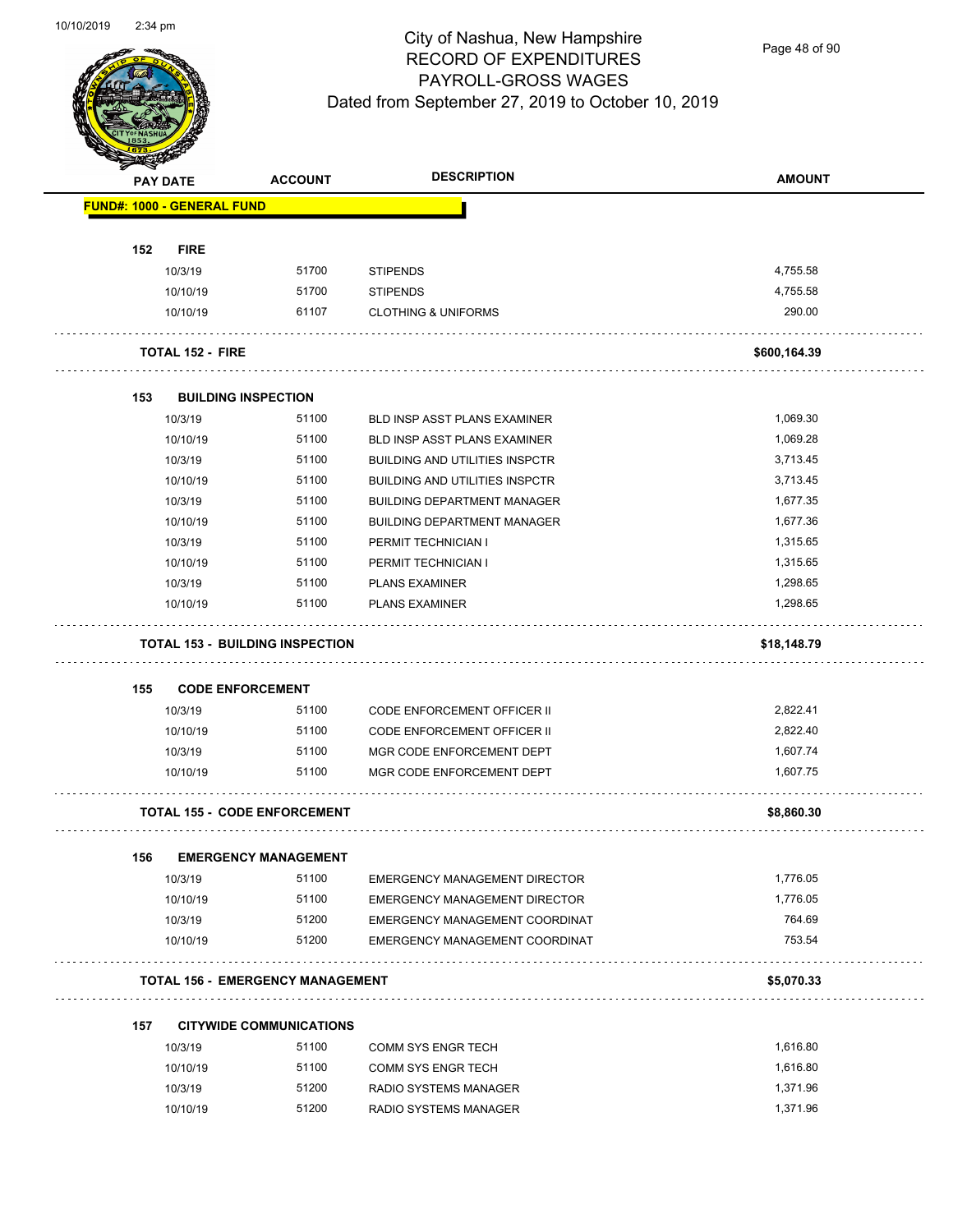Page 49 of 90

| <b>PAY DATE</b>                   | <b>ACCOUNT</b>                             | <b>DESCRIPTION</b>                     | <b>AMOUNT</b> |
|-----------------------------------|--------------------------------------------|----------------------------------------|---------------|
| <b>FUND#: 1000 - GENERAL FUND</b> |                                            |                                        |               |
|                                   | <b>TOTAL 157 - CITYWIDE COMMUNICATIONS</b> |                                        | \$5,977.52    |
| 160                               | <b>PW-ADMIN &amp; ENGINEERING</b>          |                                        |               |
| 10/3/19                           | 51100                                      | ADMINISTRATIVE ASSISTANT II            | 786.85        |
| 10/10/19                          | 51100                                      | ADMINISTRATIVE ASSISTANT II            | 786.85        |
| 10/3/19                           | 51100                                      | ASSISTANT DIRECTOR OF PUBLIC WORKS     | 1,711.30      |
| 10/10/19                          | 51100                                      | ASSISTANT DIRECTOR OF PUBLIC WORKS     | 1,711.30      |
| 10/3/19                           | 51100                                      | <b>CITY ENGINEER</b>                   | 1,210.00      |
| 10/3/19                           | 51100                                      | <b>CITY SURVEYOR</b>                   | 1,257.20      |
| 10/10/19                          | 51100                                      | <b>CITY SURVEYOR</b>                   | 1,257.20      |
| 10/3/19                           | 51100                                      | DEPUTY CITY ENGINEER                   | 780.45        |
| 10/10/19                          | 51100                                      | <b>DEPUTY CITY ENGINEER</b>            | 780.45        |
| 10/3/19                           | 51100                                      | <b>DIRECTOR PUBLIC WORKS</b>           | 1,933.90      |
| 10/10/19                          | 51100                                      | DIRECTOR PUBLIC WORKS                  | 1,933.90      |
| 10/3/19                           | 51100                                      | DIVISION OPERATIONS MANAGER            | 1,546.45      |
| 10/10/19                          | 51100                                      | DIVISION OPERATIONS MANAGER            | 1,546.45      |
| 10/3/19                           | 51100                                      | DPW CONTRACT ADMINISTRATOR             | 372.85        |
| 10/10/19                          | 51100                                      | DPW CONTRACT ADMINISTRATOR             | 372.85        |
| 10/3/19                           | 51100                                      | <b>ENGINEERING INSPECTOR</b>           | 2,093.64      |
| 10/10/19                          | 51100                                      | <b>ENGINEERING INSPECTOR</b>           | 2,093.66      |
| 10/3/19                           | 51100                                      | <b>EXECUTIVE ASSISTANT</b>             | 810.85        |
| 10/10/19                          | 51100                                      | <b>EXECUTIVE ASSISTANT</b>             | 810.85        |
| 10/3/19                           | 51100                                      | PUBLIC RELATIONS ADMINISTRATOR         | 752.95        |
| 10/10/19                          | 51100                                      | PUBLIC RELATIONS ADMINISTRATOR         | 752.95        |
| 10/3/19                           | 51100                                      | <b>SENIOR STAFF ENGINEER</b>           | 1,795.99      |
| 10/10/19                          | 51100                                      | <b>SENIOR STAFF ENGINEER</b>           | 1,796.00      |
| 10/3/19                           | 51100                                      | SENIOR TRAFFIC ENGINEER                | 1,776.04      |
| 10/10/19                          | 51100                                      | <b>SENIOR TRAFFIC ENGINEER</b>         | 1,776.04      |
| 10/3/19                           | 51100                                      | <b>STAFF ENGINEER</b>                  | 1,124.60      |
| 10/10/19                          | 51100                                      | <b>STAFF ENGINEER</b>                  | 1,124.61      |
| 10/3/19                           | 51100                                      | STREET CONSTRUCTION ENGINEER           | 1,480.05      |
| 10/10/19                          | 51100                                      | STREET CONSTRUCTION ENGINEER           | 1,480.05      |
| 10/3/19                           | 51300                                      | <b>OVERTIME</b>                        | 2,821.19      |
| 10/10/19                          | 51300                                      | <b>OVERTIME</b>                        | 69.37         |
| 10/3/19                           | 51750                                      | <b>RETIREMENT &amp; SEPARATION PAY</b> | 32,487.75     |

#### **161 STREETS**

| 10/3/19  | 51100 | ADMINISTRATIVE ASSISTANT II | 822.90   |
|----------|-------|-----------------------------|----------|
| 10/10/19 | 51100 | ADMINISTRATIVE ASSISTANT II | 822.90   |
| 10/3/19  | 51100 | AUTO MECH 1ST CLASS NIGHTS  | 4.353.60 |
| 10/10/19 | 51100 | AUTO MECH 1ST CLASS NIGHTS  | 4.353.60 |
| 10/3/19  | 51100 | AUTO MECH 2ND CLASS         | 2.950.80 |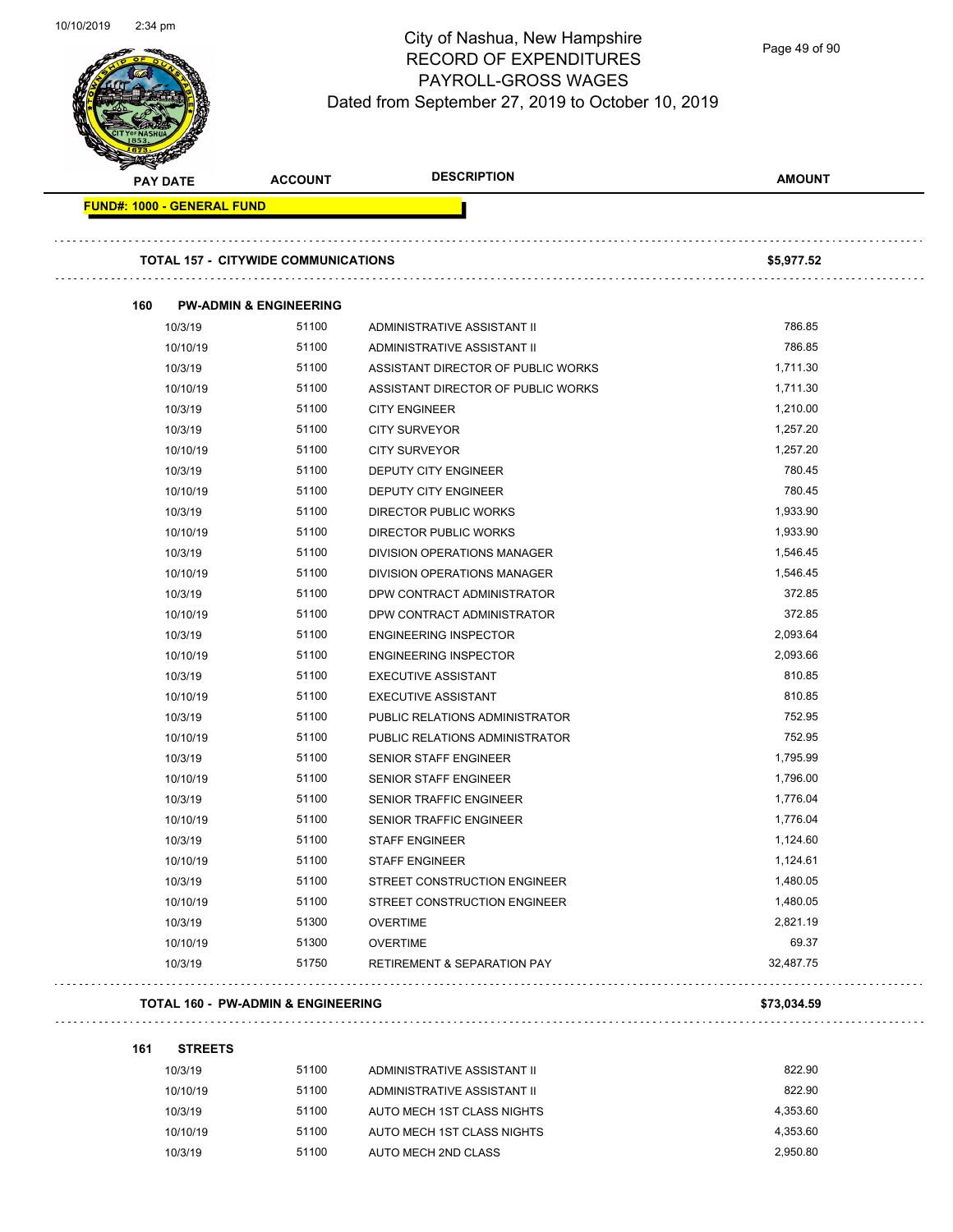

Page 50 of 90

|     | <b>PAY DATE</b>                   | <b>ACCOUNT</b> | <b>DESCRIPTION</b>             | <b>AMOUNT</b> |
|-----|-----------------------------------|----------------|--------------------------------|---------------|
|     | <b>FUND#: 1000 - GENERAL FUND</b> |                |                                |               |
|     |                                   |                |                                |               |
| 161 | <b>STREETS</b>                    |                |                                |               |
|     | 10/10/19                          | 51100          | AUTO MECH 2ND CLASS            | 3,008.88      |
|     | 10/3/19                           | 51100          | AUTO MECHANIC 1ST CLASS        | 3,229.20      |
|     | 10/10/19                          | 51100          | AUTO MECHANIC 1ST CLASS        | 3,229.21      |
|     | 10/3/19                           | 51100          | EQUIP OPR STREET REPAIR        | 7,010.80      |
|     | 10/10/19                          | 51100          | <b>EQUIP OPR STREET REPAIR</b> | 6,850.71      |
|     | 10/3/19                           | 51100          | FLEET MAINTENANCE FOREMAN      | 1,324.60      |
|     | 10/10/19                          | 51100          | FLEET MAINTENANCE FOREMAN      | 1,324.60      |
|     | 10/3/19                           | 51100          | FLEET MANAGER STREET DEPT      | 1,207.70      |
|     | 10/10/19                          | 51100          | FLEET MANAGER STREET DEPT      | 1,207.70      |
|     | 10/3/19                           | 51100          | FOREMAN LABOR STREET           | 2,649.20      |
|     | 10/10/19                          | 51100          | FOREMAN LABOR STREET           | 2,649.20      |
|     | 10/3/19                           | 51100          | <b>MASON PIPELAYER</b>         | 3,384.48      |
|     | 10/10/19                          | 51100          | <b>MASON PIPELAYER</b>         | 2,822.40      |
|     | 10/3/19                           | 51100          | OPERATIONS SUPERVISOR          | 1,116.35      |
|     | 10/10/19                          | 51100          | OPERATIONS SUPERVISOR          | 1,116.35      |
|     | 10/3/19                           | 51100          | <b>SIGN MAINTENANCE</b>        | 1,864.80      |
|     | 10/10/19                          | 51100          | SIGN MAINTENANCE               | 1,864.80      |
|     | 10/3/19                           | 51100          | STOREKEEPER PWD                | 1,027.95      |
|     | 10/10/19                          | 51100          | STOREKEEPER PWD                | 1,027.95      |
|     | 10/3/19                           | 51100          | <b>STREET FOREMAN</b>          | 2,649.19      |
|     | 10/10/19                          | 51100          | <b>STREET FOREMAN</b>          | 2,649.20      |
|     | 10/3/19                           | 51100          | SUPERINTENDENT OF STREETS      | 1,973.35      |
|     | 10/10/19                          | 51100          | SUPERINTENDENT OF STREETS      | 1,973.35      |
|     | 10/3/19                           | 51100          | <b>TRAFFIC FOREMAN</b>         | 1,351.10      |
|     | 10/10/19                          | 51100          | <b>TRAFFIC FOREMAN</b>         | 1,351.09      |
|     | 10/3/19                           | 51100          | TRAFFIC TECHNICIAN I           | 2,231.20      |
|     | 10/10/19                          | 51100          | TRAFFIC TECHNICIAN I           | 2,231.20      |
|     | 10/3/19                           | 51100          | TRUCK DRIVER STREET REPAIR     | 15,067.16     |
|     | 10/10/19                          | 51100          | TRUCK DRIVER STREET REPAIR     | 15,058.75     |
|     | 10/3/19                           | 51100          | <b>WELDER FIRST CLASS</b>      | 1,060.80      |
|     | 10/10/19                          | 51100          | <b>WELDER FIRST CLASS</b>      | 1,060.80      |
|     | 10/3/19                           | 51300          | <b>OVERTIME</b>                | 1,243.48      |
|     | 10/10/19                          | 51300          | <b>OVERTIME</b>                | 1,299.15      |
|     | 10/3/19                           | 51600          | <b>LONGEVITY</b>               | 3,200.00      |
|     |                                   |                |                                |               |

#### **TOTAL 161 - STREETS \$115,620.50**

 $\mathbb{R}^2$ 

. . . . . . . . . . . . .

| 166 | <b>PARKING OPERATIONS</b> |       |                     |          |
|-----|---------------------------|-------|---------------------|----------|
|     | 10/3/19                   | 51100 | PARKING MAINTENANCE | 1.333.10 |
|     | 10/10/19                  | 51100 | PARKING MAINTENANCE | 1.333.10 |
|     | 10/3/19                   | 51100 | PARKING MANAGER     | 947.56   |
|     | 10/10/19                  | 51100 | PARKING MANAGER     | 947.55   |
|     | 10/3/19                   | 51300 | <b>OVERTIME</b>     | 62.86    |
|     | 10/10/19                  | 51300 | OVERTIME            | 155.05   |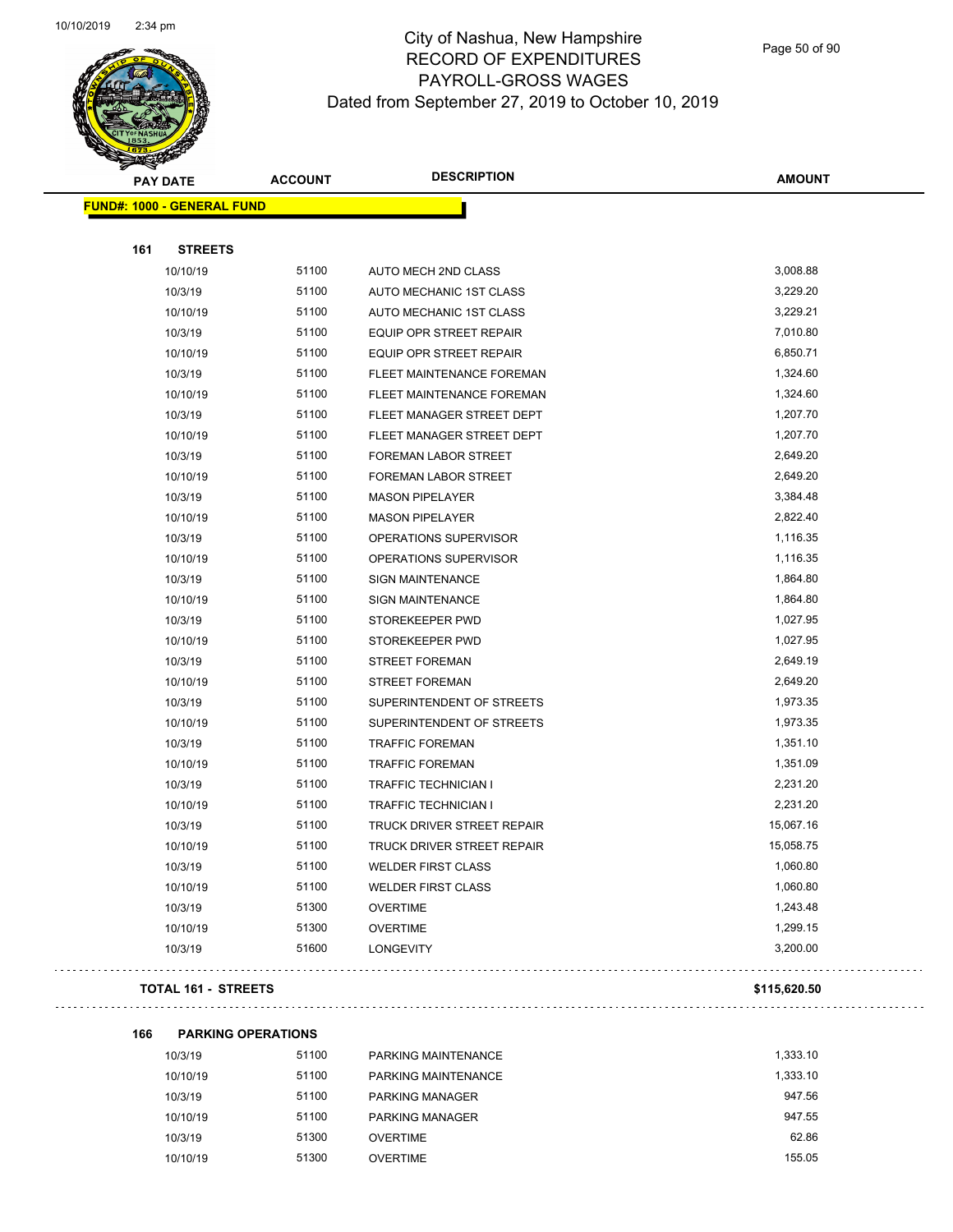Page 51 of 90

|                                   | <b>PAY DATE</b> | <b>ACCOUNT</b>                          | <b>DESCRIPTION</b>                   | <b>AMOUNT</b> |
|-----------------------------------|-----------------|-----------------------------------------|--------------------------------------|---------------|
| <b>FUND#: 1000 - GENERAL FUND</b> |                 |                                         |                                      |               |
| 166                               |                 | <b>PARKING OPERATIONS</b>               |                                      |               |
|                                   | 10/10/19        | 55118                                   | TELEPHONE-CELLULAR                   | 33.00         |
|                                   |                 | <b>TOTAL 166 - PARKING OPERATIONS</b>   |                                      | \$4,812.22    |
| 171                               |                 | <b>COMMUNITY SERVICES</b>               |                                      |               |
|                                   | 10/3/19         | 51100                                   | DIRECTOR HEALTH AND COMM SVS         | 2,030.45      |
|                                   | 10/10/19        | 51100                                   | DIRECTOR HEALTH AND COMM SVS         | 2,030.45      |
|                                   | 10/3/19         | 51100                                   | <b>EPIDEMIOLOGIST</b>                | 1,084.10      |
|                                   | 10/10/19        | 51100                                   | <b>EPIDEMIOLOGIST</b>                | 1,084.10      |
|                                   | 10/3/19         | 51100                                   | <b>HEALTH PROMOTION SPEC</b>         | 1,030.95      |
|                                   | 10/10/19        | 51100                                   | <b>HEALTH PROMOTION SPEC</b>         | 1,030.95      |
|                                   |                 | <b>TOTAL 171 - COMMUNITY SERVICES</b>   |                                      | \$8,291.00    |
|                                   |                 |                                         |                                      |               |
| 172                               | 10/3/19         | <b>COMMUNITY HEALTH</b><br>51100        | ADMINISTRATIVE ASSISTANT II          | 842.70        |
|                                   | 10/10/19        | 51100                                   | ADMINISTRATIVE ASSISTANT II          | 842.71        |
|                                   | 10/3/19         | 51100                                   | BILINGUAL OUTREACH WORKER            | 924.59        |
|                                   | 10/10/19        | 51100                                   | <b>BILINGUAL OUTREACH WORKER</b>     | 924.60        |
|                                   | 10/3/19         | 51100                                   | CHIEF PUBLIC HEALTH NURSE            | 1,612.80      |
|                                   | 10/10/19        | 51100                                   | CHIEF PUBLIC HEALTH NURSE            | 1,612.80      |
|                                   | 10/3/19         | 51100                                   | PUB HEALTH NURSE                     | 3,654.10      |
|                                   | 10/10/19        | 51100                                   | PUB HEALTH NURSE                     | 3,654.10      |
|                                   | 10/10/19        | 51300                                   | <b>OVERTIME</b>                      | 51.24         |
|                                   | 10/10/19        | 51412                                   | <b>WAGES PER DIEM</b>                | 356.05        |
|                                   |                 | <b>TOTAL 172 - COMMUNITY HEALTH</b>     |                                      | \$14,475.69   |
| 173                               |                 | <b>ENVIRONMENTAL HEALTH</b>             |                                      |               |
|                                   | 10/3/19         | 51100                                   | DEP HEALTH OFFICER/LAB DIRECTOR      | 1,239.00      |
|                                   | 10/10/19        | 51100                                   | DEP HEALTH OFFICER/LAB DIRECTOR      | 1,239.00      |
|                                   | 10/3/19         | 51100                                   | ENVIRONMENTAL HEALTH SPEC            | 2,735.55      |
|                                   | 10/10/19        | 51100                                   | ENVIRONMENTAL HEALTH SPEC            | 2,735.54      |
|                                   | 10/3/19         | 51100                                   | ENVIRONMENTAL TECH OFFICE MGR        | 1,085.35      |
|                                   | 10/10/19        | 51100                                   | <b>ENVIRONMENTAL TECH OFFICE MGR</b> | 1,085.35      |
|                                   | 10/3/19         | 51100                                   | MANAGER ENVIRONMENTAL HEALTH         | 1,677.36      |
|                                   | 10/10/19        | 51100                                   | MANAGER ENVIRONMENTAL HEALTH         | 1,677.35      |
|                                   | 10/3/19         | 51300                                   | <b>OVERTIME</b>                      | 137.73        |
|                                   | 10/10/19        | 51300                                   | <b>OVERTIME</b>                      | 68.16         |
|                                   |                 | <b>TOTAL 173 - ENVIRONMENTAL HEALTH</b> |                                      | \$13,680.39   |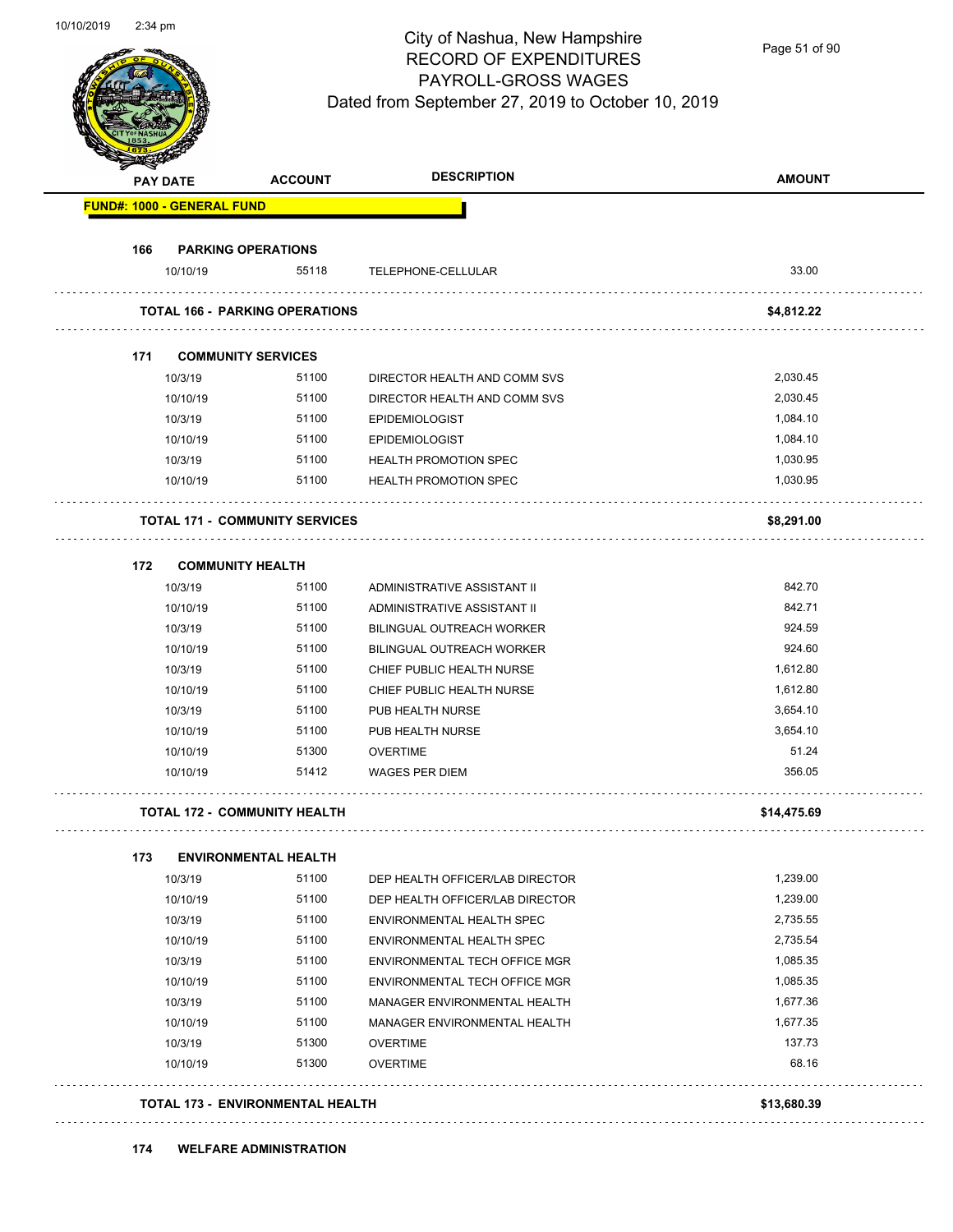$\overline{\phantom{0}}$ 



# City of Nashua, New Hampshire RECORD OF EXPENDITURES PAYROLL-GROSS WAGES Dated from September 27, 2019 to October 10, 2019

Page 52 of 90

| <b>STARKER</b> |                                           |                |                                        |               |
|----------------|-------------------------------------------|----------------|----------------------------------------|---------------|
|                | <b>PAY DATE</b>                           | <b>ACCOUNT</b> | <b>DESCRIPTION</b>                     | <b>AMOUNT</b> |
|                | <b>FUND#: 1000 - GENERAL FUND</b>         |                |                                        |               |
|                |                                           |                |                                        |               |
| 174            | <b>WELFARE ADMINISTRATION</b>             |                |                                        |               |
|                | 10/3/19                                   | 51100          | <b>CASE TECHNICIAN WELFARE</b>         | 2,633.96      |
|                | 10/10/19                                  | 51100          | <b>CASE TECHNICIAN WELFARE</b>         | 2,633.95      |
|                | 10/3/19                                   | 51100          | <b>INTAKE WORKER</b>                   | 849.39        |
|                | 10/10/19                                  | 51100          | <b>INTAKE WORKER</b>                   | 849.40        |
|                | 10/3/19                                   | 51100          | SENIOR CASE TECHNICIAN                 | 1,094.60      |
|                | 10/10/19                                  | 51100          | SENIOR CASE TECHNICIAN                 | 1,094.60      |
|                | 10/3/19                                   | 51100          | <b>WELFARE OFFICER</b>                 | 1,776.04      |
|                | 10/10/19                                  | 51100          | <b>WELFARE OFFICER</b>                 | 1,776.05      |
|                | 10/10/19                                  | 51300          | <b>OVERTIME</b>                        | 7.96          |
|                | 10/10/19                                  | 51750          | <b>RETIREMENT &amp; SEPARATION PAY</b> | 1,532.45      |
|                |                                           |                |                                        |               |
|                | <b>TOTAL 174 - WELFARE ADMINISTRATION</b> |                |                                        | \$14,248.40   |
|                |                                           |                |                                        |               |
| 177            | <b>PARKS &amp; RECREATION</b>             |                |                                        |               |
|                | 10/3/19                                   | 51100          | ADMINISTRATIVE ASSISTANT II            | 860.16        |
|                | 10/10/19                                  | 51100          | ADMINISTRATIVE ASSISTANT II            | 860.15        |
|                | 10/3/19                                   | 51100          | <b>EQUIPMENT OPERATOR, PARKS</b>       | 979.61        |
|                | 10/10/19                                  | 51100          | EQUIPMENT OPERATOR, PARKS              | 979.60        |
|                | 10/3/19                                   | 51100          | FOREMAN LABOR PARK                     | 3,973.80      |
|                | 10/10/19                                  | 51100          | <b>FOREMAN LABOR PARK</b>              | 3,973.80      |
|                | 10/3/19                                   | 51100          | <b>GROUNDSKEEPER MAINTENANCE</b>       | 7,114.80      |
|                | 10/10/19                                  | 51100          | <b>GROUNDSKEEPER MAINTENANCE</b>       | 7,114.81      |
|                | 10/3/19                                   | 51100          | <b>GROUNDSMAN I</b>                    | 5,922.96      |
|                | 10/10/19                                  | 51100          | <b>GROUNDSMAN I</b>                    | 5,916.96      |
|                | 10/3/19                                   | 51100          | <b>GROUNDSMAN II</b>                   | 882.01        |
|                | 10/10/19                                  | 51100          | <b>GROUNDSMAN II</b>                   | 882.00        |
|                | 10/3/19                                   | 51100          | <b>LEAD GROUNDSMAN</b>                 | 1,981.60      |
|                | 10/10/19                                  | 51100          | <b>LEAD GROUNDSMAN</b>                 | 1,981.60      |
|                | 10/3/19                                   | 51100          | PROGRAM COORDINATOR                    | 390.90        |
|                | 10/10/19                                  | 51100          | PROGRAM COORDINATOR                    | 390.90        |
|                | 10/3/19                                   | 51100          | <b>RECREATION PROGRAM MANAGER</b>      | 1,092.80      |
|                | 10/10/19                                  | 51100          | <b>RECREATION PROGRAM MANAGER</b>      | 1,092.80      |
|                | 10/3/19                                   | 51100          | STELLOS STADIUM ATTENDANT              | 979.60        |
|                | 10/10/19                                  | 51100          | STELLOS STADIUM ATTENDANT              | 979.60        |
|                | 10/3/19                                   | 51100          | SUPERINTENDENT OF PARKS RECR           | 1,973.35      |
|                | 10/10/19                                  | 51100          | SUPERINTENDENT OF PARKS RECR           | 1,973.35      |
|                | 10/3/19                                   | 51300          | <b>OVERTIME</b>                        | 4,318.69      |
|                | 10/10/19                                  | 51300          | <b>OVERTIME</b>                        | 2,653.78      |
|                | 10/3/19                                   | 51400          | WAGES TEMPORARY/SEASONAL               | 1,476.75      |
|                | 10/10/19                                  | 51400          | WAGES TEMPORARY/SEASONAL               | 1,814.75      |
|                | 10/3/19                                   | 51420          | <b>WAGES-GAME OFFICIALS</b>            | 50.00         |
|                | 10/10/19                                  | 51420          | <b>WAGES-GAME OFFICIALS</b>            | 100.00        |
|                | 10/10/19                                  | 61107          | <b>CLOTHING &amp; UNIFORMS</b>         | 69.00         |
|                |                                           |                |                                        |               |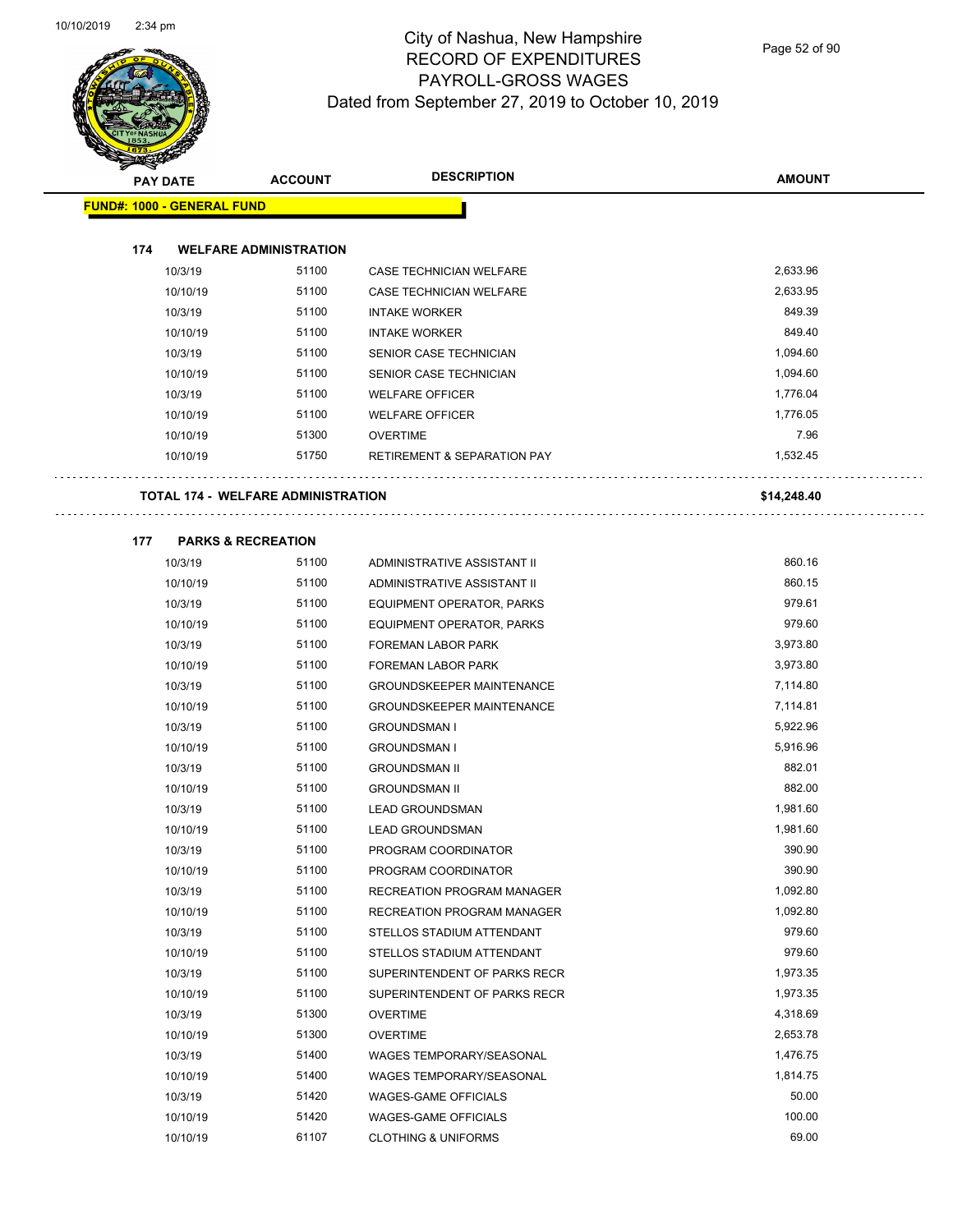Page 53 of 90

| <b>PAY DATE</b>                   | <b>ACCOUNT</b>                            | <b>DESCRIPTION</b>                | <b>AMOUNT</b> |
|-----------------------------------|-------------------------------------------|-----------------------------------|---------------|
| <b>FUND#: 1000 - GENERAL FUND</b> |                                           |                                   |               |
|                                   | <b>TOTAL 177 - PARKS &amp; RECREATION</b> |                                   | \$62,780.13   |
|                                   |                                           |                                   |               |
| 179<br><b>LIBRARY</b>             |                                           |                                   |               |
| 10/3/19                           | 51100                                     | ASSISTANT DIRECTOR LIBRARY        | 1,655.50      |
| 10/10/19                          | 51100                                     | ASSISTANT DIRECTOR LIBRARY        | 1,655.50      |
| 10/3/19                           | 51100                                     | ASSISTANT LIBRARIAN CIRCULATIO    | 1,084.10      |
| 10/10/19                          | 51100                                     | ASSISTANT LIBRARIAN CIRCULATIO    | 1,084.10      |
| 10/3/19                           | 51100                                     | ASSISTANT LIBRARIAN TECH SVS      | 819.50        |
| 10/10/19                          | 51100                                     | ASSISTANT LIBRARIAN TECH SVS      | 819.50        |
| 10/3/19                           | 51100                                     | ASSISTANT LIBRARIAN YOUTH SERV    | 868.90        |
| 10/10/19                          | 51100                                     | ASSISTANT LIBRARIAN YOUTH SERV    | 868.90        |
| 10/3/19                           | 51100                                     | <b>DIRECTOR LIBRARY</b>           | 2,210.20      |
| 10/10/19                          | 51100                                     | <b>DIRECTOR LIBRARY</b>           | 2,210.20      |
| 10/3/19                           | 51100                                     | EXECUTIVE ASST OFFICE MANAGER     | 525.80        |
| 10/10/19                          | 51100                                     | EXECUTIVE ASST OFFICE MANAGER     | 538.78        |
| 10/3/19                           | 51100                                     | <b>IT COORDINATOR</b>             | 962.95        |
| 10/10/19                          | 51100                                     | IT COORDINATOR                    | 962.95        |
| 10/3/19                           | 51100                                     | LIBRARIAN ADULT SERVICES          | 921.96        |
| 10/10/19                          | 51100                                     | LIBRARIAN ADULT SERVICES          | 921.95        |
| 10/3/19                           | 51100                                     | <b>LIBRARIAN CIRCULATION</b>      | 1,117.35      |
| 10/10/19                          | 51100                                     | <b>LIBRARIAN CIRCULATION</b>      | 1,117.36      |
| 10/3/19                           | 51100                                     | LIBRARIAN OUTREACH SVS            | 1,113.11      |
| 10/10/19                          | 51100                                     | LIBRARIAN OUTREACH SVS            | 1,113.09      |
| 10/3/19                           | 51100                                     | <b>LIBRARIAN TECH SERVICES</b>    | 1,155.30      |
| 10/10/19                          | 51100                                     | <b>LIBRARIAN TECH SERVICES</b>    | 1,155.30      |
| 10/3/19                           | 51100                                     | LIBRARIAN YOUTH SERVICES          | 880.99        |
| 10/10/19                          | 51100                                     | LIBRARIAN YOUTH SERVICES          | 881.00        |
| 10/3/19                           | 51100                                     | LIBRARY ASSISTANT CIRCULATION     | 6,566.80      |
| 10/10/19                          | 51100                                     | LIBRARY ASSISTANT CIRCULATION     | 6,566.80      |
| 10/3/19                           | 51100                                     | LIBRARY ASSISTANT MEDIA SERVIC    | 787.50        |
| 10/10/19                          | 51100                                     | LIBRARY ASSISTANT MEDIA SERVIC    | 787.50        |
| 10/3/19                           | 51100                                     | LIBRARY ASSISTANT TECH SVS        | 787.50        |
| 10/10/19                          | 51100                                     | <b>LIBRARY ASSISTANT TECH SVS</b> | 787.50        |
| 10/3/19                           | 51100                                     | LIBRARY ASSISTANT YOUTH SERVIC    | 2,185.74      |
| 10/10/19                          | 51100                                     | LIBRARY ASSISTANT YOUTH SERVIC    | 2,185.73      |
| 10/3/19                           | 51100                                     | <b>MAINTENANCE SUPV</b>           | 949.45        |
| 10/10/19                          | 51100                                     | <b>MAINTENANCE SUPV</b>           | 949.45        |
| 10/3/19                           | 51100                                     | PAGE & COLLECTION COORDINATOR     | 935.81        |
| 10/10/19                          | 51100                                     | PAGE & COLLECTION COORDINATOR     | 935.81        |
| 10/3/19                           | 51100                                     | REFERENCE LIBRARIAN ADULT SERV    | 3,292.39      |
| 10/10/19                          | 51100                                     | REFERENCE LIBRARIAN ADULT SERV    | 3,297.67      |
| 10/3/19                           | 51100                                     | REFERENCE LIBRARIAN TECH SVS      | 842.50        |
| 10/10/19                          | 51100                                     | REFERENCE LIBRARIAN TECH SVS      | 842.50        |
| 10/3/19                           | 51100                                     | <b>SECURITY LIBRARY</b>           | 660.00        |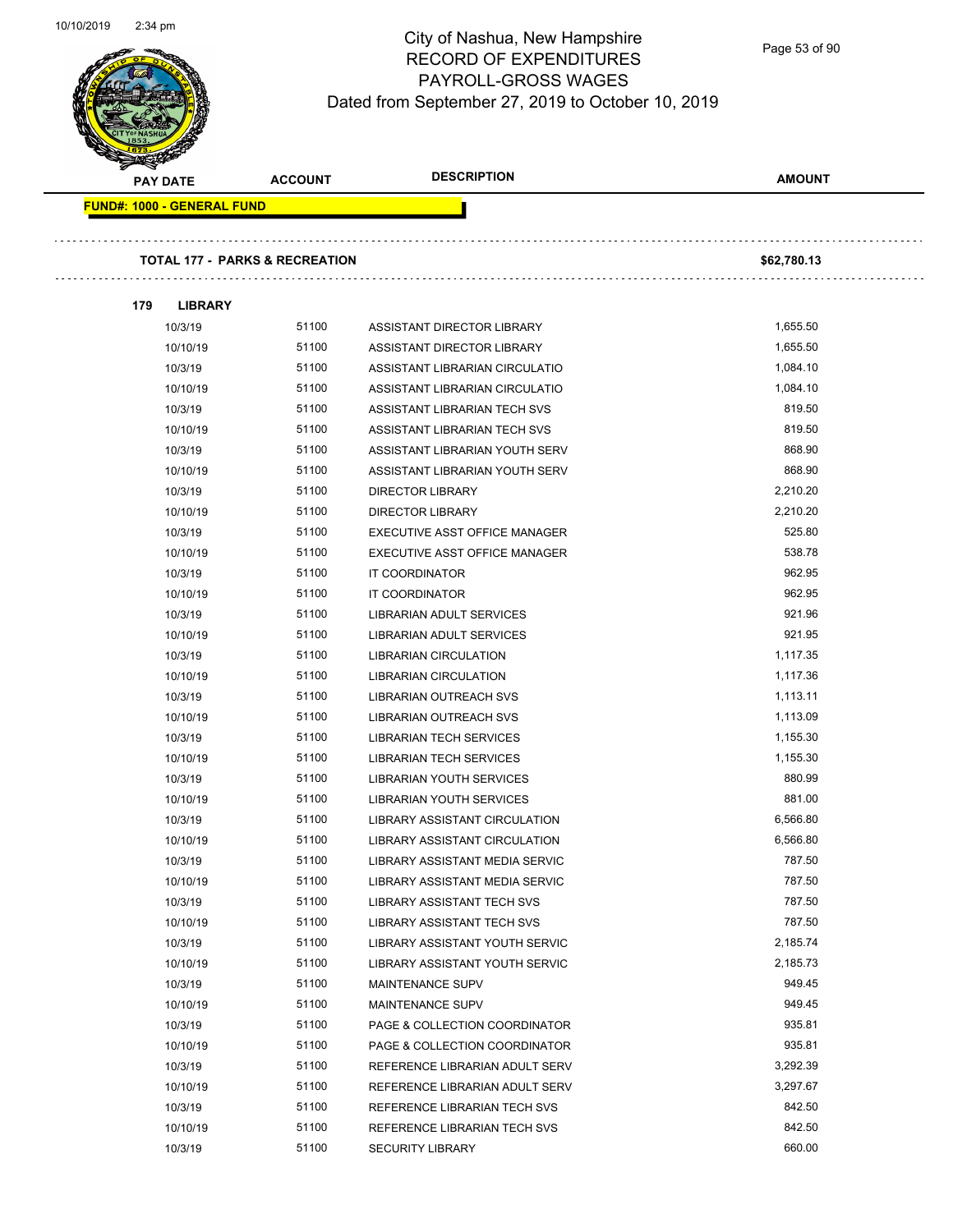

Page 54 of 90

| <b>PAY DATE</b>                          | <b>ACCOUNT</b>               | <b>DESCRIPTION</b>                 | <b>AMOUNT</b> |
|------------------------------------------|------------------------------|------------------------------------|---------------|
| <b>FUND#: 1000 - GENERAL FUND</b>        |                              |                                    |               |
|                                          |                              |                                    |               |
| 179<br><b>LIBRARY</b>                    |                              |                                    |               |
| 10/10/19                                 | 51100                        | <b>SECURITY LIBRARY</b>            | 523.89        |
| 10/3/19                                  | 51200                        | <b>JANITOR</b>                     | 261.75        |
| 10/10/19                                 | 51200                        | <b>JANITOR</b>                     | 261.74        |
| 10/3/19                                  | 51200                        | LIBRARY ASSISTANT TECH SVS         | 467.53        |
| 10/10/19                                 | 51200                        | <b>LIBRARY ASSISTANT TECH SVS</b>  | 462.90        |
| 10/3/19                                  | 51200                        | <b>LIBRARY PAGE</b>                | 915.05        |
| 10/10/19                                 | 51200                        | <b>LIBRARY PAGE</b>                | 985.62        |
| 10/3/19                                  | 51200                        | RECEPTIONIST/DATA ENTRY SPECIALIST | 500.70        |
| 10/10/19                                 | 51200                        | RECEPTIONIST/DATA ENTRY SPECIALIST | 500.70        |
| 10/3/19                                  | 51200                        | REFERENCE LIBRARIAN ADULT SERV     | 774.01        |
| 10/10/19                                 | 51200                        | REFERENCE LIBRARIAN ADULT SERV     | 422.91        |
| 10/3/19                                  | 51200                        | <b>SECURITY LIBRARY</b>            | 414.99        |
| 10/10/19                                 | 51200                        | <b>SECURITY LIBRARY</b>            | 377.64        |
| 10/3/19                                  | 51300                        | <b>OVERTIME</b>                    | 993.72        |
| 10/10/19                                 | 51300                        | <b>OVERTIME</b>                    | 990.43        |
| <b>TOTAL 179 - LIBRARY</b>               |                              |                                    | \$68,858.52   |
|                                          |                              |                                    |               |
| 181                                      | <b>COMMUNITY DEVELOPMENT</b> |                                    |               |
| 10/3/19                                  | 51100                        | ADMINISTRATIVE ASSISTANT II        | 786.85        |
| 10/10/19                                 | 51100                        | ADMINISTRATIVE ASSISTANT II        | 786.83        |
| 10/3/19                                  | 51100                        | DIRECTOR COMMUNITY DEVELOPMENT     | 2,427.25      |
| 10/10/19                                 | 51100                        | DIRECTOR COMMUNITY DEVELOPMENT     | 2,427.25      |
| 10/3/19                                  | 51100                        | <b>TRANSPORTATION PLANNER</b>      | 1,313.35      |
| 10/10/19                                 | 51100                        | <b>TRANSPORTATION PLANNER</b>      | 1,313.35      |
| 10/3/19                                  | 51100                        | <b>WATERWAYS MANAGER</b>           | 1,612.80      |
| 10/10/19                                 | 51100                        | <b>WATERWAYS MANAGER</b>           | 1,612.80      |
| 10/3/19                                  | 51200                        | ADMINISTRATIVE ASSISTANT I         | 452.32        |
| 10/10/19                                 | 51200                        | ADMINISTRATIVE ASSISTANT I         | 390.64        |
| 10/3/19                                  | 51400                        | WAGES TEMPORARY/SEASONAL           | 100.00        |
| 10/10/19                                 | 51400                        | WAGES TEMPORARY/SEASONAL           | 100.00        |
| <b>TOTAL 181 - COMMUNITY DEVELOPMENT</b> |                              |                                    | \$13,323.44   |
| 182                                      | <b>PLANNING AND ZONING</b>   |                                    |               |
| 10/3/19                                  | 51100                        | DEPARTMENT COORDINATOR             | 1,048.50      |
| 10/10/19                                 | 51100                        | DEPARTMENT COORDINATOR             | 1,048.50      |
| 10/3/19                                  | 51100                        | DEPUTY PLANNING MANAGER            | 2,861.15      |
| 10/10/19                                 | 51100                        | DEPUTY PLANNING MANAGER            | 2,861.15      |
| 10/3/19                                  | 51100                        | MANAGER PLANNING DEPT              | 2,210.20      |
| 10/10/19                                 | 51100                        | MANAGER PLANNING DEPT              | 2,210.20      |
| 10/3/19                                  | 51100                        | PLANNER I                          | 1,918.15      |

10/10/19 51100 PLANNER I 1,918.15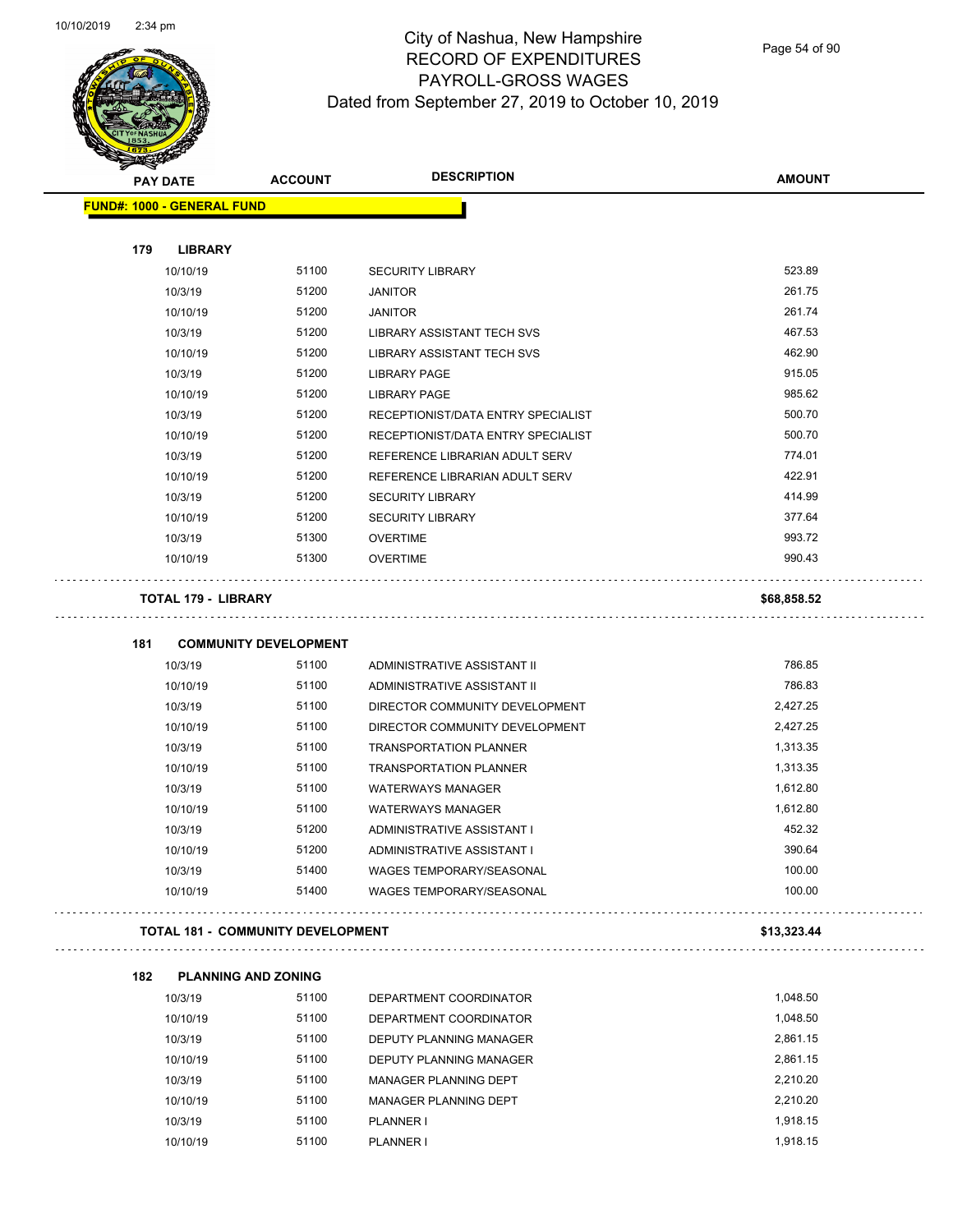$\overline{\phantom{0}}$ 



# City of Nashua, New Hampshire RECORD OF EXPENDITURES PAYROLL-GROSS WAGES Dated from September 27, 2019 to October 10, 2019

Page 55 of 90

| <b>STARTING</b><br>PAY DATE       | <b>ACCOUNT</b>                          | <b>DESCRIPTION</b>               | <b>AMOUNT</b> |
|-----------------------------------|-----------------------------------------|----------------------------------|---------------|
| <b>FUND#: 1000 - GENERAL FUND</b> |                                         |                                  |               |
|                                   |                                         |                                  |               |
| 182                               | <b>PLANNING AND ZONING</b>              |                                  |               |
| 10/3/19                           | 51100                                   | ZONING COORDINATOR               | 839.35        |
| 10/10/19                          | 51100                                   | ZONING COORDINATOR               | 839.35        |
| 10/10/19                          | 53428                                   | STENOGRAPHIC SERVICES            | 250.00        |
|                                   | <b>TOTAL 182 - PLANNING AND ZONING</b>  |                                  | \$18,004.70   |
| 183                               | <b>ECONOMIC DEVELOPMENT</b>             |                                  |               |
| 10/3/19                           | 51100                                   | DWNTWN SPCLST & OED PGRM COOR    | 920.90        |
| 10/10/19                          | 51100                                   | DWNTWN SPCLST & OED PGRM COOR    | 920.90        |
| 10/3/19                           | 51100                                   | ECONOMIC DEV DIRECTOR            | 2,202.85      |
| 10/10/19                          | 51100                                   | <b>ECONOMIC DEV DIRECTOR</b>     | 2,202.85      |
| 10/3/19                           | 51100                                   | HUNT MEMORIAL BLDG & ARTS ADM    | 394.20        |
| 10/10/19                          | 51100                                   | HUNT MEMORIAL BLDG & ARTS ADM    | 394.21        |
|                                   | <b>TOTAL 183 - ECONOMIC DEVELOPMENT</b> |                                  | \$7,035.91    |
| 191<br><b>SCHOOL</b>              |                                         |                                  |               |
| 10/10/19                          | 51100                                   | 21 CENTURY COORDINATOR           | 2,380.10      |
| 9/26/19                           | 51100                                   | 21 CENTURY ELEM MFAM RES COORD   | (4, 179.29)   |
| 10/10/19                          | 51100                                   | 21 CENTURY ELEM MFAM RES COORD   | 2,638.20      |
| 10/3/19                           | 51100                                   | <b>7PAR CTE NHN</b>              | 445.95        |
| 10/10/19                          | 51100                                   | <b>7PAR CTE NHN</b>              | 445.95        |
| 10/10/19                          | 51100                                   | ASSISTANT DIRECTOR BUSINESS      | 3,219.60      |
| 10/10/19                          | 51100                                   | ASSISTANT DIRECTOR OF TECHNOLOGY | 3,208.70      |
| 10/10/19                          | 51100                                   | ASSISTANT PRINCIPAL AMH          | 1,581.70      |
| 10/10/19                          | 51100                                   | ASSISTANT PRINCIPAL BIC          | 2,875.00      |
| 10/10/19                          | 51100                                   | ASSISTANT PRINCIPAL BIR          | 1,509.60      |
| 10/10/19                          | 51100                                   | ASSISTANT PRINCIPAL BRO          | 3,357.70      |
| 10/10/19                          | 51100                                   | ASSISTANT PRINCIPAL CHARL        | 3,293.00      |
| 10/10/19                          | 51100                                   | ASSISTANT PRINCIPAL DR CRSP      | 1,646.50      |
| 10/10/19                          | 51100                                   | ASSISTANT PRINCIPAL ELM          | 6,769.20      |
| 10/10/19                          | 51100                                   | ASSISTANT PRINCIPAL FES          | 2,875.00      |
| 10/10/19                          | 51100                                   | ASSISTANT PRINCIPAL FMS          | 3,288.50      |
| 10/10/19                          | 51100                                   | ASSISTANT PRINCIPAL LEDGE        | 3,292.90      |
| 10/10/19                          | 51100                                   | ASSISTANT PRINCIPAL MDE          | 3,115.40      |
| 10/10/19                          | 51100                                   | ASSISTANT PRINCIPAL MTP          | 1,437.50      |
| 10/10/19                          | 51100                                   | ASSISTANT PRINCIPAL NHN          | 13,806.40     |
| 10/10/19                          | 51100                                   | ASSISTANT PRINCIPAL NHS          | 13,884.60     |
| 10/10/19                          | 51100                                   | ASSISTANT PRINCIPAL SHE          | 1,461.60      |
| 10/10/19                          | 51100                                   | ASSISTANT SUPERINTENDENT         | 9,051.60      |
| 10/10/19                          | 51100                                   | ASST DIRECTOR PLANT OPS          | 2,756.50      |
| 10/10/19                          | 51100                                   | ASST DIRECTOR SPED               | 6,623.10      |
| 10/10/19                          | 51100                                   | ASST SYSTEMS ADMIN FULL YEAR     | 16,478.60     |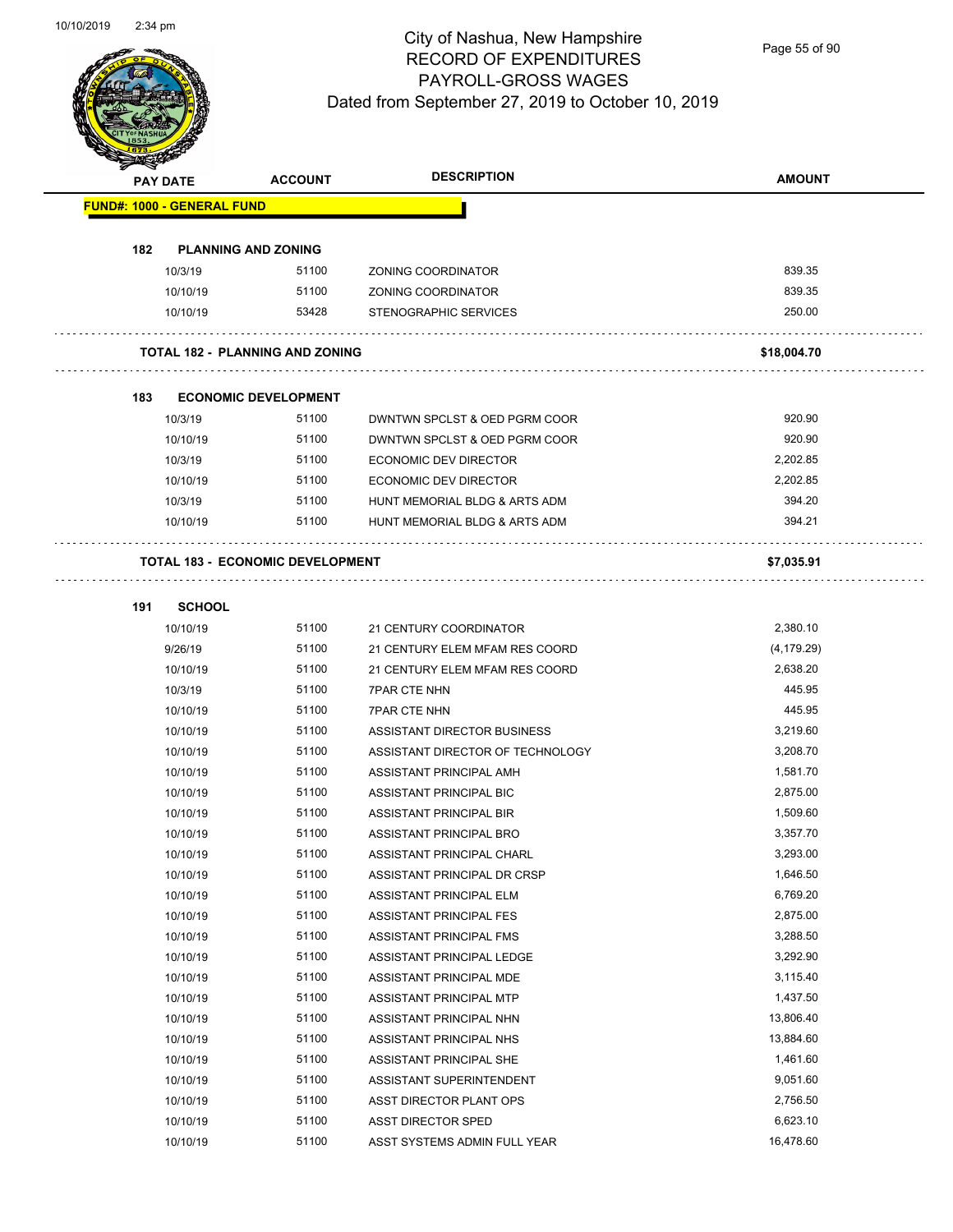

Page 56 of 90

|     | <b>PAY DATE</b>                   | <b>ACCOUNT</b> | <b>DESCRIPTION</b>                                  | <b>AMOUNT</b>      |
|-----|-----------------------------------|----------------|-----------------------------------------------------|--------------------|
|     | <b>FUND#: 1000 - GENERAL FUND</b> |                |                                                     |                    |
|     |                                   |                |                                                     |                    |
| 191 | <b>SCHOOL</b>                     |                |                                                     |                    |
|     | 10/10/19                          | 51100          | ATTENDANCE OFFICER                                  | 2,543.80           |
|     | 10/10/19                          | 51100          | CAREER CENTER COORD NHN                             | 1,557.20           |
|     | 10/10/19                          | 51100          | CHIEF OPERATING OFFICER                             | 4,431.80           |
|     | 10/3/19                           | 51100          | CLERICAL ACADEMY NHN                                | 3,130.95           |
|     | 10/10/19                          | 51100          | CLERICAL ACADEMY NHN                                | 3,088.05           |
|     | 10/3/19                           | 51100          | CLERICAL ACADEMY NHS                                | 3,072.62           |
|     | 10/10/19                          | 51100          | <b>CLERICAL ACADEMY NHS</b>                         | 3,055.73           |
|     | 10/3/19                           | 51100          | CLERICAL ASST SUPER SUP                             | 1,261.01           |
|     | 10/10/19                          | 51100          | <b>CLERICAL ASST SUPER SUP</b>                      | 1,438.17           |
|     | 10/3/19                           | 51100          | CLERICAL ATHLETIC NHN                               | 815.65             |
|     | 10/10/19                          | 51100          | CLERICAL ATHLETIC NHN                               | 815.65             |
|     | 10/3/19                           | 51100          | <b>CLERICAL ATHLETIC NHS</b>                        | 731.25             |
|     | 10/10/19                          | 51100          | CLERICAL ATHLETIC NHS                               | 731.25             |
|     | 10/3/19                           | 51100          | <b>CLERICAL BUSINESS</b>                            | 3,319.20           |
|     | 10/10/19                          | 51100          | <b>CLERICAL BUSINESS</b>                            | 3,319.20           |
|     | 10/3/19                           | 51100          | CLERICAL CHIEF OP OFFICER SUP                       | 738.25             |
|     | 10/10/19                          | 51100          | CLERICAL CHIEF OP OFFICER SUP                       | 756.70             |
|     | 10/3/19                           | 51100          | <b>CLERICAL CTE NHN</b>                             | 690.62             |
|     | 10/10/19                          | 51100          | <b>CLERICAL CTE NHN</b>                             | 695.25             |
|     | 10/3/19                           | 51100          | CLERICAL CTE NHS                                    | 815.65             |
|     | 10/10/19                          | 51100          | <b>CLERICAL CTE NHS</b>                             | 815.65             |
|     | 10/3/19                           | 51100          | <b>CLERICAL GUIDANCE ELM</b>                        | 695.25             |
|     | 10/10/19                          | 51100          | <b>CLERICAL GUIDANCE ELM</b>                        | 695.25             |
|     | 10/3/19                           | 51100          | CLERICAL GUIDANCE NHN                               | 2,067.11           |
|     | 10/10/19                          | 51100          | CLERICAL GUIDANCE NHN                               | 2,071.74           |
|     | 10/3/19                           | 51100          | <b>CLERICAL GUIDANCE NHS</b>                        | 1,633.27           |
|     | 10/10/19                          | 51100          | <b>CLERICAL GUIDANCE NHS</b>                        | 2,417.65           |
|     | 10/3/19                           | 51100          | <b>CLERICAL HUMAN RESOURCES</b>                     | 1,604.74           |
|     | 10/10/19                          | 51100          | <b>CLERICAL HUMAN RESOURCES</b>                     | 1,522.05           |
|     | 10/3/19                           | 51100          | <b>CLERICAL PAYROLL SUP</b>                         | 1,532.30           |
|     | 10/10/19                          | 51100          | <b>CLERICAL PAYROLL SUP</b>                         | 1,532.30           |
|     | 10/3/19                           | 51100          | <b>CLERICAL PLANT OPS</b>                           | 766.14             |
|     | 10/10/19<br>10/3/19               | 51100<br>51100 | <b>CLERICAL PLANT OPS</b><br>CLERICAL PRINCIPAL AMH | 766.15<br>1,497.40 |
|     | 10/10/19                          | 51100          | <b>CLERICAL PRINCIPAL AMH</b>                       | 1,497.40           |
|     | 10/3/19                           | 51100          | <b>CLERICAL PRINCIPAL BIC</b>                       | 1,546.90           |
|     | 10/10/19                          | 51100          | <b>CLERICAL PRINCIPAL BIC</b>                       | 1,546.90           |
|     | 10/3/19                           | 51100          | <b>CLERICAL PRINCIPAL BIR</b>                       | 1,544.29           |
|     | 10/10/19                          | 51100          | <b>CLERICAL PRINCIPAL BIR</b>                       | 918.96             |
|     | 10/3/19                           | 51100          | <b>CLERICAL PRINCIPAL BRO</b>                       | 1,546.90           |
|     | 10/10/19                          | 51100          | <b>CLERICAL PRINCIPAL BRO</b>                       | 1,541.45           |
|     | 10/3/19                           | 51100          | CLERICAL PRINCIPAL CHA                              | 1,532.30           |
|     | 10/10/19                          | 51100          | CLERICAL PRINCIPAL CHA                              | 1,532.30           |
|     | 10/3/19                           | 51100          | CLERICAL PRINCIPAL DRC                              | 1,499.65           |
|     |                                   |                |                                                     |                    |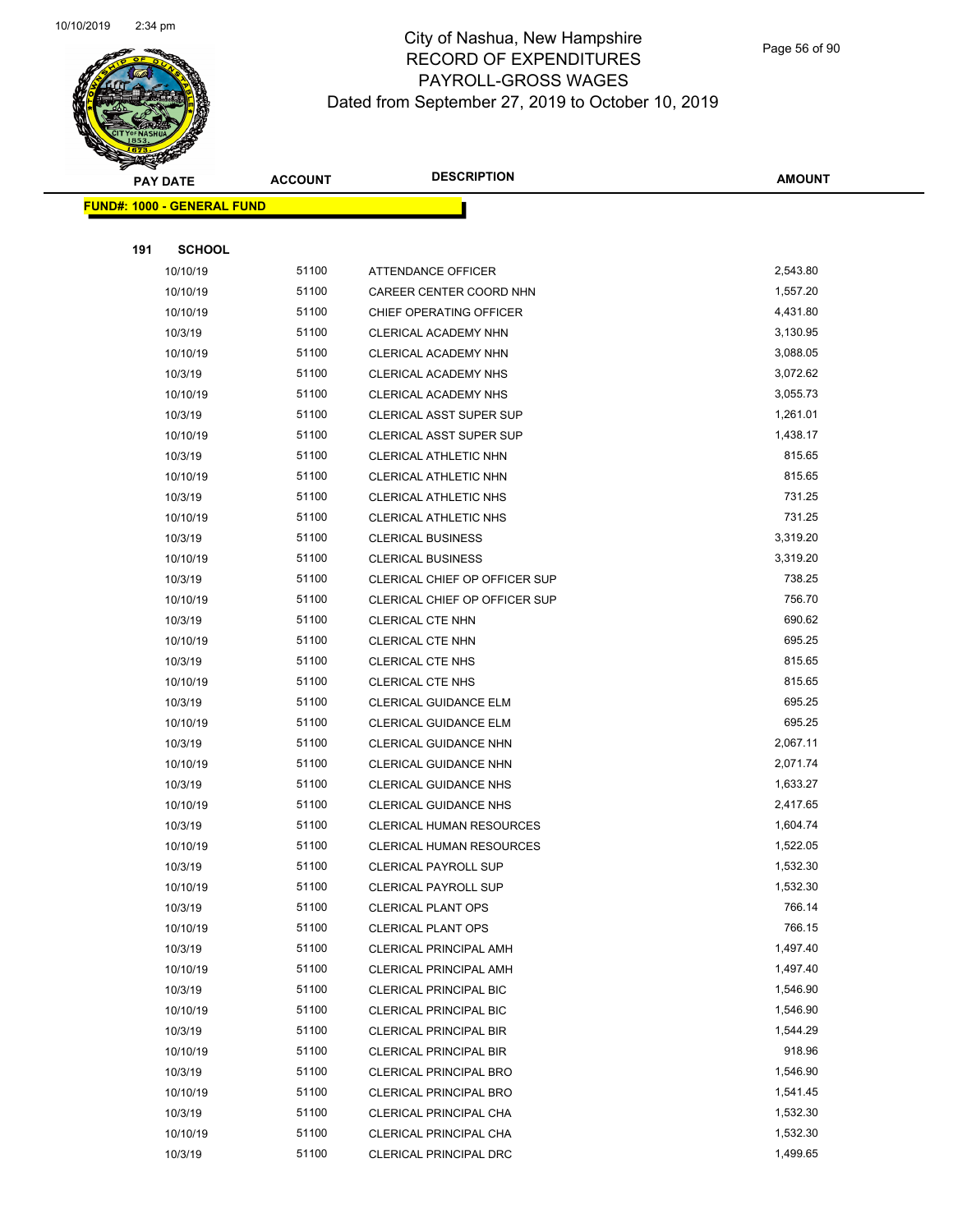

Page 57 of 90

|     | <b>PAY DATE</b>                    | <b>ACCOUNT</b> | <b>DESCRIPTION</b>                 | <b>AMOUNT</b> |  |
|-----|------------------------------------|----------------|------------------------------------|---------------|--|
|     | <u> FUND#: 1000 - GENERAL FUND</u> |                |                                    |               |  |
|     |                                    |                |                                    |               |  |
| 191 | <b>SCHOOL</b>                      |                |                                    |               |  |
|     | 10/10/19                           | 51100          | CLERICAL PRINCIPAL DRC             | 1,499.65      |  |
|     | 10/3/19                            | 51100          | <b>CLERICAL PRINCIPAL ELM</b>      | 2,809.12      |  |
|     | 10/10/19                           | 51100          | <b>CLERICAL PRINCIPAL ELM</b>      | 2,799.85      |  |
|     | 10/3/19                            | 51100          | <b>CLERICAL PRINCIPAL FES</b>      | 1,499.65      |  |
|     | 10/10/19                           | 51100          | <b>CLERICAL PRINCIPAL FES</b>      | 1,494.28      |  |
|     | 10/3/19                            | 51100          | CLERICAL PRINCIPAL FMS             | 2,351.30      |  |
|     | 10/10/19                           | 51100          | <b>CLERICAL PRINCIPAL FMS</b>      | 2,351.30      |  |
|     | 10/3/19                            | 51100          | <b>CLERICAL PRINCIPAL LDG</b>      | 1,461.40      |  |
|     | 10/10/19                           | 51100          | <b>CLERICAL PRINCIPAL LDG</b>      | 1,461.41      |  |
|     | 10/3/19                            | 51100          | <b>CLERICAL PRINCIPAL MDE</b>      | 1,570.55      |  |
|     | 10/10/19                           | 51100          | CLERICAL PRINCIPAL MDE             | 1,570.55      |  |
|     | 10/3/19                            | 51100          | <b>CLERICAL PRINCIPAL MTP</b>      | 1,535.65      |  |
|     | 10/10/19                           | 51100          | <b>CLERICAL PRINCIPAL MTP</b>      | 1,535.65      |  |
|     | 10/3/19                            | 51100          | CLERICAL PRINCIPAL NHN             | 1,522.94      |  |
|     | 10/10/19                           | 51100          | <b>CLERICAL PRINCIPAL NHN</b>      | 1,497.40      |  |
|     | 10/3/19                            | 51100          | CLERICAL PRINCIPAL NHS             | 2,170.14      |  |
|     | 10/10/19                           | 51100          | <b>CLERICAL PRINCIPAL NHS</b>      | 2,050.83      |  |
|     | 10/3/19                            | 51100          | <b>CLERICAL PRINCIPAL NSE</b>      | 1,469.19      |  |
|     | 10/10/19                           | 51100          | <b>CLERICAL PRINCIPAL NSE</b>      | 1,473.82      |  |
|     | 10/3/19                            | 51100          | <b>CLERICAL PRINCIPAL PMS</b>      | 2,148.49      |  |
|     | 10/10/19                           | 51100          | CLERICAL PRINCIPAL PMS             | 2,153.12      |  |
|     | 10/3/19                            | 51100          | CLERICAL PRINCIPAL SHE             | 1,541.46      |  |
|     | 10/10/19                           | 51100          | CLERICAL PRINCIPAL SHE             | 1,536.59      |  |
|     | 10/3/19                            | 51100          | CLERICAL RECEPTIONIST NHN          | 815.65        |  |
|     | 10/10/19                           | 51100          | CLERICAL RECEPTIONIST NHN          | 815.65        |  |
|     | 10/3/19                            | 51100          | <b>CLERICAL RECEPTIONIST NHS</b>   | 695.26        |  |
|     | 10/10/19                           | 51100          | CLERICAL RECEPTIONIST NHS          | 686.00        |  |
|     | 10/3/19                            | 51100          | CLERICAL SPECIAL ED NHN            | 731.25        |  |
|     | 10/10/19                           | 51100          | CLERICAL SPECIAL ED NHN            | 731.25        |  |
|     | 10/3/19                            | 51100          | <b>CLERICAL SPECIAL ED NHS</b>     | 731.25        |  |
|     | 10/10/19                           | 51100          | CLERICAL SPECIAL ED NHS            | 721.51        |  |
|     | 10/3/19                            | 51100          | CLERICAL SPECIAL ED SUP            | 1,426.50      |  |
|     | 10/10/19                           | 51100          | CLERICAL SPECIAL ED SUP            | 1,426.50      |  |
|     | 10/3/19                            | 51100          | CLERICAL STUDENT SERV SUP          | 828.26        |  |
|     | 10/10/19                           | 51100          | CLERICAL STUDENT SERV SUP          | 848.94        |  |
|     | 10/3/19                            | 51100          | CLERICAL SUPERINTENDANT HRLY       | 784.82        |  |
|     | 10/10/19                           | 51100          | CLERICAL SUPERINTENDANT HRLY       | 804.45        |  |
|     | 10/10/19                           | 51100          | <b>CLERICAL SUPERINTENDANT SUP</b> | 1,894.50      |  |
|     | 10/3/19                            | 51100          | <b>CUSTODIAN AMH</b>               | 1,389.60      |  |
|     | 10/10/19                           | 51100          | <b>CUSTODIAN AMH</b>               | 1,389.60      |  |
|     | 10/3/19                            | 51100          | <b>CUSTODIAN ASST HEAD ELM</b>     | 791.20        |  |
|     | 10/10/19                           | 51100          | <b>CUSTODIAN ASST HEAD ELM</b>     | 791.20        |  |
|     | 10/3/19                            | 51100          | <b>CUSTODIAN ASST HEAD FMS</b>     | 791.20        |  |
|     | 10/10/19                           | 51100          | <b>CUSTODIAN ASST HEAD FMS</b>     | 791.20        |  |
|     |                                    |                |                                    |               |  |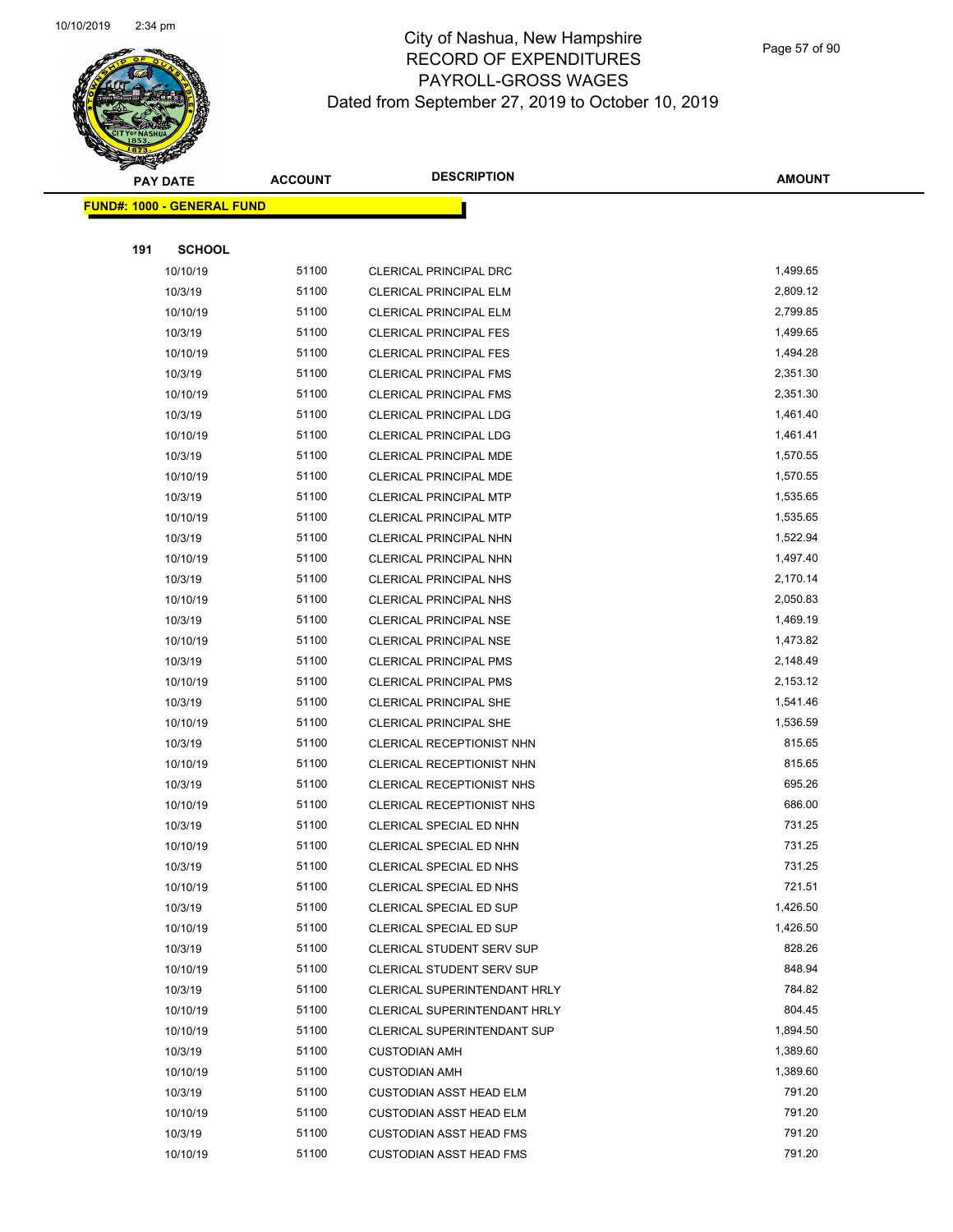

Page 58 of 90

|     | <b>PAY DATE</b>                   | <b>ACCOUNT</b> | <b>DESCRIPTION</b>                                     | <b>AMOUNT</b>    |
|-----|-----------------------------------|----------------|--------------------------------------------------------|------------------|
|     | <b>FUND#: 1000 - GENERAL FUND</b> |                |                                                        |                  |
|     |                                   |                |                                                        |                  |
| 191 | <b>SCHOOL</b>                     |                |                                                        |                  |
|     | 10/3/19                           | 51100          | <b>CUSTODIAN ASST HEAD NHN</b>                         | 1,620.37         |
|     | 10/10/19                          | 51100          | <b>CUSTODIAN ASST HEAD NHN</b>                         | 1,590.40         |
|     | 10/3/19                           | 51100          | <b>CUSTODIAN ASST HEAD NHS</b>                         | 1,582.40         |
|     | 10/10/19                          | 51100          | <b>CUSTODIAN ASST HEAD NHS</b>                         | 1,582.40         |
|     | 10/3/19                           | 51100          | <b>CUSTODIAN ASST HEAD PMS</b>                         | 791.20           |
|     | 10/10/19                          | 51100          | <b>CUSTODIAN ASST HEAD PMS</b>                         | 791.20           |
|     | 10/3/19                           | 51100          | <b>CUSTODIAN BIC</b>                                   | 1,389.60         |
|     | 10/10/19                          | 51100          | <b>CUSTODIAN BIC</b>                                   | 1,389.61         |
|     | 10/3/19                           | 51100          | <b>CUSTODIAN BIR</b>                                   | 1,389.60         |
|     | 10/10/19                          | 51100          | <b>CUSTODIAN BIR</b>                                   | 1,389.60         |
|     | 10/3/19                           | 51100          | <b>CUSTODIAN BRO</b>                                   | 694.80           |
|     | 10/10/19                          | 51100          | <b>CUSTODIAN BRO</b>                                   | 694.81           |
|     | 10/3/19                           | 51100          | <b>CUSTODIAN CHA</b>                                   | 1,389.60         |
|     | 10/10/19                          | 51100          | <b>CUSTODIAN CHA</b>                                   | 1,389.60         |
|     | 10/3/19                           | 51100          | <b>CUSTODIAN DRC</b>                                   | 1,389.60         |
|     | 10/10/19                          | 51100          | <b>CUSTODIAN DRC</b>                                   | 1,389.60         |
|     | 10/3/19                           | 51100          | <b>CUSTODIAN ELM</b>                                   | 4,983.60         |
|     | 10/10/19                          | 51100          | <b>CUSTODIAN ELM</b>                                   | 5,074.79         |
|     | 10/3/19                           | 51100          | <b>CUSTODIAN FES</b>                                   | 1,389.60         |
|     | 10/10/19                          | 51100          | <b>CUSTODIAN FES</b>                                   | 1,389.60         |
|     | 10/3/19                           | 51100          | <b>CUSTODIAN FMS</b>                                   | 2,827.76         |
|     | 10/10/19                          | 51100          | <b>CUSTODIAN FMS</b>                                   | 2,779.20         |
|     | 10/3/19                           | 51100          | <b>CUSTODIAN HEAD AMH</b>                              | 791.20           |
|     | 10/10/19                          | 51100          | <b>CUSTODIAN HEAD AMH</b>                              | 791.20           |
|     | 10/3/19                           | 51100          | <b>CUSTODIAN HEAD BIC</b>                              | 791.20           |
|     | 10/10/19                          | 51100          | <b>CUSTODIAN HEAD BIC</b>                              | 791.20           |
|     | 10/3/19                           | 51100          | <b>CUSTODIAN HEAD BIR</b>                              | 791.20           |
|     | 10/10/19                          | 51100          | <b>CUSTODIAN HEAD BIR</b>                              | 791.20           |
|     | 10/3/19                           | 51100          | <b>CUSTODIAN HEAD BRO</b>                              | 791.20           |
|     | 10/10/19                          | 51100          | <b>CUSTODIAN HEAD BRO</b>                              | 791.20           |
|     | 10/3/19                           | 51100          | <b>CUSTODIAN HEAD CHA</b>                              | 791.20           |
|     | 10/10/19                          | 51100          | <b>CUSTODIAN HEAD CHA</b>                              | 791.20           |
|     | 10/3/19                           | 51100          | <b>CUSTODIAN HEAD DRC</b>                              | 791.20           |
|     | 10/10/19                          | 51100          | <b>CUSTODIAN HEAD DRC</b>                              | 791.20           |
|     | 10/3/19                           | 51100          | <b>CUSTODIAN HEAD ELM</b>                              | 937.60           |
|     | 10/10/19                          | 51100          | <b>CUSTODIAN HEAD ELM</b>                              | 937.60<br>791.20 |
|     | 10/3/19                           | 51100<br>51100 | <b>CUSTODIAN HEAD FES</b>                              | 791.20           |
|     | 10/10/19                          |                | <b>CUSTODIAN HEAD FES</b>                              | 937.60           |
|     | 10/3/19                           | 51100<br>51100 | <b>CUSTODIAN HEAD FMS</b>                              | 937.60           |
|     | 10/10/19                          | 51100          | <b>CUSTODIAN HEAD FMS</b>                              | 791.20           |
|     | 10/3/19<br>10/10/19               | 51100          | <b>CUSTODIAN HEAD LDG</b><br><b>CUSTODIAN HEAD LDG</b> | 791.20           |
|     | 10/3/19                           | 51100          | <b>CUSTODIAN HEAD MDE</b>                              | 791.20           |
|     | 10/10/19                          | 51100          | <b>CUSTODIAN HEAD MDE</b>                              | 791.20           |
|     |                                   |                |                                                        |                  |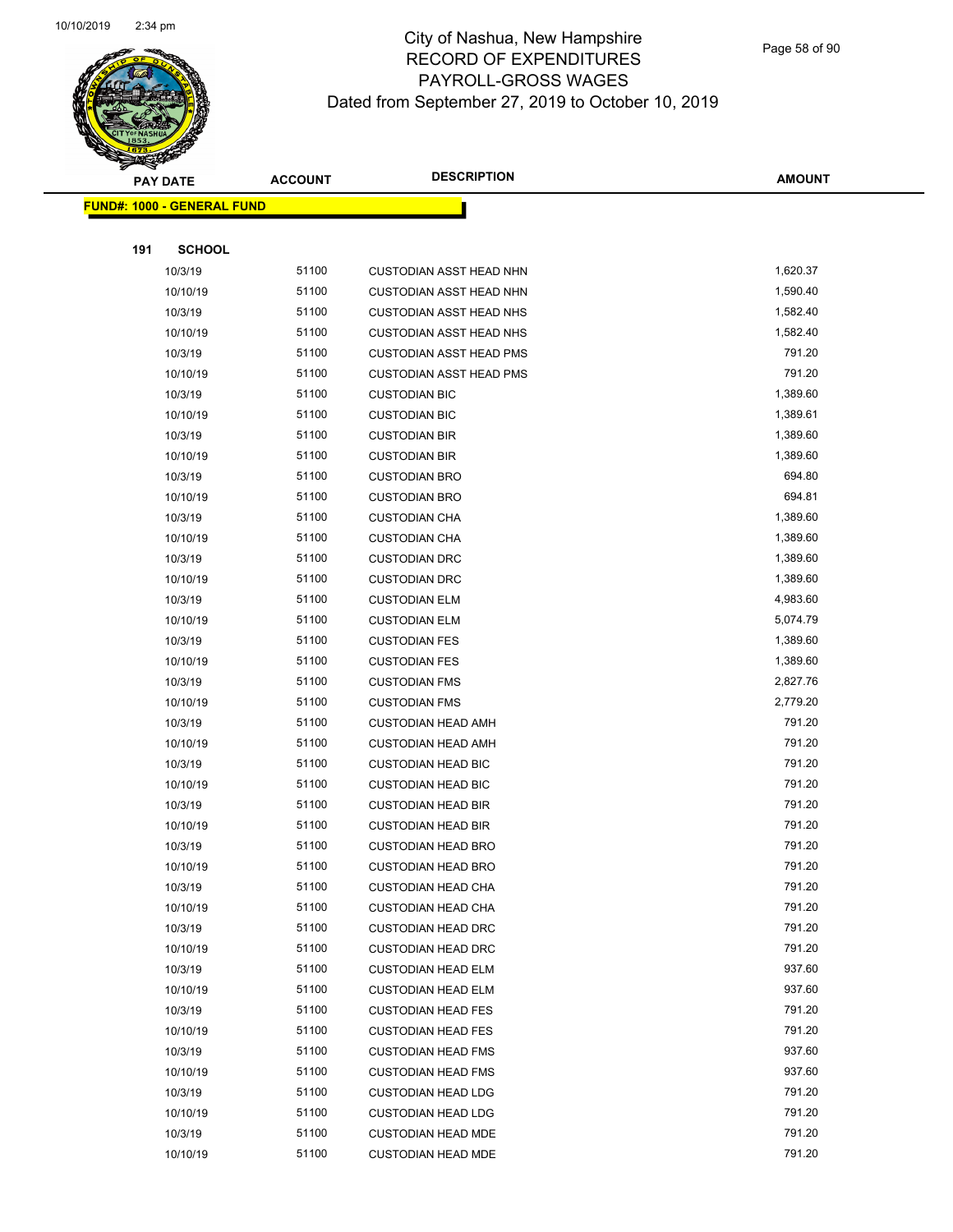

Page 59 of 90

| <b>PAY DATE</b>                   | <b>ACCOUNT</b> | <b>DESCRIPTION</b>              | <b>AMOUNT</b> |
|-----------------------------------|----------------|---------------------------------|---------------|
| <b>FUND#: 1000 - GENERAL FUND</b> |                |                                 |               |
|                                   |                |                                 |               |
| 191<br><b>SCHOOL</b>              |                |                                 |               |
| 10/3/19                           | 51100          | <b>CUSTODIAN HEAD MTP</b>       | 791.20        |
| 10/10/19                          | 51100          | <b>CUSTODIAN HEAD MTP</b>       | 791.20        |
| 10/3/19                           | 51100          | <b>CUSTODIAN HEAD NHN</b>       | 943.20        |
| 10/10/19                          | 51100          | <b>CUSTODIAN HEAD NHN</b>       | 990.36        |
| 10/3/19                           | 51100          | <b>CUSTODIAN HEAD NHS</b>       | 943.20        |
| 10/10/19                          | 51100          | <b>CUSTODIAN HEAD NHS</b>       | 943.20        |
| 10/3/19                           | 51100          | <b>CUSTODIAN HEAD NSE</b>       | 791.20        |
| 10/10/19                          | 51100          | <b>CUSTODIAN HEAD NSE</b>       | 791.20        |
| 10/3/19                           | 51100          | <b>CUSTODIAN HEAD PMS</b>       | 937.60        |
| 10/10/19                          | 51100          | <b>CUSTODIAN HEAD PMS</b>       | 937.60        |
| 10/3/19                           | 51100          | <b>CUSTODIAN HEAD SHE</b>       | 791.20        |
| 10/10/19                          | 51100          | <b>CUSTODIAN HEAD SHE</b>       | 791.20        |
| 10/3/19                           | 51100          | <b>CUSTODIAN LDG</b>            | 694.80        |
| 10/10/19                          | 51100          | <b>CUSTODIAN LDG</b>            | 694.81        |
| 10/3/19                           | 51100          | <b>CUSTODIAN MDE</b>            | 1,389.60      |
| 10/10/19                          | 51100          | <b>CUSTODIAN MDE</b>            | 1,389.60      |
| 10/3/19                           | 51100          | <b>CUSTODIAN MTP</b>            | 1,389.60      |
| 10/10/19                          | 51100          | <b>CUSTODIAN MTP</b>            | 1,405.20      |
| 10/3/19                           | 51100          | <b>CUSTODIAN NHN</b>            | 9,592.49      |
| 10/10/19                          | 51100          | <b>CUSTODIAN NHN</b>            | 9,732.48      |
| 10/3/19                           | 51100          | <b>CUSTODIAN NHS</b>            | 9,203.77      |
| 10/10/19                          | 51100          | <b>CUSTODIAN NHS</b>            | 9,432.20      |
| 10/3/19                           | 51100          | <b>CUSTODIAN NSE</b>            | 1,389.60      |
| 10/10/19                          | 51100          | <b>CUSTODIAN NSE</b>            | 1,389.60      |
| 10/3/19                           | 51100          | <b>CUSTODIAN PMS</b>            | 2,132.96      |
| 10/10/19                          | 51100          | <b>CUSTODIAN PMS</b>            | 2,084.40      |
| 10/3/19                           | 51100          | <b>CUSTODIAN SHE</b>            | 1,389.60      |
| 10/10/19                          | 51100          | <b>CUSTODIAN SHE</b>            | 1,389.60      |
| 10/10/19                          | 51100          | <b>CUSTODIAN SUPERVISOR WPO</b> | 6,269.40      |
| 10/3/19                           | 51100          | <b>CUSTODIAN WID</b>            | 694.80        |
| 10/10/19                          | 51100          | <b>CUSTODIAN WID</b>            | 694.80        |
| 10/10/19                          | 51100          | DATA ANALYST                    | 3,213.00      |
| 10/10/19                          | 51100          | <b>DIRECTOR ATHLETICS</b>       | 3,855.50      |
| 10/10/19                          | 51100          | DIRECTOR COM GRANTS             | 2,528.69      |
| 10/10/19                          | 51100          | <b>DIRECTOR GUIDANCE</b>        | 6,717.60      |
| 10/10/19                          | 51100          | DIRECTOR HUMAN RESOURCES        | 3,508.10      |
| 10/10/19                          | 51100          | DIRECTOR PLANT OPS              | 4,002.20      |
| 10/10/19                          | 51100          | DIRECTOR SPECIAL ED             | 3,745.20      |
| 10/10/19                          | 51100          | DIRECTOR STUDENT SERVICES       | 3,515.40      |
| 10/10/19                          | 51100          | DIRECTOR TECHNOLOGY             | 4,427.89      |
| 9/26/19                           | 51100          | DIRECTOR TITLE 1                | (3,329.40)    |
| 10/10/19                          | 51100          | DIRECTOR TRANSPORTATION         | 3,346.50      |
| 10/10/19                          | 51100          | DIRECTOR VOCATIONAL             | 6,790.00      |
| 10/10/19                          | 51100          | DW TECHNOLOGY PEER COACH        | 1,966.30      |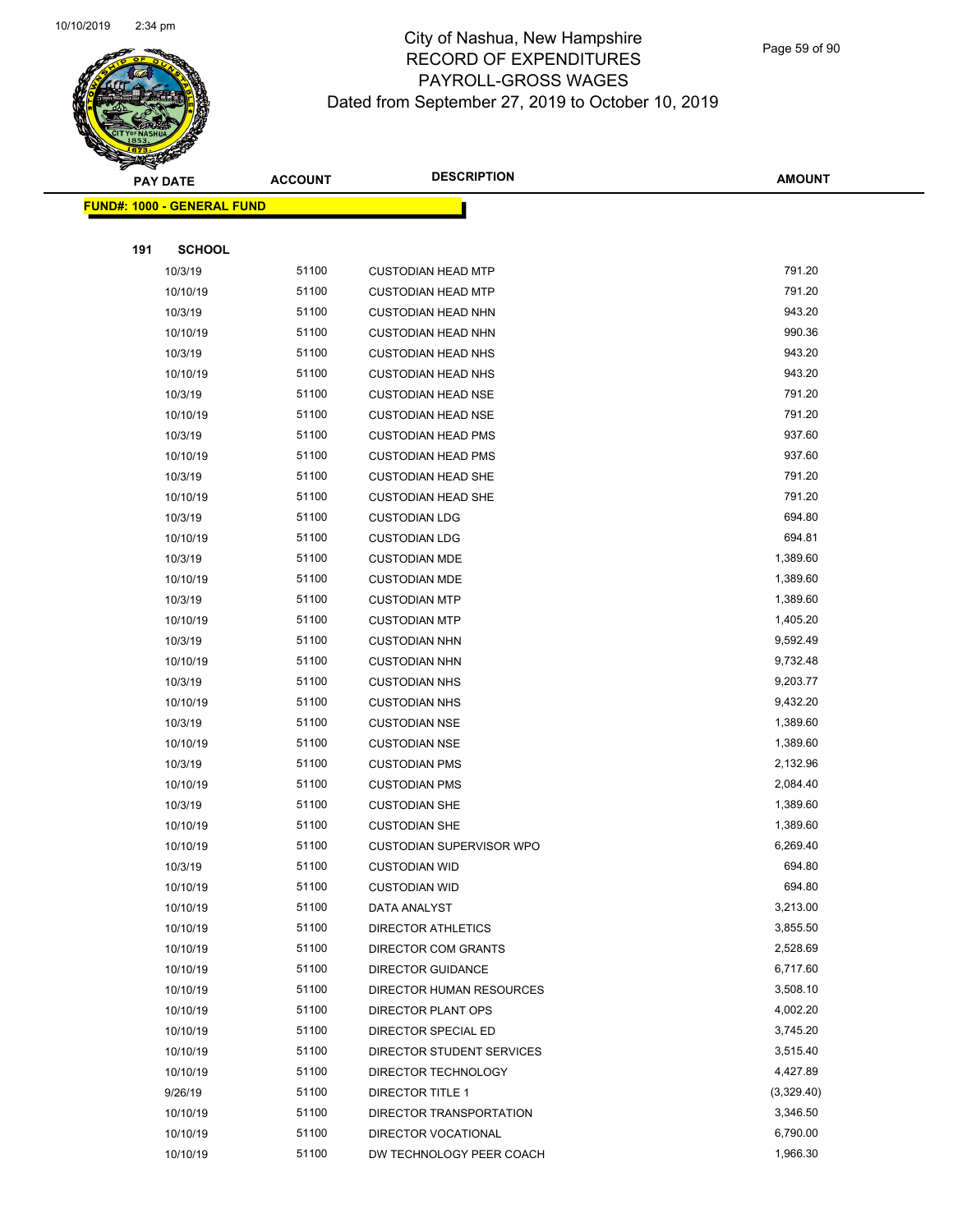

Page 60 of 90

|     | <b>PAY DATE</b>                   | <b>ACCOUNT</b> | <b>DESCRIPTION</b>            | <b>AMOUNT</b> |
|-----|-----------------------------------|----------------|-------------------------------|---------------|
|     | <b>FUND#: 1000 - GENERAL FUND</b> |                |                               |               |
|     |                                   |                |                               |               |
| 191 | <b>SCHOOL</b>                     |                |                               |               |
|     | 10/3/19                           | 51100          | E-BLOCK TECHNICAL PARA        | 654.03        |
|     | 10/10/19                          | 51100          | E-BLOCK TECHNICAL PARA        | 669.24        |
|     | 10/10/19                          | 51100          | ELL OUTREACH WORKER           | 1,766.10      |
|     | 10/10/19                          | 51100          | GUIDANCE COUNSELOR AMH        | 2,403.60      |
|     | 10/10/19                          | 51100          | GUIDANCE COUNSELOR BIC        | 2,064.70      |
|     | 10/10/19                          | 51100          | <b>GUIDANCE COUNSELOR BIR</b> | 3,015.80      |
|     | 10/10/19                          | 51100          | GUIDANCE COUNSELOR BRO        | 1,980.50      |
|     | 10/10/19                          | 51100          | GUIDANCE COUNSELOR CHA        | 3,015.80      |
|     | 10/10/19                          | 51100          | GUIDANCE COUNSELOR DRC        | 2,923.70      |
|     | 10/10/19                          | 51100          | <b>GUIDANCE COUNSELOR ELM</b> | 13,680.20     |
|     | 10/10/19                          | 51100          | <b>GUIDANCE COUNSELOR FES</b> | 2,923.70      |
|     | 10/10/19                          | 51100          | GUIDANCE COUNSELOR FMS        | 3,756.50      |
|     | 10/10/19                          | 51100          | GUIDANCE COUNSELOR LDG        | 3,015.80      |
|     | 10/10/19                          | 51100          | GUIDANCE COUNSELOR MDE        | 2,895.10      |
|     | 10/10/19                          | 51100          | <b>GUIDANCE COUNSELOR MTP</b> | 2,923.70      |
|     | 10/10/19                          | 51100          | GUIDANCE COUNSELOR NHN        | 17,715.99     |
|     | 10/10/19                          | 51100          | GUIDANCE COUNSELOR NHS        | 19,076.60     |
|     | 10/10/19                          | 51100          | GUIDANCE COUNSELOR NSE        | 2,923.70      |
|     | 10/10/19                          | 51100          | <b>GUIDANCE COUNSELOR PMS</b> | 8,286.60      |
|     | 10/10/19                          | 51100          | <b>GUIDANCE COUNSELOR SHE</b> | 2,923.70      |
|     | 9/26/19                           | 51100          | <b>HOMELESS LIASION</b>       | (1,465.68)    |
|     | 10/10/19                          | 51100          | JOB DEVELOPER SPED NHN        | 3,015.80      |
|     | 10/10/19                          | 51100          | <b>LIBRARIAN AMH</b>          | 1,989.50      |
|     | 10/10/19                          | 51100          | <b>LIBRARIAN BIC</b>          | 1,904.30      |
|     | 10/10/19                          | 51100          | LIBRARIAN BIR                 | 2,187.10      |
|     | 10/10/19                          | 51100          | LIBRARIAN BRO                 | 2,204.20      |
|     | 10/10/19                          | 51100          | LIBRARIAN CHA                 | 3,015.80      |
|     | 10/10/19                          | 51100          | <b>LIBRARIAN DRC</b>          | 2,250.50      |
|     | 10/10/19                          | 51100          | <b>LIBRARIAN ELM</b>          | 2,107.10      |
|     | 10/10/19                          | 51100          | <b>LIBRARIAN FES</b>          | 2,923.70      |
|     | 10/10/19                          | 51100          | <b>LIBRARIAN FMS</b>          | 2,923.70      |
|     | 10/10/19                          | 51100          | <b>LIBRARIAN LDG</b>          | 2,426.70      |
|     | 10/10/19                          | 51100          | LIBRARIAN MDE                 | 2,895.10      |
|     | 10/10/19                          | 51100          | <b>LIBRARIAN NHN</b>          | 4,926.70      |
|     | 10/10/19                          | 51100          | <b>LIBRARIAN NHS</b>          | 5,984.70      |
|     | 10/10/19                          | 51100          | <b>LIBRARIAN NSE</b>          | 2,895.10      |
|     | 10/10/19                          | 51100          | <b>LIBRARIAN PMS</b>          | 2,040.00      |
|     | 10/10/19                          | 51100          | <b>LIBRARIAN SHE</b>          | 2,923.70      |
|     | 10/10/19                          | 51100          | LICENSED PRACTICAL NURSE ELM  | 1,485.30      |
|     | 10/10/19                          | 51100          | LICENSED PRACTICAL NURSE FMS  | 1,459.65      |
|     | 10/3/19                           | 51100          | MAINTENANCE ALARM WPO         | 998.80        |
|     | 10/10/19                          | 51100          | MAINTENANCE ALARM WPO         | 998.80        |
|     | 10/3/19                           | 51100          | MAINTENANCE CARPENTER WPO     | 975.60        |
|     | 10/10/19                          | 51100          | MAINTENANCE CARPENTER WPO     | 975.60        |
|     |                                   |                |                               |               |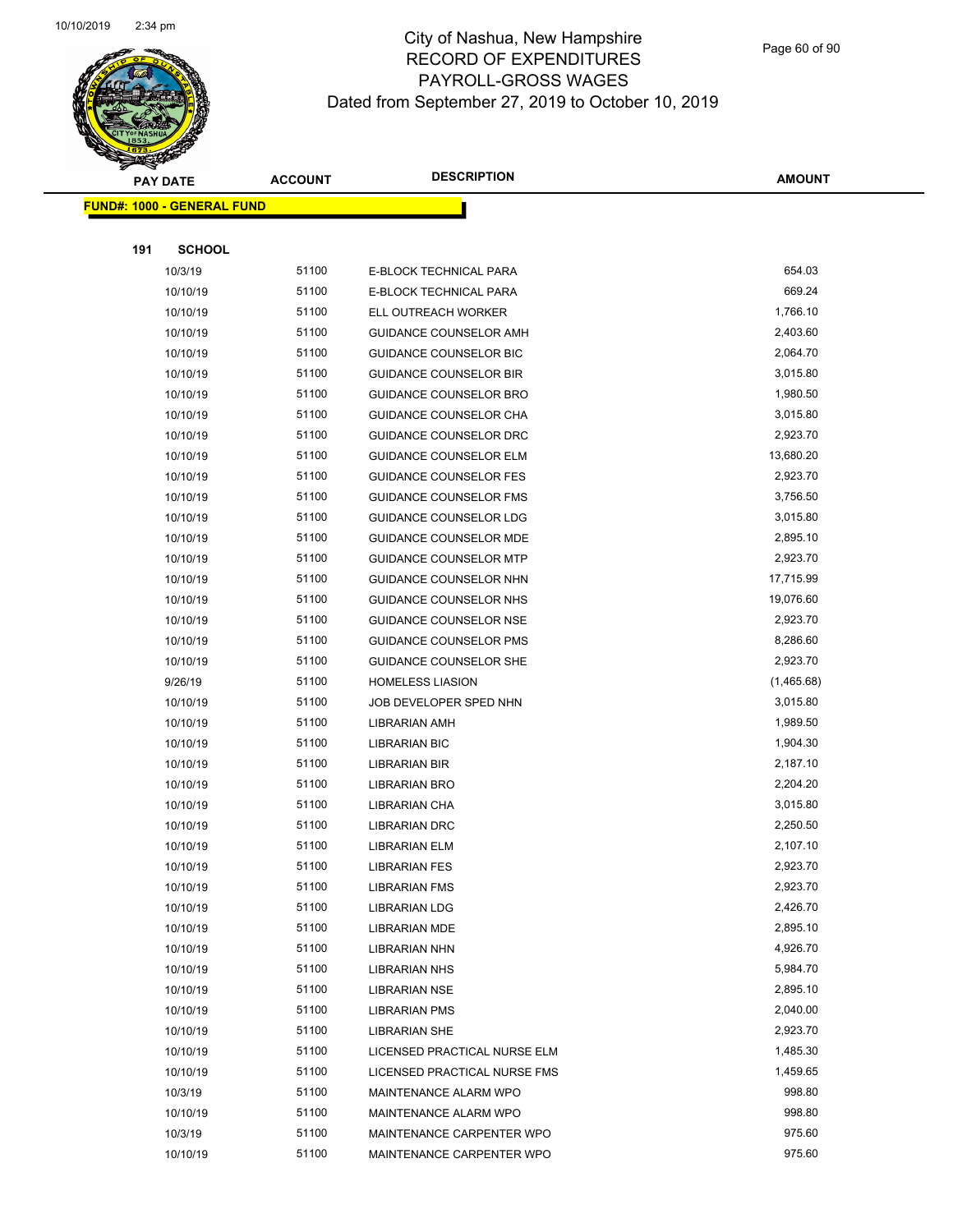

|     | <b>PAY DATE</b>                   | <b>ACCOUNT</b> | <b>DESCRIPTION</b>             | <b>AMOUNT</b> |
|-----|-----------------------------------|----------------|--------------------------------|---------------|
|     | <b>FUND#: 1000 - GENERAL FUND</b> |                |                                |               |
|     |                                   |                |                                |               |
| 191 | <b>SCHOOL</b>                     |                |                                |               |
|     | 10/3/19                           | 51100          | MAINTENANCE ELECTRICIAN WPO    | 1,997.61      |
|     | 10/10/19                          | 51100          | MAINTENANCE ELECTRICIAN WPO    | 1,997.60      |
|     | 10/3/19                           | 51100          | MAINTENANCE GRDS FORMEN WPO    | 975.61        |
|     | 10/10/19                          | 51100          | MAINTENANCE GRDS FORMEN WPO    | 975.60        |
|     | 10/3/19                           | 51100          | MAINTENANCE GROUNDS WPO        | 4,100.41      |
|     | 10/10/19                          | 51100          | MAINTENANCE GROUNDS WPO        | 4,100.40      |
|     | 10/3/19                           | 51100          | MAINTENANCE HVAC WPO           | 5,851.39      |
|     | 10/10/19                          | 51100          | MAINTENANCE HVAC WPO           | 5,869.62      |
|     | 10/3/19                           | 51100          | MAINTENANCE MESSENGER WPO      | 937.60        |
|     | 10/10/19                          | 51100          | MAINTENANCE MESSENGER WPO      | 937.60        |
|     | 10/3/19                           | 51100          | MAINTENANCE PLUMBER WPO        | 1,002.80      |
|     | 10/10/19                          | 51100          | MAINTENANCE PLUMBER WPO        | 1,002.80      |
|     | 10/3/19                           | 51100          | MAINTENANCE TRADES WPO         | 2,946.00      |
|     | 10/10/19                          | 51100          | MAINTENANCE TRADES WPO         | 2,946.01      |
|     | 10/10/19                          | 51100          | MARKETING TEACHER NHS          | 2,838.30      |
|     | 10/10/19                          | 51100          | <b>NURSE AMH</b>               | 2,739.60      |
|     | 10/10/19                          | 51100          | <b>NURSE BIC</b>               | 2,739.60      |
|     | 10/10/19                          | 51100          | <b>NURSE BIR</b>               | 2,712.90      |
|     | 10/10/19                          | 51100          | <b>NURSE BRO</b>               | 2,739.60      |
|     | 10/10/19                          | 51100          | <b>NURSE CHA</b>               | 1,776.20      |
|     | 10/10/19                          | 51100          | <b>NURSE DRC</b>               | 2,739.60      |
|     | 10/10/19                          | 51100          | <b>NURSE ELM</b>               | 3,237.70      |
|     | 10/10/19                          | 51100          | <b>NURSE FES</b>               | 1,906.80      |
|     | 10/10/19                          | 51100          | <b>NURSE FMS</b>               | 1,768.90      |
|     | 10/10/19                          | 51100          | <b>NURSE LDG</b>               | 2,594.20      |
|     | 10/10/19                          | 51100          | <b>NURSE MDE</b>               | 2,253.50      |
|     | 10/10/19                          | 51100          | <b>NURSE MTP</b>               | 1,858.10      |
|     | 10/10/19                          | 51100          | <b>NURSE NHN</b>               | 3,537.80      |
|     | 10/10/19                          | 51100          | NURSE NHS                      | 4,302.90      |
|     | 10/10/19                          | 51100          | <b>NURSE NSE</b>               | 2,739.60      |
|     | 10/10/19                          | 51100          | <b>NURSE PMS</b>               | 3,199.60      |
|     | 10/10/19                          | 51100          | <b>NURSE SHE</b>               | 1,833.00      |
|     | 10/10/19                          | 51100          | OFFICE MANAGER BUSINESS        | 2,705.90      |
|     | 10/10/19                          | 51100          | OFFICE MANAGER HUMAN RESOURCES | 2,038.50      |
|     | 10/10/19                          | 51100          | OFFICE MANAGER SPED            | 2,052.10      |
|     | 9/26/19                           | 51100          | OFFICE MANAGER TITLE 1         | (1,583.80)    |
|     | 10/10/19                          | 51100          | OUT DISTRICT COORDINATOR       | 2,951.90      |
|     | 10/3/19                           | 51100          | PARA PRE SCHOOL BIR            | 748.48        |
|     | 10/10/19                          | 51100          | PARA PRE SCHOOL BIR            | 826.19        |
|     | 10/3/19                           | 51100          | PARA ALT AMH                   | 663.72        |
|     | 10/10/19                          | 51100          | PARA ALT AMH                   | 617.40        |
|     | 10/3/19                           | 51100          | PARA ALT FMS                   | 669.24        |
|     | 10/10/19                          | 51100          | PARA ALT FMS                   | 669.24        |
|     | 10/3/19                           | 51100          | PARA ALT LDG                   | 537.85        |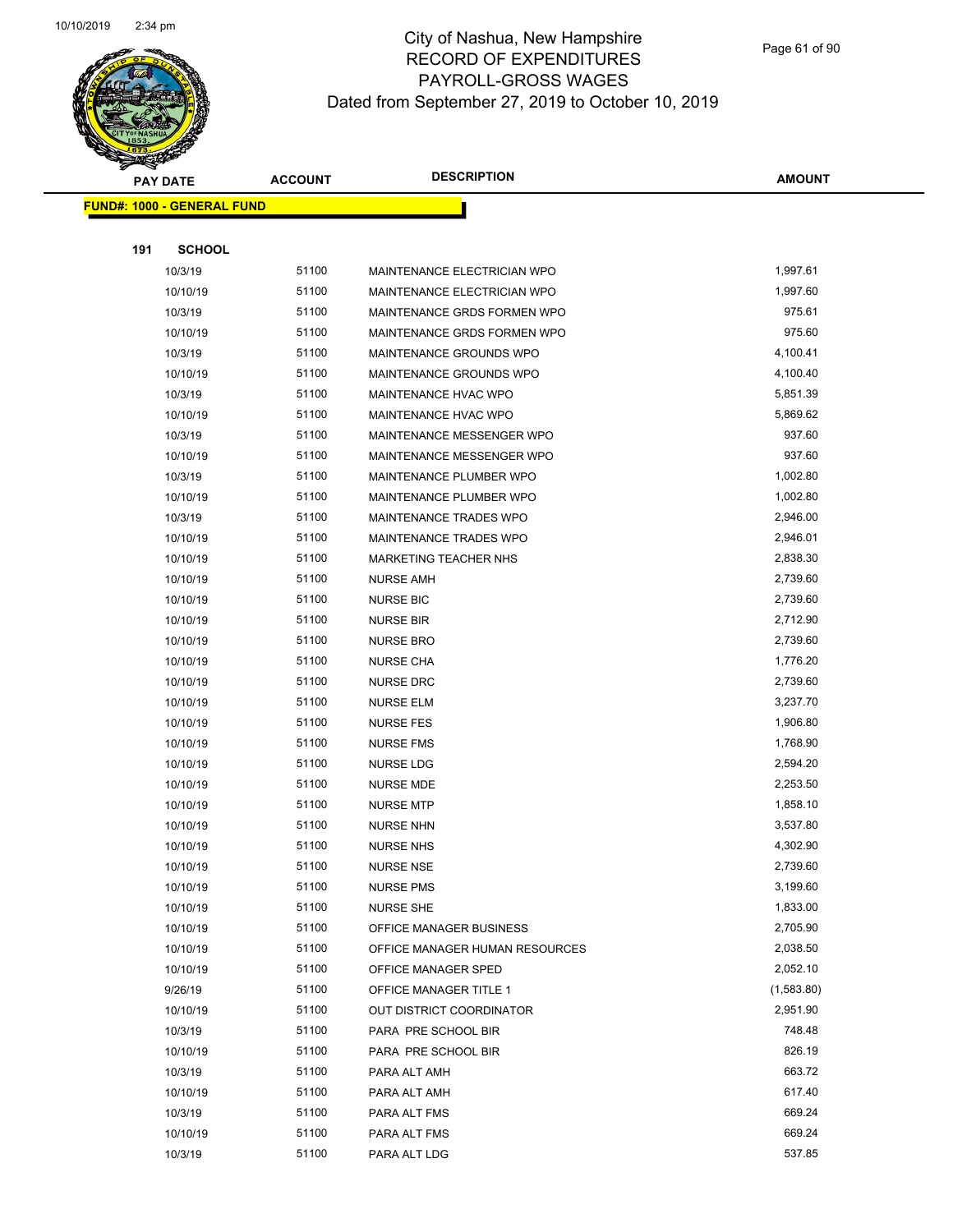

Page 62 of 90

|     | <b>PAY DATE</b>                    | <b>ACCOUNT</b> | <b>DESCRIPTION</b>  | <b>AMOUNT</b> |
|-----|------------------------------------|----------------|---------------------|---------------|
|     | <u> FUND#: 1000 - GENERAL FUND</u> |                |                     |               |
|     |                                    |                |                     |               |
| 191 | <b>SCHOOL</b>                      |                |                     |               |
|     | 10/10/19                           | 51100          | PARA ALT LDG        | 545.66        |
|     | 10/3/19                            | 51100          | PARA ALT MTP        | 442.37        |
|     | 10/10/19                           | 51100          | PARA ALT MTP        | 438.81        |
|     | 10/3/19                            | 51100          | PARA ALT PMS        | 445.95        |
|     | 10/10/19                           | 51100          | PARA ALT PMS        | 445.95        |
|     | 10/3/19                            | 51100          | PARA DW SPEC ED AMH | 11,356.99     |
|     | 10/10/19                           | 51100          | PARA DW SPEC ED AMH | 11,369.70     |
|     | 10/3/19                            | 51100          | PARA DW SPEC ED BIR | 2,514.66      |
|     | 10/10/19                           | 51100          | PARA DW SPEC ED BIR | 2,512.52      |
|     | 10/3/19                            | 51100          | PARA DW SPEC ED BRO | 6,004.53      |
|     | 10/10/19                           | 51100          | PARA DW SPEC ED BRO | 5,664.95      |
|     | 10/3/19                            | 51100          | PARA DW SPEC ED CHA | 11,343.92     |
|     | 10/10/19                           | 51100          | PARA DW SPEC ED CHA | 11,627.46     |
|     | 10/3/19                            | 51100          | PARA DW SPEC ED DRC | 439.80        |
|     | 10/10/19                           | 51100          | PARA DW SPEC ED DRC | 351.84        |
|     | 10/3/19                            | 51100          | PARA DW SPEC ED FMS | 10,892.67     |
|     | 10/10/19                           | 51100          | PARA DW SPEC ED FMS | 10,666.81     |
|     | 10/3/19                            | 51100          | PARA DW SPEC ED MDE | 9,670.67      |
|     | 10/10/19                           | 51100          | PARA DW SPEC ED MDE | 9,628.21      |
|     | 10/3/19                            | 51100          | PARA DW SPEC ED MTP | 483.30        |
|     | 10/10/19                           | 51100          | PARA DW SPEC ED MTP | 487.20        |
|     | 10/3/19                            | 51100          | PARA DW SPEC ED NHN | 4,944.25      |
|     | 10/10/19                           | 51100          | PARA DW SPEC ED NHN | 4,973.84      |
|     | 10/3/19                            | 51100          | PARA DW SPEC ED NHS | 7,279.36      |
|     | 10/10/19                           | 51100          | PARA DW SPEC ED NHS | 7,227.26      |
|     | 10/3/19                            | 51100          | PARA DW SPEC ED NSE | 3,997.02      |
|     | 10/10/19                           | 51100          | PARA DW SPEC ED NSE | 3,724.75      |
|     | 10/3/19                            | 51100          | PARA DW SPEC ED PMS | 1,777.03      |
|     | 10/10/19                           | 51100          | PARA DW SPEC ED PMS | 1,608.25      |
|     | 10/3/19                            | 51100          | PARA DW SPEC ED SHE | 11,229.63     |
|     | 10/10/19                           | 51100          | PARA DW SPEC ED SHE | 11,333.84     |
|     | 10/3/19                            | 51100          | PARA DW SPEC ED WID | 571.89        |
|     | 10/10/19                           | 51100          | PARA DW SPEC ED WID | 585.61        |
|     | 10/3/19                            | 51100          | PARA DW SPEC ELM    | 9,195.59      |
|     | 10/10/19                           | 51100          | PARA DW SPEC ELM    | 9,718.58      |
|     | 10/3/19                            | 51100          | PARA ELL BIR        | 594.90        |
|     | 10/10/19                           | 51100          | PARA ELL BIR        | 594.90        |
|     | 10/3/19                            | 51100          | PARA ELL DRC        | 644.50        |
|     | 10/10/19                           | 51100          | PARA ELL DRC        | 644.50        |
|     | 10/3/19                            | 51100          | PARA ELL ELM        | 879.46        |
|     | 10/10/19                           | 51100          | PARA ELL ELM        | 824.07        |
|     | 10/3/19                            | 51100          | PARA ELL FES        | 582.92        |
|     | 10/10/19                           | 51100          | PARA ELL FES        | 582.92        |
|     | 10/3/19                            | 51100          | PARA ELL FMS        | 439.74        |
|     |                                    |                |                     |               |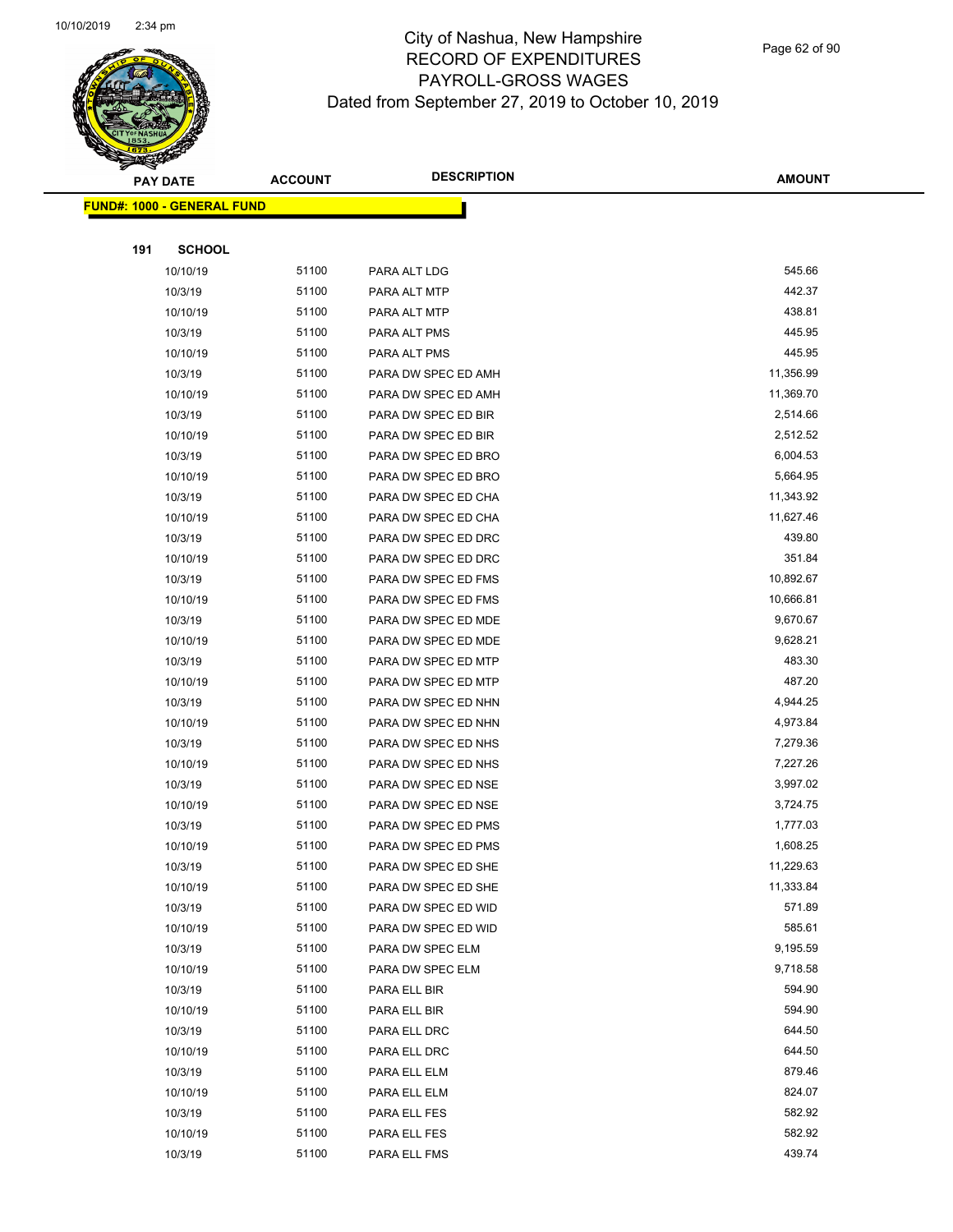

Page 63 of 90

|     | <b>PAY DATE</b>                    | <b>ACCOUNT</b> | <b>DESCRIPTION</b> | <b>AMOUNT</b> |
|-----|------------------------------------|----------------|--------------------|---------------|
|     | <u> FUND#: 1000 - GENERAL FUND</u> |                |                    |               |
|     |                                    |                |                    |               |
| 191 | <b>SCHOOL</b>                      |                |                    |               |
|     | 10/10/19                           | 51100          | PARA ELL FMS       | 432.82        |
|     | 10/3/19                            | 51100          | PARA ELL LDG       | 1,189.80      |
|     | 10/10/19                           | 51100          | PARA ELL LDG       | 1,189.80      |
|     | 10/3/19                            | 51100          | PARA ELL MTP       | 454.21        |
|     | 10/10/19                           | 51100          | PARA ELL MTP       | 465.57        |
|     | 10/3/19                            | 51100          | PARA ELL SHE       | 654.41        |
|     | 10/10/19                           | 51100          | PARA ELL SHE       | 649.45        |
|     | 9/26/19                            | 51100          | PARA INST AMH      | (94.63)       |
|     | 10/3/19                            | 51100          | PARA INST AMH      | 2,374.64      |
|     | 10/10/19                           | 51100          | PARA INST AMH      | 2,371.12      |
|     | 10/3/19                            | 51100          | PARA INST BIC      | 5,945.31      |
|     | 10/10/19                           | 51100          | PARA INST BIC      | 5,915.28      |
|     | 10/3/19                            | 51100          | PARA INST BIR      | 3,786.71      |
|     | 10/10/19                           | 51100          | PARA INST BIR      | 3,825.69      |
|     | 10/3/19                            | 51100          | PARA INST BRO      | 2,955.17      |
|     | 10/10/19                           | 51100          | PARA INST BRO      | 2,974.46      |
|     | 10/3/19                            | 51100          | PARA INST CHA      | 4,675.49      |
|     | 10/10/19                           | 51100          | PARA INST CHA      | 4,626.58      |
|     | 10/3/19                            | 51100          | PARA INST DRC      | 4,098.34      |
|     | 10/10/19                           | 51100          | PARA INST DRC      | 3,839.08      |
|     | 10/3/19                            | 51100          | PARA INST ELM      | 4,826.76      |
|     | 10/10/19                           | 51100          | PARA INST ELM      | 4,764.12      |
|     | 10/3/19                            | 51100          | PARA INST FES      | 6,123.71      |
|     | 10/10/19                           | 51100          | PARA INST FES      | 6,169.50      |
|     | 10/3/19                            | 51100          | PARA INST FMS      | 4,196.43      |
|     | 10/10/19                           | 51100          | PARA INST FMS      | 4,221.22      |
|     | 10/3/19                            | 51100          | PARA INST LDG      | 6,124.60      |
|     | 10/10/19                           | 51100          | PARA INST LDG      | 6,164.16      |
|     | 10/3/19                            | 51100          | PARA INST MDE      | 4,139.98      |
|     | 10/10/19                           | 51100          | PARA INST MDE      | 4,101.86      |
|     | 9/26/19                            | 51100          | PARA INST MTP      | (166.20)      |
|     | 10/3/19                            | 51100          | PARA INST MTP      | 3,928.72      |
|     | 10/10/19                           | 51100          | PARA INST MTP      | 3,807.16      |
|     | 10/3/19                            | 51100          | PARA INST NHN      | 1,880.00      |
|     | 10/10/19                           | 51100          | PARA INST NHN      | 1,890.08      |
|     | 10/3/19                            | 51100          | PARA INST NHS      | 2,373.07      |
|     | 10/10/19                           | 51100          | PARA INST NHS      | 2,341.46      |
|     | 10/3/19                            | 51100          | PARA INST NSE      | 4,610.12      |
|     | 10/10/19                           | 51100          | PARA INST NSE      | 4,593.12      |
|     | 10/3/19                            | 51100          | PARA INST PMS      | 4,835.14      |
|     | 10/10/19                           | 51100          | PARA INST PMS      | 4,667.82      |
|     | 9/26/19                            | 51100          | PARA INST SHE      | (96.25)       |
|     | 10/3/19                            | 51100          | PARA INST SHE      | 3,791.98      |
|     | 10/10/19                           | 51100          | PARA INST SHE      | 3,823.85      |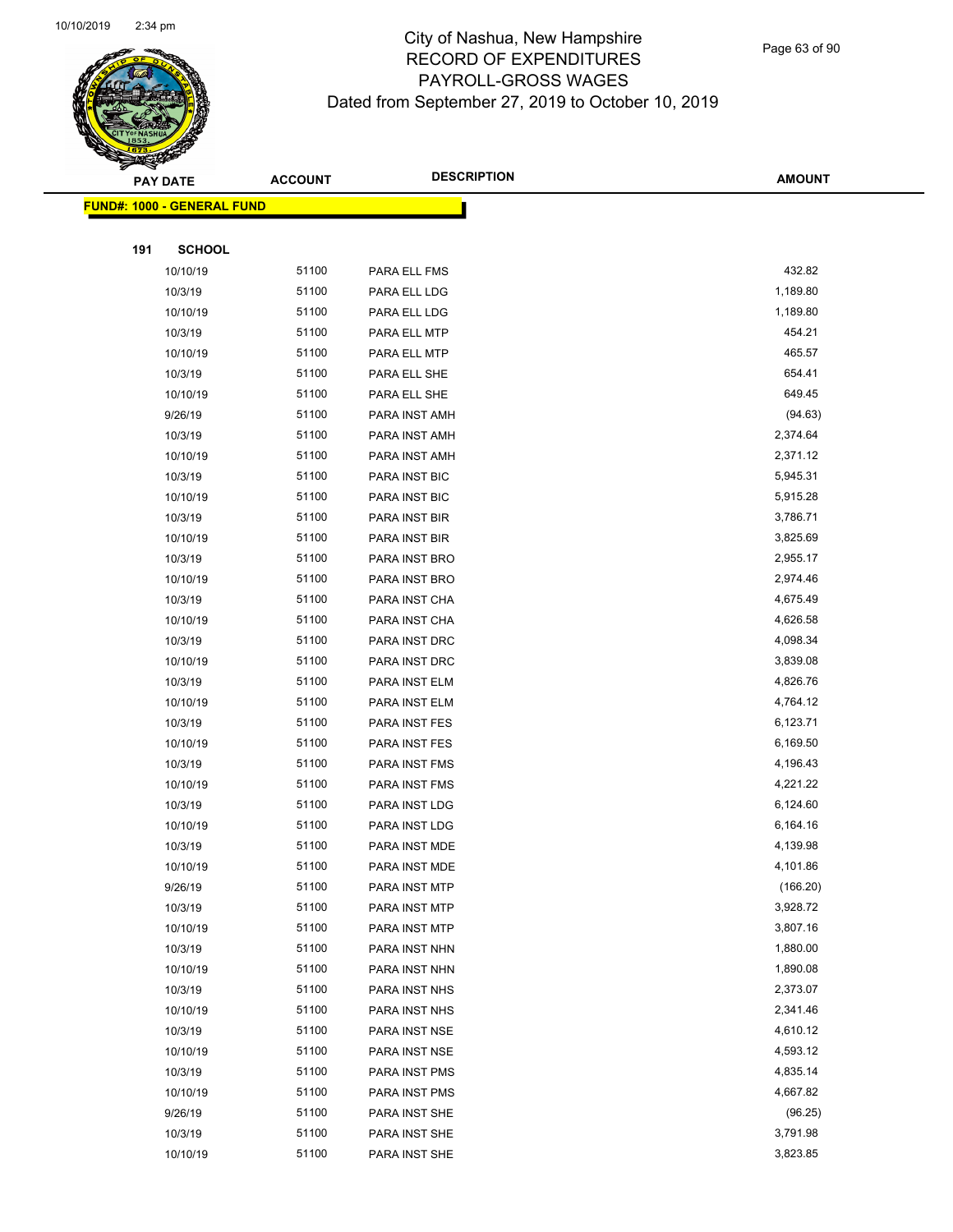

Page 64 of 90

|     | <b>PAY DATE</b>                         | <b>ACCOUNT</b> | <b>DESCRIPTION</b> | <b>AMOUNT</b> |  |
|-----|-----------------------------------------|----------------|--------------------|---------------|--|
|     | <mark>FUND#: 1000 - GENERAL FUND</mark> |                |                    |               |  |
|     |                                         |                |                    |               |  |
| 191 | <b>SCHOOL</b>                           |                |                    |               |  |
|     | 10/3/19                                 | 51100          | PARA JOB COACH     | 544.32        |  |
|     | 10/10/19                                | 51100          | PARA JOB COACH     | 548.64        |  |
|     | 10/3/19                                 | 51100          | PARA KIND AMH      | 1,151.89      |  |
|     | 10/10/19                                | 51100          | PARA KIND AMH      | 1,156.02      |  |
|     | 10/3/19                                 | 51100          | PARA KIND BIC      | 841.38        |  |
|     | 10/10/19                                | 51100          | PARA KIND BIC      | 837.92        |  |
|     | 10/3/19                                 | 51100          | PARA KIND BIR      | 604.82        |  |
|     | 10/10/19                                | 51100          | PARA KIND BIR      | 594.90        |  |
|     | 10/3/19                                 | 51100          | PARA KIND BRO      | 614.74        |  |
|     | 10/10/19                                | 51100          | PARA KIND BRO      | 619.70        |  |
|     | 10/3/19                                 | 51100          | PARA KIND CHA      | 931.99        |  |
|     | 10/10/19                                | 51100          | PARA KIND CHA      | 935.45        |  |
|     | 10/3/19                                 | 51100          | PARA KIND DRC      | 590.70        |  |
|     | 10/10/19                                | 51100          | PARA KIND DRC      | 590.70        |  |
|     | 10/3/19                                 | 51100          | PARA KIND FES      | 999.32        |  |
|     | 10/10/19                                | 51100          | PARA KIND FES      | 719.67        |  |
|     | 10/3/19                                 | 51100          | PARA KIND LDG      | 1,249.32      |  |
|     | 10/10/19                                | 51100          | PARA KIND LDG      | 1,249.32      |  |
|     | 10/3/19                                 | 51100          | PARA KIND MDE      | 1,205.10      |  |
|     | 10/10/19                                | 51100          | PARA KIND MDE      | 1,182.00      |  |
|     | 10/3/19                                 | 51100          | PARA KIND MTP      | 415.50        |  |
|     | 10/10/19                                | 51100          | PARA KIND MTP      | 415.50        |  |
|     | 10/3/19                                 | 51100          | PARA KIND NSE      | 619.70        |  |
|     | 10/10/19                                | 51100          | PARA KIND NSE      | 604.82        |  |
|     | 10/3/19                                 | 51100          | PARA KIND SHE      | 1,298.30      |  |
|     | 10/10/19                                | 51100          | PARA KIND SHE      | 1,298.30      |  |
|     | 10/3/19                                 | 51100          | PARA LIB NHN       | 301.95        |  |
|     | 10/10/19                                | 51100          | PARA LIB NHN       | 306.98        |  |
|     | 10/3/19                                 | 51100          | PARA LIB NHS       | 207.77        |  |
|     | 10/10/19                                | 51100          | PARA LIB NHS       | 207.77        |  |
|     | 10/3/19                                 | 51100          | PARA MEDIA NHN     | 684.45        |  |
|     | 10/10/19                                | 51100          | PARA MEDIA NHN     | 684.45        |  |
|     | 10/3/19                                 | 51100          | PARA MEDIA NHS     | 1,108.71      |  |
|     | 10/10/19                                | 51100          | PARA MEDIA NHS     | 1,116.91      |  |
|     | 10/3/19                                 | 51100          | PARA PRE SCH BIC   | 878.52        |  |
|     | 10/10/19                                | 51100          | PARA PRE SCH BIC   | 878.52        |  |
|     | 10/3/19                                 | 51100          | PARA PRE SCH BRO   | 6,109.29      |  |
|     | 10/10/19                                | 51100          | PARA PRE SCH BRO   | 6,089.65      |  |
|     | 10/3/19                                 | 51100          | PARA PRE SCH MTP   | 351.84        |  |
|     | 10/10/19                                | 51100          | PARA PRE SCH MTP   | 267.56        |  |
|     | 10/3/19                                 | 51100          | PARA PRE SCH NSE   | 1,190.33      |  |
|     | 10/10/19                                | 51100          | PARA PRE SCH NSE   | 1,180.48      |  |
|     | 10/3/19                                 | 51100          | PARA READ ELM      | 629.62        |  |
|     | 10/10/19                                | 51100          | PARA READ ELM      | 629.62        |  |
|     |                                         |                |                    |               |  |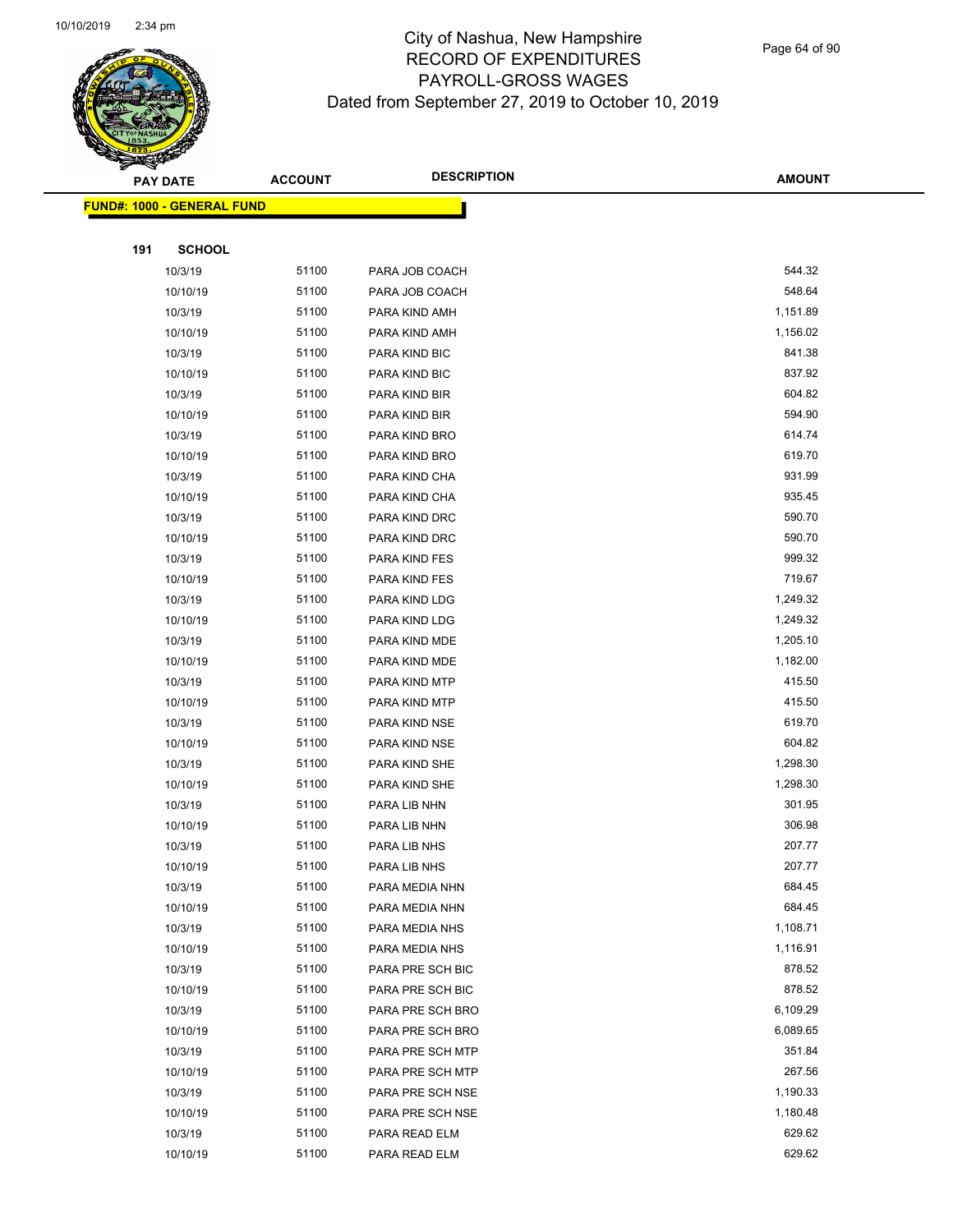

Page 65 of 90

|     | PAY DATE                           | <b>ACCOUNT</b> | <b>DESCRIPTION</b>        | <b>AMOUNT</b> |
|-----|------------------------------------|----------------|---------------------------|---------------|
|     | <u> FUND#: 1000 - GENERAL FUND</u> |                |                           |               |
|     |                                    |                |                           |               |
| 191 | <b>SCHOOL</b>                      |                |                           |               |
|     | 10/3/19                            | 51100          | PARA SCI NHN              | 643.89        |
|     | 10/10/19                           | 51100          | PARA SCI NHN              | 633.75        |
|     | 10/3/19                            | 51100          | PARA SCI NHS              | 623.61        |
|     | 10/10/19                           | 51100          | PARA SCI NHS              | 633.75        |
|     | 10/3/19                            | 51100          | PARA SPED FES             | 300.12        |
|     | 10/10/19                           | 51100          | PARA SPED FES             | 487.20        |
|     | 9/26/19                            | 51100          | PARA TTI AMH              | (166.20)      |
|     | 10/3/19                            | 51100          | PARA TTI AMH              | 461.90        |
|     | 10/10/19                           | 51100          | PARA TTI AMH              | 458.20        |
|     | 9/26/19                            | 51100          | PARA TTI LDG              | (388.64)      |
|     | 10/3/19                            | 51100          | PARA TTI LDG              | 1,215.32      |
|     | 10/10/19                           | 51100          | PARA TTI LDG              | 1,086.46      |
|     | 9/26/19                            | 51100          | PARA TTI MTP              | (714.45)      |
|     | 10/3/19                            | 51100          | PARA TTI MTP              | 841.38        |
|     | 10/10/19                           | 51100          | PARA TTI MTP              | 841.38        |
|     | 10/3/19                            | 51100          | PARA TTI NURSERY          | 328.95        |
|     | 10/10/19                           | 51100          | PARA TTI NURSERY          | 328.95        |
|     | 10/3/19                            | 51100          | PARA VOC NHS              | 464.51        |
|     | 10/10/19                           | 51100          | PARA VOC NHS              | 504.73        |
|     | 10/10/19                           | 51100          | PEER COACH                | 5,939.50      |
|     | 10/10/19                           | 51100          | PRINCIPAL AMH             | 3,979.40      |
|     | 10/10/19                           | 51100          | PRINCIPAL BIC             | 3,815.70      |
|     | 10/10/19                           | 51100          | PRINCIPAL BIR             | 3,966.30      |
|     | 10/10/19                           | 51100          | PRINCIPAL BRO             | 3,710.00      |
|     | 10/10/19                           | 51100          | PRINCIPAL CHA             | 3,912.80      |
|     | 10/10/19                           | 51100          | PRINCIPAL DRC             | 3,798.10      |
|     | 10/10/19                           | 51100          | PRINCIPAL ELM             | 3,849.40      |
|     | 10/10/19                           | 51100          | PRINCIPAL FES             | 3,841.30      |
|     | 10/10/19                           | 51100          | PRINCIPAL FMS             | 4,035.90      |
|     | 10/10/19                           | 51100          | PRINCIPAL LDG             | 4,023.10      |
|     | 10/10/19                           | 51100          | PRINCIPAL MDE             | 3,859.00      |
|     | 10/10/19                           | 51100          | PRINCIPAL MTP             | 3,903.80      |
|     | 10/10/19                           | 51100          | PRINCIPAL NHN             | 4,057.70      |
|     | 10/10/19                           | 51100          | PRINCIPAL NHS             | 4,288.50      |
|     | 10/10/19                           | 51100          | PRINCIPAL NSE             | 3,851.00      |
|     | 10/10/19                           | 51100          | PRINCIPAL PMS             | 3,817.30      |
|     | 10/10/19                           | 51100          | PRINCIPAL SHE             | 3,692.30      |
|     | 10/10/19                           | 51100          | SCHOOL PSYCHOLOGIST WID   | 41,004.40     |
|     | 10/10/19                           | 51100          | SCHOOL PSYCHOLOGY INTERN  | 1,123.12      |
|     | 10/3/19                            | 51100          | SECURITY MONITOR NHN      | 2,075.72      |
|     | 10/10/19                           | 51100          | SECURITY MONITOR NHN      | 2,084.40      |
|     | 10/3/19                            | 51100          | SECURITY MONITOR NHS      | 2,779.20      |
|     | 10/10/19                           | 51100          | SECURITY MONITOR NHS      | 2,779.20      |
|     | 10/3/19                            | 51100          | SIGN LANGUAGE INTERPRETER | 6,552.90      |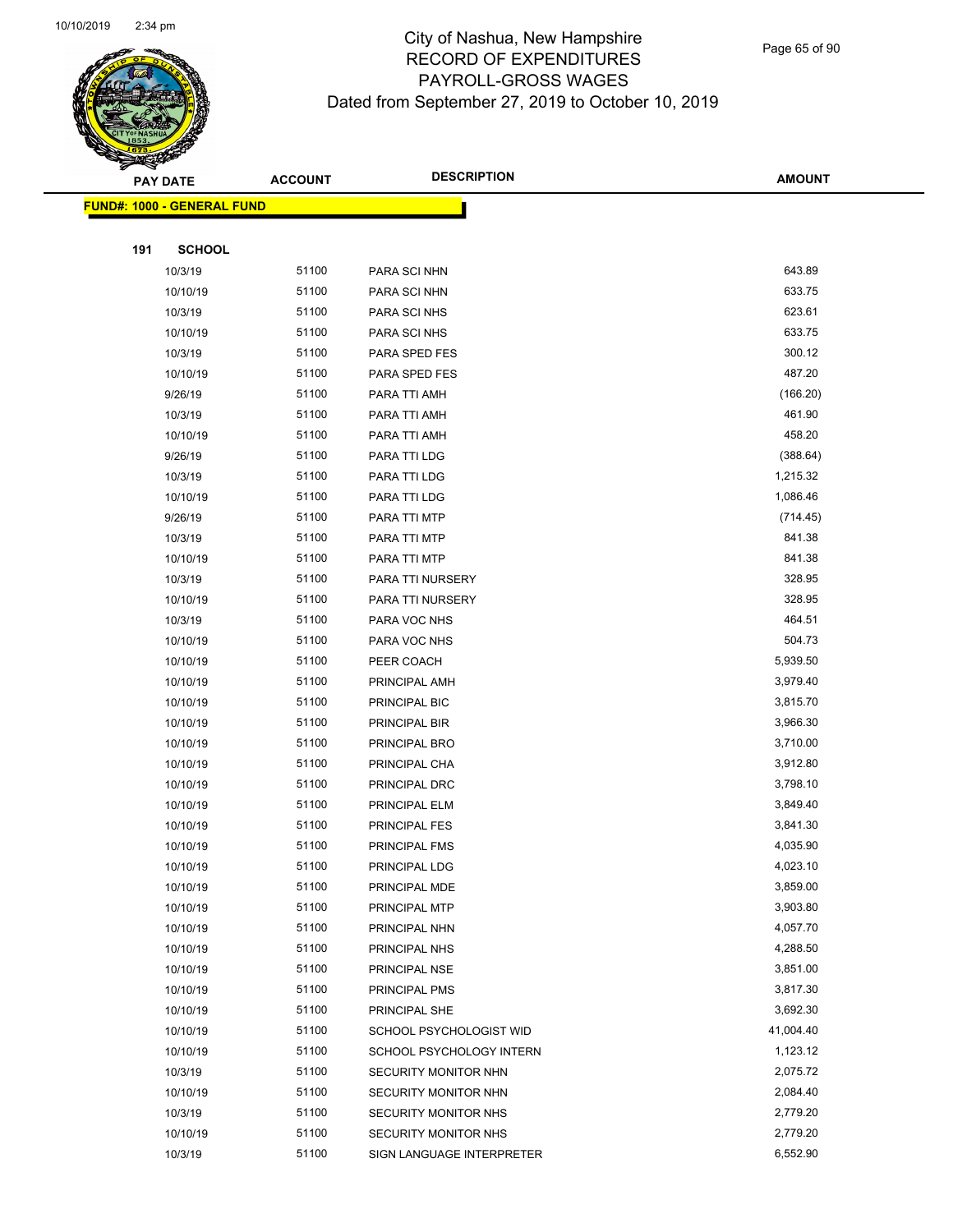

Page 66 of 90

| <b>PAY DATE</b>                   |                      | <b>ACCOUNT</b> | <b>DESCRIPTION</b>                          | <b>AMOUNT</b>        |
|-----------------------------------|----------------------|----------------|---------------------------------------------|----------------------|
| <b>FUND#: 1000 - GENERAL FUND</b> |                      |                |                                             |                      |
|                                   |                      |                |                                             |                      |
| 191                               | <b>SCHOOL</b>        |                |                                             |                      |
|                                   | 10/10/19             | 51100          | SIGN LANGUAGE INTERPRETER                   | 7,070.06             |
|                                   | 9/26/19              | 51100          | SOCIAL WORKER                               | (4,988.42)           |
|                                   | 10/10/19             | 51100          | SOCIAL WORKER                               | 6,154.50             |
|                                   | 10/10/19             | 51100          | SOCIAL WORKER FMS                           | 2,923.70             |
|                                   | 10/10/19             | 51100          | SPECIAL SERVICES ADMINISTRATOR              | 5,341.80             |
|                                   | 10/10/19             | 51100          | SPEECH LANG PATHOLOGIST WID                 | 57,084.49            |
|                                   | 10/3/19              | 51100          | SPEECH LANGUAGE ASST                        | 716.15               |
|                                   | 10/10/19             | 51100          | SPEECH LANGUAGE ASST                        | 728.40               |
|                                   | 10/10/19             | 51100          | STUDENT ACTIVITY COORD NHN                  | 1,120.30             |
|                                   | 10/10/19             | 51100          | <b>SUPERINTENDENT</b>                       | 6,166.80             |
|                                   | 10/10/19             | 51100          | SYSTEMS ADMIN FULL YEAR                     | 8,256.60             |
|                                   | 10/10/19             | 51100          | <b>TEACHER ART AMH</b>                      | 2,739.60             |
|                                   | 10/10/19             | 51100          | <b>TEACHER ART BIC</b>                      | 2,187.10             |
|                                   | 10/10/19             | 51100          | <b>TEACHER ART BIR</b>                      | 2,923.70             |
|                                   | 10/10/19             | 51100          | TEACHER ART CHA                             | 2,123.50             |
|                                   | 10/10/19             | 51100          | TEACHER ART DRC                             | 2,064.70             |
|                                   | 10/10/19             | 51100          | <b>TEACHER ART ELM</b>                      | 4,904.20             |
|                                   | 10/10/19             | 51100          | <b>TEACHER ART FES</b>                      | 1,708.70             |
|                                   | 10/10/19             | 51100          | <b>TEACHER ART FMS</b>                      | 799.90               |
|                                   | 10/10/19             | 51100          | <b>TEACHER ART LDG</b>                      | 2,739.60             |
|                                   | 10/10/19             | 51100          | <b>TEACHER ART MDE</b>                      | 2,064.70             |
|                                   | 10/10/19             | 51100          | <b>TEACHER ART MTP</b>                      | 2,923.70             |
|                                   | 10/10/19             | 51100          | <b>TEACHER ART NHN</b>                      | 10,902.80            |
|                                   | 10/10/19             | 51100          | <b>TEACHER ART NHS</b>                      | 10,638.70            |
|                                   | 10/10/19             | 51100          | <b>TEACHER ART NSE</b>                      | 3,015.80             |
|                                   | 10/10/19             | 51100          | <b>TEACHER ART PMS</b>                      | 4,062.40             |
|                                   | 10/10/19             | 51100          | <b>TEACHER ART SHE</b>                      | 2,594.20             |
|                                   | 10/10/19             | 51100          | <b>TEACHER AUTO NHN</b>                     | 2,739.60             |
|                                   | 10/10/19             | 51100          | TEACHER BEHAVIOR SPEC WID                   | 8,863.20             |
|                                   | 10/10/19             | 51100          | TEACHER BIO TEC NHN                         | 2,498.80             |
|                                   | 10/10/19             | 51100          | TEACHER BUILD CONST NHS                     | 2,739.60             |
|                                   | 10/10/19             | 51100          | TEACHER BUSINESS NHN                        | 8,668.20             |
|                                   | 10/10/19             | 51100          | <b>TEACHER BUSINESS NHS</b>                 | 8,869.90             |
|                                   | 10/10/19             | 51100          | TEACHER COMPUTER ELM                        | 3,664.50             |
|                                   | 10/10/19             | 51100          | <b>TEACHER COMPUTER FMS</b>                 | 5,399.70             |
|                                   | 10/10/19             | 51100          | TEACHER COMPUTER NHN                        | 5,423.10             |
|                                   | 10/10/19             | 51100          | <b>TEACHER COMPUTER NHS</b>                 | 1,599.80             |
|                                   | 10/10/19             | 51100          | <b>TEACHER COMPUTER PMS</b>                 | 1,754.22             |
|                                   | 10/10/19             | 51100<br>51100 | TEACHER COSMETOLOGY NHN                     | 3,322.55<br>5,543.60 |
|                                   | 10/10/19             | 51100          | TEACHER CULINARY NHN                        | 4,767.90             |
|                                   | 10/10/19             | 51100          | <b>TEACHER DEAF NSE</b>                     | 7,465.80             |
|                                   | 10/10/19<br>10/10/19 | 51100          | TEACHER DEAF WID<br><b>TEACHER DWSE AMH</b> | 2,923.70             |
|                                   | 10/10/19             | 51100          | <b>TEACHER DWSE BIR</b>                     | 4,804.30             |
|                                   |                      |                |                                             |                      |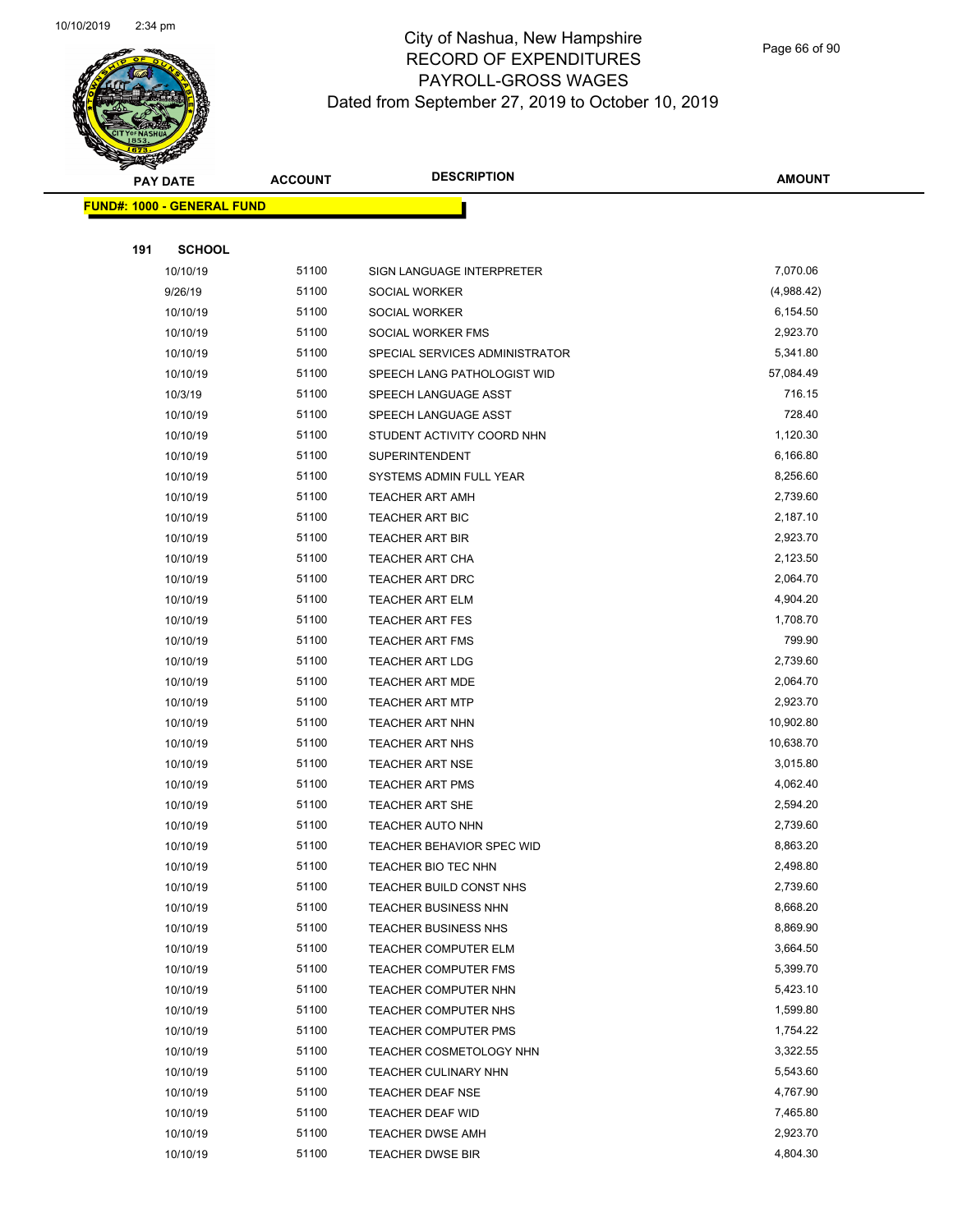

Page 67 of 90

|     | <b>PAY DATE</b>                   | <b>ACCOUNT</b> | <b>DESCRIPTION</b>                                  | <b>AMOUNT</b>        |
|-----|-----------------------------------|----------------|-----------------------------------------------------|----------------------|
|     | <b>FUND#: 1000 - GENERAL FUND</b> |                |                                                     |                      |
|     |                                   |                |                                                     |                      |
| 191 | <b>SCHOOL</b>                     |                |                                                     |                      |
|     | 10/10/19                          | 51100          | <b>TEACHER DWSE BRO</b>                             | 3,015.80             |
|     | 10/10/19                          | 51100          | <b>TEACHER DWSE CHA</b>                             | 1,775.50             |
|     | 10/10/19                          | 51100          | <b>TEACHER DWSE ELM</b>                             | 15,065.90            |
|     | 10/10/19                          | 51100          | <b>TEACHER DWSE FMS</b>                             | 5,051.00             |
|     | 10/10/19                          | 51100          | <b>TEACHER DWSE MDE</b>                             | 3,896.80             |
|     | 10/10/19                          | 51100          | <b>TEACHER DWSE NHS</b>                             | 2,924.90             |
|     | 10/10/19                          | 51100          | TEACHER DWSE SHE                                    | 5,741.00             |
|     | 10/10/19                          | 51100          | TEACHER ECE NHS                                     | 5,847.40             |
|     | 10/10/19                          | 51100          | TEACHER ELECTRICAL NHS                              | 2,739.60             |
|     | 10/10/19                          | 51100          | <b>TEACHER ELL AMH</b>                              | 2,255.30             |
|     | 10/10/19                          | 51100          | TEACHER ELL BIC                                     | 1,966.30             |
|     | 10/10/19                          | 51100          | TEACHER ELL BIR                                     | 2,923.70             |
|     | 10/10/19                          | 51100          | TEACHER ELL DRC                                     | 5,755.30             |
|     | 10/10/19                          | 51100          | <b>TEACHER ELL ELM</b>                              | 7,870.80             |
|     | 10/10/19                          | 51100          | TEACHER ELL FES                                     | 7,683.00             |
|     | 10/10/19                          | 51100          | <b>TEACHER ELL FMS</b>                              | 1,904.30             |
|     | 10/10/19                          | 51100          | <b>TEACHER ELL LDG</b>                              | 6,191.60             |
|     | 10/10/19                          | 51100          | <b>TEACHER ELL MTP</b>                              | 2,923.70             |
|     | 10/10/19                          | 51100          | <b>TEACHER ELL NHN</b>                              | 9,384.77             |
|     | 10/10/19                          | 51100          | <b>TEACHER ELL NHS</b>                              | 11,234.41            |
|     | 10/10/19                          | 51100          | TEACHER ELL PMS                                     | 4,152.43             |
|     | 10/10/19                          | 51100          | TEACHER ELL SHE                                     | 2,055.30             |
|     | 10/10/19                          | 51100          | <b>TEACHER ENGINEER NHS</b>                         | 3,455.30             |
|     | 10/10/19                          | 51100          | <b>TEACHER ENGLISH ELM</b>                          | 28,419.20            |
|     | 10/10/19                          | 51100          | <b>TEACHER ENGLISH FMS</b>                          | 16,688.70            |
|     | 10/10/19                          | 51100          | <b>TEACHER ENGLISH NHN</b>                          | 44,925.00            |
|     | 10/10/19                          | 51100          | <b>TEACHER ENGLISH NHS</b>                          | 44,753.50            |
|     | 10/10/19                          | 51100          | <b>TEACHER ENGLISH PMS</b>                          | 16,286.10            |
|     | 10/10/19                          | 51100          | <b>TEACHER FACS ELM</b>                             | 2,204.20             |
|     | 10/10/19                          | 51100          | TEACHER FACS FMS                                    | 4,756.70             |
|     | 10/10/19                          | 51100          | <b>TEACHER FACS NHN</b>                             | 7,805.60             |
|     | 10/10/19                          | 51100          | <b>TEACHER FACS NHS</b>                             | 7,587.71             |
|     | 10/10/19                          | 51100<br>51100 | <b>TEACHER FACS PMS</b><br>TEACHER FOREIGN LANG ELM | 3,334.90<br>6,031.60 |
|     | 10/10/19                          | 51100          | <b>TEACHER FOREIGN LANG FMS</b>                     | 2,923.70             |
|     | 10/10/19<br>10/10/19              | 51100          | TEACHER FOREIGN LANG NHN                            | 13,853.49            |
|     | 10/10/19                          | 51100          | TEACHER FOREIGN LANG NHS                            | 18,623.00            |
|     |                                   | 51100          |                                                     | 5,382.00             |
|     | 10/10/19<br>10/10/19              | 51100          | TEACHER FOREIGN LANG PMS<br>TEACHER GR1 AMH         | 9,039.90             |
|     | 10/10/19                          | 51100          | <b>TEACHER GR1 BIC</b>                              | 9,792.20             |
|     | 10/10/19                          | 51100          | <b>TEACHER GR1 BIR</b>                              | 9,482.30             |
|     | 10/10/19                          | 51100          | <b>TEACHER GR1 BRO</b>                              | 5,636.60             |
|     | 10/10/19                          | 51100          | <b>TEACHER GR1 CHA</b>                              | 10,185.10            |
|     | 10/10/19                          | 51100          | <b>TEACHER GR1 DRC</b>                              | 5,426.00             |
|     |                                   |                |                                                     |                      |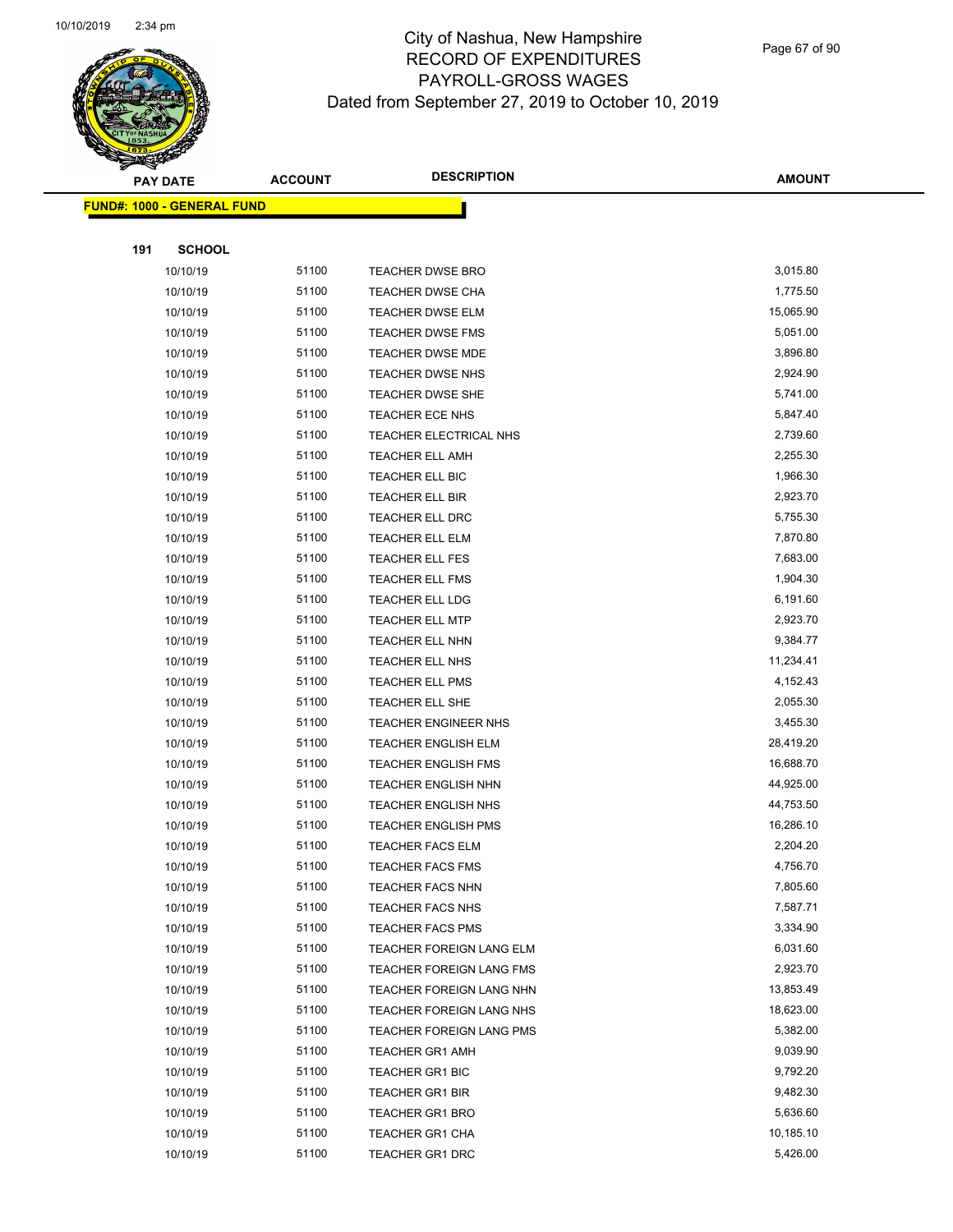

Page 68 of 90

|     | <b>PAY DATE</b>                    | <b>ACCOUNT</b> | <b>DESCRIPTION</b>     | <b>AMOUNT</b> |
|-----|------------------------------------|----------------|------------------------|---------------|
|     | <u> FUND#: 1000 - GENERAL FUND</u> |                |                        |               |
|     |                                    |                |                        |               |
| 191 | <b>SCHOOL</b>                      |                |                        |               |
|     | 10/10/19                           | 51100          | <b>TEACHER GR1 FES</b> | 7,186.90      |
|     | 10/10/19                           | 51100          | <b>TEACHER GR1 LDG</b> | 7,380.90      |
|     | 10/10/19                           | 51100          | <b>TEACHER GR1 MDE</b> | 7,882.70      |
|     | 10/10/19                           | 51100          | <b>TEACHER GR1 MTP</b> | 6,658.90      |
|     | 10/10/19                           | 51100          | <b>TEACHER GR1 NSE</b> | 7,651.80      |
|     | 10/10/19                           | 51100          | TEACHER GR1 SHE        | 8,715.80      |
|     | 10/10/19                           | 51100          | <b>TEACHER GR2 AMH</b> | 5,927.20      |
|     | 10/10/19                           | 51100          | TEACHER GR2 BIC        | 10,470.80     |
|     | 10/10/19                           | 51100          | <b>TEACHER GR2 BIR</b> | 9,613.10      |
|     | 10/10/19                           | 51100          | TEACHER GR2 BRO        | 7,527.60      |
|     | 10/10/19                           | 51100          | <b>TEACHER GR2 CHA</b> | 7,349.10      |
|     | 10/10/19                           | 51100          | <b>TEACHER GR2 DRC</b> | 5,061.10      |
|     | 10/10/19                           | 51100          | <b>TEACHER GR2 FES</b> | 11,221.70     |
|     | 10/10/19                           | 51100          | <b>TEACHER GR2 LDG</b> | 9,668.10      |
|     | 10/10/19                           | 51100          | TEACHER GR2 MDE        | 10,138.00     |
|     | 10/10/19                           | 51100          | <b>TEACHER GR2 MTP</b> | 7,175.50      |
|     | 10/10/19                           | 51100          | <b>TEACHER GR2 NSE</b> | 5,479.20      |
|     | 10/10/19                           | 51100          | <b>TEACHER GR2 SHE</b> | 6,784.80      |
|     | 10/10/19                           | 51100          | <b>TEACHER GR3 AMH</b> | 4,727.30      |
|     | 10/10/19                           | 51100          | TEACHER GR3 BIC        | 5,419.90      |
|     | 10/10/19                           | 51100          | <b>TEACHER GR3 BIR</b> | 6,739.70      |
|     | 10/10/19                           | 51100          | <b>TEACHER GR3 BRO</b> | 5,663.30      |
|     | 10/10/19                           | 51100          | <b>TEACHER GR3 CHA</b> | 9,502.10      |
|     | 9/27/19                            | 51100          | <b>TEACHER GR3 DRC</b> | (1,861.54)    |
|     | 10/10/19                           | 51100          | <b>TEACHER GR3 DRC</b> | 7,602.00      |
|     | 10/10/19                           | 51100          | <b>TEACHER GR3 FES</b> | 9,519.60      |
|     | 10/10/19                           | 51100          | <b>TEACHER GR3 LDG</b> | 10,524.70     |
|     | 10/10/19                           | 51100          | <b>TEACHER GR3 MDE</b> | 10,159.00     |
|     | 10/10/19                           | 51100          | <b>TEACHER GR3 MTP</b> | 6,793.80      |
|     | 10/10/19                           | 51100          | <b>TEACHER GR3 NSE</b> | 7,730.70      |
|     | 10/10/19                           | 51100          | <b>TEACHER GR3 SHE</b> | 7,492.20      |
|     | 10/10/19                           | 51100          | <b>TEACHER GR4 AMH</b> | 4,167.60      |
|     | 10/10/19                           | 51100          | <b>TEACHER GR4 BIC</b> | 13,448.20     |
|     | 10/10/19                           | 51100          | <b>TEACHER GR4 BIR</b> | 6,210.20      |
|     | 10/10/19                           | 51100          | <b>TEACHER GR4 BRO</b> | 5,376.20      |
|     | 10/10/19                           | 51100          | <b>TEACHER GR4 CHA</b> | 10,807.20     |
|     | 9/27/19                            | 51100          | <b>TEACHER GR4 DRC</b> | 1,951.04      |
|     | 10/10/19                           | 51100          | <b>TEACHER GR4 DRC</b> | 9,849.31      |
|     | 10/10/19                           | 51100          | <b>TEACHER GR4 FES</b> | 8,608.80      |
|     | 10/10/19                           | 51100          | <b>TEACHER GR4 LDG</b> | 8,541.60      |
|     | 10/10/19                           | 51100          | <b>TEACHER GR4 MDE</b> | 10,152.80     |
|     | 10/10/19                           | 51100          | <b>TEACHER GR4 MTP</b> | 6,962.20      |
|     | 10/10/19                           | 51100          | <b>TEACHER GR4 NSE</b> | 6,978.50      |
|     | 10/10/19                           | 51100          | <b>TEACHER GR4 SHE</b> | 6,539.70      |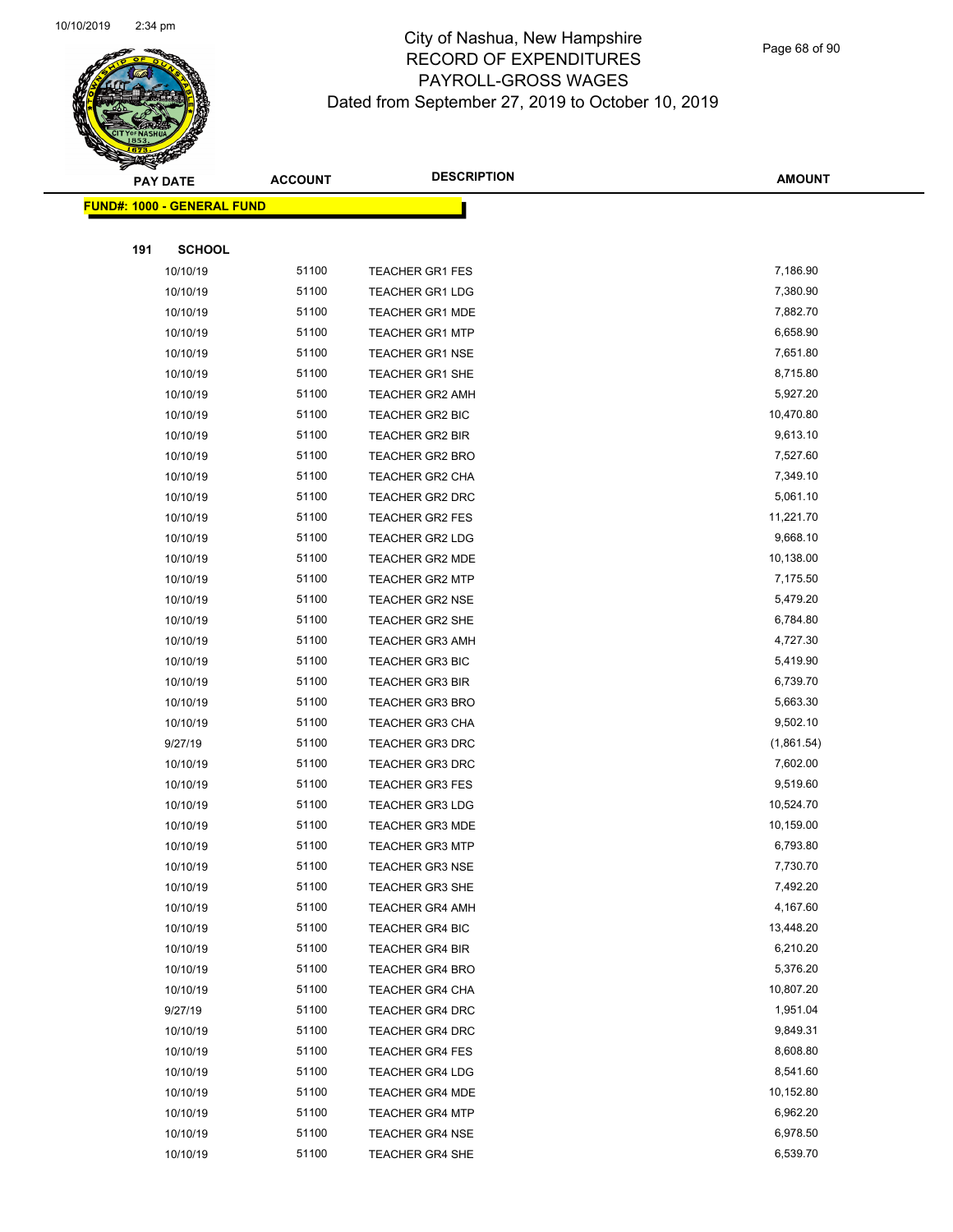

Page 69 of 90

|     | <b>PAY DATE</b>                   | <b>ACCOUNT</b> | <b>DESCRIPTION</b>                                 | <b>AMOUNT</b>          |
|-----|-----------------------------------|----------------|----------------------------------------------------|------------------------|
|     | <b>FUND#: 1000 - GENERAL FUND</b> |                |                                                    |                        |
|     |                                   |                |                                                    |                        |
| 191 | <b>SCHOOL</b>                     |                |                                                    |                        |
|     | 10/10/19                          | 51100          | <b>TEACHER GR5 AMH</b>                             | 5,663.30               |
|     | 10/10/19                          | 51100          | <b>TEACHER GR5 BIC</b>                             | 8,968.60               |
|     | 10/10/19                          | 51100          | <b>TEACHER GR5 BIR</b>                             | 9,965.30               |
|     | 10/10/19                          | 51100          | <b>TEACHER GR5 BRO</b>                             | 5,847.40               |
|     | 10/10/19                          | 51100          | <b>TEACHER GR5 CHA</b>                             | 11,095.50              |
|     | 10/10/19                          | 51100          | <b>TEACHER GR5 DRC</b>                             | 4,305.40               |
|     | 10/10/19                          | 51100          | <b>TEACHER GR5 FES</b>                             | 8,919.60               |
|     | 10/10/19                          | 51100          | <b>TEACHER GR5 LDG</b>                             | 10,702.40              |
|     | 10/10/19                          | 51100          | <b>TEACHER GR5 MDE</b>                             | 10,142.80              |
|     | 10/10/19                          | 51100          | <b>TEACHER GR5 MTP</b>                             | 6,704.60               |
|     | 10/10/19                          | 51100          | <b>TEACHER GR5 NSE</b>                             | 8,679.00               |
|     | 10/10/19                          | 51100          | <b>TEACHER GR5 SHE</b>                             | 7,473.70               |
|     | 10/10/19                          | 51100          | <b>TEACHER GR6 ELM</b>                             | 31,774.80              |
|     | 10/10/19                          | 51100          | <b>TEACHER GR6 FMS</b>                             | 25,957.90              |
|     | 10/10/19                          | 51100          | <b>TEACHER GR6 PMS</b>                             | 19,654.10              |
|     | 10/10/19                          | 51100          | <b>TEACHER GRAPH NHS</b>                           | 3,533.50               |
|     | 10/10/19                          | 51100          | <b>TEACHER GRAPHICS NHN</b>                        | 5,977.30               |
|     | 10/10/19                          | 51100          | TEACHER HEALTH NHN                                 | 3,564.10               |
|     | 10/10/19                          | 51100          | TEACHER HEALTH NHS                                 | 2,739.60               |
|     | 10/10/19                          | 51100          | <b>TEACHER HEALTHOC NHS</b>                        | 5,135.30               |
|     | 10/10/19                          | 51100          | <b>TEACHER HVAC NHS</b>                            | 1,989.50               |
|     | 10/10/19                          | 51100          | TEACHER IN SCH SUSPENSION ELM                      | 1,844.20               |
|     | 10/10/19                          | 51100          | TEACHER IN SCH SUSPENSION NHN                      | 5,399.70               |
|     | 10/10/19                          | 51100          | TEACHER IN SCH SUSPENSION NHS                      | 1,844.30               |
|     | 10/10/19                          | 51100          | TEACHER INST SPED WID                              | 2,923.70               |
|     | 10/10/19                          | 51100          | <b>TEACHER KIND AMH</b>                            | 5,847.40               |
|     | 10/10/19                          | 51100          | <b>TEACHER KIND BIC</b>                            | 10,491.30              |
|     | 10/10/19                          | 51100          | <b>TEACHER KIND BIR</b>                            | 7,316.70               |
|     | 10/10/19                          | 51100          | <b>TEACHER KIND BRO</b>                            | 5,755.40               |
|     | 10/10/19                          | 51100          | TEACHER KIND CHA                                   | 6,879.50               |
|     | 10/10/19                          | 51100<br>51100 | <b>TEACHER KIND DRC</b>                            | 10,032.10<br>11,568.90 |
|     | 10/10/19                          | 51100          | <b>TEACHER KIND FES</b>                            |                        |
|     | 10/10/19                          | 51100          | <b>TEACHER KIND LDG</b>                            | 10,855.30<br>10,523.80 |
|     | 10/10/19<br>10/10/19              | 51100          | <b>TEACHER KIND MDE</b><br><b>TEACHER KIND MTP</b> | 6,209.90               |
|     | 10/10/19                          | 51100          | <b>TEACHER KIND NSE</b>                            | 5,354.80               |
|     | 10/10/19                          | 51100          | TEACHER KIND SHE                                   | 7,101.40               |
|     | 10/10/19                          | 51100          | <b>TEACHER MATH ELM</b>                            | 21,323.20              |
|     | 10/10/19                          | 51100          | <b>TEACHER MATH FMS</b>                            | 13,577.50              |
|     | 10/10/19                          | 51100          | <b>TEACHER MATH NHN</b>                            | 37,066.00              |
|     | 10/10/19                          | 51100          | <b>TEACHER MATH NHS</b>                            | 44,688.60              |
|     | 10/10/19                          | 51100          | <b>TEACHER MATH PMS</b>                            | 12,867.40              |
|     | 10/10/19                          | 51100          | <b>TEACHER MUSIC AMH</b>                           | 1,858.10               |
|     | 10/10/19                          | 51100          | <b>TEACHER MUSIC BIC</b>                           | 2,739.60               |
|     |                                   |                |                                                    |                        |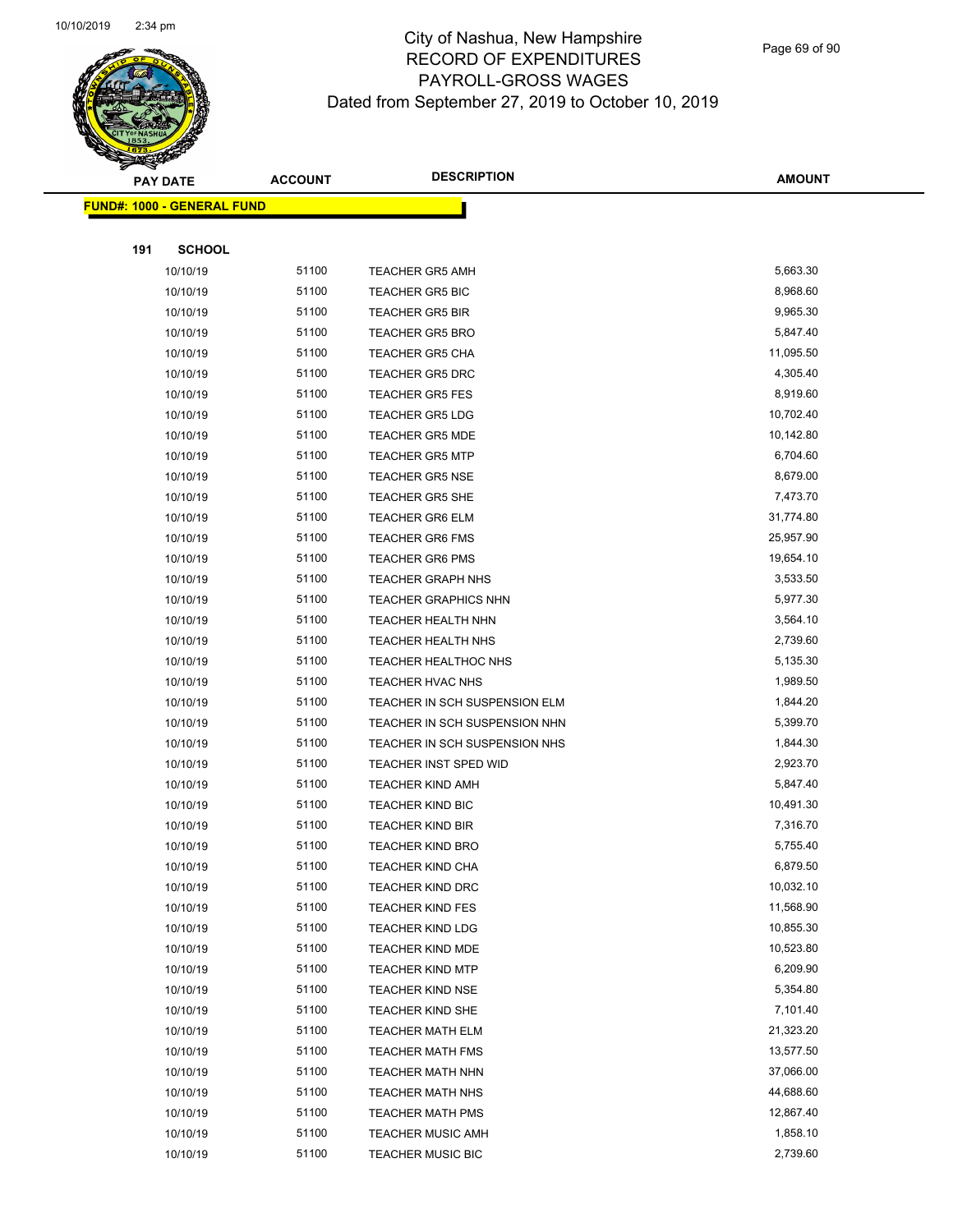

Page 70 of 90

|     | <b>PAY DATE</b>                    | <b>ACCOUNT</b> | <b>DESCRIPTION</b>           | <b>AMOUNT</b> |
|-----|------------------------------------|----------------|------------------------------|---------------|
|     | <u> FUND#: 1000 - GENERAL FUND</u> |                |                              |               |
|     |                                    |                |                              |               |
| 191 | <b>SCHOOL</b>                      |                |                              |               |
|     | 10/10/19                           | 51100          | <b>TEACHER MUSIC BIR</b>     | 1,768.90      |
|     | 10/10/19                           | 51100          | <b>TEACHER MUSIC BRO</b>     | 1,641.20      |
|     | 10/10/19                           | 51100          | <b>TEACHER MUSIC CHA</b>     | 2,923.70      |
|     | 10/10/19                           | 51100          | <b>TEACHER MUSIC DRC</b>     | 2,831.60      |
|     | 10/10/19                           | 51100          | <b>TEACHER MUSIC ELM</b>     | 4,699.70      |
|     | 10/10/19                           | 51100          | <b>TEACHER MUSIC FES</b>     | 1,708.70      |
|     | 10/10/19                           | 51100          | <b>TEACHER MUSIC FMS</b>     | 5,847.40      |
|     | 10/10/19                           | 51100          | <b>TEACHER MUSIC LDG</b>     | 1,587.80      |
|     | 10/10/19                           | 51100          | <b>TEACHER MUSIC MDE</b>     | 2,255.30      |
|     | 10/10/19                           | 51100          | <b>TEACHER MUSIC NHN</b>     | 4,767.90      |
|     | 10/10/19                           | 51100          | <b>TEACHER MUSIC NHS</b>     | 5,479.20      |
|     | 10/10/19                           | 51100          | <b>TEACHER MUSIC NSE</b>     | 2,665.30      |
|     | 10/10/19                           | 51100          | <b>TEACHER MUSIC PMS</b>     | 4,327.40      |
|     | 10/10/19                           | 51100          | <b>TEACHER MUSIC SHE</b>     | 1,689.20      |
|     | 10/10/19                           | 51100          | TEACHER PE BIC               | 2,529.40      |
|     | 10/10/19                           | 51100          | TEACHER PE BIR               | 3,015.80      |
|     | 10/10/19                           | 51100          | TEACHER PE BRO               | 2,831.60      |
|     | 10/10/19                           | 51100          | TEACHER PE CHA               | 2,712.90      |
|     | 10/10/19                           | 51100          | TEACHER PE DRC               | 2,923.70      |
|     | 10/10/19                           | 51100          | <b>TEACHER PE ELM</b>        | 9,690.80      |
|     | 10/10/19                           | 51100          | TEACHER PE FES               | 1,768.90      |
|     | 10/10/19                           | 51100          | <b>TEACHER PE FMS</b>        | 5,479.20      |
|     | 10/10/19                           | 51100          | TEACHER PE LDG               | 2,051.20      |
|     | 10/10/19                           | 51100          | TEACHER PE MDE               | 3,015.80      |
|     | 10/10/19                           | 51100          | <b>TEACHER PE MTP</b>        | 2,033.80      |
|     | 10/10/19                           | 51100          | TEACHER PE NHN               | 8,969.04      |
|     | 10/10/19                           | 51100          | TEACHER PE NHS               | 12,004.58     |
|     | 10/10/19                           | 51100          | <b>TEACHER PE NSE</b>        | 2,989.30      |
|     | 10/10/19                           | 51100          | <b>TEACHER PE PMS</b>        | 3,792.00      |
|     | 10/10/19                           | 51100          | TEACHER PE SHE               | 2,774.00      |
|     | 10/10/19                           | 51100          | TEACHER PRE SCHOOL BIR       | 4,646.90      |
|     | 10/10/19                           | 51100          | <b>TEACHER PRESCHOOL BIC</b> | 5,755.30      |
|     | 10/10/19                           | 51100          | <b>TEACHER PRESCHOOL BRO</b> | 13,951.49     |
|     | 10/10/19                           | 51100          | <b>TEACHER PRESCHOOL MTP</b> | 1,768.90      |
|     | 10/10/19                           | 51100          | <b>TEACHER PRESCHOOL NSE</b> | 7,136.00      |
|     | 10/10/19                           | 51100          | <b>TEACHER READ AMH</b>      | 3,015.80      |
|     | 10/10/19                           | 51100          | <b>TEACHER READ BIC</b>      | 2,923.70      |
|     | 10/10/19                           | 51100          | <b>TEACHER READ BIR</b>      | 2,923.70      |
|     | 10/10/19                           | 51100          | <b>TEACHER READ BRO</b>      | 2,923.70      |
|     | 10/10/19                           | 51100          | <b>TEACHER READ CHA</b>      | 2,123.50      |
|     | 10/10/19                           | 51100          | <b>TEACHER READ DRC</b>      | 3,015.80      |
|     | 10/10/19                           | 51100          | <b>TEACHER READ ELM</b>      | 5,939.50      |
|     | 10/10/19                           | 51100          | <b>TEACHER READ FES</b>      | 2,923.70      |
|     | 10/10/19                           | 51100          | <b>TEACHER READ FMS</b>      | 2,923.70      |
|     |                                    |                |                              |               |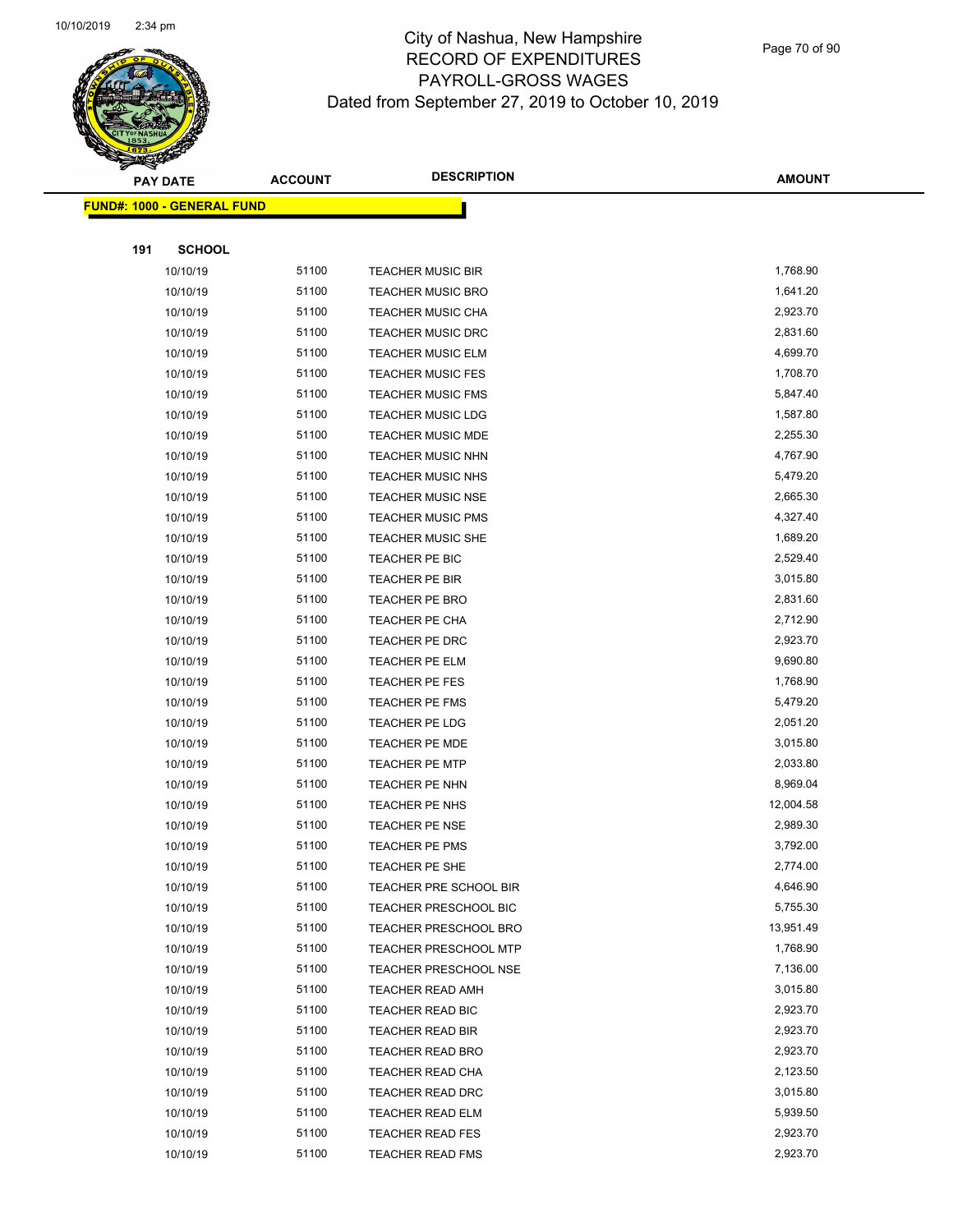

Page 71 of 90

|     | <b>PAY DATE</b>                   | <b>ACCOUNT</b> | <b>DESCRIPTION</b>                   | <b>AMOUNT</b>         |
|-----|-----------------------------------|----------------|--------------------------------------|-----------------------|
|     | <b>FUND#: 1000 - GENERAL FUND</b> |                |                                      |                       |
|     |                                   |                |                                      |                       |
| 191 | <b>SCHOOL</b>                     |                |                                      |                       |
|     | 10/10/19                          | 51100          | TEACHER READ LDG                     | 3,564.10              |
|     | 10/10/19                          | 51100          | <b>TEACHER READ MDE</b>              | 2,923.70              |
|     | 10/10/19                          | 51100          | <b>TEACHER READ MTP</b>              | 2,426.70              |
|     | 10/10/19                          | 51100          | <b>TEACHER READ NHN</b>              | 1,989.50              |
|     | 10/10/19                          | 51100          | TEACHER READ NHS                     | 2,923.70              |
|     | 10/10/19                          | 51100          | <b>TEACHER READ NSE</b>              | 2,627.80              |
|     | 10/10/19                          | 51100          | <b>TEACHER READ PMS</b>              | 5,179.00              |
|     | 10/10/19                          | 51100          | <b>TEACHER READ SHE</b>              | 2,923.70              |
|     | 10/10/19                          | 51100          | <b>TEACHER ROTC NHN</b>              | 2,204.20              |
|     | 10/10/19                          | 51100          | <b>TEACHER SCIENCE ELM</b>           | 25,513.40             |
|     | 10/10/19                          | 51100          | <b>TEACHER SCIENCE FMS</b>           | 9,549.10              |
|     | 10/10/19                          | 51100          | <b>TEACHER SCIENCE NHN</b>           | 30,570.00             |
|     | 10/10/19                          | 51100          | <b>TEACHER SCIENCE NHS</b>           | 36,792.90             |
|     | 10/10/19                          | 51100          | <b>TEACHER SCIENCE PMS</b>           | 10,924.50             |
|     | 10/10/19                          | 51100          | TEACHER SOCIAL STUDIES ELM           | 17,265.00             |
|     | 10/10/19                          | 51100          | TEACHER SOCIAL STUDIES FMS           | 12,669.20             |
|     | 10/10/19                          | 51100          | TEACHER SOCIAL STUDIES NHN           | 33,994.90             |
|     | 10/10/19                          | 51100          | TEACHER SOCIAL STUDIES NHS           | 42,521.20             |
|     | 10/10/19                          | 51100          | TEACHER SOCIAL STUDIES PMS           | 13,420.30             |
|     | 10/10/19                          | 51100          | <b>TEACHER SPED AMH</b>              | 6,584.30              |
|     | 10/10/19                          | 51100          | TEACHER SPED BIC                     | 5,560.40              |
|     | 10/10/19                          | 51100          | TEACHER SPED BIR                     | 5,663.30              |
|     | 10/10/19                          | 51100          | <b>TEACHER SPED BRO</b>              | 6,699.10              |
|     | 10/10/19                          | 51100          | <b>TEACHER SPED CHA</b>              | 8,073.40              |
|     | 10/10/19                          | 51100          | <b>TEACHER SPED DRC</b>              | 5,560.30              |
|     | 10/10/19                          | 51100          | <b>TEACHER SPED ELM</b>              | 12,371.20             |
|     | 10/10/19                          | 51100          | <b>TEACHER SPED FES</b>              | 3,620.20              |
|     | 10/10/19                          | 51100          | <b>TEACHER SPED FMS</b>              | 13,069.30             |
|     | 10/10/19                          | 51100          | <b>TEACHER SPED LDG</b>              | 6,544.10              |
|     | 10/10/19                          | 51100          | <b>TEACHER SPED MDE</b>              | 4,804.59              |
|     | 10/10/19                          | 51100          | <b>TEACHER SPED MTP</b>              | 3,947.30<br>21,106.80 |
|     | 10/10/19                          | 51100          | <b>TEACHER SPED NHN</b>              | 35,044.90             |
|     | 10/10/19<br>10/10/19              | 51100<br>51100 | TEACHER SPED NHS<br>TEACHER SPED NSE | 1,641.20              |
|     | 10/10/19                          | 51100          | <b>TEACHER SPED PMS</b>              | 12,561.40             |
|     | 10/10/19                          | 51100          | TEACHER SPED SHE                     | 7,330.80              |
|     | 10/10/19                          | 51100          | TEACHER TECHED ELM                   | 7,369.90              |
|     | 10/10/19                          | 51100          | <b>TEACHER TECHED FMS</b>            | 3,609.20              |
|     | 10/10/19                          | 51100          | TEACHER TECHED NHN                   | 7,794.80              |
|     | 10/10/19                          | 51100          | TEACHER TECHED NHS                   | 11,418.70             |
|     | 10/10/19                          | 51100          | <b>TEACHER TECHED PMS</b>            | 5,847.40              |
|     | 9/30/19                           | 51100          | <b>TEACHER TTI AMH</b>               | (1,525.85)            |
|     | 9/26/19                           | 51100          | <b>TEACHER TTI LDG</b>               | (3,223.66)            |
|     | 9/26/19                           | 51100          | <b>TEACHER TTI MTP</b>               | (7, 108.83)           |
|     |                                   |                |                                      |                       |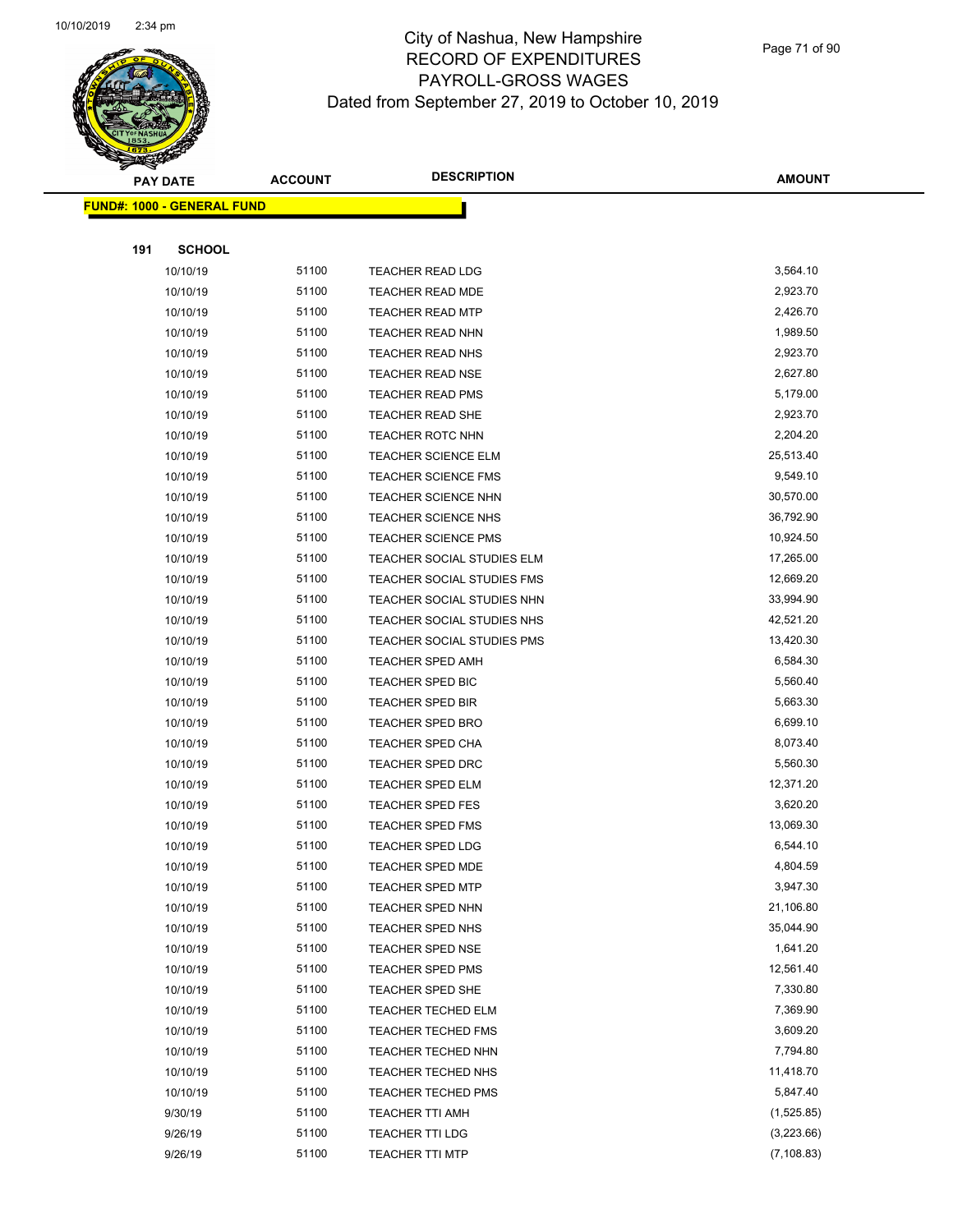

Page 72 of 90

|     | <b>PAY DATE</b>                   | <b>ACCOUNT</b> | <b>DESCRIPTION</b>                                     | <b>AMOUNT</b>     |
|-----|-----------------------------------|----------------|--------------------------------------------------------|-------------------|
|     | <b>FUND#: 1000 - GENERAL FUND</b> |                |                                                        |                   |
|     |                                   |                |                                                        |                   |
| 191 | <b>SCHOOL</b>                     |                |                                                        |                   |
|     | 9/26/19                           | 51100          | <b>TEACHER TTI NURSERY</b>                             | (1,777.72)        |
|     | 9/26/19                           | 51100          | TEACHER TTI SHE                                        | (2,338.95)        |
|     | 10/10/19                          | 51100          | TEACHER TV PROD NHS                                    | 2,923.70          |
|     | 10/10/19                          | 51100          | <b>TEACHER VISION WID</b>                              | 5,408.30          |
|     | 10/3/19                           | 51100          | TECH INTERGRATION ASST AMH                             | 576.00            |
|     | 10/10/19                          | 51100          | TECH INTERGRATION ASST AMH                             | 589.50            |
|     | 10/3/19                           | 51100          | TECH INTERGRATION ASST BIC                             | 577.38            |
|     | 10/10/19                          | 51100          | TECH INTERGRATION ASST BIC                             | 591.81            |
|     | 10/3/19                           | 51100          | TECH INTERGRATION ASST CHA                             | 544.50            |
|     | 10/10/19                          | 51100          | TECH INTERGRATION ASST CHA                             | 558.11            |
|     | 10/3/19                           | 51100          | TECH INTERGRATION ASST FES                             | 655.67            |
|     | 10/10/19                          | 51100          | TECH INTERGRATION ASST FES                             | 688.74            |
|     | 10/3/19                           | 51100          | TECH INTERGRATION ASST LDG                             | 547.80            |
|     | 10/10/19                          | 51100          | TECH INTERGRATION ASST LDG                             | 561.50            |
|     | 10/3/19                           | 51100          | TECH INTERGRATION ASST MDE                             | 540.00            |
|     | 10/10/19                          | 51100          | TECH INTERGRATION ASST MDE                             | 553.50            |
|     | 10/3/19                           | 51100          | TECH INTERGRATION ASST MTP                             | 600.26            |
|     | 10/10/19                          | 51100          | TECH INTERGRATION ASST MTP                             | 498.32            |
|     | 10/3/19                           | 51100          | TECH INTERGRATION ASST SHE                             | 588.19            |
|     | 10/10/19                          | 51100          | TECH INTERGRATION ASST SHE                             | 598.02            |
|     | 9/26/19                           | 51100          | TITLE ONE PARA FES                                     | (322.86)          |
|     | 10/3/19                           | 51200          | ATHLETIC EQUIPMENT MANAGER NHN                         | 60.00             |
|     | 10/10/19                          | 51200          | ATHLETIC EQUIPMENT MANAGER NHN                         | 60.00             |
|     | 10/3/19                           | 51200          | ATHLETIC TRAINER NHN                                   | 240.00            |
|     | 10/3/19                           | 51200          | CLERICAL BOARD OF ED SUP                               | 748.61            |
|     | 10/10/19                          | 51200          | CLERICAL BOARD OF ED SUP                               | 738.25            |
|     | 10/10/19                          | 51200          | <b>CLERICAL GUIDANCE ELM</b>                           | 300.00            |
|     | 10/3/19                           | 51200          | <b>CROSSING GUARD WPO</b>                              | 2,320.18          |
|     | 10/10/19                          | 51200          | <b>CROSSING GUARD WPO</b>                              | 2,105.83          |
|     | 10/3/19                           | 51200          | CUSTODIAN ASST HEAD NHN                                | 179.82            |
|     | 10/10/19                          | 51200          | <b>CUSTODIAN ASST HEAD NHN</b>                         | 179.82            |
|     | 10/3/19                           | 51200          | <b>CUSTODIAN BRO</b>                                   | 15.59             |
|     | 10/10/19                          | 51200          | <b>CUSTODIAN BRO</b>                                   | 15.59             |
|     | 10/3/19                           | 51200          | <b>CUSTODIAN CHA</b>                                   | 93.76             |
|     | 10/10/19                          | 51200          | <b>CUSTODIAN CHA</b>                                   | 453.19            |
|     | 10/3/19                           | 51200<br>51200 | <b>CUSTODIAN HEAD BRO</b>                              | 77.95<br>77.95    |
|     | 10/10/19                          |                | <b>CUSTODIAN HEAD BRO</b>                              |                   |
|     | 10/3/19                           | 51200          | <b>CUSTODIAN MTP</b>                                   | 77.95             |
|     | 10/10/19                          | 51200<br>51200 | <b>CUSTODIAN MTP</b>                                   | 62.36<br>2,724.79 |
|     | 10/10/19<br>10/3/19               | 51200          | DIRECTOR ADULT ED                                      | 450.00            |
|     |                                   | 51200          | ELL OUTREACH WORKER HOURLY                             | 450.00            |
|     | 10/10/19<br>10/3/19               | 51200          | ELL OUTREACH WORKER HOURLY<br>FOOD SERVICE ASST PT AMH | 50.00             |
|     |                                   | 51200          |                                                        | 50.00             |
|     | 10/10/19                          |                | FOOD SERVICE ASST PT AMH                               |                   |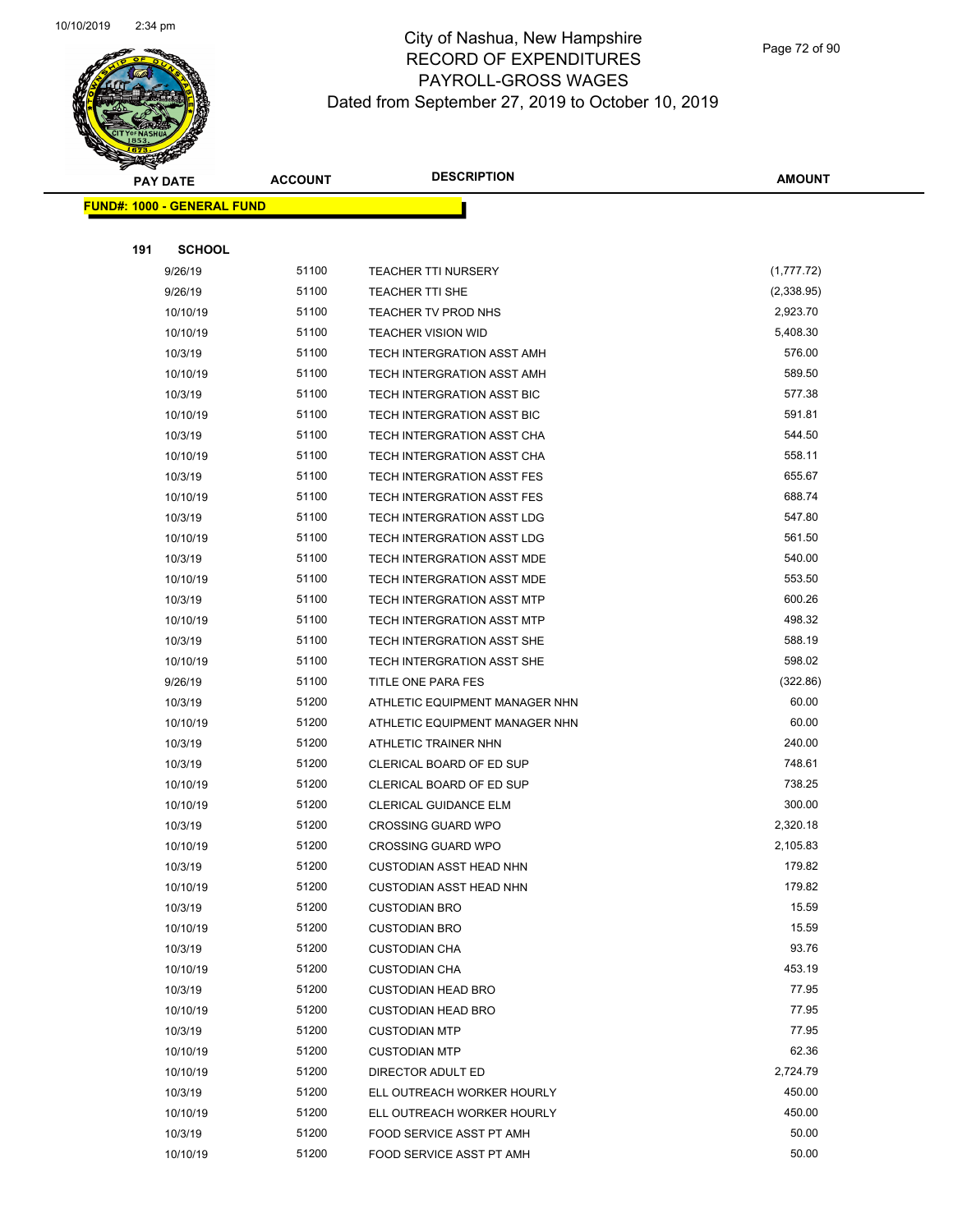

Page 73 of 90

|     | <b>PAY DATE</b>                    | <b>ACCOUNT</b> | <b>DESCRIPTION</b>              | <b>AMOUNT</b> |
|-----|------------------------------------|----------------|---------------------------------|---------------|
|     | <u> FUND#: 1000 - GENERAL FUND</u> |                |                                 |               |
|     |                                    |                |                                 |               |
| 191 | <b>SCHOOL</b>                      |                |                                 |               |
|     | 10/3/19                            | 51200          | <b>FOOD SERVICE ASST PT CHA</b> | 50.00         |
|     | 10/10/19                           | 51200          | FOOD SERVICE ASST PT CHA        | 50.00         |
|     | 10/3/19                            | 51200          | FOOD SERVICE ASST PT MDE        | 12.50         |
|     | 10/10/19                           | 51200          | FOOD SERVICE ASST PT MDE        | 12.50         |
|     | 10/3/19                            | 51200          | FOOD SERVICE ASST PT NHS        | 45.21         |
|     | 10/10/19                           | 51200          | FOOD SERVICE ASST PT NHS        | 45.21         |
|     | 10/10/19                           | 51200          | <b>GAME OFFICIALS</b>           | 58.00         |
|     | 10/10/19                           | 51200          | GUIDANCE COUNSELOR NHS          | 1,727.61      |
|     | 9/26/19                            | 51200          | HOME SCHOOL CORD TTI            | (442.93)      |
|     | 10/3/19                            | 51200          | <b>INSTRUMENTAL MUSIC</b>       | 1,562.50      |
|     | 10/10/19                           | 51200          | <b>INSTRUMENTAL MUSIC</b>       | 1,512.50      |
|     | 10/3/19                            | 51200          | LUNCH MONITOR AMH               | 658.90        |
|     | 10/10/19                           | 51200          | LUNCH MONITOR AMH               | 727.37        |
|     | 10/3/19                            | 51200          | LUNCH MONITOR BIC               | 666.96        |
|     | 10/10/19                           | 51200          | LUNCH MONITOR BIC               | 698.72        |
|     | 10/3/19                            | 51200          | LUNCH MONITOR BIR               | 532.30        |
|     | 10/10/19                           | 51200          | LUNCH MONITOR BIR               | 577.58        |
|     | 10/3/19                            | 51200          | LUNCH MONITOR BRO               | 559.85        |
|     | 10/10/19                           | 51200          | LUNCH MONITOR BRO               | 505.90        |
|     | 10/3/19                            | 51200          | LUNCH MONITOR CHA               | 802.73        |
|     | 10/10/19                           | 51200          | LUNCH MONITOR CHA               | 840.27        |
|     | 10/3/19                            | 51200          | LUNCH MONITOR DRC               | 452.11        |
|     | 10/10/19                           | 51200          | LUNCH MONITOR DRC               | 414.68        |
|     | 10/3/19                            | 51200          | LUNCH MONITOR ELM               | 158.80        |
|     | 10/10/19                           | 51200          | LUNCH MONITOR ELM               | 95.28         |
|     | 10/3/19                            | 51200          | <b>LUNCH MONITOR FES</b>        | 997.11        |
|     | 10/10/19                           | 51200          | LUNCH MONITOR FES               | 1,025.96      |
|     | 10/3/19                            | 51200          | LUNCH MONITOR FMS               | 267.94        |
|     | 10/10/19                           | 51200          | LUNCH MONITOR FMS               | 273.72        |
|     | 10/3/19                            | 51200          | LUNCH MONITOR LDG               | 696.41        |
|     | 10/10/19                           | 51200          | LUNCH MONITOR LDG               | 896.21        |
|     | 10/3/19                            | 51200          | LUNCH MONITOR MDE               | 791.12        |
|     | 10/10/19                           | 51200          | LUNCH MONITOR MDE               | 759.36        |
|     | 10/3/19                            | 51200          | LUNCH MONITOR MTP               | 360.95        |
|     | 10/10/19                           | 51200          | LUNCH MONITOR MTP               | 358.06        |
|     | 10/3/19                            | 51200          | LUNCH MONITOR NHN               | 401.43        |
|     | 10/10/19                           | 51200          | LUNCH MONITOR NHN               | 433.20        |
|     | 10/3/19                            | 51200          | LUNCH MONITOR NHS               | 231.00        |
|     | 10/10/19                           | 51200          | LUNCH MONITOR NHS               | 291.64        |
|     | 10/3/19                            | 51200          | LUNCH MONITOR NSE               | 433.20        |
|     | 10/10/19                           | 51200          | LUNCH MONITOR NSE               | 548.72        |
|     | 10/3/19                            | 51200          | LUNCH MONITOR PMS               | 326.30        |
|     | 10/10/19                           | 51200          | LUNCH MONITOR PMS               | 326.30        |
|     | 10/3/19                            | 51200          | LUNCH MONITOR SHE               | 386.59        |
|     |                                    |                |                                 |               |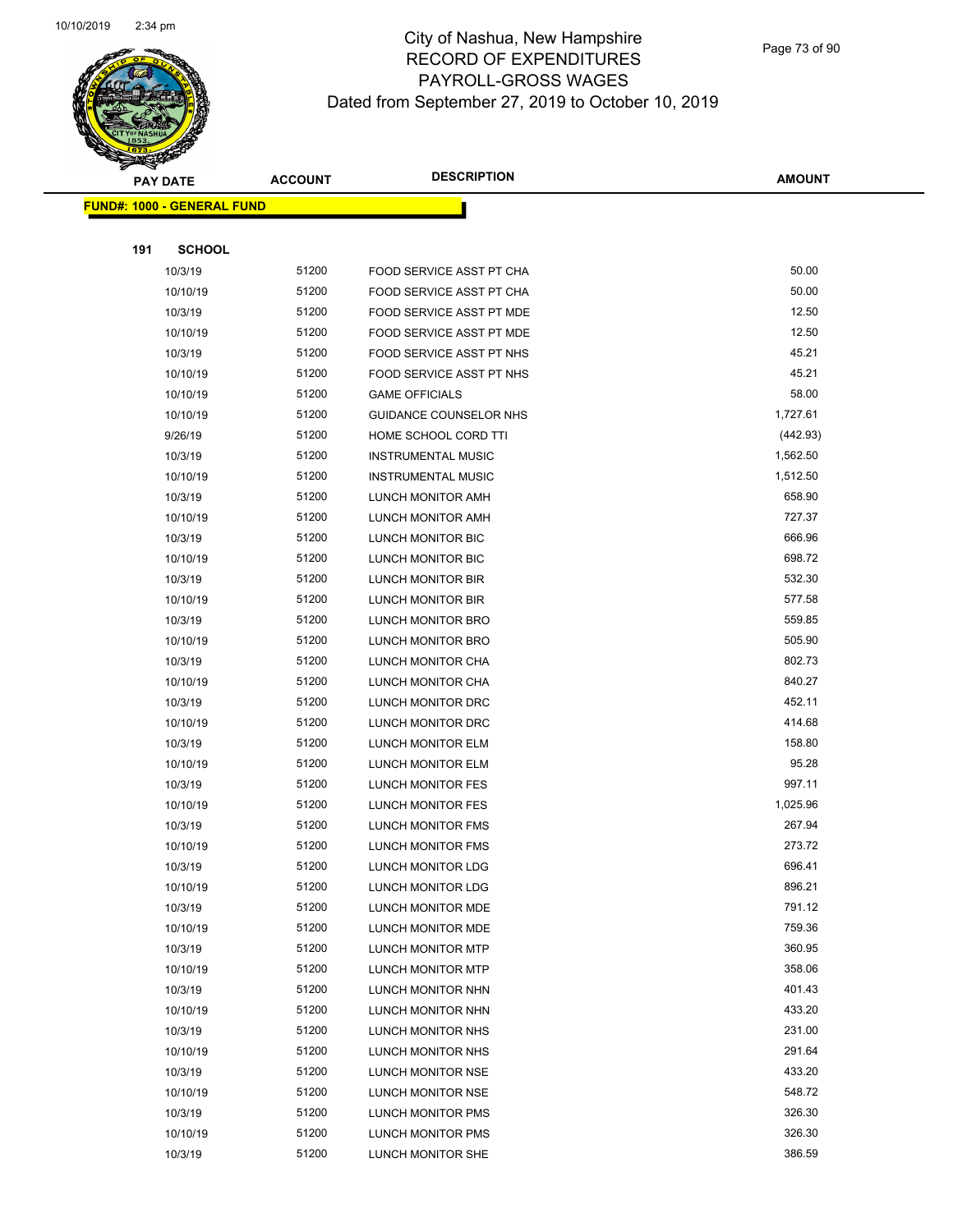

Page 74 of 90

|     | <b>PAY DATE</b>                   | <b>ACCOUNT</b> | <b>DESCRIPTION</b>                   | <b>AMOUNT</b>    |
|-----|-----------------------------------|----------------|--------------------------------------|------------------|
|     | <b>FUND#: 1000 - GENERAL FUND</b> |                |                                      |                  |
|     |                                   |                |                                      |                  |
| 191 | <b>SCHOOL</b>                     |                |                                      |                  |
|     | 10/10/19                          | 51200          | LUNCH MONITOR SHE                    | 386.59           |
|     | 10/10/19                          | 51200          | OFFICE MANAGER BUSINESS              | 2,182.24         |
|     | 10/3/19                           | 51200          | PARA PRE SCHOOL BIR                  | 727.57           |
|     | 10/10/19                          | 51200          | PARA PRE SCHOOL BIR                  | 735.73           |
|     | 10/3/19                           | 51200          | PARA DW SPEC ED BIR                  | 903.53           |
|     | 10/10/19                          | 51200          | PARA DW SPEC ED BIR                  | 931.52           |
|     | 10/3/19                           | 51200          | PARA DW SPEC ED MDE                  | 456.30           |
|     | 10/10/19                          | 51200          | PARA DW SPEC ED MDE                  | 456.31           |
|     | 10/3/19                           | 51200          | PARA DW SPEC ED NSE                  | 25.00            |
|     | 10/10/19                          | 51200          | PARA DW SPEC ED NSE                  | 25.00            |
|     | 10/3/19                           | 51200          | PARA ELL FES                         | 37.50            |
|     | 10/10/19                          | 51200          | PARA ELL FES                         | 37.50            |
|     | 10/3/19                           | 51200          | PARA INST AMH                        | 1,098.41         |
|     | 10/10/19                          | 51200          | PARA INST AMH                        | 949.57           |
|     | 10/3/19                           | 51200          | PARA INST BIC                        | 823.59           |
|     | 10/10/19                          | 51200          | PARA INST BIC                        | 863.26           |
|     | 10/3/19                           | 51200          | PARA INST BIR                        | 25.00            |
|     | 10/10/19                          | 51200          | PARA INST BIR                        | 25.00            |
|     | 10/3/19                           | 51200          | PARA INST DRC                        | 70.00            |
|     | 10/10/19                          | 51200          | PARA INST DRC                        | 70.00            |
|     | 10/3/19                           | 51200          | PARA INST FES                        | 37.50            |
|     | 10/10/19                          | 51200          | PARA INST FES                        | 37.50            |
|     | 10/3/19                           | 51200          | PARA INST FMS                        | 20.00            |
|     | 10/10/19                          | 51200          | PARA INST FMS                        | 10.00            |
|     | 10/3/19                           | 51200          | PARA INST LDG                        | 12.50            |
|     | 10/10/19                          | 51200          | PARA INST LDG                        | 12.50            |
|     | 10/3/19                           | 51200          | PARA INST NHN                        | 315.05           |
|     | 10/10/19                          | 51200          | PARA INST NHN                        | 315.05           |
|     | 10/3/19                           | 51200          | PARA INST PMS                        | 80.85            |
|     | 10/10/19                          | 51200          | PARA INST PMS                        | 80.85            |
|     | 10/3/19                           | 51200          | PARA INST SHE                        | 214.67<br>214.67 |
|     | 10/10/19                          | 51200          | PARA INST SHE                        | 307.89           |
|     | 10/3/19                           | 51200<br>51200 | PARA LIB PMS                         | 312.10           |
|     | 10/10/19                          | 51200          | PARA LIB PMS                         | 1,657.59         |
|     | 10/3/19<br>10/10/19               | 51200          | PARA PRE SCH BIC<br>PARA PRE SCH BIC | 1,657.60         |
|     | 10/3/19                           | 51200          | PARA PRE SCH BRO                     | 3,700.28         |
|     | 10/10/19                          | 51200          | PARA PRE SCH BRO                     | 3,810.76         |
|     | 10/3/19                           | 51200          | PARA PRE SCH MTP                     | 383.02           |
|     | 10/10/19                          | 51200          | PARA PRE SCH MTP                     | 371.75           |
|     | 10/3/19                           | 51200          | PARA PRE SCH NSE                     | 4,277.62         |
|     | 10/10/19                          | 51200          | PARA PRE SCH NSE                     | 4,439.94         |
|     | 10/3/19                           | 51200          | PARA SCI NHS                         | 140.00           |
|     | 10/10/19                          | 51200          | PARA SCI NHS                         | 150.00           |
|     |                                   |                |                                      |                  |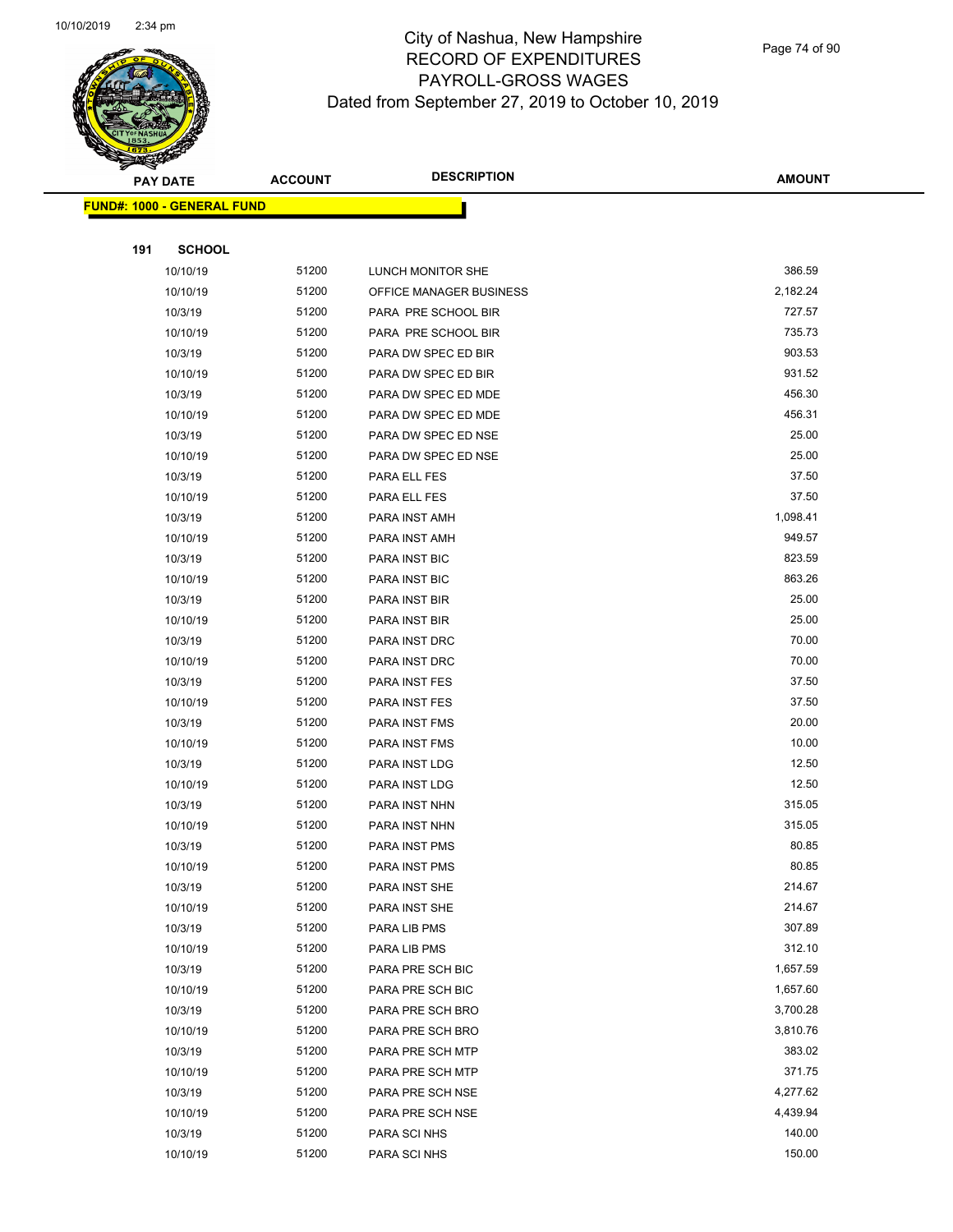

Page 75 of 90

| <b>PAY DATE</b>            | <b>ACCOUNT</b> | <b>DESCRIPTION</b>           | <b>AMOUNT</b>    |
|----------------------------|----------------|------------------------------|------------------|
| FUND#: 1000 - GENERAL FUND |                |                              |                  |
|                            |                |                              |                  |
| 191<br><b>SCHOOL</b>       |                |                              |                  |
| 10/3/19                    | 51200          | PARA TTI LDG                 | 46.77            |
| 10/10/19                   | 51200          | PARA TTI LDG                 | 77.95            |
| 9/26/19                    | 51200          | PARA TTI NURSERY             | (98.45)          |
| 10/10/19                   | 51200          | SCHOOL PSYCHOLOGIST WID      | 3,938.09         |
| 10/10/19                   | 51200          | SPEECH LANG PATHOLOGIST WID  | 6,588.52         |
| 10/10/19                   | 51200          | STUDENT ACTIVITY COORD NHS   | 1,093.00         |
| 10/3/19                    | 51200          | <b>SUB CLERICAL</b>          | 435.50           |
| 10/10/19                   | 51200          | <b>SUB CLERICAL</b>          | 598.00           |
| 10/3/19                    | 51200          | <b>SUB CROSSING GUARD</b>    | 163.70           |
| 10/10/19                   | 51200          | <b>SUB CROSSING GUARD</b>    | 187.09           |
| 10/3/19                    | 51200          | <b>SUB TEACHER</b>           | 237.50           |
| 10/10/19                   | 51200          | <b>SUB TEACHER</b>           | 275.00           |
| 10/10/19                   | 51200          | <b>TEACHER ART FMS</b>       | 2,040.00         |
| 10/10/19                   | 51200          | <b>TEACHER ART NHS</b>       | 994.80           |
| 10/10/19                   | 51200          | TEACHER BIO TEC NHN          | 562.61           |
| 10/10/19                   | 51200          | TEACHER ELL NHS              | 793.90           |
| 10/10/19                   | 51200          | <b>TEACHER ENGLISH NHS</b>   | 2,184.93         |
| 10/10/19                   | 51200          | TEACHER FOREIGN LANG FMS     | 1,188.30         |
| 10/10/19                   | 51200          | <b>TEACHER MUSIC AMH</b>     | 312.50           |
| 10/10/19                   | 51200          | <b>TEACHER MUSIC DRC</b>     | 400.00           |
| 10/10/19                   | 51200          | <b>TEACHER MUSIC ELM</b>     | 1,972.90         |
| 10/10/19                   | 51200          | <b>TEACHER MUSIC MTP</b>     | 1,643.77         |
| 10/10/19                   | 51200          | <b>TEACHER MUSIC NHS</b>     | 500.00           |
| 10/10/19                   | 51200          | TEACHER PE FMS               | 100.00           |
| 10/10/19                   | 51200          | TEACHER PE NHN               | 100.00           |
| 10/10/19                   | 51200          | TEACHER PE NHS               | 100.00           |
| 10/10/19                   | 51200          | <b>TEACHER READ ELM</b>      | 1,727.60         |
| 10/10/19                   | 51200          | TEACHER SOCIAL STUDIES NHN   | 425.00           |
| 10/10/19                   | 51200          | TEACHER SPED NHN             | 1,869.49         |
| 10/10/19                   | 51200          | TEACHER SPED NHS             | 1,461.82         |
| 9/26/19                    | 51200          | <b>TEACHER TTI AMH</b>       | (7,205.18)       |
| 9/26/19                    | 51200          | TEACHER TTI BIR              | (2, 412.64)      |
| 10/10/19                   | 51200          | TEACHER TTI FES              | 1,408.50         |
| 9/26/19                    | 51200          | TEACHER TTI LDG              | (8, 137.44)      |
| 10/10/19                   | 51200          | <b>TEACHER TTI LDG</b>       | 2,035.90         |
| 9/26/19                    | 51200          | TEACHER TTI MTP              | (3,632.31)       |
| 9/26/19                    | 51200          | <b>TEACHER TTI NURSERY</b>   | (3,517.25)       |
| 9/26/19                    | 51200          | <b>TEACHER TTIDRC</b>        | (6, 293.98)      |
| 10/10/19                   | 51200          | <b>TEACHER VISION WID</b>    | 818.82<br>140.00 |
| 10/3/19                    | 51200<br>51200 | <b>TICKETSELLER</b>          | 140.00           |
| 10/10/19<br>9/30/19        | 51200          | TICKETSELLER<br>TTI PARA SHE | (360.10)         |
| 10/3/19                    | 51300          | <b>OVERTIME</b>              | 7,799.10         |
| 10/10/19                   | 51300          | <b>OVERTIME</b>              | 7,332.58         |
|                            |                |                              |                  |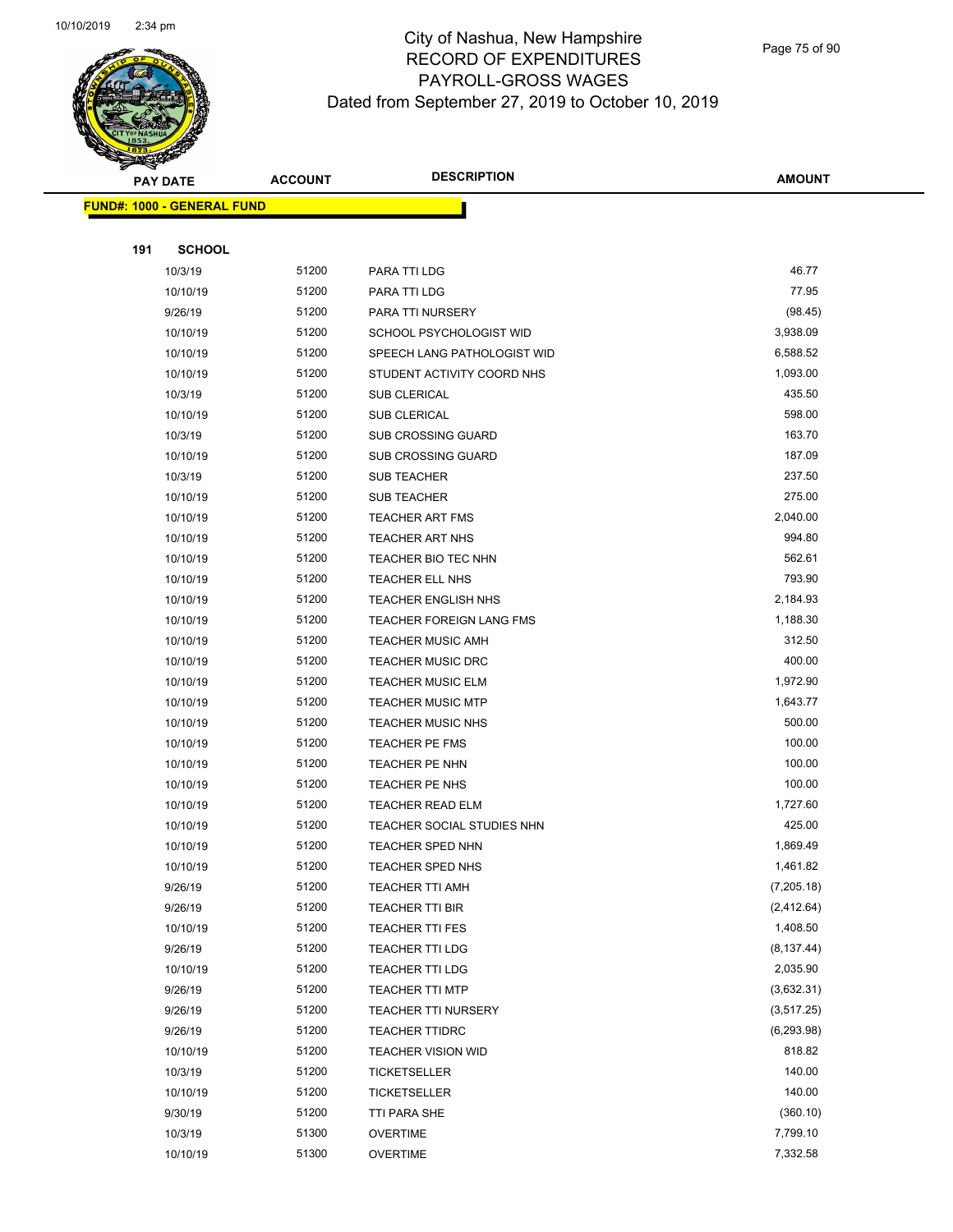

Page 76 of 90

| 191 | <b>FUND#: 1000 - GENERAL FUND</b>     |                                                      |                                |                |
|-----|---------------------------------------|------------------------------------------------------|--------------------------------|----------------|
|     |                                       |                                                      |                                |                |
|     | <b>SCHOOL</b>                         |                                                      |                                |                |
|     | 10/3/19                               | 51400                                                | WAGES TEMPORARY/SEASONAL       | 1,180.00       |
|     | 10/10/19                              | 51400                                                | WAGES TEMPORARY/SEASONAL       | 1,028.00       |
|     | 9/26/19                               | 51412                                                | <b>WAGES PER DIEM</b>          | (79.50)        |
|     | 10/3/19                               | 51412                                                | <b>WAGES PER DIEM</b>          | 34,546.59      |
|     | 10/10/19                              | 51412                                                | <b>WAGES PER DIEM</b>          | 33,224.57      |
|     | 10/3/19                               | 51650                                                | <b>ADDITIONAL HOURS</b>        | 4,332.43       |
|     | 10/10/19                              | 51650                                                | <b>ADDITIONAL HOURS</b>        | 8,045.29       |
|     | 10/10/19                              | 51700                                                | <b>STIPENDS</b>                | 2,460.77       |
|     | 10/10/19                              | 52800                                                | EDUCATIONAL ASSISTANCE         | 12,026.00      |
|     | <b>TOTAL 191 - SCHOOL</b>             |                                                      |                                | \$3,392,824.32 |
|     |                                       |                                                      |                                |                |
|     | <b>TOTAL FUND 1000 - GENERAL FUND</b> |                                                      |                                | \$5,398,242.64 |
| 102 | <b>BOARD OF ALDERMEN</b>              | <b>FUND#: 1010 - GF-PRIOR YEAR ENC &amp; ESCROWS</b> |                                |                |
|     | 7/31/19                               | 51200                                                | LEGISLATIVE TRANSCRIPTION SPEC | 397.80         |
|     | 8/31/19                               | 51200                                                | LEGISLATIVE TRANSCRIPTION SPEC | 1,102.20       |
|     |                                       | <b>TOTAL 102 - BOARD OF ALDERMEN</b>                 |                                | \$1,500.00     |

#### **FUND#: 2100 - FOOD SERVICES FUND**

| 10/3/19  | 51100 | CLERICAL FOOD SERVICE NHS     | 804.40   |
|----------|-------|-------------------------------|----------|
| 10/10/19 | 51100 | CLERICAL FOOD SERVICE NHS     | 799.03   |
| 10/3/19  | 51100 | DELIVERY DRIVER FOOD SERVICE  | 734.40   |
| 10/10/19 | 51100 | DELIVERY DRIVER FOOD SERVICE  | 752.75   |
| 10/10/19 | 51100 | DIRECTOR FOOD SERVICE         | 2,956.70 |
| 10/10/19 | 51100 | FOOD SERVICE BUSINESS MANAGER | 2.275.20 |
| 10/3/19  | 51100 | FOOD SERVICE COOK AMH         | 518.35   |
| 10/10/19 | 51100 | FOOD SERVICE COOK AMH         | 518.35   |
| 10/3/19  | 51100 | FOOD SERVICE COOK BIC         | 530.95   |
| 10/10/19 | 51100 | FOOD SERVICE COOK BIC         | 530.95   |
| 10/3/19  | 51100 | FOOD SERVICE COOK BIR         | 535.85   |
| 10/10/19 | 51100 | FOOD SERVICE COOK BIR         | 535.85   |
| 10/3/19  | 51100 | FOOD SERVICE COOK BRO         | 530.95   |
| 10/10/19 | 51100 | FOOD SERVICE COOK BRO         | 530.95   |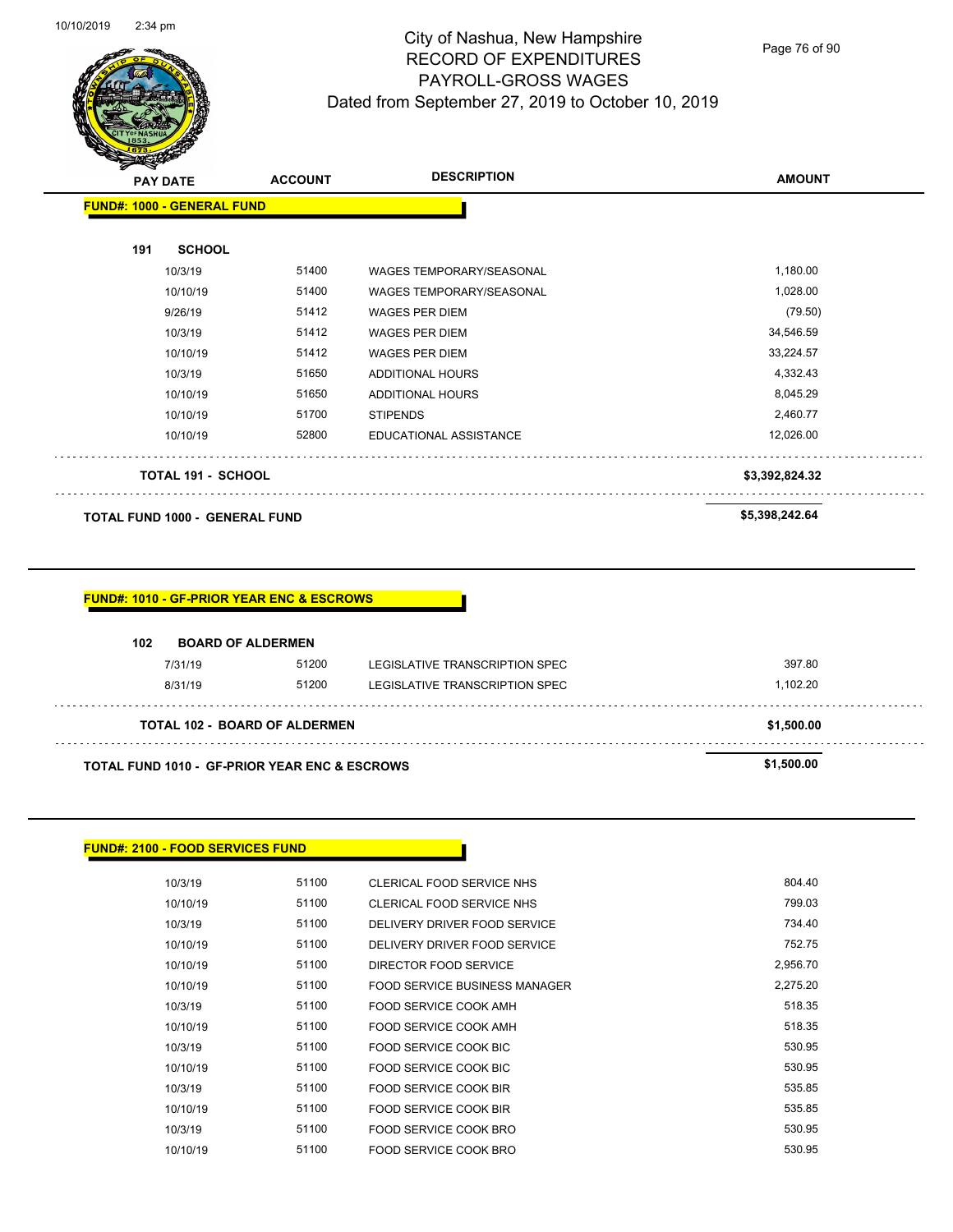Page 77 of 90

| <b>PAY DATE</b>                          | <b>ACCOUNT</b> | <b>DESCRIPTION</b>                             | <b>AMOUNT</b>    |
|------------------------------------------|----------------|------------------------------------------------|------------------|
| <u> FUND#: 2100 - FOOD SERVICES FUND</u> |                |                                                |                  |
|                                          |                |                                                |                  |
| 10/3/19                                  | 51100          | FOOD SERVICE COOK CHA                          | 535.85           |
| 10/10/19                                 | 51100          | FOOD SERVICE COOK CHA                          | 535.85           |
| 10/3/19                                  | 51100          | <b>FOOD SERVICE COOK DRC</b>                   | 535.85           |
| 10/10/19                                 | 51100          | FOOD SERVICE COOK DRC                          | 535.85           |
| 10/3/19                                  | 51100          | FOOD SERVICE COOK ELM                          | 1,026.55         |
| 10/10/19                                 | 51100          | FOOD SERVICE COOK ELM                          | 1,026.55         |
| 10/3/19                                  | 51100          | <b>FOOD SERVICE COOK FES</b>                   | 535.85           |
| 10/10/19                                 | 51100          | <b>FOOD SERVICE COOK FES</b>                   | 535.85           |
| 10/3/19                                  | 51100          | FOOD SERVICE COOK FMS                          | 529.55           |
| 10/10/19                                 | 51100          | <b>FOOD SERVICE COOK FMS</b>                   | 529.55           |
| 10/3/19                                  | 51100          | FOOD SERVICE COOK LDG                          | 513.45           |
| 10/10/19                                 | 51100          | FOOD SERVICE COOK LDG                          | 513.46           |
| 10/3/19                                  | 51100          | FOOD SERVICE COOK MDE                          | 518.35           |
| 10/10/19                                 | 51100          | FOOD SERVICE COOK MDE                          | 518.35           |
| 10/3/19                                  | 51100          | FOOD SERVICE COOK NHN                          | 1,146.60         |
| 10/10/19                                 | 51100          | FOOD SERVICE COOK NHN                          | 1,147.94         |
| 10/3/19                                  | 51100          | FOOD SERVICE COOK NHS                          | 1,096.55         |
| 10/10/19                                 | 51100          | <b>FOOD SERVICE COOK NHS</b>                   | 1,096.55         |
| 10/3/19                                  | 51100<br>51100 | FOOD SERVICE COOK NSE                          | 527.16<br>530.95 |
| 10/10/19<br>10/3/19                      | 51100          | FOOD SERVICE COOK NSE<br>FOOD SERVICE COOK PMS | 547.05           |
| 10/10/19                                 | 51100          | FOOD SERVICE COOK PMS                          | 547.05           |
| 10/3/19                                  | 51100          | FOOD SERVICE COOK SHE                          | 518.35           |
| 10/10/19                                 | 51100          | FOOD SERVICE COOK SHE                          | 518.35           |
| 10/10/19                                 | 51100          | <b>FOOD SERVICE SITE CORD</b>                  | 12,481.00        |
| 10/3/19                                  | 51100          | <b>FOOD SERVICECOOK MTP</b>                    | 513.45           |
| 10/10/19                                 | 51100          | <b>FOOD SERVICECOOK MTP</b>                    | 513.45           |
| 10/3/19                                  | 51200          | FOOD SERVICE ASST PT AMH                       | 621.75           |
| 10/10/19                                 | 51200          | FOOD SERVICE ASST PT AMH                       | 621.75           |
| 10/3/19                                  | 51200          | FOOD SERVICE ASST PT BIC                       | 562.00           |
| 10/10/19                                 | 51200          | FOOD SERVICE ASST PT BIC                       | 517.20           |
| 10/3/19                                  | 51200          | <b>FOOD SERVICE ASST PT BIR</b>                | 560.25           |
| 10/10/19                                 | 51200          | <b>FOOD SERVICE ASST PT BIR</b>                | 560.25           |
| 10/3/19                                  | 51200          | FOOD SERVICE ASST PT BRO                       | 384.00           |
| 10/10/19                                 | 51200          | <b>FOOD SERVICE ASST PT BRO</b>                | 384.00           |
| 10/3/19                                  | 51200          | FOOD SERVICE ASST PT CHA                       | 583.35           |
| 10/10/19                                 | 51200          | FOOD SERVICE ASST PT CHA                       | 586.42           |
| 10/3/19                                  | 51200          | FOOD SERVICE ASST PT DRC                       | 660.60           |
| 10/10/19                                 | 51200          | FOOD SERVICE ASST PT DRC                       | 682.11           |
| 10/3/19                                  | 51200          | FOOD SERVICE ASST PT ELM                       | 2,155.29         |
| 10/10/19                                 | 51200          | FOOD SERVICE ASST PT ELM                       | 2,121.50         |
| 10/3/19                                  | 51200          | FOOD SERVICE ASST PT FES                       | 977.08           |
| 10/10/19                                 | 51200          | <b>FOOD SERVICE ASST PT FES</b>                | 952.50           |
| 10/3/19                                  | 51200          | FOOD SERVICE ASST PT FMS                       | 2,032.14         |
| 10/10/19                                 | 51200          | FOOD SERVICE ASST PT FMS                       | 2,035.22         |
|                                          |                |                                                |                  |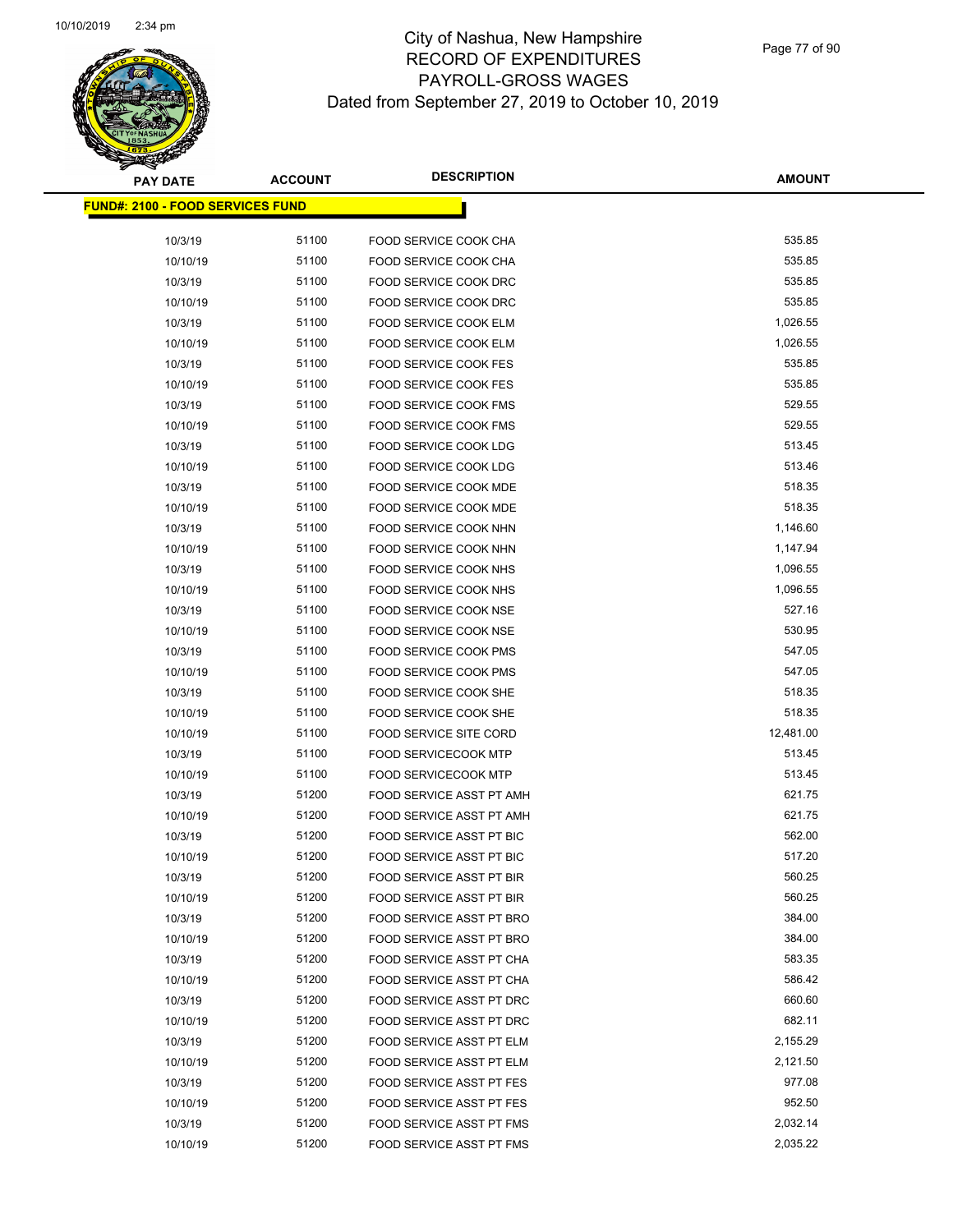Page 78 of 90

| <b>PAY DATE</b>                             | <b>ACCOUNT</b> | <b>DESCRIPTION</b>              | <b>AMOUNT</b> |
|---------------------------------------------|----------------|---------------------------------|---------------|
| <b>FUND#: 2100 - FOOD SERVICES FUND</b>     |                |                                 |               |
|                                             |                |                                 |               |
| 10/3/19                                     | 51200          | <b>FOOD SERVICE ASST PT LDG</b> | 1,040.70      |
| 10/10/19                                    | 51200          | FOOD SERVICE ASST PT LDG        | 997.94        |
| 10/3/19                                     | 51200          | FOOD SERVICE ASST PT MDE        | 600.60        |
| 10/10/19                                    | 51200          | FOOD SERVICE ASST PT MDE        | 597.40        |
| 10/3/19                                     | 51200          | <b>FOOD SERVICE ASST PT MTP</b> | 610.75        |
| 10/10/19                                    | 51200          | <b>FOOD SERVICE ASST PT MTP</b> | 580.02        |
| 10/3/19                                     | 51200          | FOOD SERVICE ASST PT NHN        | 4,428.02      |
| 10/10/19                                    | 51200          | FOOD SERVICE ASST PT NHN        | 4,423.55      |
| 10/3/19                                     | 51200          | <b>FOOD SERVICE ASST PT NHS</b> | 4,953.14      |
| 10/10/19                                    | 51200          | <b>FOOD SERVICE ASST PT NHS</b> | 4,962.39      |
| 10/3/19                                     | 51200          | <b>FOOD SERVICE ASST PT PMS</b> | 2,227.47      |
| 10/10/19                                    | 51200          | <b>FOOD SERVICE ASST PT PMS</b> | 2,566.20      |
| 10/3/19                                     | 51200          | FOOD SERVICE ASST PT SHE        | 259.20        |
| 10/10/19                                    | 51200          | <b>FOOD SERVICE ASST PT SHE</b> | 262.40        |
| 10/3/19                                     | 51200          | PARA DW SPEC ELM                | 469.12        |
| 10/3/19                                     | 51200          | <b>SUB FOOD SERVICE</b>         | 153.62        |
| 10/3/19                                     | 51300          | <b>OVERTIME</b>                 | 179.96        |
| 10/10/19                                    | 51300          | <b>OVERTIME</b>                 | 317.22        |
| 10/3/19                                     | 51412          | <b>WAGES PER DIEM</b>           | 868.73        |
| 10/10/19                                    | 51412          | <b>WAGES PER DIEM</b>           | 946.34        |
| <b>TOTAL FUND 2100 - FOOD SERVICES FUND</b> |                |                                 | \$90,572.22   |

#### **FUND#: 2201 - DRIVERS EDUCATION FUND**

| TOTAL FUND 2201 -  DRIVERS EDUCATION FUND | \$3,885.00 |       |                           |          |
|-------------------------------------------|------------|-------|---------------------------|----------|
|                                           | 10/10/19   | 51200 | <b>TEACHER TECHED ELM</b> | 1,120.00 |
|                                           | 10/10/19   | 51200 | TEACHER ELL FES           | 420.00   |
|                                           | 10/10/19   | 51200 | DRIVER INSTRUCTOR         | 1,225.00 |
|                                           | 10/3/19    | 51200 | DRIVER INSTRUCTOR         | 1,120.00 |
|                                           |            |       |                           |          |

#### **FUND#: 2207 - ADULT ED/CONTINUING ED**

| 10/3/19  | 51100 | CLERICAL ADULT ED NHN       | 716 73 |
|----------|-------|-----------------------------|--------|
| 10/10/19 | 51100 | CLERICAL ADULT ED NHN       | 783.20 |
| 10/3/19  | 51200 | ADULT ED ENRICHMENT INST    | 175 00 |
| 10/10/19 | 51200 | ADULT FD ENRICHMENT INST    | 175.00 |
| 10/3/19  | 51200 | ADULT ED ENRICHMENT TEACHER | 125.00 |
| 10/10/19 | 51200 | ADULT ED ENRICHMENT TEACHER | 200.00 |
| 10/3/19  | 51200 | ADULT ED INSTRUCTOR         | 62.50  |
| 10/10/19 | 51200 | ADULT ED INSTRUCTOR         | 62.50  |
| 10/3/19  | 51200 | <b>SUB TEACHER</b>          | 100.00 |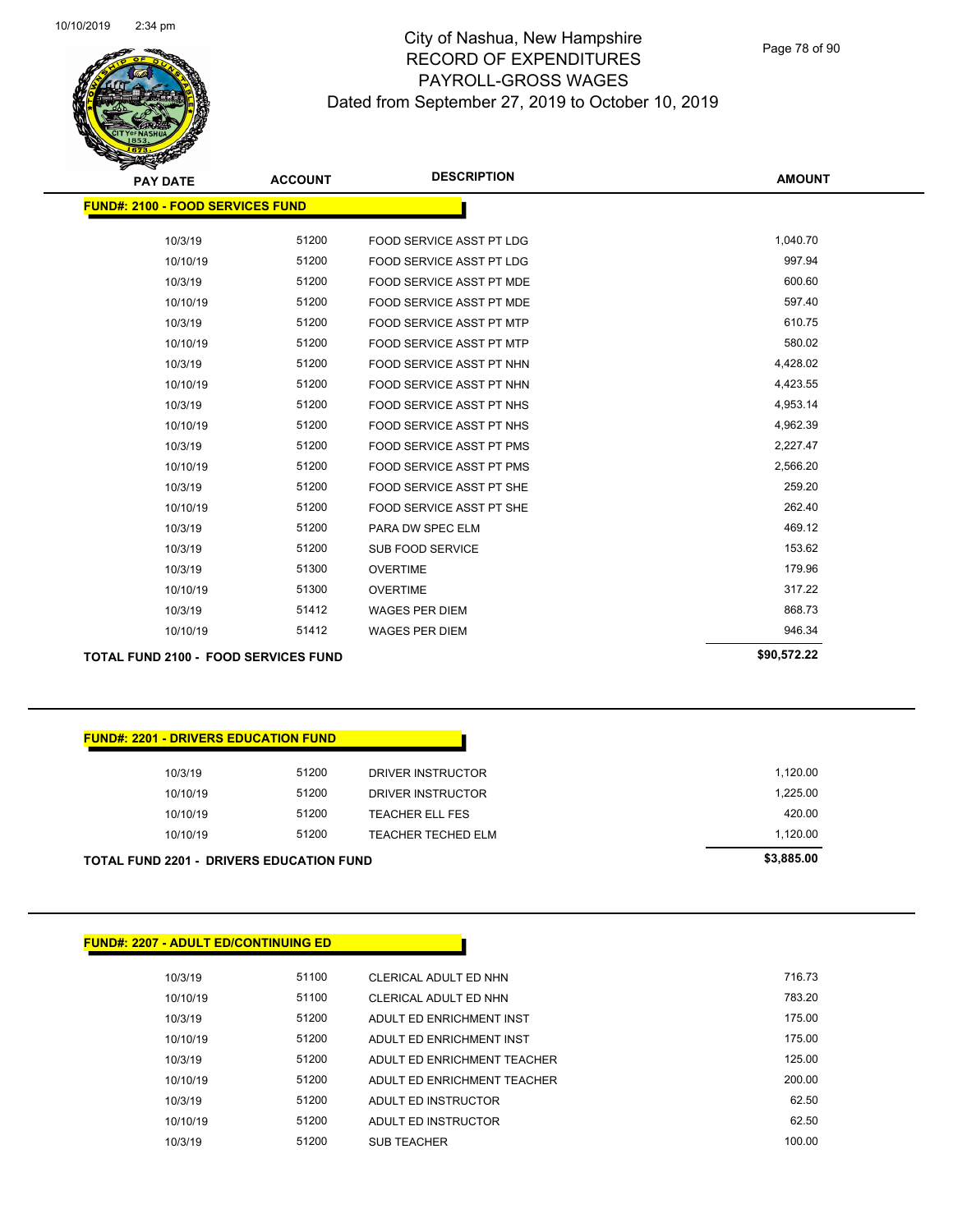

Page 79 of 90

| <b>PAY DATE</b>                                        | <b>ACCOUNT</b> | <b>DESCRIPTION</b>            | <b>AMOUNT</b> |
|--------------------------------------------------------|----------------|-------------------------------|---------------|
| <b>FUND#: 2207 - ADULT ED/CONTINUING ED</b>            |                |                               |               |
| 10/10/19                                               | 51200          | SUB TEACHER                   | 100.00        |
| 10/10/19                                               | 51200          | TEACHER ART NHN               | 300.00        |
| 10/10/19                                               | 51200          | <b>TEACHER BUSINESS NHS</b>   | 100.00        |
| 10/10/19                                               | 51200          | TEACHER ELL NHS               | 150.00        |
| TOTAL FUND 2207 - ADULT ED/CONTINUING ED               |                |                               | \$3,049.93    |
|                                                        |                |                               |               |
| <b>FUND#: 2252 - DAY CARE</b>                          |                |                               |               |
| 10/10/19                                               | 51100          | PANTHER PRESCHOOL DIRECTOR    | 1,123.60      |
| <b>TOTAL FUND 2252 - DAY CARE</b>                      |                |                               | \$1,123.60    |
|                                                        |                |                               |               |
| <b>FUND#: 2257 - SPECIAL ED LOCAL</b>                  |                |                               |               |
|                                                        | 51100          | PARA DW SPEC ED NHS           | 469.14        |
| 10/3/19                                                |                |                               |               |
| 10/10/19                                               | 51100          | PARA DW SPEC ED NHS           | 450.81        |
| 10/3/19                                                | 51100          | PARA DW SPEC ED WID           | 476.46        |
| 10/10/19                                               | 51100          | PARA DW SPEC ED WID           | 476.46        |
| <b>TOTAL FUND 2257 - SPECIAL ED LOCAL</b>              |                |                               | \$1,872.87    |
|                                                        |                |                               |               |
| <b>FUND#: 2503 - PARKS &amp; REC PROGRAMS FUND</b>     |                |                               |               |
| 10/3/19                                                | 51100          | PROGRAM COORDINATOR           | 390.95        |
| 10/10/19                                               | 51100          | PROGRAM COORDINATOR           | 390.95        |
| <b>TOTAL FUND 2503 - PARKS &amp; REC PROGRAMS FUND</b> |                |                               | \$781.90      |
|                                                        |                |                               |               |
| FUND#: 2505 - PEG ACCESS CHANNELS FUND                 |                |                               |               |
| 10/3/19                                                | 51100          | ECHANNEL ACCESS ADMINISTRATOR | 1,184.00      |
| 10/10/19                                               | 51100          | ECHANNEL ACCESS ADMINISTRATOR | 1,184.00      |
| 10/3/19                                                | 51100          | PEG PROGRAM MANAGER           | 1,282.70      |
| 10/10/19                                               | 51100          | PEG PROGRAM MANAGER           | 1,282.70      |
| 10/3/19                                                | 51200          | <b>VIDEOGRAPHER</b>           | 573.75        |
| 10/10/19                                               | 51200          | <b>VIDEOGRAPHER</b>           | 2,332.50      |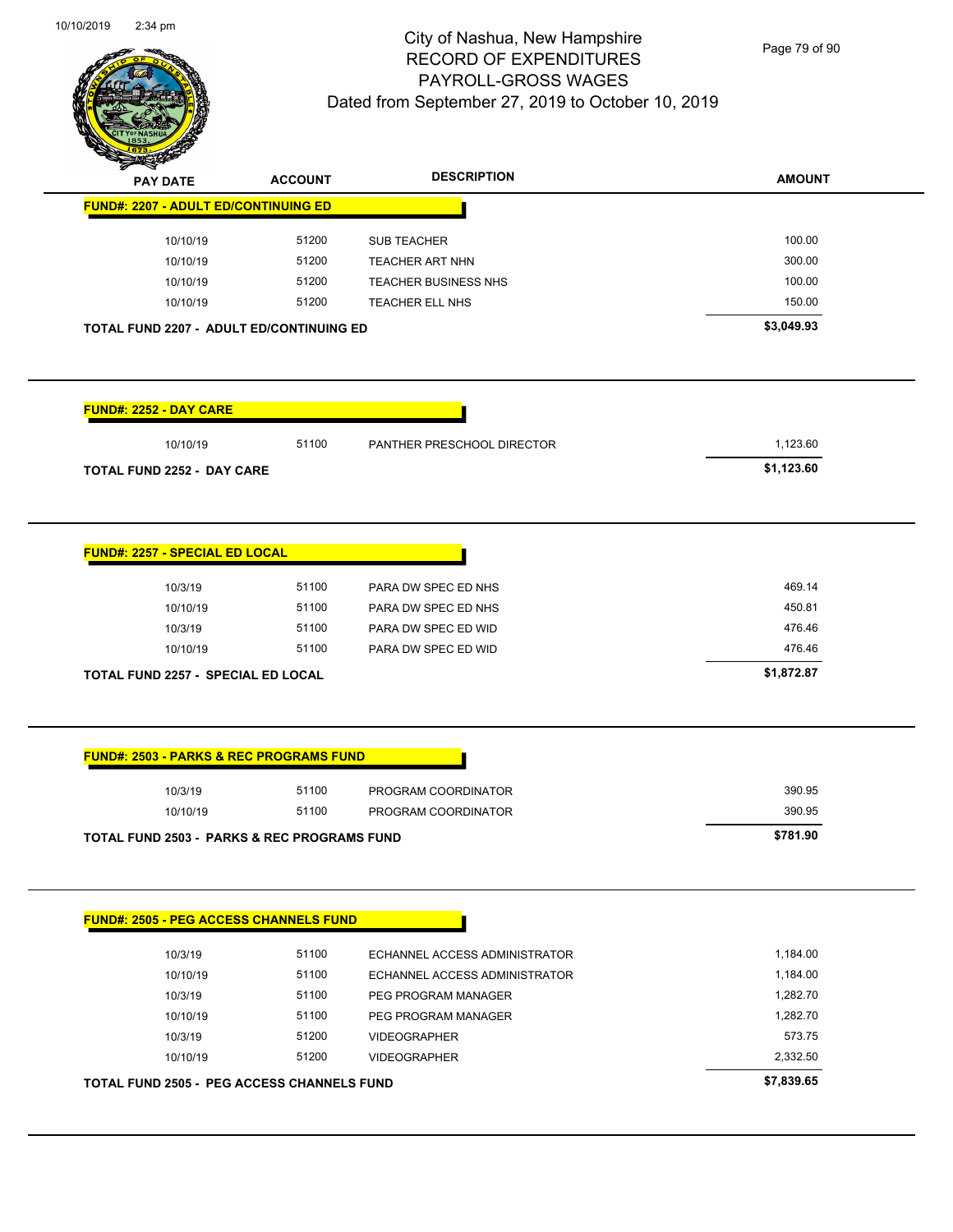

Page 80 of 90

| $\sim$<br><b>PAY DATE</b>                   | <b>ACCOUNT</b> | <b>DESCRIPTION</b>         | <b>AMOUNT</b> |
|---------------------------------------------|----------------|----------------------------|---------------|
| <b>FUND#: 3050 - POLICE GRANTS FUND</b>     |                |                            |               |
| 10/3/19                                     | 51100          | DOMESTIC VIOLENCE ADVOCATE | 882.25        |
| 10/10/19                                    | 51100          | DOMESTIC VIOLENCE ADVOCATE | 882.25        |
| 10/3/19                                     | 51100          | PATROLMAN ALL RANKS        | 1.440.95      |
| 10/10/19                                    | 51100          | PATROLMAN ALL RANKS        | 1,440.95      |
| 10/3/19                                     | 51300          | <b>OVERTIME</b>            | 175.80        |
| 10/10/19                                    | 51300          | <b>OVERTIME</b>            | 1.124.04      |
| <b>TOTAL FUND 3050 - POLICE GRANTS FUND</b> |                |                            | \$5,946.24    |
|                                             |                |                            |               |

#### **FUND#: 3068 - COMMUNITY SERVICES GRANTS FUND**

| <b>TOTAL FUND 3068 - COMMUNITY SERVICES GRANTS FUND</b> |       |                                    |          |  |  |  |
|---------------------------------------------------------|-------|------------------------------------|----------|--|--|--|
| 10/10/19                                                | 51100 | <b>SMP PROGRAM COORDINATOR</b>     | 1,030.96 |  |  |  |
| 10/3/19                                                 | 51100 | <b>SMP PROGRAM COORDINATOR</b>     | 1,030.95 |  |  |  |
| 10/10/19                                                | 51100 | PUB HEALTH PREPAREDNESS COORD      | 1,092.30 |  |  |  |
| 10/3/19                                                 | 51100 | PUB HEALTH PREPAREDNESS COORD      | 1,092.31 |  |  |  |
| 10/10/19                                                | 51100 | PUB HEALTH NURSE                   | 228.00   |  |  |  |
| 10/3/19                                                 | 51100 | PUB HEALTH NURSE                   | 228.00   |  |  |  |
| 10/10/19                                                | 51100 | PUB HEALTH NET SVS COORD           | 1,392.50 |  |  |  |
| 10/3/19                                                 | 51100 | PUB HEALTH NET SVS COORD           | 1,392.50 |  |  |  |
| 10/10/19                                                | 51100 | PROGRAM ASSISTANT COMMUNITY HEALTH | 223.89   |  |  |  |
| 10/3/19                                                 | 51100 | PROGRAM ASSISTANT COMMUNITY HEALTH | 223.90   |  |  |  |
| 10/10/19                                                | 51100 | PHNS PROGRAM ASSISTANT             | 853.71   |  |  |  |
| 10/3/19                                                 | 51100 | PHNS PROGRAM ASSISTANT             | 853.70   |  |  |  |
| 10/10/19                                                | 51100 | <b>EPIDEMIOLOGIST</b>              | 154.90   |  |  |  |
| 10/3/19                                                 | 51100 | <b>EPIDEMIOLOGIST</b>              | 154.90   |  |  |  |
|                                                         |       |                                    |          |  |  |  |

#### **FUND#: 3070 - COMMUNITY HEALTH GRANTS FUND**

| <b>TOTAL FUND 3070 - COMMUNITY HEALTH GRANTS FUND</b> |          | \$4,810.16 |                                    |        |
|-------------------------------------------------------|----------|------------|------------------------------------|--------|
|                                                       | 10/3/19  | 51412      | <b>WAGES PER DIEM</b>              | 143.50 |
|                                                       | 10/10/19 | 51100      | PUB HEALTH NURSE                   | 912.15 |
|                                                       | 10/3/19  | 51100      | PUB HEALTH NURSE                   | 912.15 |
|                                                       | 10/10/19 | 51100      | PROGRAM ASSISTANT COMMUNITY HEALTH | 671.60 |
|                                                       | 10/3/19  | 51100      | PROGRAM ASSISTANT COMMUNITY HEALTH | 671.60 |
|                                                       | 10/10/19 | 51100      | BILINGUAL COMM HEALTH WORKER       | 749.58 |
|                                                       | 10/3/19  | 51100      | BILINGUAL COMM HEALTH WORKER       | 749.58 |
|                                                       |          |            |                                    |        |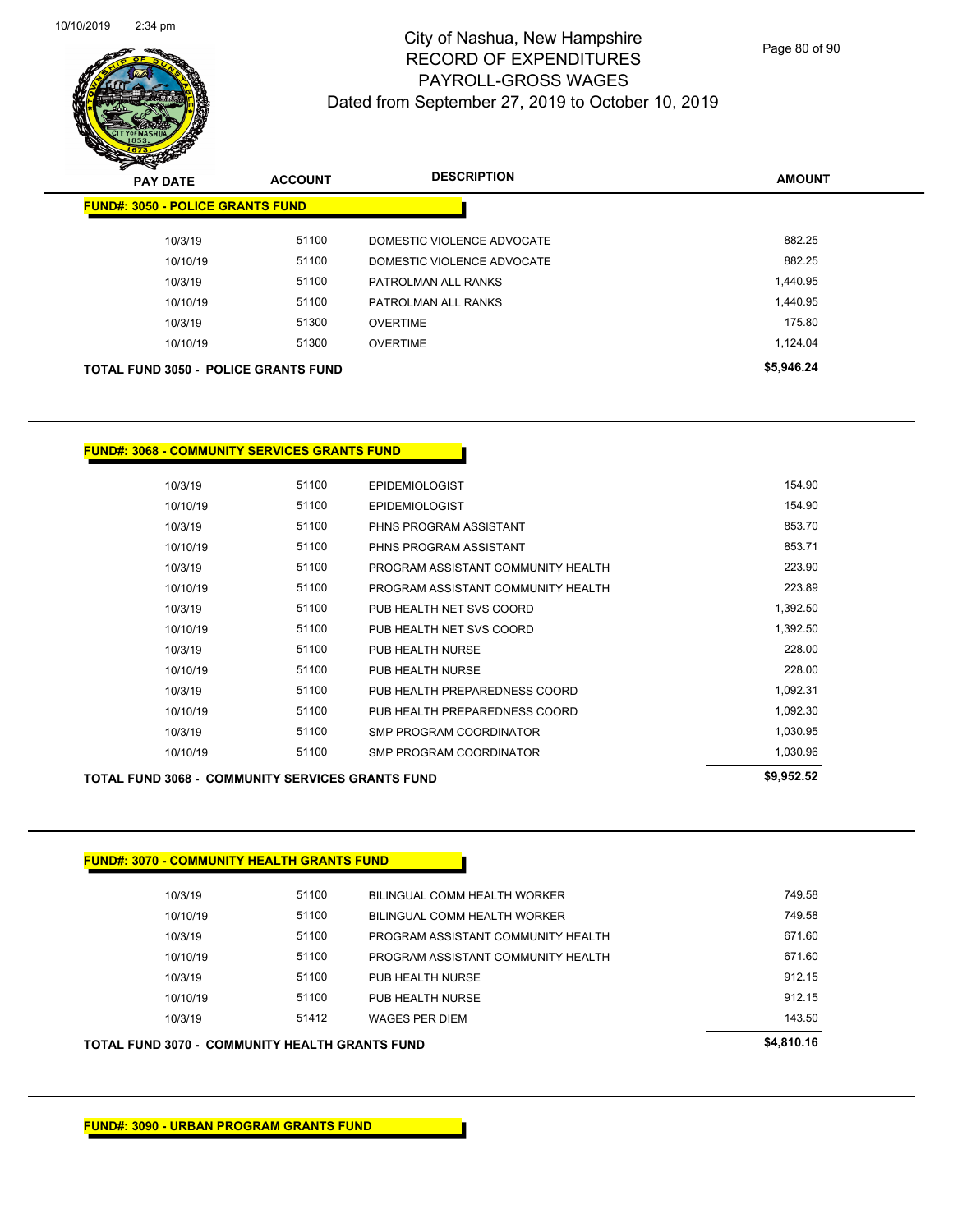

Page 81 of 90

| <b>PAY DATE</b>                                | <b>ACCOUNT</b> | <b>DESCRIPTION</b>                 | <b>AMOUNT</b> |
|------------------------------------------------|----------------|------------------------------------|---------------|
| <b>FUND#: 3090 - URBAN PROGRAM GRANTS FUND</b> |                |                                    |               |
| 10/3/19                                        | 51100          | CODE ENFORCEMENT OFFICER II        | 488.50        |
| 10/10/19                                       | 51100          | <b>CODE ENFORCEMENT OFFICER II</b> | 488.50        |
| 10/3/19                                        | 51100          | <b>GRANT MGMT SPECIALIST</b>       | 1,103.65      |
| 10/10/19                                       | 51100          | <b>GRANT MGMT SPECIALIST</b>       | 1,103.65      |
| 10/3/19                                        | 51100          | <b>MANAGER URBAN PROGRAMS</b>      | 1,677.35      |
| 10/10/19                                       | 51100          | <b>MANAGER URBAN PROGRAMS</b>      | 1,677.35      |
| 10/3/19                                        | 51100          | PROGRAM COORDINATOR LP&HH          | 1,282.35      |
| 10/10/19                                       | 51100          | PROGRAM COORDINATOR LP&HH          | 1,282.35      |
| 10/3/19                                        | 51100          | PROJECT ADMINISTRATOR              | 1,334.15      |
| 10/10/19                                       | 51100          | PROJECT ADMINISTRATOR              | 1,334.15      |
| 10/3/19                                        | 51100          | PROJECT ADMINISTRATOR LP&HH        | 1,257.20      |
| 10/10/19                                       | 51100          | PROJECT ADMINISTRATOR LP&HH        | 1,257.20      |
| 10/3/19                                        | 51100          | PROJECT SPECIALIST URBAN PROGR     | 1,196.35      |
| 10/10/19                                       | 51100          | PROJECT SPECIALIST URBAN PROGR     | 1,196.35      |
| TOTAL FUND 3090 - URBAN PROGRAM GRANTS FUND    |                |                                    | \$16,679.10   |

**FUND#: 3120 - TRANSIT GRANTS FUND**

10/3/19 51100 COMMUNICATION SPEC 1,054.05 10/10/19 51100 COMMUNICATION SPEC 1,054.05 10/3/19 51100 TRANSIT FINANCE COORDINATOR 1,308.00 10/10/19 51100 TRANSIT FINANCE COORDINATOR 1,308.00 10/3/19 51100 TRANSIT FLEET FACILITIES SUPV 10/3/19 1,103.65 10/10/19 51100 TRANSIT FLEET FACILITIES SUPV 1,103.65 10/3/19 51100 TRANSIT MECHANICS 2,001.65 10/10/19 51100 TRANSIT MECHANICS 2,001.65 10/3/19 51100 TRANSIT OPERATIONS COORDINATOR 990.90 10/10/19 51100 TRANSIT OPERATIONS COORDINATOR 990.90 10/3/19 51100 TRANSIT OPERATIONS SUPERVISOR 1,180.95 10/10/19 51100 TRANSIT OPERATIONS SUPERVISOR 1,180.95 10/3/19 51100 TRANSIT UTILITY SERVICE WORKER 1,473.65 10/10/19 51100 TRANSIT UTILITY SERVICE WORKER 1,473.65 10/3/19 51100 TRANSPORTATION DEPT MANAGER 1,776.05 10/10/19 51100 TRANSPORTATION DEPT MANAGER 1,776.04 10/3/19 51300 OVERTIME 335.83 10/10/19 51300 OVERTIME 72.03

#### **TOTAL FUND 3120 - TRANSIT GRANTS FUND \$22,185.65**

| . |  |  |  |
|---|--|--|--|
|   |  |  |  |
|   |  |  |  |
|   |  |  |  |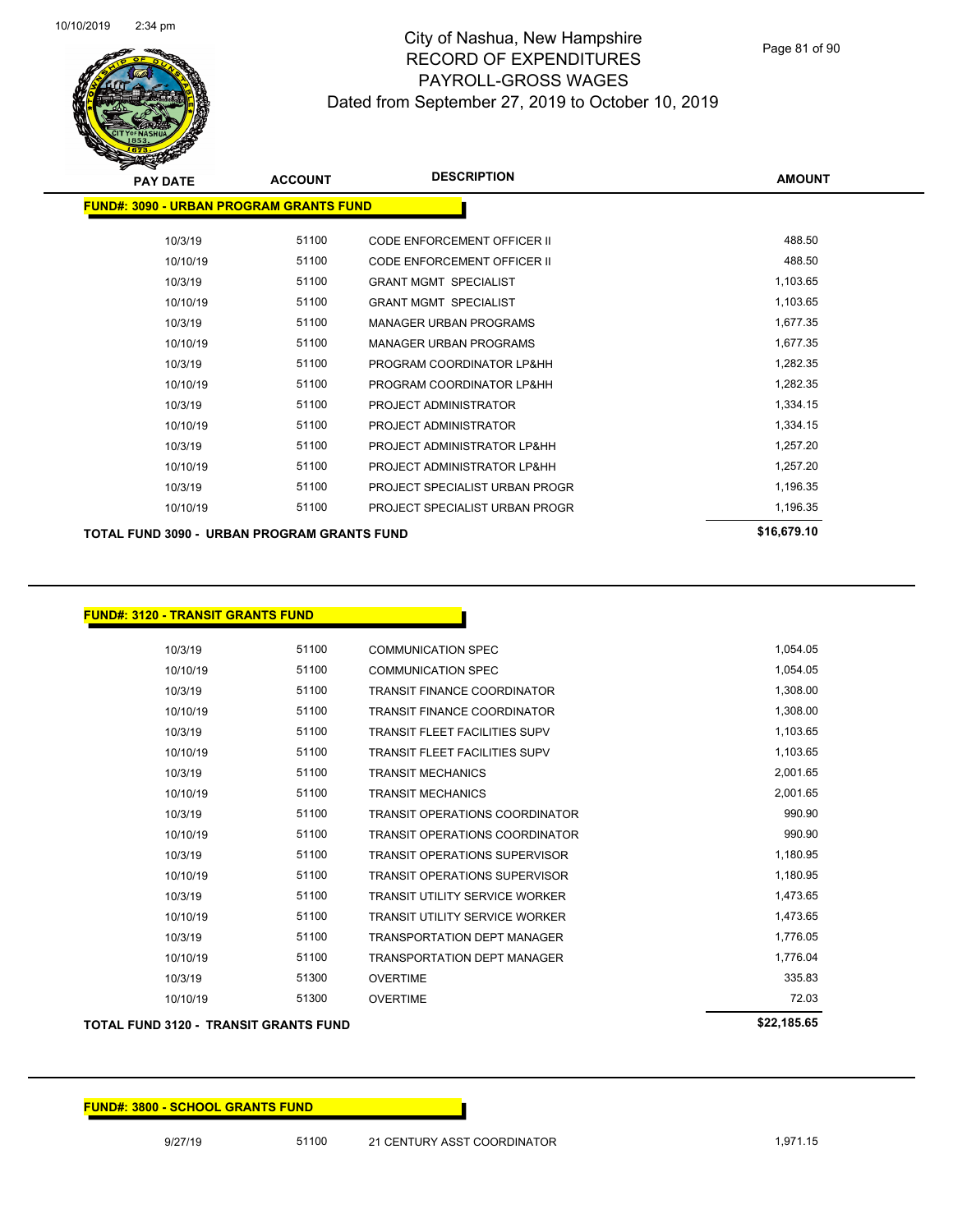

| <b>PAY DATE</b>                         | <b>ACCOUNT</b> | <b>DESCRIPTION</b>             | <b>AMOUNT</b> |
|-----------------------------------------|----------------|--------------------------------|---------------|
| <b>FUND#: 3800 - SCHOOL GRANTS FUND</b> |                |                                |               |
| 10/10/19                                | 51100          | 21 CENTURY ASST COORDINATOR    | 1,971.20      |
| 9/26/19                                 | 51100          | 21 CENTURY ELEM MFAM RES COORD | 5,000.00      |
| 10/10/19                                | 51100          | 21 CENTURY ELEM MFAM RES COORD | 5,493.30      |
| 10/10/19                                | 51100          | ASSISTANT PRINCIPAL AMH        | 1,581.80      |
| 10/10/19                                | 51100          | ASSISTANT PRINCIPAL BIR        | 1,509.60      |
| 10/10/19                                | 51100          | ASSISTANT PRINCIPAL DR CRSP    | 1,646.50      |
| 10/10/19                                | 51100          | ASSISTANT PRINCIPAL MTP        | 1,437.50      |
| 10/10/19                                | 51100          | ASSISTANT PRINCIPAL SHE        | 1,461.50      |
| 10/3/19                                 | 51100          | <b>CLERICAL 21 CENTURY</b>     | 804.40        |
| 10/10/19                                | 51100          | <b>CLERICAL 21 CENTURY</b>     | 804.40        |
| 9/26/19                                 | 51100          | DIRECTOR TITLE 1               | 3,329.40      |
| 10/10/19                                | 51100          | DIRECTOR TITLE 1               | 3,329.40      |
| 10/10/19                                | 51100          | DW TECHNOLOGY PEER COACH       | 1,589.40      |
| 10/3/19                                 | 51100          | ELL OUTREACH WORKER HOURLY     | 843.75        |
| 10/10/19                                | 51100          | ELL OUTREACH WORKER HOURLY     | 593.75        |
| 9/26/19                                 | 51100          | <b>HOMELESS LIASION</b>        | 1,465.68      |
| 10/3/19                                 | 51100          | <b>HOMELESS LIASION</b>        | 1,446.39      |
| 10/10/19                                | 51100          | <b>HOMELESS LIASION</b>        | 1,446.39      |
| 10/10/19                                | 51100          | <b>INTRUCTIONAL LEADER FES</b> | 3,074.40      |
| 10/10/19                                | 51100          | LICENSED PRACTICAL NURSE NHS   | 1,681.80      |
| 9/26/19                                 | 51100          | OFFICE MANAGER TITLE 1         | 1,583.80      |
| 10/10/19                                | 51100          | OFFICE MANAGER TITLE 1         | 1,583.80      |
| 9/26/19                                 | 51100          | PARA INST AMH                  | 94.63         |
| 10/3/19                                 | 51100          | PARA INST AMH                  | 457.99        |
| 10/10/19                                | 51100          | PARA INST AMH                  | 454.20        |
| 9/26/19                                 | 51100          | PARA INST MTP                  | 166.20        |
| 9/26/19                                 | 51100          | PARA INST SHE                  | 96.25         |
| 10/3/19                                 | 51100          | PARA INST SHE                  | 500.50        |
| 10/10/19                                | 51100          | PARA INST SHE                  | 500.50        |
| 9/26/19                                 | 51100          | PARA TTI AMH                   | 166.20        |
| 10/3/19                                 | 51100          | PARA TTI AMH                   | 817.15        |
| 10/10/19                                | 51100          | PARA TTI AMH                   | 817.14        |
| 9/26/19                                 | 51100          | PARA TTI LDG                   | 388.64        |
| 10/3/19                                 | 51100          | PARA TTI LDG                   | 2,660.81      |
| 10/10/19                                | 51100          | PARA TTI LDG                   | 2,447.48      |
| 9/26/19                                 | 51100          | PARA TTI MTP                   | 714.45        |
| 10/3/19                                 | 51100          | PARA TTI MTP                   | 2,502.88      |
| 10/10/19                                | 51100          | PARA TTI MTP                   | 2,212.03      |
| 9/26/19                                 | 51100          | PARA TTI NURSERY               | 98.45         |
| 10/3/19                                 | 51100          | PARA TTI NURSERY               | 791.68        |
| 10/10/19                                | 51100          | PARA TTI NURSERY               | 767.99        |
| 10/10/19                                | 51100          | PEER COACH                     | 11,035.90     |
| 10/10/19                                | 51100          | PEER COACH MATH                | 2,678.68      |
| 9/26/19                                 | 51100          | SOCIAL WORKER                  | 4,988.42      |
| 10/10/19                                | 51100          | SOCIAL WORKER                  | 4,988.40      |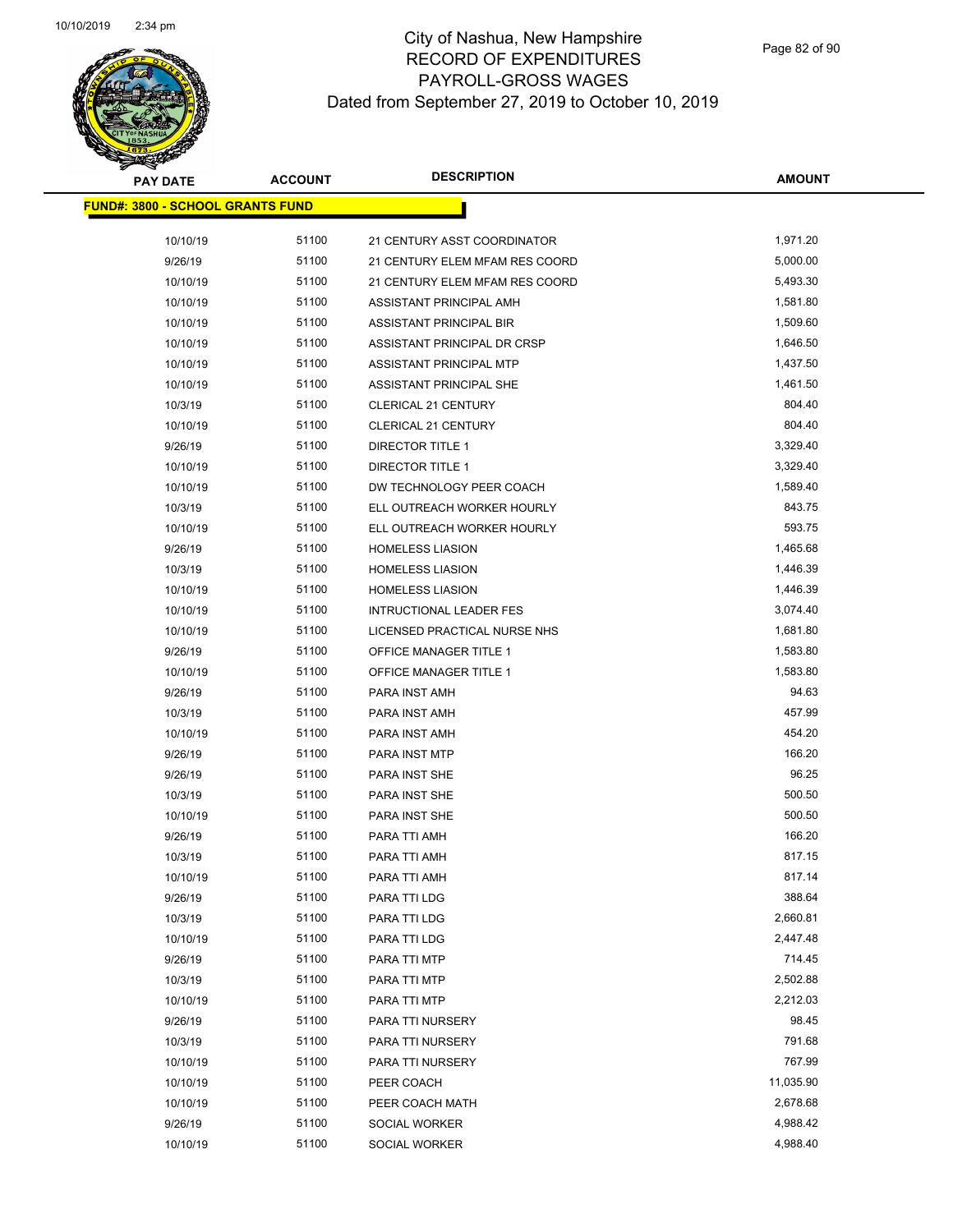

Page 83 of 90

| <b>PAY DATE</b>                         | <b>ACCOUNT</b> | <b>DESCRIPTION</b>           | <b>AMOUNT</b>   |
|-----------------------------------------|----------------|------------------------------|-----------------|
| <b>FUND#: 3800 - SCHOOL GRANTS FUND</b> |                |                              |                 |
| 10/10/19                                | 51100          | TEACHER BEHAVIOR SPEC WID    | 2,923.70        |
| 10/10/19                                | 51100          | <b>TEACHER DWSE BRO</b>      | 1,833.00        |
| 10/10/19                                | 51100          | <b>TEACHER DWSE CHA</b>      | 4,091.40        |
| 10/10/19                                | 51100          | TEACHER DWSE ELM             | 1,858.10        |
| 10/10/19                                | 51100          | TEACHER DWSE NHS             | 2,712.90        |
| 10/10/19                                | 51100          | TEACHER PRESCHOOL NHS        | 2,712.90        |
| 10/10/19                                | 51100          | <b>TEACHER SPED AMH</b>      | 2,123.50        |
| 10/10/19                                | 51100          | <b>TEACHER SPED BRO</b>      | 1,736.80        |
| 10/10/19                                | 51100          | TEACHER SPED DRC             | 1,844.20        |
| 10/10/19                                | 51100          | <b>TEACHER SPED ELM</b>      | 3,574.40        |
| 10/10/19                                | 51100          | <b>TEACHER SPED FES</b>      | 3,308.70        |
| 10/10/19                                | 51100          | <b>TEACHER SPED FMS</b>      | 1,736.80        |
| 10/10/19                                | 51100          | <b>TEACHER SPED LDG</b>      | 1,835.60        |
| 10/10/19                                | 51100          | TEACHER SPED MDE             | 4,031.00        |
| 10/10/19                                | 51100          | <b>TEACHER SPED NHN</b>      | 9,577.40        |
| 10/10/19                                | 51100          | TEACHER SPED NHS             | 8,658.20        |
| 10/10/19                                | 51100          | <b>TEACHER SPED NSE</b>      | 6,564.50        |
| 10/10/19                                | 51100          | <b>TEACHER SPED PMS</b>      | 3,962.40        |
| 9/26/19                                 | 51100          | TITLE ONE PARA FES           | 322.86          |
| 10/3/19                                 | 51100          | TITLE ONE PARA FES           | 2,093.22        |
| 10/10/19                                | 51100          | TITLE ONE PARA FES           | 2,098.18        |
| 10/3/19                                 | 51100          | TTI PARA SHE                 | 817.17          |
| 10/10/19                                | 51100          | TTI PARA SHE                 | 453.60          |
| 10/3/19                                 | 51200          | 21 CENTURY PROGRAM ASSISTANT | 3,768.80        |
| 10/10/19                                | 51200          | 21 CENTURY PROGRAM ASSISTANT | 3,538.10        |
| 10/3/19                                 | 51200          | 21ST CENTURY INSTRUCTOR      | 197.50          |
| 10/10/19                                | 51200          | 21ST CENTURY INSTRUCTOR      | 210.00          |
| 9/26/19                                 | 51200          | <b>FAMILY LIAISON</b>        | 137.50          |
| 10/3/19                                 | 51200          | <b>FAMILY LIAISON</b>        | 418.75          |
| 10/10/19                                | 51200          | <b>FAMILY LIAISON</b>        | 362.50          |
| 9/26/19                                 | 51200          | HOME SCHOOL CORD TTI         | 442.93          |
| 10/3/19                                 | 51200          | HOME SCHOOL CORD TTI         | 3,949.44        |
| 10/10/19                                | 51200          | HOME SCHOOL CORD TTI         | 3,939.37        |
| 10/10/19                                | 51200          | <b>LIBRARIAN SHE</b>         | 175.00          |
| 10/3/19                                 | 51200          | LUNCH MONITOR DRC            | 150.00          |
| 10/10/19                                | 51200          | LUNCH MONITOR DRC            | 150.00          |
| 10/3/19                                 | 51200          | <b>LUNCH MONITOR FES</b>     | 100.00          |
| 10/10/19                                | 51200          | LUNCH MONITOR FES            | 92.50           |
| 10/10/19                                | 51200          | <b>TEACHER GR1 DRC</b>       | 175.00          |
| 10/10/19                                | 51200          | <b>TEACHER GR1 FES</b>       | 150.00          |
| 10/10/19                                | 51200          | <b>TEACHER GR2 FES</b>       | 200.00          |
| 10/10/19                                | 51200          | TEACHER GR3 DRC              | 150.00          |
| 10/10/19                                | 51200          | <b>TEACHER GR3 SHE</b>       | 275.00          |
| 10/10/19                                | 51200<br>51200 | <b>TEACHER GR4 AMH</b>       | 100.00<br>50.00 |
| 10/10/19                                |                | <b>TEACHER GR4 DRC</b>       |                 |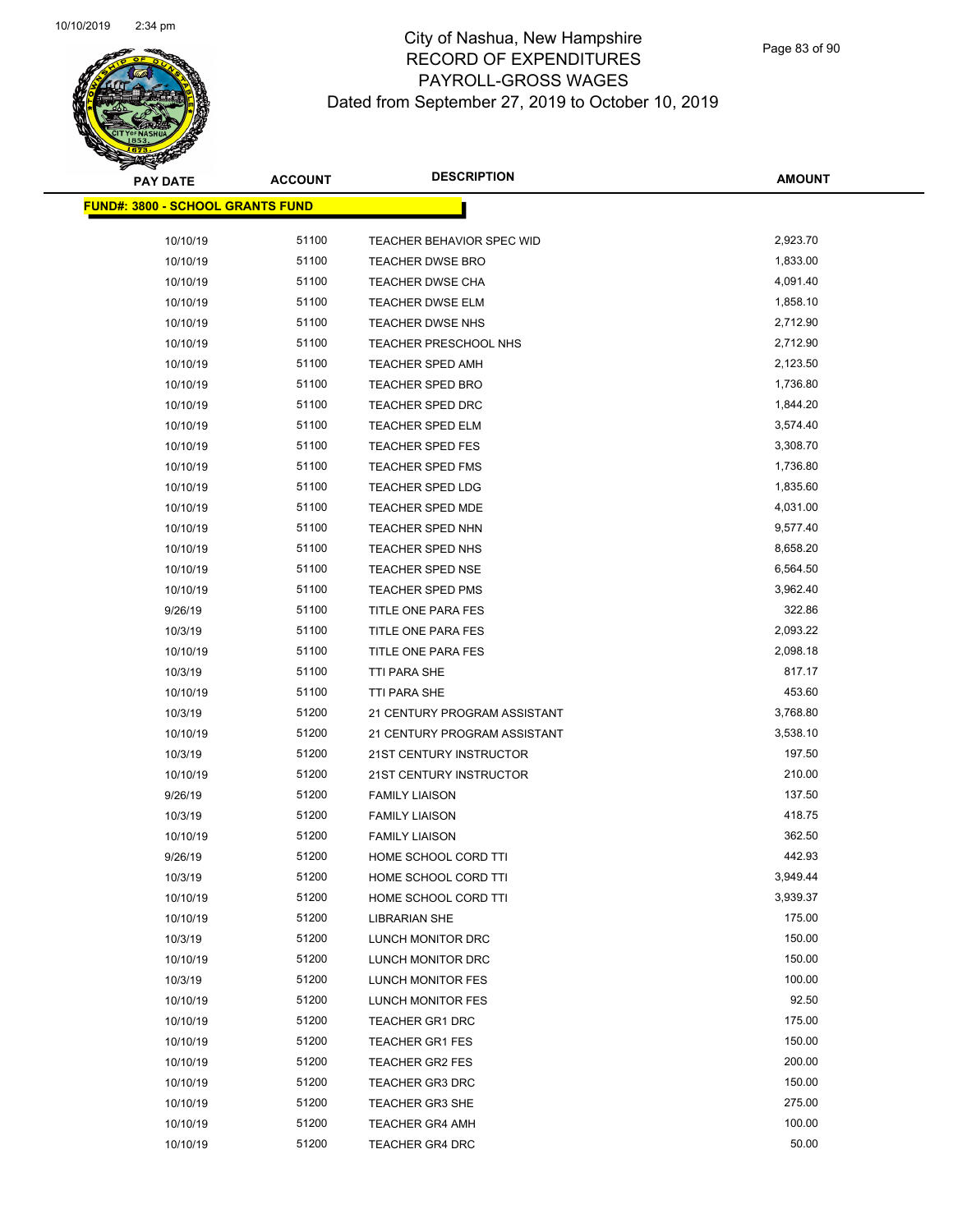

Page 84 of 90

| <b>PAY DATE</b>                         | <b>ACCOUNT</b> | <b>DESCRIPTION</b>         | <b>AMOUNT</b> |
|-----------------------------------------|----------------|----------------------------|---------------|
| <b>FUND#: 3800 - SCHOOL GRANTS FUND</b> |                |                            |               |
|                                         |                |                            |               |
| 9/26/19                                 | 51200          | <b>TEACHER TTI AMH</b>     | 7,205.18      |
| 9/30/19                                 | 51200          | TEACHER TTI AMH            | 1,525.85      |
| 10/10/19                                | 51200          | TEACHER TTI AMH            | 8,931.00      |
| 9/26/19                                 | 51200          | <b>TEACHER TTI BIR</b>     | 2,412.64      |
| 10/10/19                                | 51200          | <b>TEACHER TTI BIR</b>     | 2,412.61      |
| 10/10/19                                | 51200          | <b>TEACHER TTI FES</b>     | 75.00         |
| 9/26/19                                 | 51200          | <b>TEACHER TTI LDG</b>     | 11,361.10     |
| 10/10/19                                | 51200          | <b>TEACHER TTI LDG</b>     | 11,361.08     |
| 9/26/19                                 | 51200          | <b>TEACHER TTI MTP</b>     | 10,741.14     |
| 10/10/19                                | 51200          | <b>TEACHER TTI MTP</b>     | 10,449.15     |
| 9/26/19                                 | 51200          | TEACHER TTI NURSERY        | 5,294.97      |
| 10/10/19                                | 51200          | <b>TEACHER TTI NURSERY</b> | 5,294.90      |
| 9/26/19                                 | 51200          | <b>TEACHER TTI SHE</b>     | 2,338.95      |
| 10/10/19                                | 51200          | <b>TEACHER TTI SHE</b>     | 2,338.99      |
| 9/26/19                                 | 51200          | <b>TEACHER TTIDRC</b>      | 6,293.98      |
| 10/10/19                                | 51200          | <b>TEACHER TTIDRC</b>      | 6,294.01      |
| 10/3/19                                 | 51200          | TITLE ONE TUTOR            | 550.00        |
| 10/10/19                                | 51200          | TITLE ONE TUTOR            | 550.00        |
| 10/3/19                                 | 51300          | <b>OVERTIME</b>            | 273.49        |
| 10/10/19                                | 51300          | <b>OVERTIME</b>            | 434.37        |
| 10/3/19                                 | 51650          | ADDITIONAL HOURS           | 362.50        |
| 10/10/19                                | 51650          | ADDITIONAL HOURS           | 5,893.75      |
| 10/10/19                                | 51700          | <b>STIPENDS</b>            | 57.69         |
|                                         |                |                            | 0.70.054.45   |

|  | <b>TOTAL FUND 3800 - SCHOOL GRANTS FUND</b> | \$278.051.15 |  |
|--|---------------------------------------------|--------------|--|
|--|---------------------------------------------|--------------|--|

| 10/3/19  | 51300 | OVERTIME         | 683.53 |
|----------|-------|------------------|--------|
| 10/10/19 | 51650 | ADDITIONAL HOURS | 772.51 |

| <b>FUND#: 4005 - TRAFFIC VIOLATIONS FUND</b> |       |                                  |        |
|----------------------------------------------|-------|----------------------------------|--------|
| 10/3/19                                      | 51100 | <b>MVR CLERK II</b>              | 327.96 |
| 10/10/19                                     | 51100 | <b>MVR CLERK II</b>              | 327.95 |
| 10/3/19                                      | 51100 | ORDINANCE VIOLATIONS COORDINATOR | 449.35 |
| 10/10/19                                     | 51100 | ORDINANCE VIOLATIONS COORDINATOR | 449.35 |
| 10/3/19                                      | 51100 | <b>PARKING MANAGER</b>           | 315.84 |
| 10/10/19                                     | 51100 | <b>PARKING MANAGER</b>           | 315.85 |
| 10/3/19                                      | 51200 | <b>MVR CLERK I</b>               | 373.95 |
| 10/10/19                                     | 51200 | <b>MVR CLERK I</b>               | 370.21 |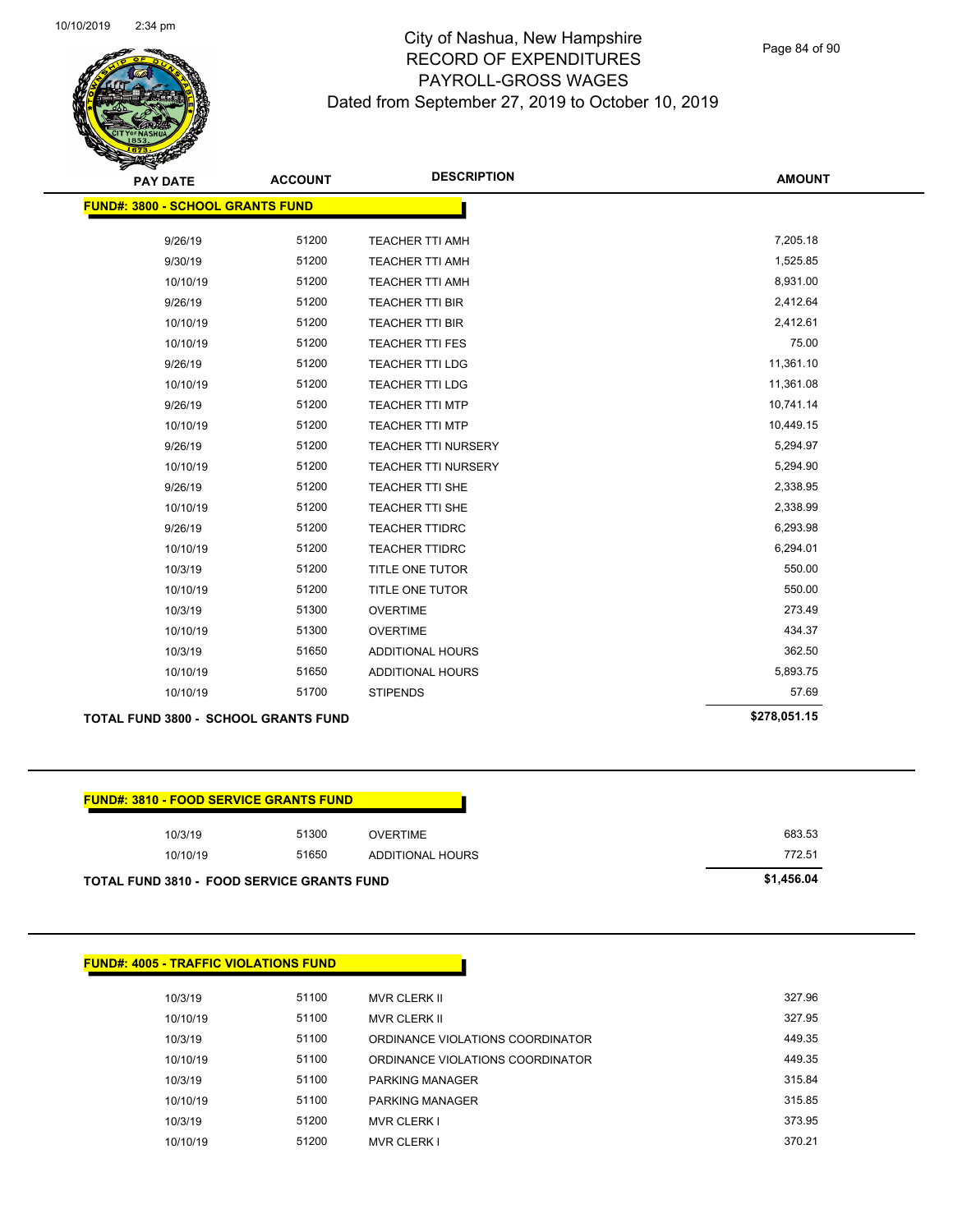

Page 85 of 90

| $\rightarrow$<br><b>PAY DATE</b>                 | <b>ACCOUNT</b> | <b>DESCRIPTION</b>             | <b>AMOUNT</b> |
|--------------------------------------------------|----------------|--------------------------------|---------------|
| <b>FUND#: 4005 - TRAFFIC VIOLATIONS FUND</b>     |                |                                |               |
| 10/3/19                                          | 51200          | PARKING ENFORCEMENT SPECIALIST | 369.11        |
| 10/10/19                                         | 51200          | PARKING ENFORCEMENT SPECIALIST | 193.69        |
| <b>TOTAL FUND 4005 - TRAFFIC VIOLATIONS FUND</b> |                |                                | \$3,493.26    |

#### **FUND#: 4010 - MOTOR VEHICLE ADMIN FUND**

| TOTAL FUND 4010 - MOTOR VEHICLE ADMIN FUND | \$627.71 |       |                     |        |
|--------------------------------------------|----------|-------|---------------------|--------|
|                                            | 10/10/19 | 51300 | <b>OVERTIME</b>     | 2.91   |
|                                            | 10/3/19  | 51300 | <b>OVERTIME</b>     | 2.91   |
|                                            | 10/10/19 | 51100 | <b>MVR CLERK II</b> | 310.94 |
|                                            | 10/3/19  | 51100 | MVR CLERK II        | 310.95 |
|                                            |          |       |                     |        |

| <b>TOTAL FUND 4030 - POLICE SPECIAL DETAILS FUND</b> |          | \$31,911.65 |                                |           |
|------------------------------------------------------|----------|-------------|--------------------------------|-----------|
|                                                      | 10/10/19 | 51712       | SPECIAL DETAIL-PENSIONABLE     | 5.431.95  |
|                                                      | 10/3/19  | 51712       | SPECIAL DETAIL-PENSIONABLE     | 3.315.38  |
|                                                      | 10/10/19 | 51710       | SPECIAL DETAIL-NON PENSIONABLE | 9.265.83  |
|                                                      | 10/3/19  | 51710       | SPECIAL DETAIL-NON PENSIONABLE | 13.898.49 |
|                                                      |          |             |                                |           |

| 10/3/19<br>10/10/19                                   | 51300<br>51300 | <b>OVERTIME</b><br><b>OVERTIME</b> | 5,245.77<br>1,664.01 |
|-------------------------------------------------------|----------------|------------------------------------|----------------------|
| <b>TOTAL FUND 4035 - POLICE OVERTIME BILLING FUND</b> |                |                                    | \$6,909.78           |
|                                                       |                |                                    |                      |
| <b>FUND#: 4600 - ECON DEV-GREATER NASHUA RLF</b>      |                |                                    |                      |
| 10/3/19                                               | 51100          | DWNTWN SPCLST & OED PGRM COOR      | 197.35               |
|                                                       |                |                                    |                      |
| 10/10/19                                              | 51100          | DWNTWN SPCLST & OED PGRM COOR      | 197.35               |

| 10/3/19  | 51100 | DWNTWN SPCLST & OED PGRM COOR | 197.35 |
|----------|-------|-------------------------------|--------|
| 10/10/19 | 51100 | DWNTWN SPCLST & OED PGRM COOR | 197.35 |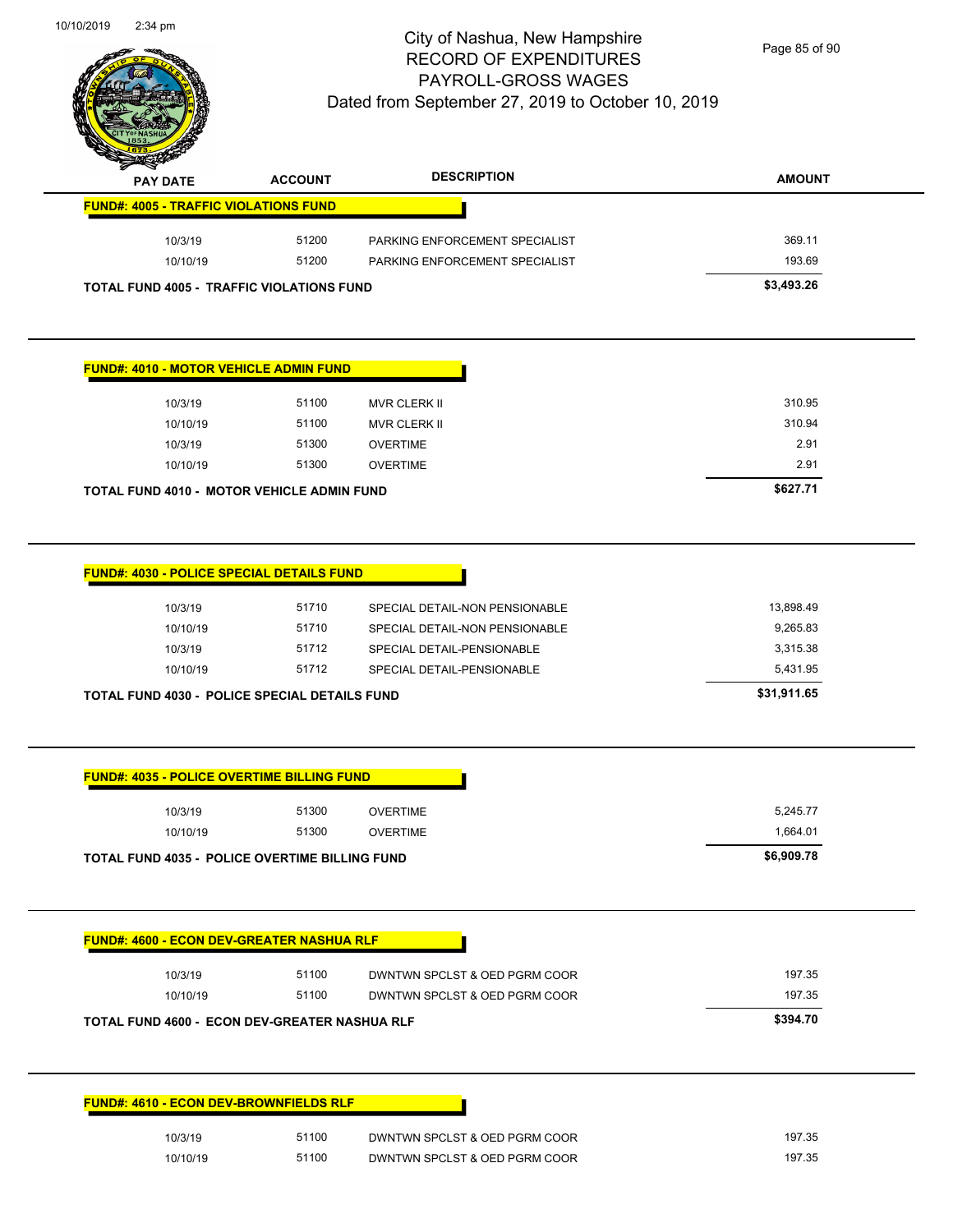

**AMOUNT PAY DATE ACCOUNT DESCRIPTION TOTAL FUND 4610 - ECON DEV-BROWNFIELDS RLF \$394.70 FUND#: 6000 - SOLID WASTE FUND** 10/3/19 51100 ADMINISTRATIVE ASSISTANT II 877.34 10/10/19 51100 ADMINISTRATIVE ASSISTANT II 877.35 10/3/19 51100 ASSISTANT DIRECTOR OF PUBLIC WORKS 213.90 10/10/19 51100 ASSISTANT DIRECTOR OF PUBLIC WORKS 213.90 10/3/19 51100 AUTOMATED TRASH COLLECTION OPR 4,898.00 10/10/19 51100 AUTOMATED TRASH COLLECTION OPR 4,898.00 10/3/19 51100 CITY ENGINEER 362.95 10/3/19 51100 COLLECTION EQUIP OPR 7,411.20 10/10/19 51100 COLLECTION EQUIP OPR 7,401.87 10/3/19 51100 COLLECTION EQUIP OPR LANDFILL 1,896.81 10/10/19 51100 COLLECTION EQUIP OPR LANDFILL 1,940.82 10/3/19 51100 DEP TREASURER TAX COLLECTOR 266.40 10/10/19 51100 DEP TREASURER TAX COLLECTOR 266.40

| 10/3/19  | 51100 | DEP TREASURER TAX COLLECTOR      | 266.40   |
|----------|-------|----------------------------------|----------|
| 10/10/19 | 51100 | DEP TREASURER TAX COLLECTOR      | 266.40   |
| 10/3/19  | 51100 | <b>DEPUTY CITY ENGINEER</b>      | 86.70    |
| 10/10/19 | 51100 | <b>DEPUTY CITY ENGINEER</b>      | 86.70    |
| 10/3/19  | 51100 | <b>DIRECTOR PUBLIC WORKS</b>     | 276.30   |
| 10/10/19 | 51100 | DIRECTOR PUBLIC WORKS            | 276.28   |
| 10/3/19  | 51100 | DPW BILLING ACCOUNTANT           | 509.80   |
| 10/10/19 | 51100 | DPW BILLING ACCOUNTANT           | 509.80   |
| 10/3/19  | 51100 | DPW COLLECTIONS SPEC III         | 414.80   |
| 10/10/19 | 51100 | DPW COLLECTIONS SPEC III         | 414.80   |
| 10/3/19  | 51100 | DPW CONTRACT ADMINISTRATOR       | 124.30   |
| 10/10/19 | 51100 | DPW CONTRACT ADMINISTRATOR       | 124.30   |
| 10/3/19  | 51100 | <b>ENVIRONMENTAL ENGINEER</b>    | 1,565.25 |
| 10/10/19 | 51100 | <b>ENVIRONMENTAL ENGINEER</b>    | 1,565.25 |
| 10/3/19  | 51100 | <b>EQUIPMENT OPR LANDFILL</b>    | 5,916.00 |
| 10/10/19 | 51100 | <b>EQUIPMENT OPR LANDFILL</b>    | 5,916.00 |
| 10/3/19  | 51100 | <b>EXECUTIVE ASSISTANT</b>       | 173.75   |
| 10/10/19 | 51100 | <b>EXECUTIVE ASSISTANT</b>       | 173.75   |
| 10/3/19  | 51100 | FINANCE AND ADMIN MANAGER        | 444.00   |
| 10/10/19 | 51100 | <b>FINANCE AND ADMIN MANAGER</b> | 444.00   |
| 10/3/19  | 51100 | FLEET MANAGER STREET DEPT        | 352.25   |
| 10/10/19 | 51100 | FLEET MANAGER STREET DEPT        | 352.24   |
| 10/3/19  | 51100 | LICENSED SCALE OPERATOR          | 1,760.75 |
| 10/10/19 | 51100 | LICENSED SCALE OPERATOR          | 1,760.75 |
| 10/3/19  | 51100 | PUBLIC RELATIONS ADMINISTRATOR   | 173.75   |
| 10/10/19 | 51100 | PUBLIC RELATIONS ADMINISTRATOR   | 173.75   |
| 10/3/19  | 51100 | RECYCLING COORDINATOR            | 1,218.50 |
| 10/10/19 | 51100 | RECYCLING COORDINATOR            | 1,218.50 |
| 10/3/19  | 51100 | <b>SENIOR STAFF ENGINEER</b>     | 152.01   |
| 10/10/19 | 51100 | <b>SENIOR STAFF ENGINEER</b>     | 152.00   |
|          |       |                                  |          |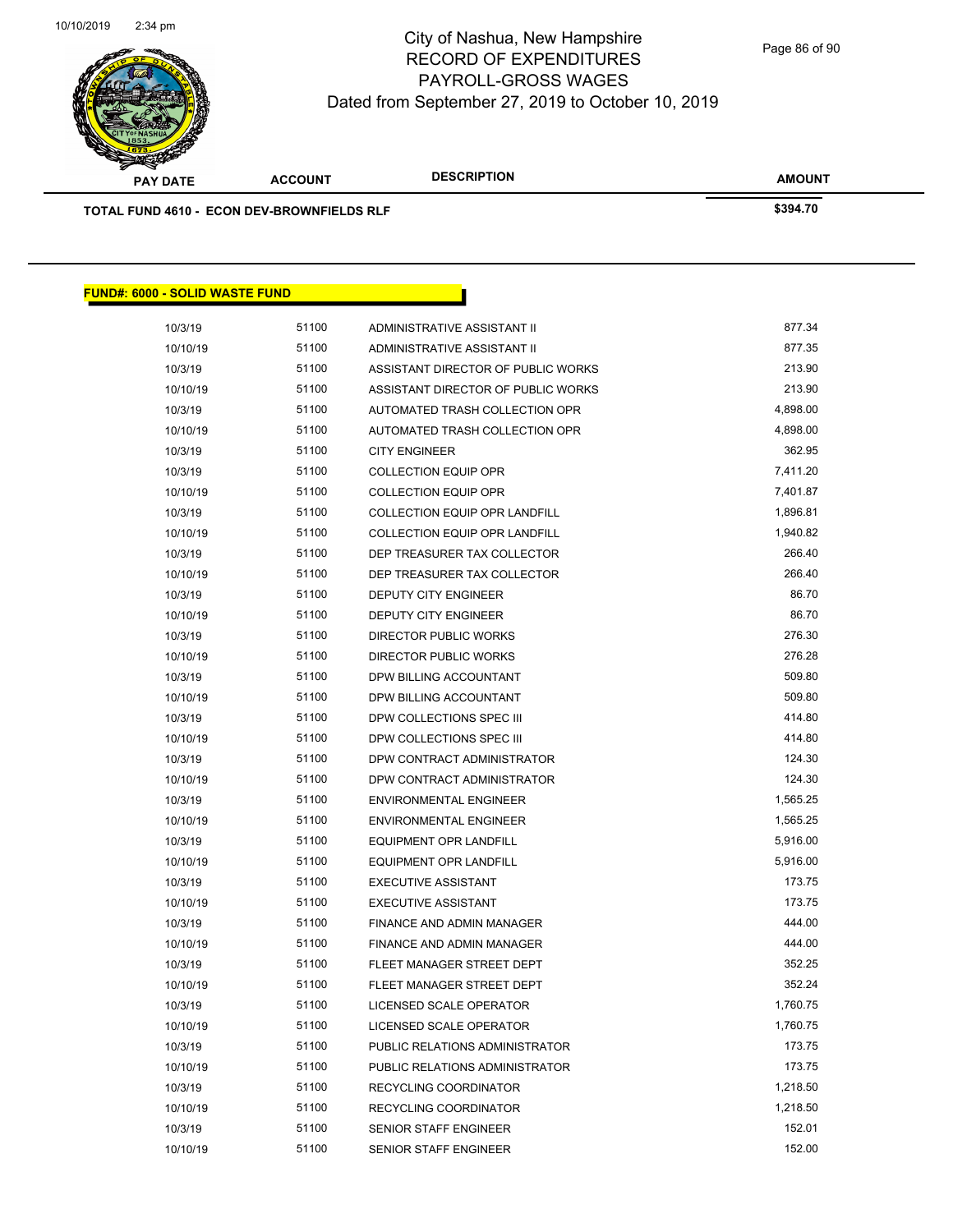

Page 87 of 90

| <b>PAY DATE</b>                       | <b>ACCOUNT</b> | <b>DESCRIPTION</b>                     | <b>AMOUNT</b> |
|---------------------------------------|----------------|----------------------------------------|---------------|
| <b>FUND#: 6000 - SOLID WASTE FUND</b> |                |                                        |               |
| 10/3/19                               | 51100          | <b>SOLID WASTE FOREMAN</b>             | 2,649.20      |
| 10/10/19                              | 51100          | <b>SOLID WASTE FOREMAN</b>             | 2,649.20      |
| 10/3/19                               | 51100          | SOLID WASTE TECHNICIAN                 | 1,184.00      |
| 10/10/19                              | 51100          | SOLID WASTE TECHNICIAN                 | 1,184.00      |
| 10/3/19                               | 51100          | SR MGR ACCT FIN REPORTING              | 197.30        |
| 10/10/19                              | 51100          | SR MGR ACCT FIN REPORTING              | 197.30        |
| 10/3/19                               | 51100          | SUPERINTENDENT OF SOLID WASTE          | 1,907.15      |
| 10/10/19                              | 51100          | SUPERINTENDENT OF SOLID WASTE          | 1,907.15      |
| 10/3/19                               | 51300          | <b>OVERTIME</b>                        | 2,866.83      |
| 10/10/19                              | 51300          | <b>OVERTIME</b>                        | 6,078.40      |
| 10/3/19                               | 51400          | <b>WAGES TEMPORARY/SEASONAL</b>        | 3,000.00      |
| 10/10/19                              | 51400          | <b>WAGES TEMPORARY/SEASONAL</b>        | 2,745.00      |
| 10/3/19                               | 51600          | <b>LONGEVITY</b>                       | 3,200.00      |
| 10/3/19                               | 51750          | <b>RETIREMENT &amp; SEPARATION PAY</b> | 9,746.33      |
| TOTAL FUND 6000 - SOLID WASTE FUND    |                |                                        | \$97,373.08   |
|                                       |                |                                        |               |

#### **FUND#: 6200 - WASTEWATER FUND**

| 10/3/19  | 51100 | ADMINISTRATIVE ASSISTANT II          | 760.20   |
|----------|-------|--------------------------------------|----------|
| 10/10/19 | 51100 | ADMINISTRATIVE ASSISTANT II          | 760.21   |
| 10/3/19  | 51100 | ANALYTICAL CHEMIST                   | 880.50   |
| 10/10/19 | 51100 | ANALYTICAL CHEMIST                   | 880.50   |
| 10/3/19  | 51100 | ASSISTANT CONSTRUCTION ENGINEER      | 1,129.00 |
| 10/10/19 | 51100 | ASSISTANT CONSTRUCTION ENGINEER      | 1,129.00 |
| 10/3/19  | 51100 | ASSISTANT DIRECTOR OF PUBLIC WORKS   | 213.95   |
| 10/10/19 | 51100 | ASSISTANT DIRECTOR OF PUBLIC WORKS   | 213.95   |
| 10/3/19  | 51100 | <b>CITY ENGINEER</b>                 | 847.00   |
| 10/3/19  | 51100 | <b>COLLECTION SYSTEMS OPERATOR</b>   | 2,071.56 |
| 10/10/19 | 51100 | <b>COLLECTION SYSTEMS OPERATOR</b>   | 2,057.16 |
| 10/3/19  | 51100 | <b>COLLECTION SYSTEMS TECHNICIAN</b> | 2,103.20 |
| 10/10/19 | 51100 | <b>COLLECTION SYSTEMS TECHNICIAN</b> | 2,103.20 |
| 10/3/19  | 51100 | COLLECTIONS SPEC II                  | 822.90   |
| 10/10/19 | 51100 | <b>COLLECTIONS SPEC II</b>           | 822.90   |
| 10/3/19  | 51100 | DEP TREASURER TAX COLLECTOR          | 266.40   |
| 10/10/19 | 51100 | DEP TREASURER TAX COLLECTOR          | 266.40   |
| 10/3/19  | 51100 | <b>DEPUTY CITY ENGINEER</b>          | 867.15   |
| 10/10/19 | 51100 | <b>DEPUTY CITY ENGINEER</b>          | 867.15   |
| 10/3/19  | 51100 | <b>DIRECTOR PUBLIC WORKS</b>         | 552.50   |
| 10/10/19 | 51100 | DIRECTOR PUBLIC WORKS                | 552.52   |
| 10/3/19  | 51100 | DPW BILLING ACCOUNTANT               | 509.75   |
| 10/10/19 | 51100 | DPW BILLING ACCOUNTANT               | 509.75   |
| 10/3/19  | 51100 | DPW COLLECTIONS SPEC III             | 414.85   |
| 10/10/19 | 51100 | DPW COLLECTIONS SPEC III             | 414.85   |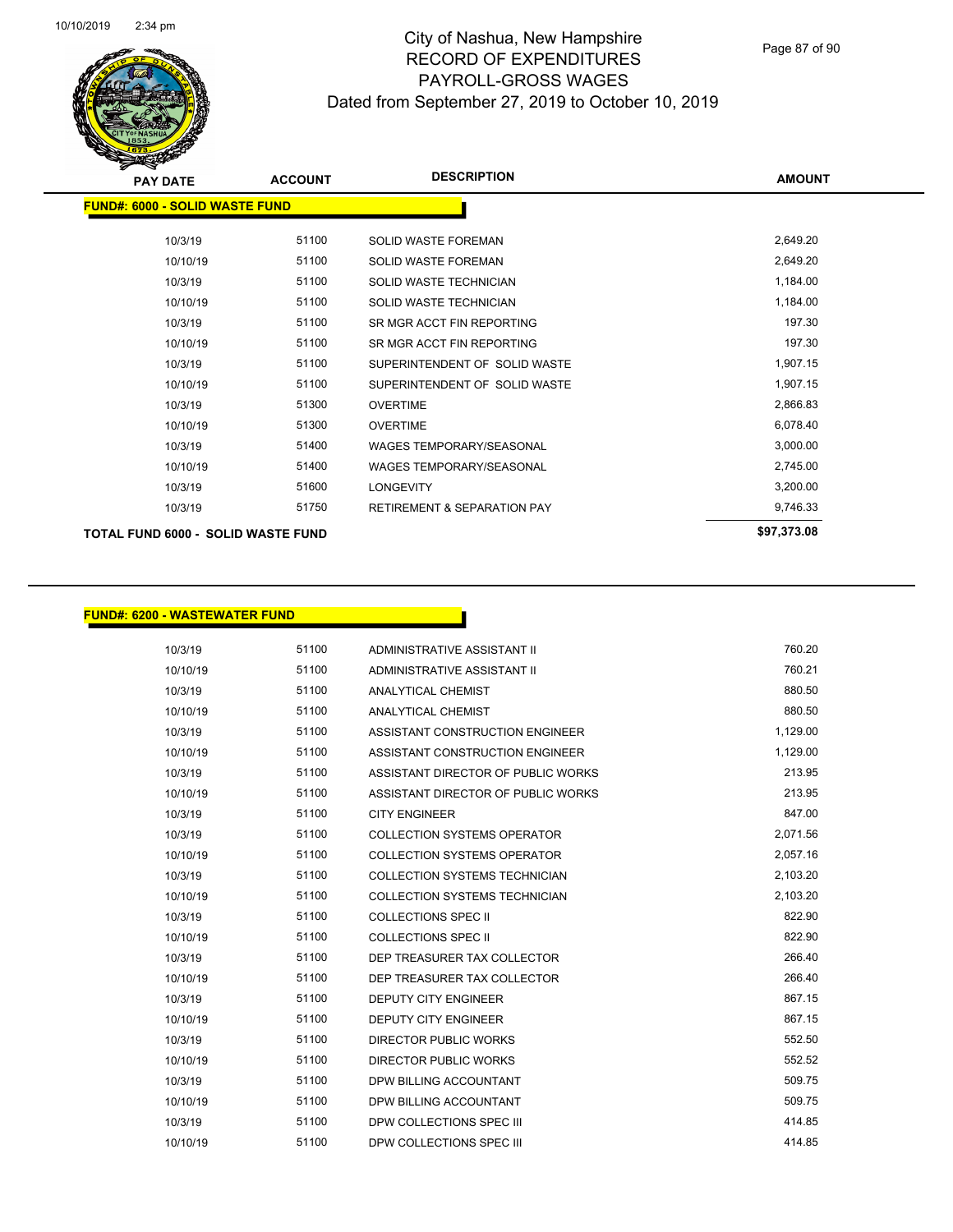

| <b>PAY DATE</b>                      | <b>ACCOUNT</b> | <b>DESCRIPTION</b>                          | <b>AMOUNT</b> |
|--------------------------------------|----------------|---------------------------------------------|---------------|
| <b>FUND#: 6200 - WASTEWATER FUND</b> |                |                                             |               |
|                                      |                |                                             |               |
| 10/3/19                              | 51100          | DPW CONTRACT ADMINISTRATOR                  | 745.70        |
| 10/10/19                             | 51100          | DPW CONTRACT ADMINISTRATOR                  | 745.70        |
| 10/3/19                              | 51100          | ELECTRICAL DIAGNOSTIC TECH I                | 1,120.00      |
| 10/10/19                             | 51100          | ELECTRICAL DIAGNOSTIC TECH I                | 1,120.00      |
| 10/3/19                              | 51100          | ENVIRONMENTAL PERMIT & PROGRAMS COORDINATOR | 1,360.80      |
| 10/10/19                             | 51100          | ENVIRONMENTAL PERMIT & PROGRAMS COORDINATOR | 1,360.80      |
| 10/3/19                              | 51100          | <b>EXECUTIVE ASSISTANT</b>                  | 173.75        |
| 10/10/19                             | 51100          | <b>EXECUTIVE ASSISTANT</b>                  | 173.75        |
| 10/3/19                              | 51100          | FINANCE AND ADMIN MANAGER                   | 444.00        |
| 10/10/19                             | 51100          | FINANCE AND ADMIN MANAGER                   | 444.00        |
| 10/3/19                              | 51100          | FLEET MANAGER STREET DEPT                   | 117.40        |
| 10/10/19                             | 51100          | FLEET MANAGER STREET DEPT                   | 117.41        |
| 10/3/19                              | 51100          | MECHANIC WWTP 1ST CLASS                     | 4,315.21      |
| 10/10/19                             | 51100          | MECHANIC WWTP 1ST CLASS                     | 4,315.20      |
| 10/3/19                              | 51100          | OPERATOR I CERTIFIED WWTP 1st               | 1,074.40      |
| 10/10/19                             | 51100          | OPERATOR I CERTIFIED WWTP 1st               | 1,074.40      |
| 10/3/19                              | 51100          | OPERATOR II WWTP 1st                        | 3,219.20      |
| 10/10/19                             | 51100          | OPERATOR II WWTP 1st                        | 3,219.20      |
| 10/3/19                              | 51100          | OPERATOR II WWTP 2nd                        | 1,086.40      |
| 10/10/19                             | 51100          | OPERATOR II WWTP 2nd                        | 1,086.40      |
| 10/3/19                              | 51100          | OPERATOR II WWTP 3rd                        | 2,180.82      |
| 10/10/19                             | 51100          | OPERATOR II WWTP 3rd                        | 2,180.84      |
| 10/3/19                              | 51100          | OPERATOR III WWTP 1st                       | 3,390.80      |
| 10/10/19                             | 51100          | OPERATOR III WWTP 1st                       | 3,390.80      |
| 10/3/19                              | 51100          | PLANT OPERATIONS SUPERVISOR                 | 1,523.20      |
| 10/10/19                             | 51100          | PLANT OPERATIONS SUPERVISOR                 | 1,523.20      |
| 10/3/19                              | 51100          | PUBLIC RELATIONS ADMINISTRATOR              | 231.66        |
| 10/10/19                             | 51100          | PUBLIC RELATIONS ADMINISTRATOR              | 231.65        |
| 10/3/19                              | 51100          | SENIOR STAFF ENGINEER                       | 2,380.89      |
| 10/10/19                             | 51100          | SENIOR STAFF ENGINEER                       | 2,380.90      |
| 10/3/19                              | 51100          | SR MGR ACCT FIN REPORTING                   | 394.70        |
| 10/10/19                             | 51100          | SR MGR ACCT FIN REPORTING                   | 394.70        |
| 10/3/19                              | 51100          | <b>STAFF ENGINEER</b>                       | 1,124.60      |
| 10/10/19                             | 51100          | <b>STAFF ENGINEER</b>                       | 1,124.59      |
| 10/3/19                              | 51100          | SUPERINTENDENT OF WASTEWATER                | 1,998.10      |
| 10/10/19                             | 51100          | SUPERINTENDENT OF WASTEWATER                | 1,998.10      |
| 10/3/19                              | 51100          | <b>SUPV LABORATORY</b>                      | 1,237.60      |
| 10/10/19                             | 51100          | <b>SUPV LABORATORY</b>                      | 1,237.59      |
| 10/3/19                              | 51100          | TRUCK DRIVER STREET REPAIR                  | 918.40        |
| 10/10/19                             | 51100          | TRUCK DRIVER STREET REPAIR                  | 913.60        |
| 10/3/19                              | 51100          | <b>WASTEWATER ASSISTANT</b>                 | 896.40        |
| 10/10/19                             | 51100          | <b>WASTEWATER ASSISTANT</b>                 | 896.40        |
| 10/3/19                              | 51100          | <b>WASTEWATER FOREMAN</b>                   | 2,649.20      |
| 10/10/19                             | 51100          | <b>WASTEWATER FOREMAN</b>                   | 2,649.20      |
| 10/3/19                              | 51100          | WASTEWATER PROJECT ENGINEER                 | 1,578.69      |
|                                      |                |                                             |               |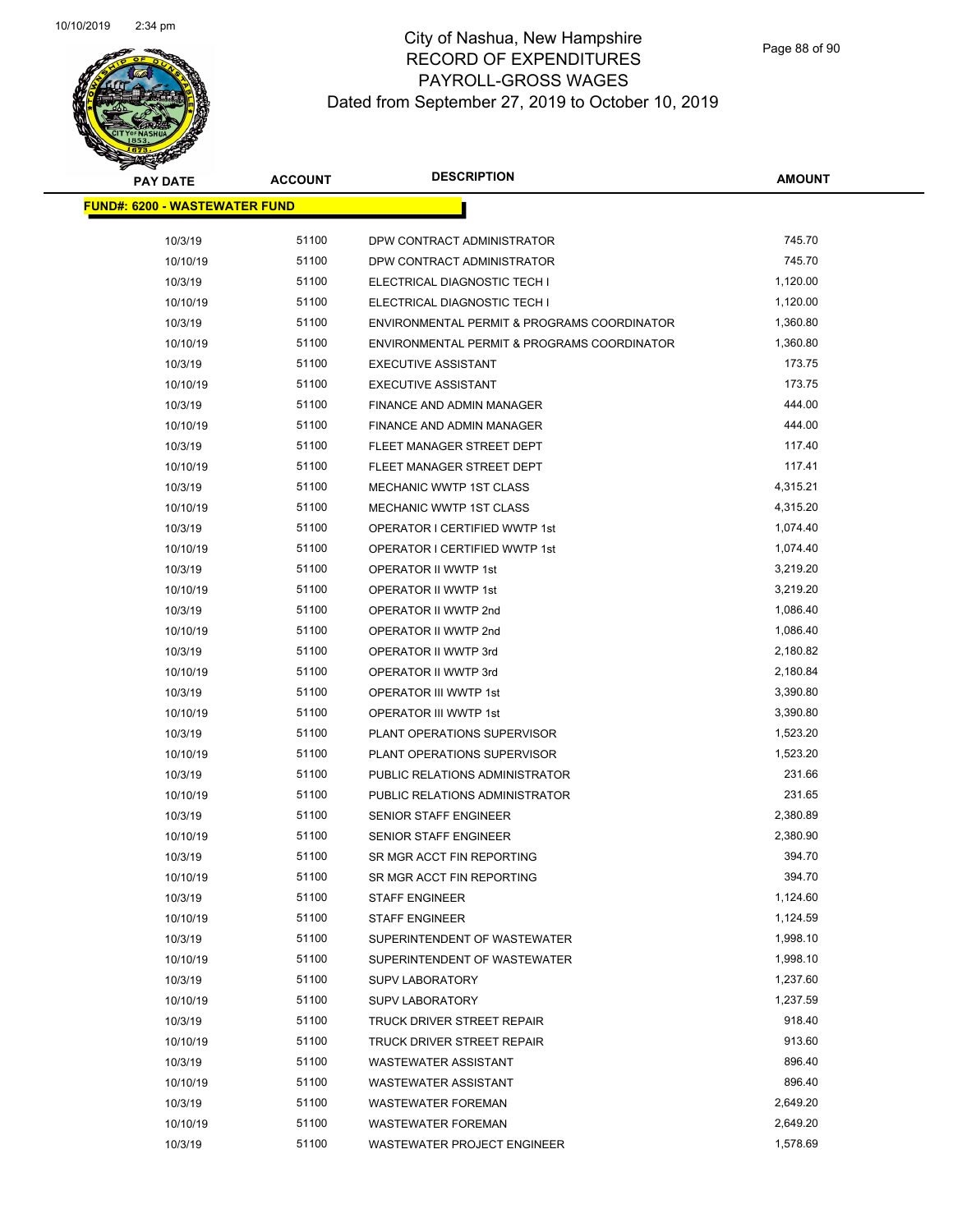

Page 89 of 90

| $\mathbf{z}$<br>$\tilde{\phantom{a}}$<br><b>PAY DATE</b> | <b>ACCOUNT</b> | <b>DESCRIPTION</b>                     | <b>AMOUNT</b> |
|----------------------------------------------------------|----------------|----------------------------------------|---------------|
| <b>FUND#: 6200 - WASTEWATER FUND</b>                     |                |                                        |               |
| 10/10/19                                                 | 51100          | <b>WASTEWATER PROJECT ENGINEER</b>     | 1,578.70      |
| 10/3/19                                                  | 51300          | <b>OVERTIME</b>                        | 5,110.50      |
| 10/10/19                                                 | 51300          | <b>OVERTIME</b>                        | 5,551.04      |
| 10/3/19                                                  | 51750          | <b>RETIREMENT &amp; SEPARATION PAY</b> | 22,741.41     |
| <b>TOTAL FUND 6200 - WASTEWATER FUND</b>                 |                |                                        | \$123,738.55  |

#### **FUND#: 6500 - PROPERTY & CASUALTY FUND**

| 10/3/19  | 51100 | <b>PROGRAM SUPV</b>            | 1.424.80 |
|----------|-------|--------------------------------|----------|
| 10/10/19 | 51100 | <b>PROGRAM SUPV</b>            | 1.424.80 |
| 10/3/19  | 51100 | PROPERTY AND CASUALTY ADJUSTER | 2,491.15 |
| 10/10/19 | 51100 | PROPERTY AND CASUALTY ADJUSTER | 2,491.15 |
| 10/3/19  | 51100 | <b>RISK MANAGER</b>            | 1,911.60 |
| 10/10/19 | 51100 | <b>RISK MANAGER</b>            | 1,911.60 |
| 10/3/19  | 51100 | SAFETY LOSS PREVENTION SPEC    | 1.161.45 |
| 10/10/19 | 51100 | SAFFTY LOSS PREVENTION SPEC    | 1.161.45 |
| 10/3/19  | 59207 | WORKERS COMPENSATION CLAIMS    | 7.465.50 |
| 10/10/19 | 59207 | WORKERS COMPENSATION CLAIMS    | 9,506.26 |
| 10/3/19  | 59290 | LONG TERM DISABILITY CLAIMS    | 692.31   |
| 10/10/19 | 59290 | LONG TERM DISABILITY CLAIMS    | 692.31   |
|          |       |                                |          |

| 10/3/19  | 51100 | PROPERTY AND CASUALTY ADJUSTER     | 2.491.  |
|----------|-------|------------------------------------|---------|
| 10/10/19 | 51100 | PROPERTY AND CASUALTY ADJUSTER     | 2.491.  |
| 10/3/19  | 51100 | <b>RISK MANAGER</b>                | 1,911.  |
| 10/10/19 | 51100 | <b>RISK MANAGER</b>                | 1,911.  |
| 10/3/19  | 51100 | SAFETY LOSS PREVENTION SPEC        | 1,161.4 |
| 10/10/19 | 51100 | SAFETY LOSS PREVENTION SPEC        | 1.161.4 |
| 10/3/19  | 59207 | <b>WORKERS COMPENSATION CLAIMS</b> | 7.465.  |
| 10/10/19 | 59207 | WORKERS COMPENSATION CLAIMS        | 9,506.2 |
| 10/3/19  | 59290 | LONG TERM DISABILITY CLAIMS        | 692.    |
| 10/10/19 | 59290 | LONG TERM DISABILITY CLAIMS        | 692.    |

#### **TOTAL FUND 6500 - PROPERTY & CASUALTY FUND \$32,334.38**

| 10/10/19 | 51100 | PROPERTY AND CASUALTY ADJUSTER     | 2.491. |
|----------|-------|------------------------------------|--------|
| 10/3/19  | 51100 | <b>RISK MANAGER</b>                | 1,911. |
| 10/10/19 | 51100 | <b>RISK MANAGER</b>                | 1.911. |
| 10/3/19  | 51100 | SAFETY LOSS PREVENTION SPEC        | 1,161  |
| 10/10/19 | 51100 | SAFETY LOSS PREVENTION SPEC        | 1.161. |
| 10/3/19  | 59207 | <b>WORKERS COMPENSATION CLAIMS</b> | 7,465  |
| 10/10/19 | 59207 | <b>WORKERS COMPENSATION CLAIMS</b> | 9,506  |
| 10/3/19  | 59290 | LONG TERM DISABILITY CLAIMS        | 692    |
| 10/10/19 | 59290 | LONG TERM DISABILITY CLAIMS        | 692    |

| <b>FUND#: 6600 - BENEFITS SELF INSURANCE FUND</b> |       |                                    |          |
|---------------------------------------------------|-------|------------------------------------|----------|
| 10/3/19                                           | 51100 | EMPLOYEE BENEFITS ASSISTANT        | 770.30   |
| 10/10/19                                          | 51100 | <b>EMPLOYEE BENEFITS ASSISTANT</b> | 770.29   |
| 10/3/19                                           | 51100 | <b>EMPLOYEE BENEFITS MANAGER</b>   | 1,520.15 |
| 10/10/19                                          | 51100 | <b>EMPLOYEE BENEFITS MANAGER</b>   | 1,520.14 |
| 10/3/19                                           | 51100 | <b>EMPLOYEE BENEFITS SPEC</b>      | 1,136.00 |
| 10/10/19                                          | 51100 | <b>EMPLOYEE BENEFITS SPEC</b>      | 1,136.00 |
| 10/3/19                                           | 51100 | <b>HUMAN RESOURCES DIRECTOR</b>    | 336.60   |
| 10/10/19                                          | 51100 | <b>HUMAN RESOURCES DIRECTOR</b>    | 336.60   |
| 10/10/19                                          | 51300 | <b>OVERTIME</b>                    | 7.22     |

# **TOTAL FUND 6600 - BENEFITS SELF INSURANCE FUND \$7,533.30**

| I UTAL FUND 0000 - DENEFITS SELF INSURANCE FUND |  |
|-------------------------------------------------|--|
|                                                 |  |
|                                                 |  |
|                                                 |  |

# **FUND#: 7512 - FIRE RESCUE PEIPP ETF**